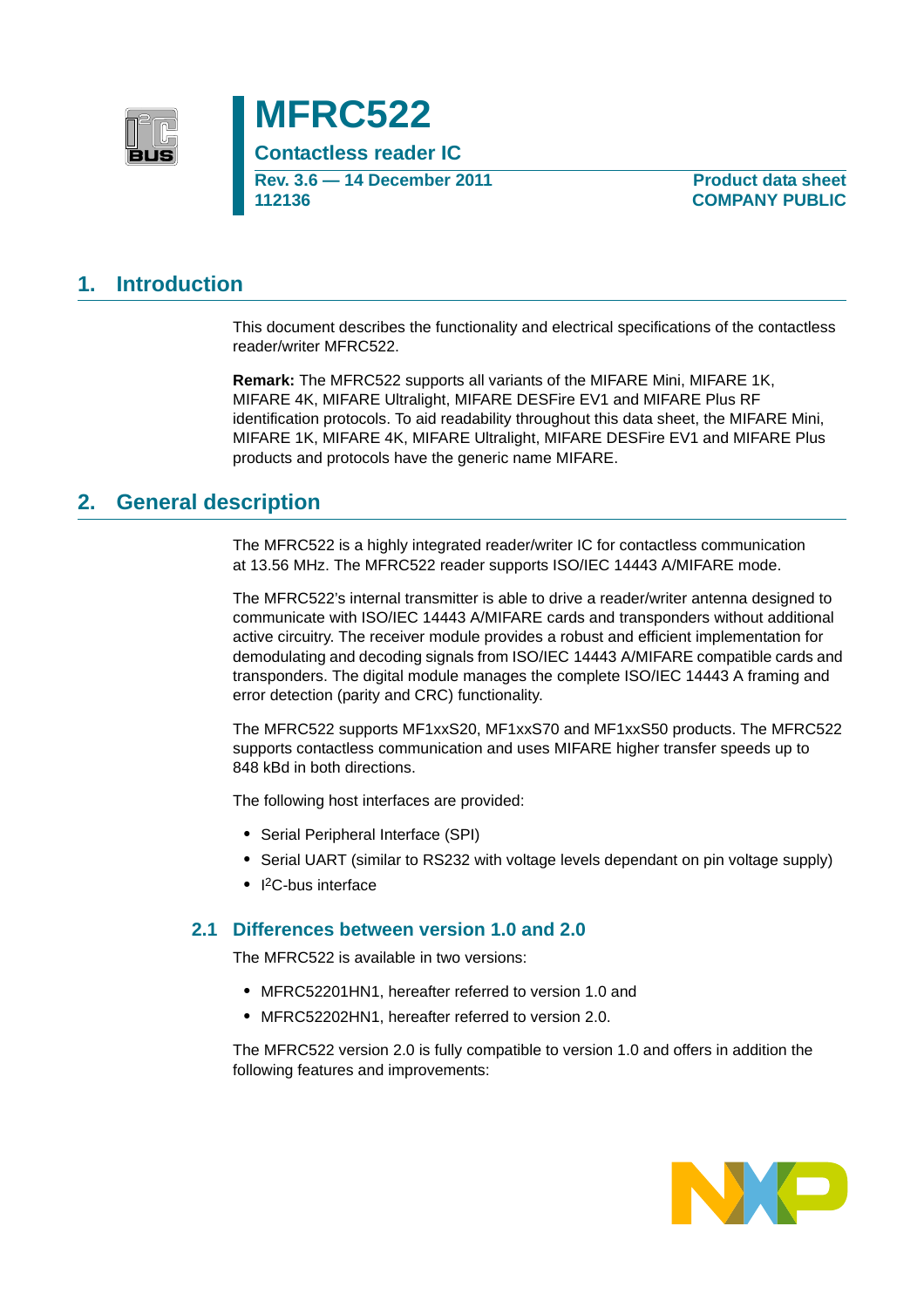- **•** Increased stability of the reader IC in rough conditions
- An additional timer prescaler, see [Section 8.5.](#page-29-0)
- **•** A corrected CRC handling when RX Multiple is set to 1

This data sheet version covers both versions of the MFRC522 and describes the differences between the versions if applicable.

# **3. Features and benefits**

- Highly integrated analog circuitry to demodulate and decode responses
- **Buffered output drivers for connecting an antenna with the minimum number of** external components
- Supports ISO/IEC 14443 A/MIFARE
- Typical operating distance in Read/Write mode up to 50 mm depending on the antenna size and tuning
- Supports MF1xxS20, MF1xxS70 and MF1xxS50 encryption in Read/Write mode
- Supports ISO/IEC 14443 A higher transfer speed communication up to 848 kBd
- Supports MFIN/MFOUT
- Additional internal power supply to the smart card IC connected via MFIN/MFOUT
- Supported host interfaces
	- ◆ SPI up to 10 Mbit/s
	- ◆ I<sup>2</sup>C-bus interface up to 400 kBd in Fast mode, up to 3400 kBd in High-speed mode
	- ◆ RS232 Serial UART up to 1228.8 kBd, with voltage levels dependant on pin voltage supply
- **FIFO buffer handles 64 byte send and receive**
- $\blacksquare$  Flexible interrupt modes
- $\blacksquare$  Hard reset with low power function
- **Power-down by software mode**
- **Programmable timer**
- Internal oscillator for connection to 27.12 MHz quartz crystal
- $\blacksquare$  2.5 V to 3.3 V power supply
- CRC coprocessor
- **Programmable I/O pins**
- Internal self-test

# **4. Quick reference data**

**Table 1. Quick reference data**

| Table 1.               | Quick reference data                      |                                                                                                                  |                      |     |     |            |      |
|------------------------|-------------------------------------------|------------------------------------------------------------------------------------------------------------------|----------------------|-----|-----|------------|------|
| Symbol                 | <b>Parameter</b>                          | <b>Conditions</b>                                                                                                |                      | Min | Typ | <b>Max</b> | Unit |
| <b>V<sub>DDA</sub></b> | analog supply voltage                     | $V_{DD(PVDD)} \leq V_{DDA} = V_{DDD} = V_{DD(TVDD)};$<br>$V_{SSA} = V_{SSD} = V_{SS(PVSS)} = V_{SS(TVSS)} = 0$ V | $\frac{[1][2]}{2.5}$ |     | 3.3 | 3.6        | V    |
| V <sub>DDD</sub>       | digital supply voltage                    |                                                                                                                  |                      | 2.5 | 3.3 | 3.6        | V    |
| V <sub>DD(TVDD)</sub>  | TVDD supply voltage                       |                                                                                                                  |                      | 2.5 | 3.3 | 3.6        | V    |
|                        | V <sub>DD(PVDD)</sub> PVDD supply voltage |                                                                                                                  | $[3]$                | 1.6 | 1.8 | 3.6        | V    |
|                        | V <sub>DD(SVDD)</sub> SVDD supply voltage | $V_{SSA} = V_{SSD} = V_{SS(PVSS)} = V_{SS(TVSS)} = 0$ V                                                          |                      | 1.6 | ۰   | 3.6        | V    |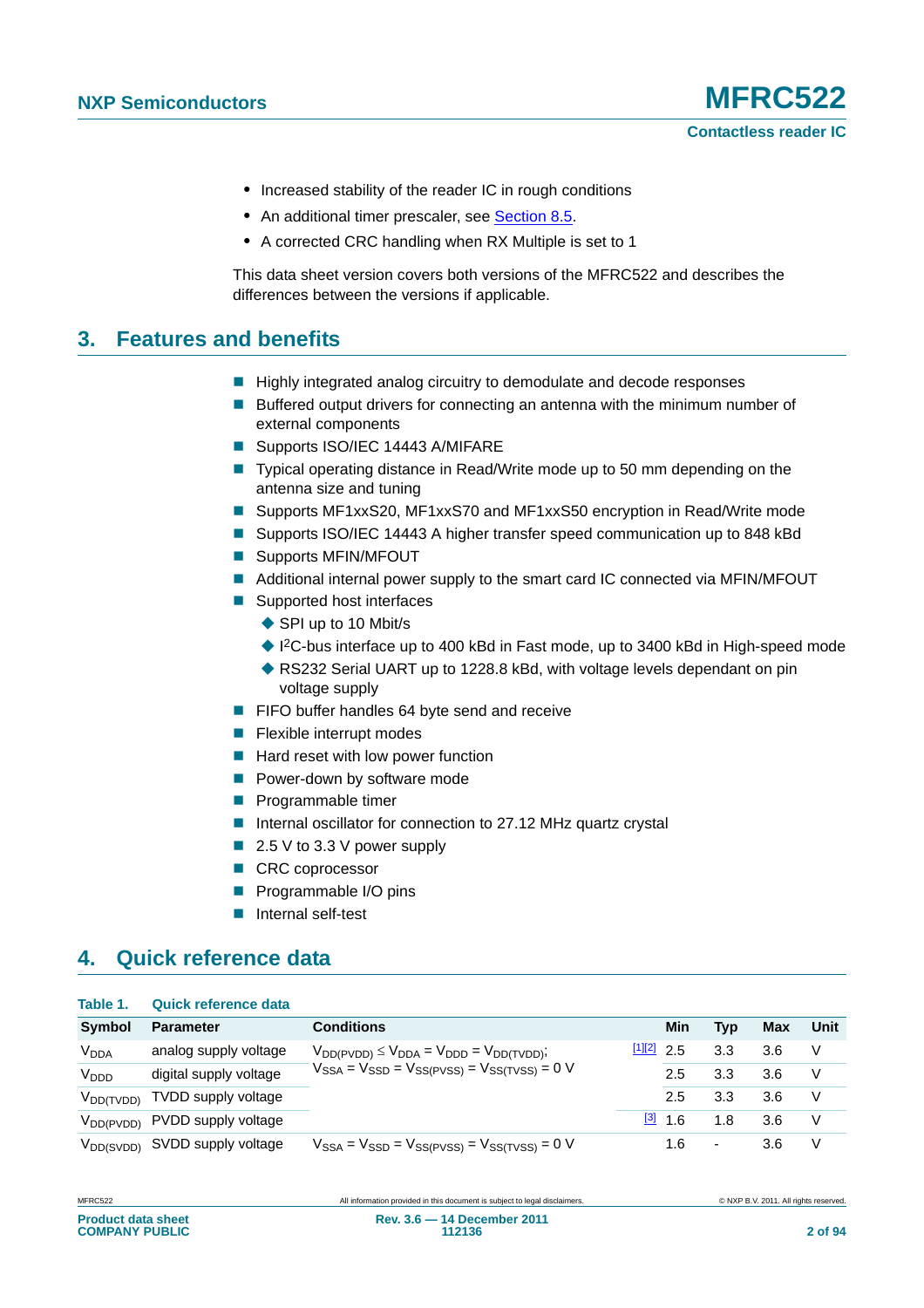**Contactless reader IC**

| Table 1.         | Quick reference data continued |                                                                                                      |               |       |                          |            |      |
|------------------|--------------------------------|------------------------------------------------------------------------------------------------------|---------------|-------|--------------------------|------------|------|
| Symbol           | <b>Parameter</b>               | <b>Conditions</b>                                                                                    |               | Min   | <b>Typ</b>               | <b>Max</b> | Unit |
| $I_{\text{pd}}$  | power-down current             | $V_{DDA} = V_{DDD} = V_{DD(TVDD)} = V_{DD(PVDD)} = 3 V$                                              |               |       |                          |            |      |
|                  |                                | hard power-down; pin NRSTPD set LOW                                                                  | $\boxed{4}$   |       | $\overline{\phantom{a}}$ | 5          | μA   |
|                  |                                | soft power-down; RF level detector on                                                                | $\boxed{4}$ - |       | $\overline{\phantom{a}}$ | 10         | μA   |
| I <sub>DDD</sub> | digital supply current         | pin DVDD; $V_{\text{DDD}} = 3 V$                                                                     |               | ٠     | 6.5                      | 9          | mA   |
| <b>I</b> DDA     | analog supply current          | pin AVDD; $V_{DDA} = 3 V$ , CommandReg register's<br>$RcvOff bit = 0$                                |               | -     | 7                        | 10         | mA   |
|                  |                                | pin AVDD; receiver switched off; $V_{\text{DDA}} = 3 V$ ,<br>Command Reg register's RcvOff bit = $1$ |               | -     | 3                        | 5          | mA   |
| $I_{DD(PVDD)}$   | PVDD supply current            | pin PVDD                                                                                             | $[5]$ $-$     |       | ٠                        | 40         | mA   |
| $I_{DD(TVDD)}$   | <b>TVDD supply current</b>     | pin TVDD; continuous wave                                                                            | $[6][7][8]$ _ |       | 60                       | 100        | mA   |
| $T_{amb}$        | ambient temperature            | HVQFN32                                                                                              |               | $-25$ | ٠                        | $+85$      | °C   |

### **Table 1. Quick reference data** *…continued*

[1] Supply voltages below 3 V reduce the performance in, for example, the achievable operating distance.

- [2]  $V_{DDA}$ ,  $V_{DDD}$  and  $V_{DD(TVDD)}$  must always be the same voltage.
- [3]  $V_{DD(PVDD)}$  must always be the same or lower voltage than  $V_{DDD}$ .
- <span id="page-2-0"></span> $[4]$  I<sub>pd</sub> is the total current for all supplies.
- <span id="page-2-1"></span> $[5]$  I<sub>DD(PVDD)</sub> depends on the overall load at the digital pins.
- $[6]$  I<sub>DD(TVDD)</sub> depends on V<sub>DD(TVDD)</sub> and the external circuit connected to pins TX1 and TX2.
- [7] During typical circuit operation, the overall current is below 100 mA.
- <span id="page-2-2"></span>[8] Typical value using a complementary driver configuration and an antenna matched to 40  $\Omega$  between pins TX1 and TX2 at 13.56 MHz.

# **5. Ordering information**

### **Table 2. Ordering information**

| Type number                        | Package     |                                                                                                                  |                |  |  |  |
|------------------------------------|-------------|------------------------------------------------------------------------------------------------------------------|----------------|--|--|--|
|                                    | <b>Name</b> | <b>Description</b>                                                                                               | <b>Version</b> |  |  |  |
| MFRC52201HN1/TRAYB[1]              | HVQFN32     | plastic thermal enhanced very thin quad flat package; no leads;<br>32 terminal; body $5 \times 5 \times 0.85$ mm | SOT617-1       |  |  |  |
| MFRC52201HN1/TRAYBM <sup>2</sup>   | HVQFN32     | plastic thermal enhanced very thin quad flat package; no leads;<br>32 terminal; body $5 \times 5 \times 0.85$ mm | SOT617-1       |  |  |  |
| MFRC52202HN1/TRAYB <sup>1</sup>    | HVQFN32     | plastic thermal enhanced very thin quad flat package; no leads;<br>32 terminal; body $5 \times 5 \times 0.85$ mm | SOT617-1       |  |  |  |
| MFRC52202HN1/TRAYBM <sup>[2]</sup> | HVQFN32     | plastic thermal enhanced very thin quad flat package; no leads;<br>32 terminal; body $5 \times 5 \times 0.85$ mm | SOT617-1       |  |  |  |

<span id="page-2-3"></span>[1] Delivered in one tray.

<span id="page-2-4"></span>[2] Delivered in five trays.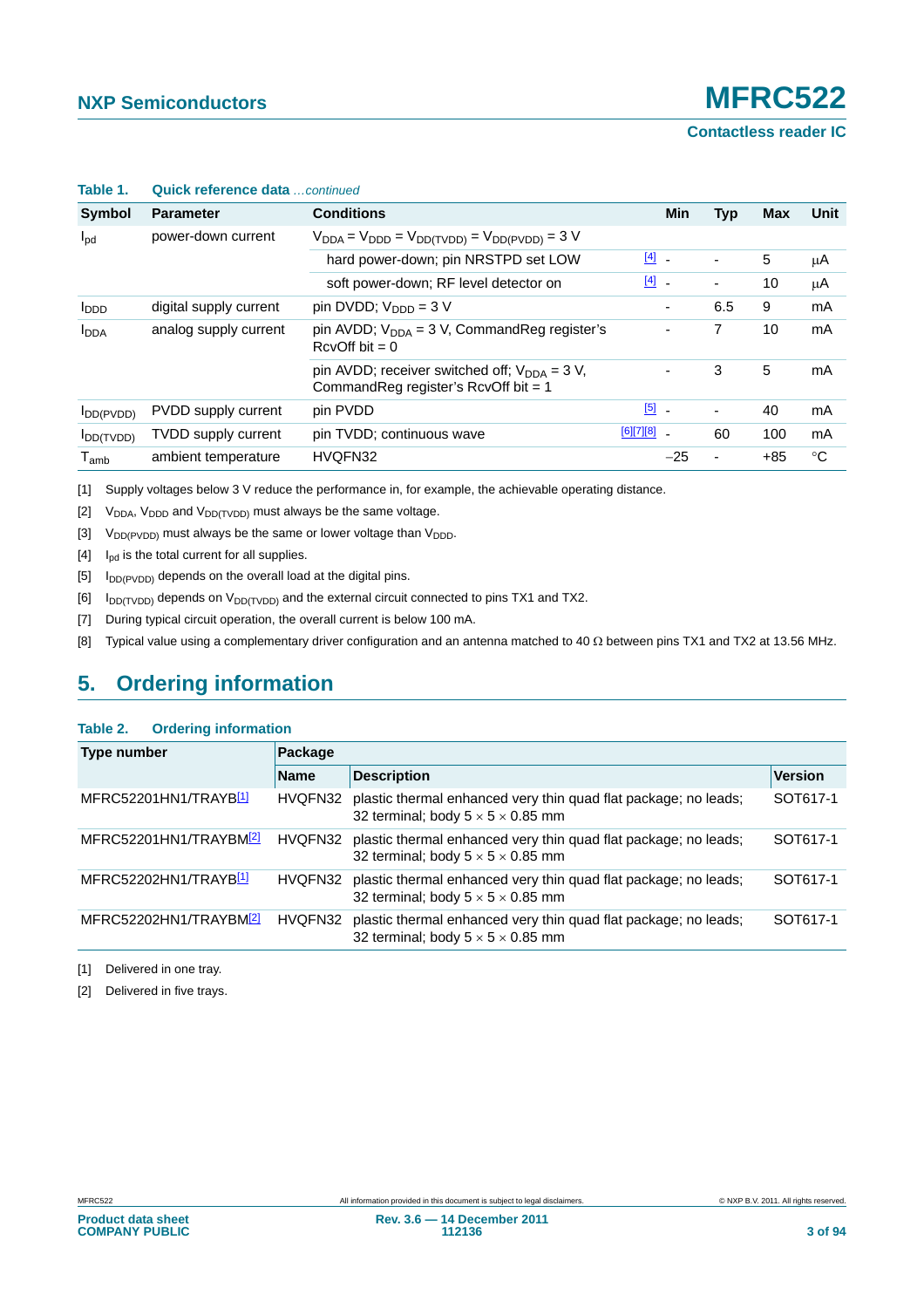# **6. Block diagram**

The analog interface handles the modulation and demodulation of the analog signals.

The contactless UART manages the protocol requirements for the communication protocols in cooperation with the host. The FIFO buffer ensures fast and convenient data transfer to and from the host and the contactless UART and vice versa.

Various host interfaces are implemented to meet different customer requirements.

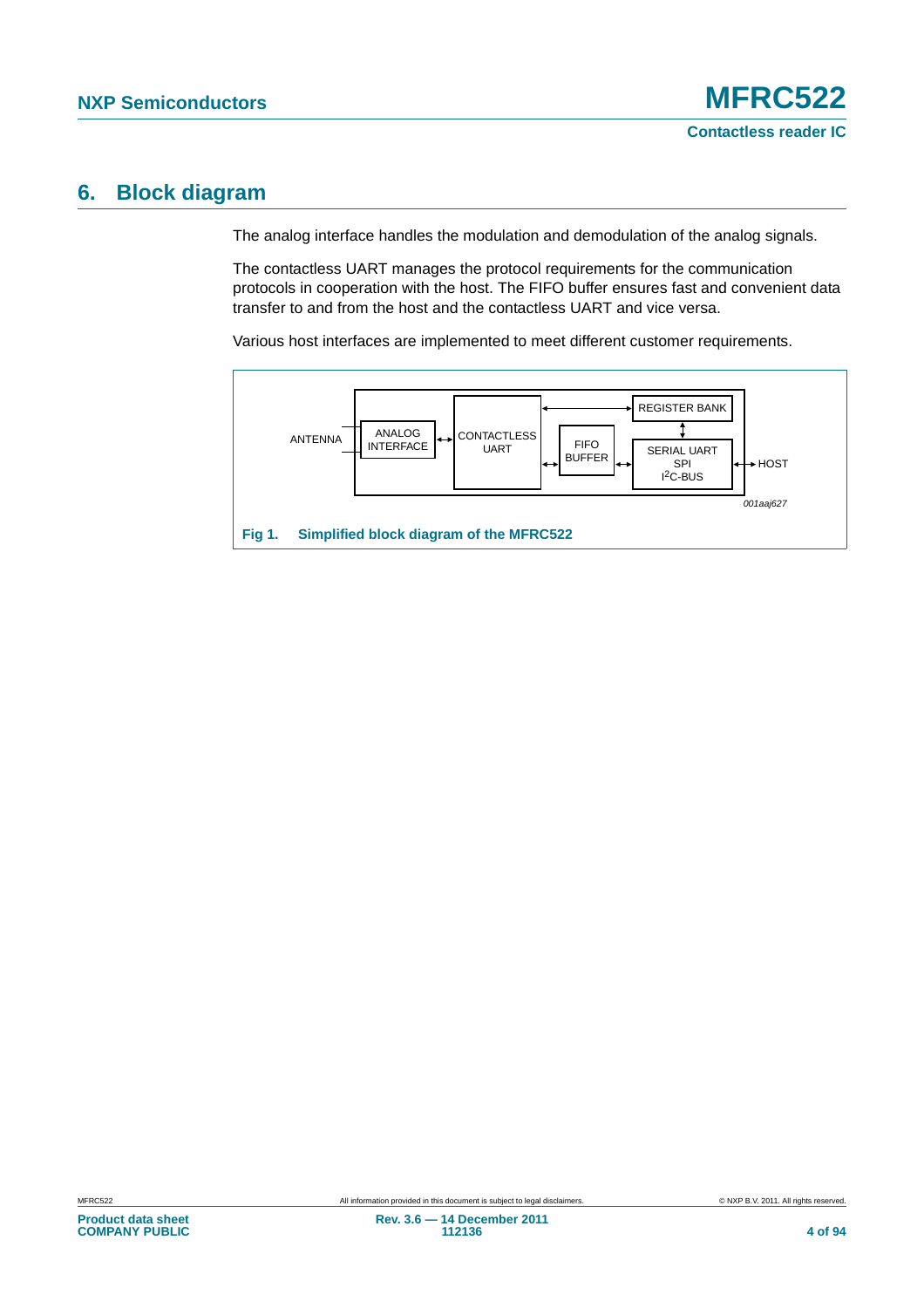# **NXP Semiconductors MFRC522**

**Contactless reader IC**

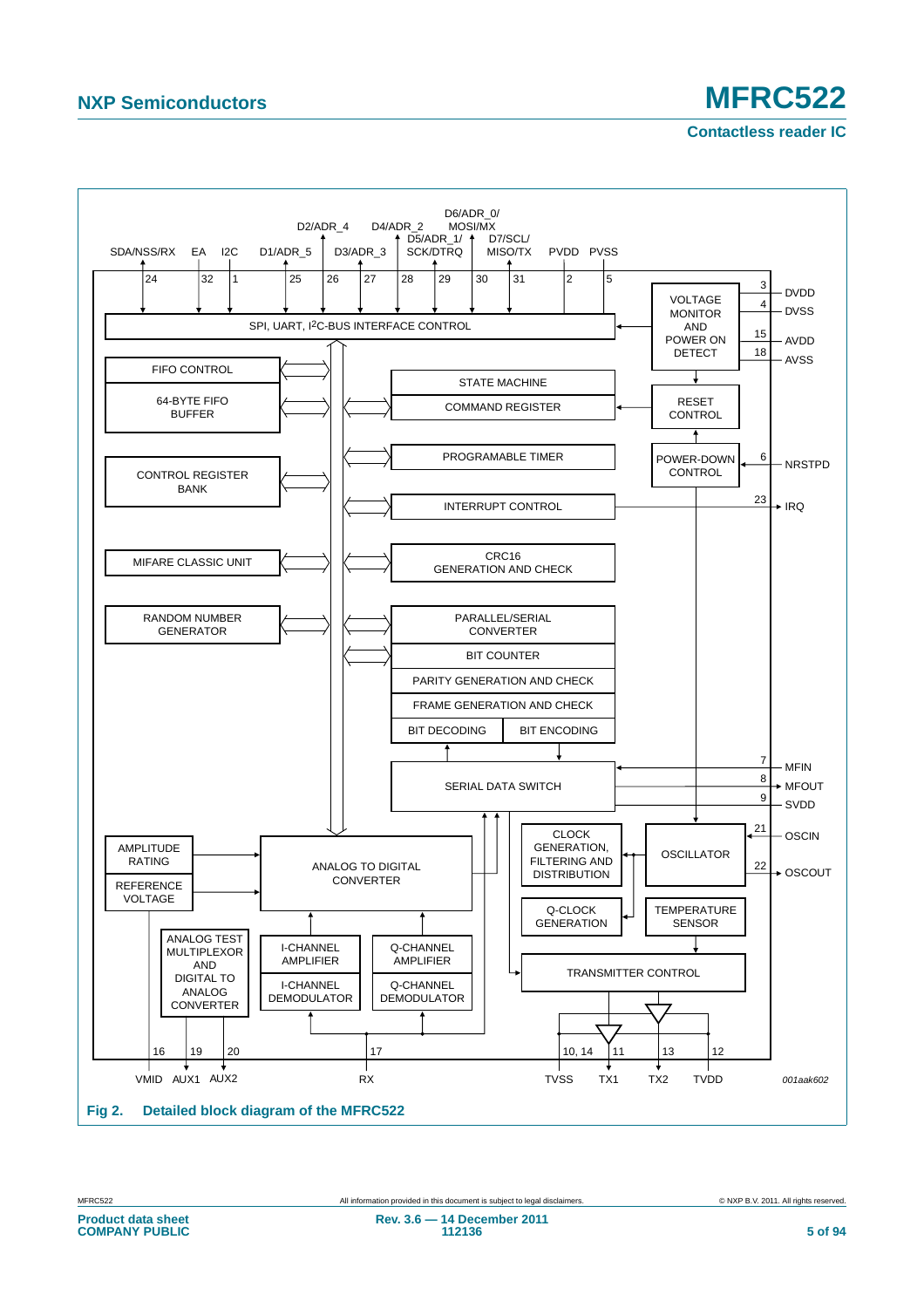**Contactless reader IC**

# **7. Pinning information**



# **Table 3. Pin description Pin Symbol Type[\[1\]](#page-6-0) Description**

### **7.1 Pin description**

| гш | OVIIIDOI        |         | <b>TYPER DESCRIPTION</b>                                                                                                                                         |
|----|-----------------|---------|------------------------------------------------------------------------------------------------------------------------------------------------------------------|
| 1  | 12C             |         | $12C$ -bus enable input $\sqrt{2}$                                                                                                                               |
| 2  | <b>PVDD</b>     | P       | pin power supply                                                                                                                                                 |
| 3  | <b>DVDD</b>     | P       | digital power supply                                                                                                                                             |
| 4  | <b>DVSS</b>     | G       | digital ground <sup>[3]</sup>                                                                                                                                    |
| 5  | <b>PVSS</b>     | G       | pin power supply ground                                                                                                                                          |
| 6  | <b>NRSTPD</b>   | L       | reset and power-down input:                                                                                                                                      |
|    |                 |         | power-down: enabled when LOW; internal current sinks are switched off, the oscillator<br>is inhibited and the input pins are disconnected from the outside world |
|    |                 |         | reset: enabled by a positive edge                                                                                                                                |
| 7  | <b>MFIN</b>     |         | MIFARE signal input                                                                                                                                              |
| 8  | <b>MFOUT</b>    | O       | MIFARE signal output                                                                                                                                             |
| 9  | <b>SVDD</b>     | P       | MFIN and MFOUT pin power supply                                                                                                                                  |
| 10 | <b>TVSS</b>     | G       | transmitter output stage 1 ground                                                                                                                                |
| 11 | TX1             | $\circ$ | transmitter 1 modulated 13.56 MHz energy carrier output                                                                                                          |
| 12 | <b>TVDD</b>     | P       | transmitter power supply: supplies the output stage of transmitters 1 and 2                                                                                      |
| 13 | TX <sub>2</sub> | O       | transmitter 2 modulated 13.56 MHz energy carrier output                                                                                                          |
| 14 | <b>TVSS</b>     | G       | transmitter output stage 2 ground                                                                                                                                |
| 15 | <b>AVDD</b>     | P       | analog power supply                                                                                                                                              |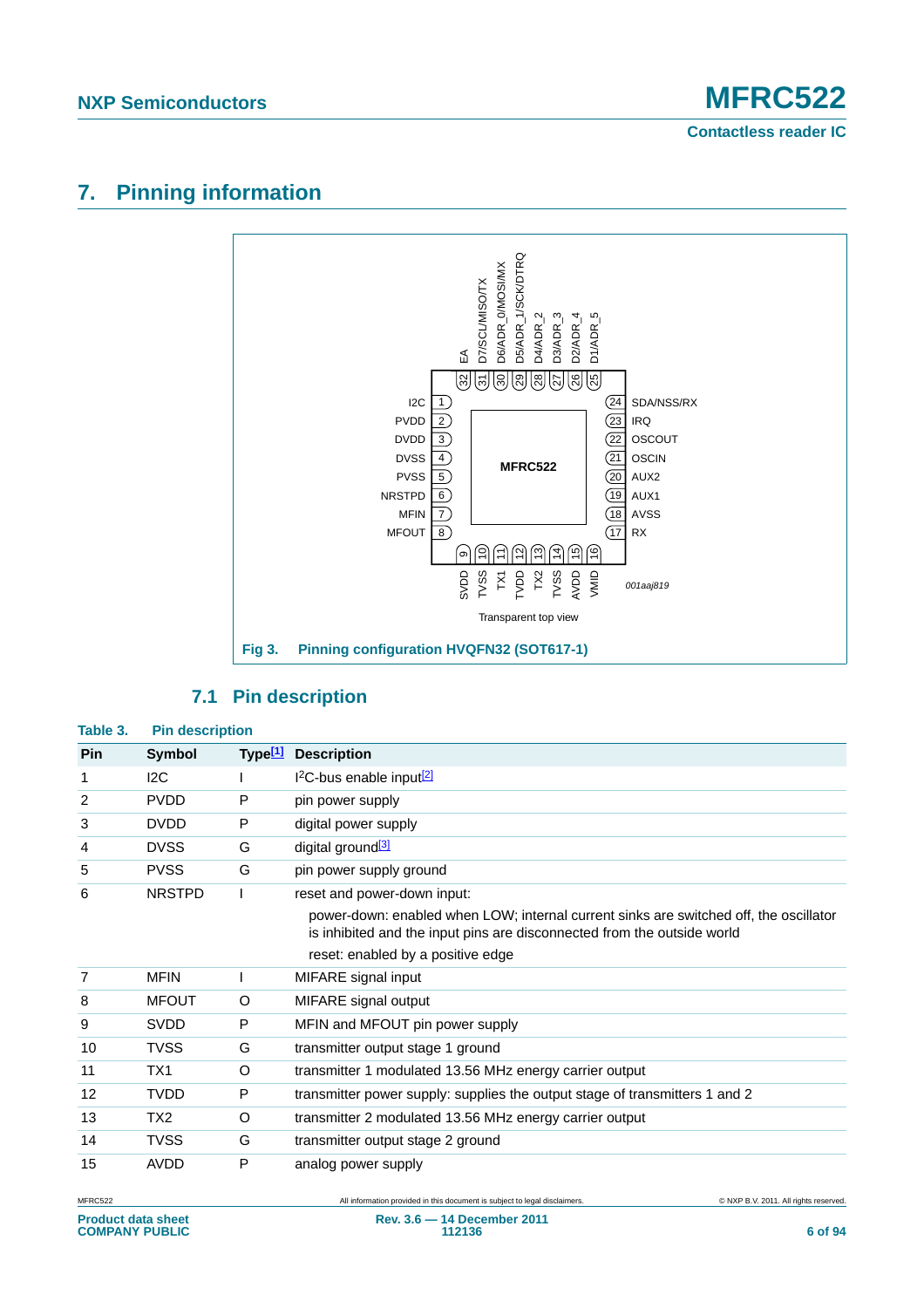# **NXP Semiconductors MFRC522**

**Contactless reader IC**

| Table 3.   | Pin description continued |         |                                                                                                                                   |  |
|------------|---------------------------|---------|-----------------------------------------------------------------------------------------------------------------------------------|--|
| <b>Pin</b> | <b>Symbol</b>             |         | Type <sup>[1]</sup> Description                                                                                                   |  |
| 16         | <b>VMID</b>               | P       | internal reference voltage                                                                                                        |  |
| 17         | <b>RX</b>                 | L       | RF signal input                                                                                                                   |  |
| 18         | <b>AVSS</b>               | G       | analog ground                                                                                                                     |  |
| 19         | AUX1                      | O       | auxiliary outputs for test purposes                                                                                               |  |
| 20         | AUX <sub>2</sub>          | O       | auxiliary outputs for test purposes                                                                                               |  |
| 21         | <b>OSCIN</b>              | L       | crystal oscillator inverting amplifier input; also the input for an externally generated clock<br>$(f_{c1k} = 27.12 \text{ MHz})$ |  |
| 22         | <b>OSCOUT</b>             | O       | crystal oscillator inverting amplifier output                                                                                     |  |
| 23         | <b>IRQ</b>                | $\circ$ | interrupt request output: indicates an interrupt event                                                                            |  |
| 24         | <b>SDA</b>                | I/O     | I <sup>2</sup> C-bus serial data line input/output <sup>[2]</sup>                                                                 |  |
|            | <b>NSS</b>                |         | SPI signal input <sup>[2]</sup>                                                                                                   |  |
|            | <b>RX</b>                 | L       | UART address input <sup>[2]</sup>                                                                                                 |  |
| 25         | D <sub>1</sub>            | I/O     | test port[2]                                                                                                                      |  |
|            | ADR_5                     | I/O     | 1 <sup>2</sup> C-bus address 5 input <sup>[2]</sup>                                                                               |  |
| 26         | D <sub>2</sub>            | I/O     | test port                                                                                                                         |  |
|            | ADR_4                     | L       | I <sup>2</sup> C-bus address 4 input <sup>[2]</sup>                                                                               |  |
| 27         | D <sub>3</sub>            | I/O     | test port                                                                                                                         |  |
|            | ADR_3                     | L       | I <sup>2</sup> C-bus address 3 input <sup>[2]</sup>                                                                               |  |
| 28         | D <sub>4</sub>            | I/O     | test port                                                                                                                         |  |
|            | ADR_2                     | L       | I <sup>2</sup> C-bus address 2 input <sup>[2]</sup>                                                                               |  |
| 29         | D <sub>5</sub>            | I/O     | test port                                                                                                                         |  |
|            | ADR_1                     | L       | I <sup>2</sup> C-bus address 1 input <sup>[2]</sup>                                                                               |  |
|            | <b>SCK</b>                | I       | SPI serial clock input <sup>[2]</sup>                                                                                             |  |
|            | <b>DTRQ</b>               | O       | UART request to send output to microcontroller <sup>[2]</sup>                                                                     |  |
| 30         | D <sub>6</sub>            | I/O     | test port                                                                                                                         |  |
|            | ADR_0                     | L       | I <sup>2</sup> C-bus address 0 input <sup>[2]</sup>                                                                               |  |
|            | <b>MOSI</b>               | I/O     | SPI master out, slave in <sup>[2]</sup>                                                                                           |  |
|            | MX                        | O       | UART output to microcontroller <sup>[2]</sup>                                                                                     |  |
| 31         | D7                        | I/O     | test port                                                                                                                         |  |
|            | SCL                       | I/O     | I <sup>2</sup> C-bus clock input/output <sup>[2]</sup>                                                                            |  |
|            | <b>MISO</b>               | I/O     | SPI master in, slave out <sup>[2]</sup>                                                                                           |  |
|            | <b>TX</b>                 | O       | UART data output to microcontroller <sup>[2]</sup>                                                                                |  |
| 32         | EA                        | L       | external address input for coding I <sup>2</sup> C-bus address <sup>[2]</sup>                                                     |  |
|            |                           |         |                                                                                                                                   |  |

<span id="page-6-0"></span>[1] Pin types:  $I = Input$ ,  $O = Output$ ,  $I/O = Input/Output$ ,  $P = Power$  and  $G = Ground$ .

<span id="page-6-1"></span>[2] The pin functionality of these pins is explained in [Section 8.1 "Digital interfaces"](#page-8-0).

<span id="page-6-2"></span>[3] Connection of heatsink pad on package bottom side is not necessary. Optional connection to pin DVSS is possible.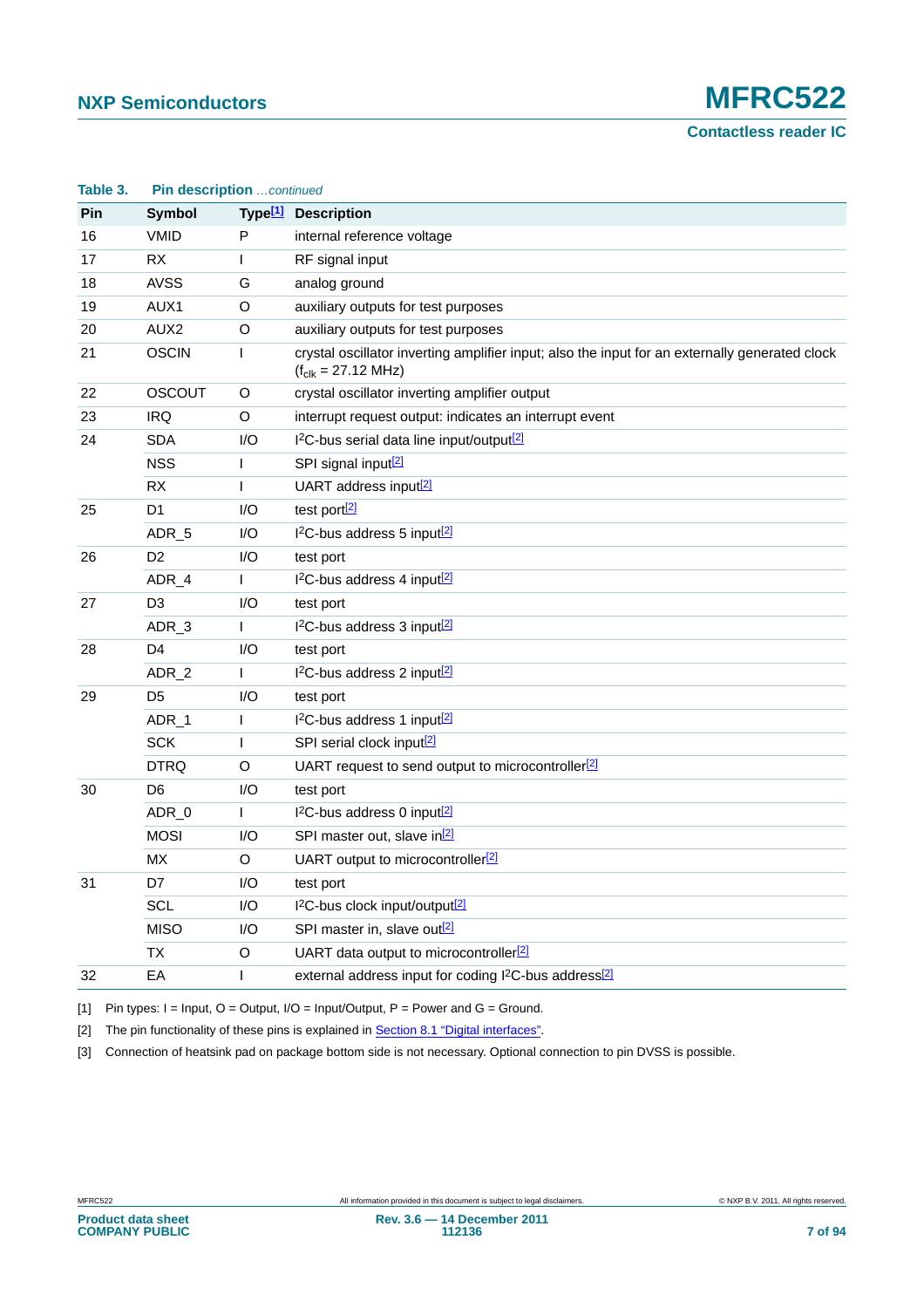# **8. Functional description**

The MFRC522 transmission module supports the Read/Write mode for ISO/IEC 14443 A/MIFARE using various transfer speeds and modulation protocols.



The physical level communication is shown in [Figure 5](#page-7-0).



<span id="page-7-0"></span>**Fig 5. ISO/IEC 14443 A/MIFARE Read/Write mode communication diagram**

The physical parameters are described in [Table 4](#page-7-1).

<span id="page-7-1"></span>

| Table 4. | <b>Communication overview for ISO/IEC 14443 A/MIFARE reader/writer</b> |  |  |
|----------|------------------------------------------------------------------------|--|--|
|          |                                                                        |  |  |

| Communication                         | <b>Signal type</b>        | <b>Transfer speed</b>         |                               |                                 |                               |  |  |
|---------------------------------------|---------------------------|-------------------------------|-------------------------------|---------------------------------|-------------------------------|--|--|
| direction                             |                           | 106 kBd                       | 212 kBd                       | 424 kBd                         | 848 kBd                       |  |  |
| Reader to card (send<br>data from the | reader side<br>modulation | 100 % ASK                     | 100 % ASK                     | 100 % ASK                       | 100 % ASK                     |  |  |
| MFRC522 to a card)                    | bit encoding              | modified Miller<br>encoding   | modified Miller<br>encoding   | modified Miller<br>encoding     | modified Miller<br>encoding   |  |  |
|                                       | bit length                | $128(13.56 \,\mu s)$          | 64 (13.56 $\mu$ s)            | $32(13.56 \text{ }\mu\text{s})$ | 16 (13.56 $\mu$ s)            |  |  |
| Card to reader<br>(MFRC522 receives   | card side<br>modulation   | subcarrier load<br>modulation | subcarrier load<br>modulation | subcarrier load<br>modulation   | subcarrier load<br>modulation |  |  |
| data from a card)                     | subcarrier<br>frequency   | 13.56 MHz / 16                | 13.56 MHz / 16                | 13.56 MHz / 16                  | 13.56 MHz / 16                |  |  |
|                                       | bit encoding              | Manchester<br>encoding        | <b>BPSK</b>                   | <b>BPSK</b>                     | <b>BPSK</b>                   |  |  |

The MFRC522's contactless UART and dedicated external host must manage the complete ISO/IEC 14443 A/MIFARE protocol. [Figure 6](#page-8-1) shows the data coding and framing according to ISO/IEC 14443 A/MIFARE.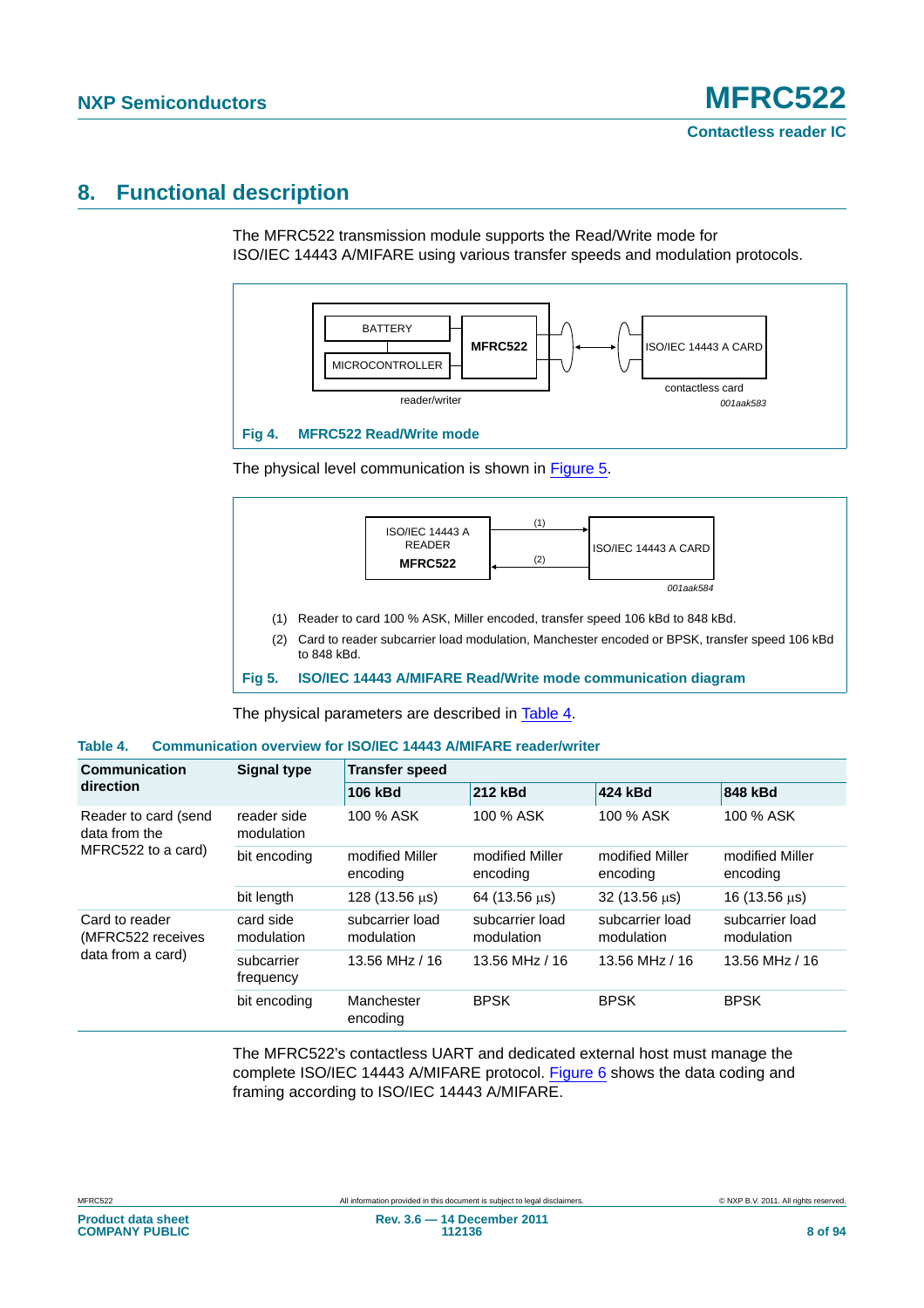# **NXP Semiconductors MFRC522**

**Contactless reader IC**



<span id="page-8-1"></span>The internal CRC coprocessor calculates the CRC value based on ISO/IEC 14443 A part 3 and handles parity generation internally according to the transfer speed. Automatic parity generation can be switched off using the MfRxReg register's ParityDisable bit.

### **8.1 Digital interfaces**

### <span id="page-8-0"></span>**8.1.1 Automatic microcontroller interface detection**

The MFRC522 supports direct interfacing of hosts using SPI, I<sup>2</sup>C-bus or serial UART interfaces. The MFRC522 resets its interface and checks the current host interface type automatically after performing a power-on or hard reset. The MFRC522 identifies the host interface by sensing the logic levels on the control pins after the reset phase. This is done using a combination of fixed pin connections. [Table 5](#page-8-2) shows the different connection configurations.

| Pin            | Interface type           |                     |                  |  |  |  |  |
|----------------|--------------------------|---------------------|------------------|--|--|--|--|
|                | <b>UART</b> (input)      | <b>SPI</b> (output) | $I2C-bus (I/O)$  |  |  |  |  |
| <b>SDA</b>     | <b>RX</b>                | <b>NSS</b>          | <b>SDA</b>       |  |  |  |  |
| 12C            | 0                        | 0                   | 1                |  |  |  |  |
| EA             | $\Omega$                 | 1                   | EA               |  |  |  |  |
| D7             | <b>TX</b>                | <b>MISO</b>         | <b>SCL</b>       |  |  |  |  |
| D <sub>6</sub> | <b>MX</b>                | <b>MOSI</b>         | ADR_0            |  |  |  |  |
| D <sub>5</sub> | <b>DTRQ</b>              | <b>SCK</b>          | ADR_1            |  |  |  |  |
| D <sub>4</sub> | $\overline{\phantom{0}}$ |                     | ADR <sub>2</sub> |  |  |  |  |
| D <sub>3</sub> | -                        | ۰                   | ADR_3            |  |  |  |  |
| D <sub>2</sub> | ٠                        | ٠                   | ADR <sub>4</sub> |  |  |  |  |
| D <sub>1</sub> | $\overline{\phantom{0}}$ |                     | ADR <sub>5</sub> |  |  |  |  |

### <span id="page-8-2"></span>**Table 5. Connection protocol for detecting different interface types**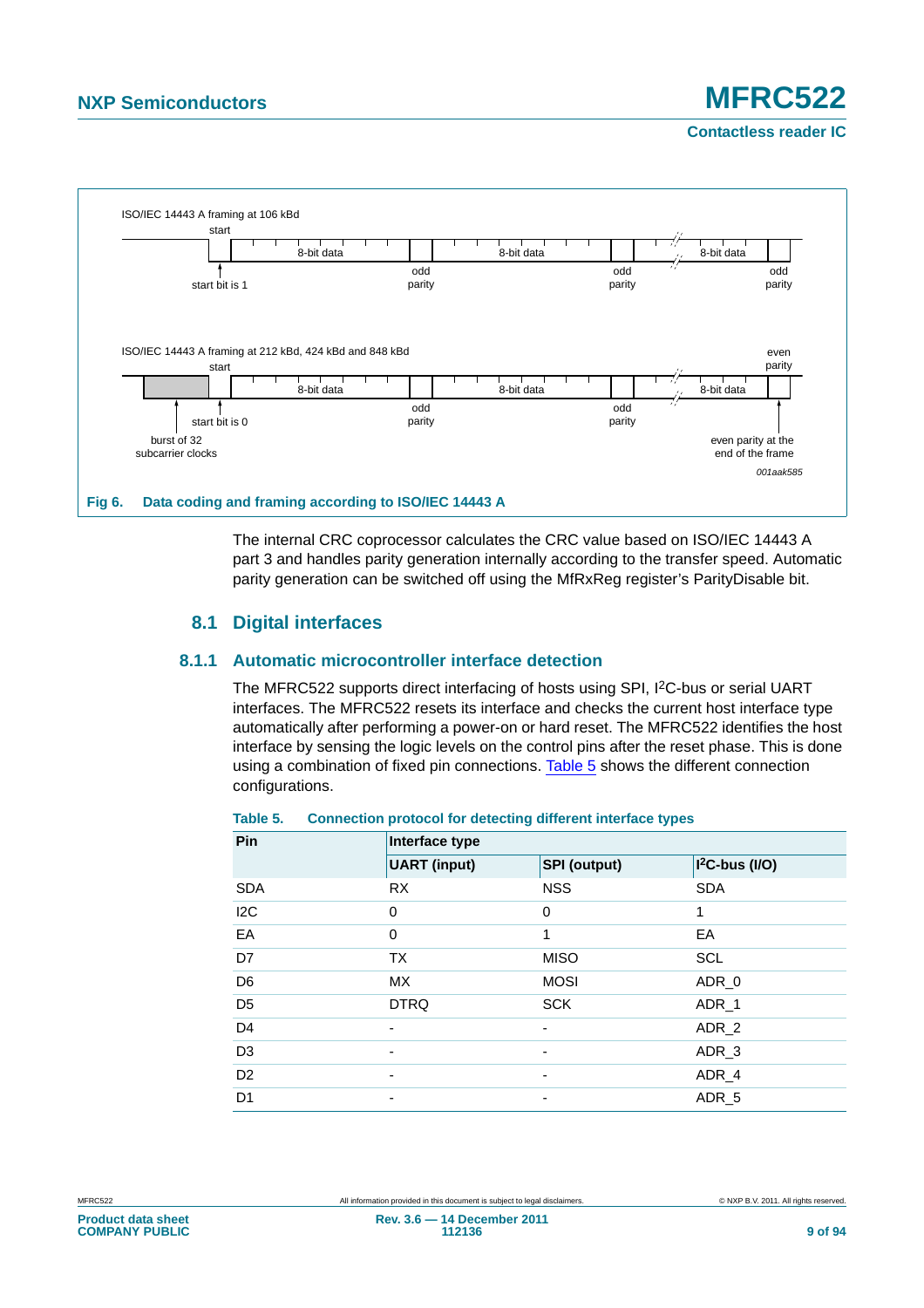### **8.1.2 Serial Peripheral Interface**

A serial peripheral interface (SPI compatible) is supported to enable high-speed communication to the host. The interface can handle data speeds up to 10 Mbit/s. When communicating with a host, the MFRC522 acts as a slave, receiving data from the external host for register settings, sending and receiving data relevant for RF interface communication.

An interface compatible with SPI enables high-speed serial communication between the MFRC522 and a microcontroller. The implemented interface is in accordance with the SPI standard.



The timing specification is given in [Section 14.1 on page 77.](#page-76-2)

The MFRC522 acts as a slave during SPI communication. The SPI clock signal SCK must be generated by the master. Data communication from the master to the slave uses the MOSI line. The MISO line is used to send data from the MFRC522 to the master.

Data bytes on both MOSI and MISO lines are sent with the MSB first. Data on both MOSI and MISO lines must be stable on the rising edge of the clock and can be changed on the falling edge. Data is provided by the MFRC522 on the falling clock edge and is stable during the rising clock edge.

### **8.1.2.1 SPI read data**

Reading data using SPI requires the byte order shown in [Table 6](#page-9-0) to be used. It is possible to read out up to n-data bytes.

The first byte sent defines both the mode and the address.

<span id="page-9-0"></span>

| Table 6.    | <b>MOSI and MISO byte order</b> |               |           |           |               |              |
|-------------|---------------------------------|---------------|-----------|-----------|---------------|--------------|
| Line        | Byte 0                          | <b>Byte 1</b> | Byte 2    | To        | <b>Byte</b> n | Byte $n + 1$ |
| <b>MOSI</b> | address 0                       | address 1     | address 2 | $\ddotsc$ | address n     | 00           |
| <b>MISO</b> | X[1]                            | data 0        | data 1    | $\cdots$  | data n $-1$   | data n       |

<span id="page-9-1"></span> $[11 \t X = Do$  not care.

**Remark:** The MSB must be sent first.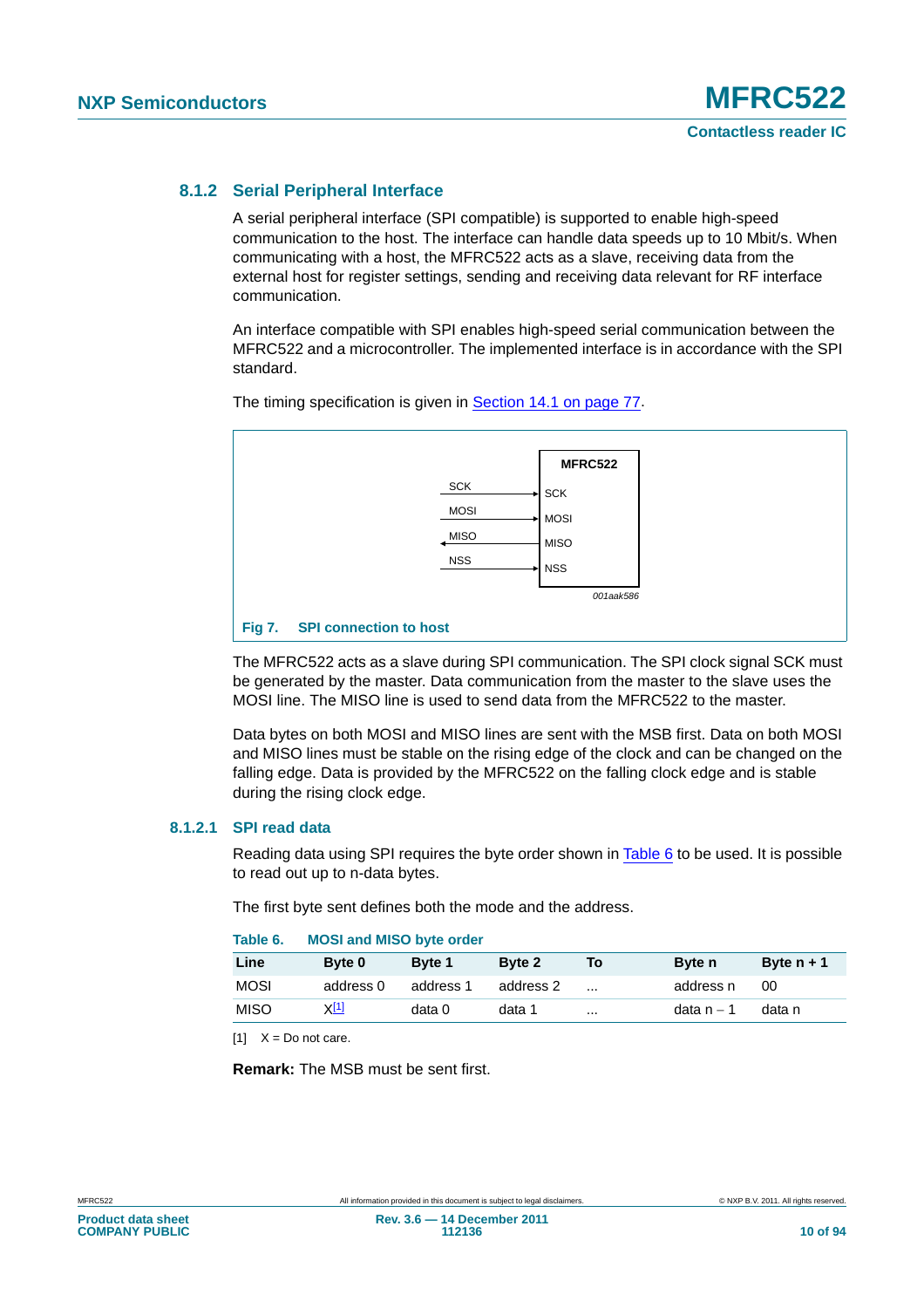### **8.1.2.2 SPI write data**

To write data to the MFRC522 using SPI requires the byte order shown in [Table 7.](#page-10-0) It is possible to write up to n data bytes by only sending one address byte.

The first send byte defines both the mode and the address byte.

<span id="page-10-0"></span>

| Table 7. |  | <b>MOSI and MISO byte order</b> |  |  |
|----------|--|---------------------------------|--|--|
|----------|--|---------------------------------|--|--|

| Line        | Byte 0      | Byte 1      | Byte 2      | To       | <b>Byte</b> n | Byte $n + 1$ |
|-------------|-------------|-------------|-------------|----------|---------------|--------------|
| MOSI        | address 0   | data 0      | data 1      | $\cdots$ | data n – 1    | data n       |
| <b>MISO</b> | <u>X[1]</u> | <u>X[1]</u> | <u>X[1]</u> | $\cdots$ | <u>X[1]</u>   | <u>ХШ</u>    |

<span id="page-10-1"></span> $[1]$   $X = Do$  not care.

**Remark:** The MSB must be sent first.

### **8.1.2.3 SPI address byte**

The address byte must meet the following format.

The MSB of the first byte defines the mode used. To read data from the MFRC522 the MSB is set to logic 1. To write data to the MFRC522 the MSB must be set to logic 0. Bits 6 to 1 define the address and the LSB is set to logic 0.

### **Table 8. Address byte 0 register; address MOSI**

| <b>7 (MSB)</b>            | 6       |  |  | $0$ (LSB) |
|---------------------------|---------|--|--|-----------|
| $1 = read$<br>$0 =$ write | address |  |  |           |

### **8.1.3 UART interface**

### **8.1.3.1 Connection to a host**



**Remark:** Signals DTRQ and MX can be disabled by clearing TestPinEnReg register's RS232LineEn bit.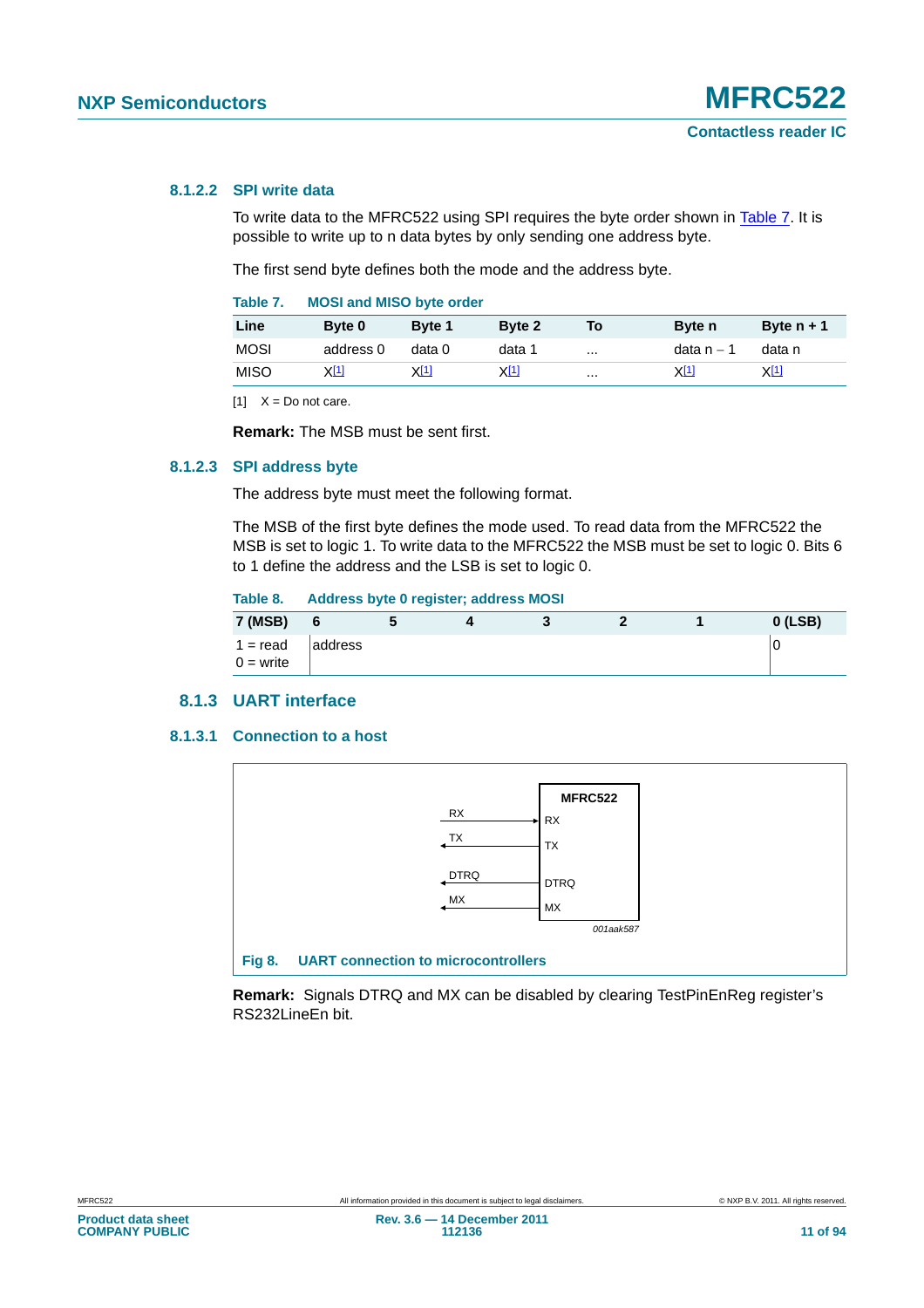### **8.1.3.2 Selectable UART transfer speeds**

The internal UART interface is compatible with an RS232 serial interface.

The default transfer speed is 9.6 kBd. To change the transfer speed, the host controller must write a value for the new transfer speed to the SerialSpeedReg register. Bits BR\_T0[2:0] and BR\_T1[4:0] define the factors for setting the transfer speed in the SerialSpeedReg register.

The BR\_T0[2:0] and BR\_T1[4:0] settings are described in [Table 9](#page-11-0). Examples of different transfer speeds and the relevant register settings are given in [Table 10.](#page-11-1)

| BR Tn        | Bit 0 | Bit 1                                                                  | Bit 2 | Bit 3 | Bit 4 | Bit 5 | Bit 6 | Bit 7 |
|--------------|-------|------------------------------------------------------------------------|-------|-------|-------|-------|-------|-------|
| BR T0 factor |       |                                                                        |       |       | 8     | 16    | 32    | 64    |
| BR T1 range  |       | 1 to 32 33 to 64 33 to 64 33 to 64 33 to 64 33 to 64 33 to 64 33 to 64 |       |       |       |       |       |       |

### <span id="page-11-0"></span>**Table 9. BR\_T0 and BR\_T1 settings**

### <span id="page-11-1"></span>**Table 10. Selectable UART transfer speeds**

| Transfer speed (kBd) | SerialSpeedReg value |                    | <b>Transfer speed accuracy</b> |
|----------------------|----------------------|--------------------|--------------------------------|
|                      | <b>Decimal</b>       | <b>Hexadecimal</b> | (%) <sup>[1]</sup>             |
| 7.2                  | 250                  | <b>FAh</b>         | $-0.25$                        |
| 9.6                  | 235                  | <b>EBh</b>         | 0.32                           |
| 14.4                 | 218                  | DAh                | $-0.25$                        |
| 19.2                 | 203                  | <b>CBh</b>         | 0.32                           |
| 38.4                 | 171                  | ABh                | 0.32                           |
| 57.6                 | 154                  | 9Ah                | $-0.25$                        |
| 115.2                | 122                  | 7Ah                | $-0.25$                        |
| 128                  | 116                  | 74h                | $-0.06$                        |
| 230.4                | 90                   | 5Ah                | $-0.25$                        |
| 460.8                | 58                   | 3Ah                | $-0.25$                        |
| 921.6                | 28                   | 1Ch                | 1.45                           |
| 1228.8               | 21                   | 15h                | 0.32                           |

<span id="page-11-2"></span>[1] The resulting transfer speed error is less than 1.5 % for all described transfer speeds.

The selectable transfer speeds shown in [Table 10](#page-11-1) are calculated according to the following equations:

If BR  $TO[2:0] = 0$ :

$$
transfer\ speed = \frac{27.12 \times 10^6}{(BR\_T0 + 1)}\tag{1}
$$

If  $BR_T0[2:0] > 0$ :

$$
transfer\ speed = \left(\frac{27.12 \times 10^6}{\frac{(BR\_TI + 33)}{2^{(BR\_T0 - 1)}}}\right)
$$
\n
$$
\tag{2}
$$

**Remark:** Transfer speeds above 1228.8 kBd are not supported.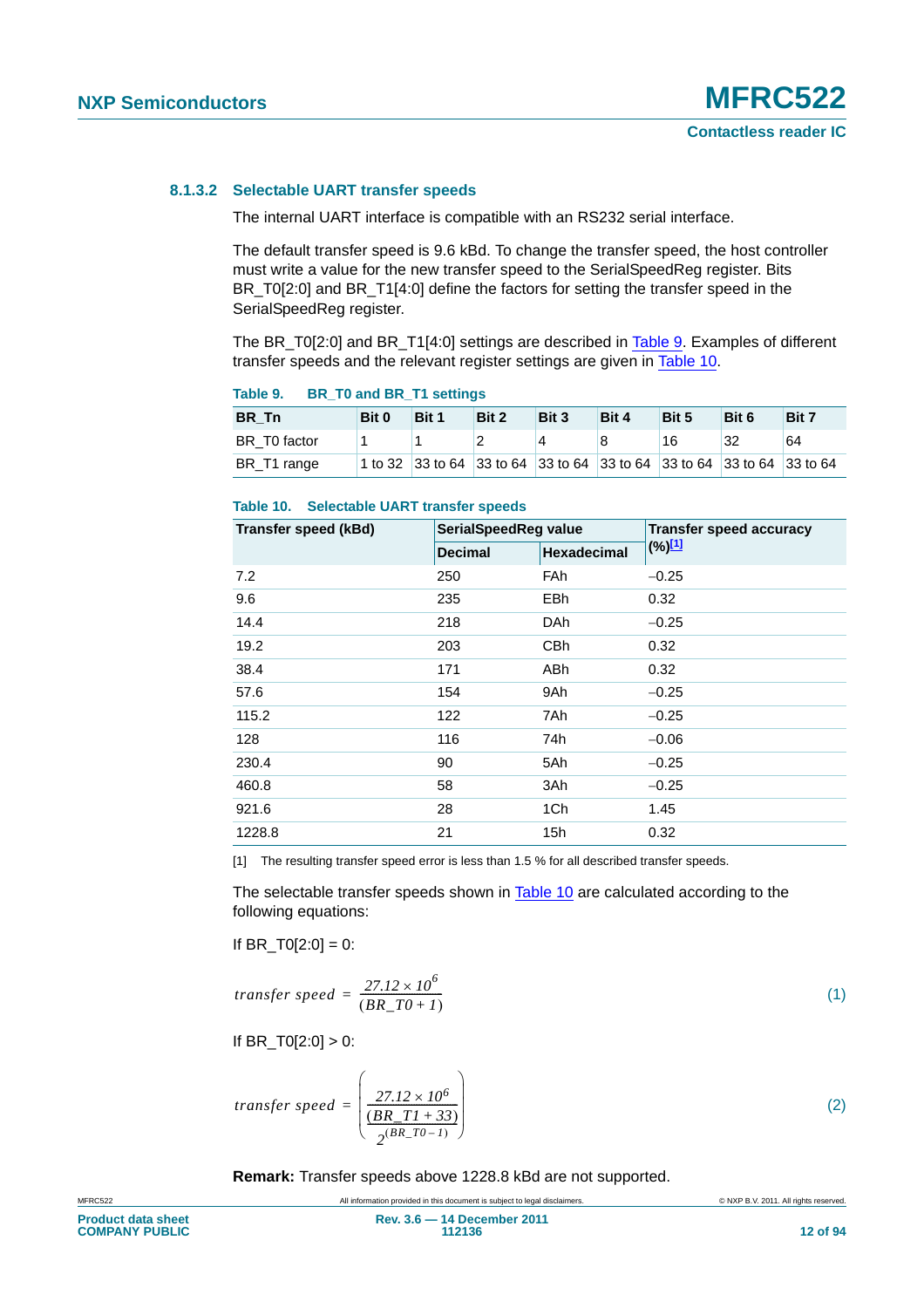### **8.1.3.3 UART framing**

### **Table 11. UART framing**

| <b>Bit</b> | Length | <b>Value</b> |
|------------|--------|--------------|
| Start      | 1-bit  | U            |
| Data       | 8 bits | data         |
| Stop       | 1-bit  |              |

**Remark:** The LSB for data and address bytes must be sent first. No parity bit is used during transmission.

**Read data:** To read data using the UART interface, the flow shown in [Table 12](#page-12-0) must be used. The first byte sent defines both the mode and the address.

### <span id="page-12-0"></span>**Table 12. Read data byte order**

| Pin         | Byte 0  | Byte 1 |
|-------------|---------|--------|
| RX (pin 24) | address | -      |
| TX (pin 31) | -       | data 0 |



**Write data:** To write data to the MFRC522 using the UART interface, the structure shown in [Table 13](#page-13-0) must be used.

The first byte sent defines both the mode and the address.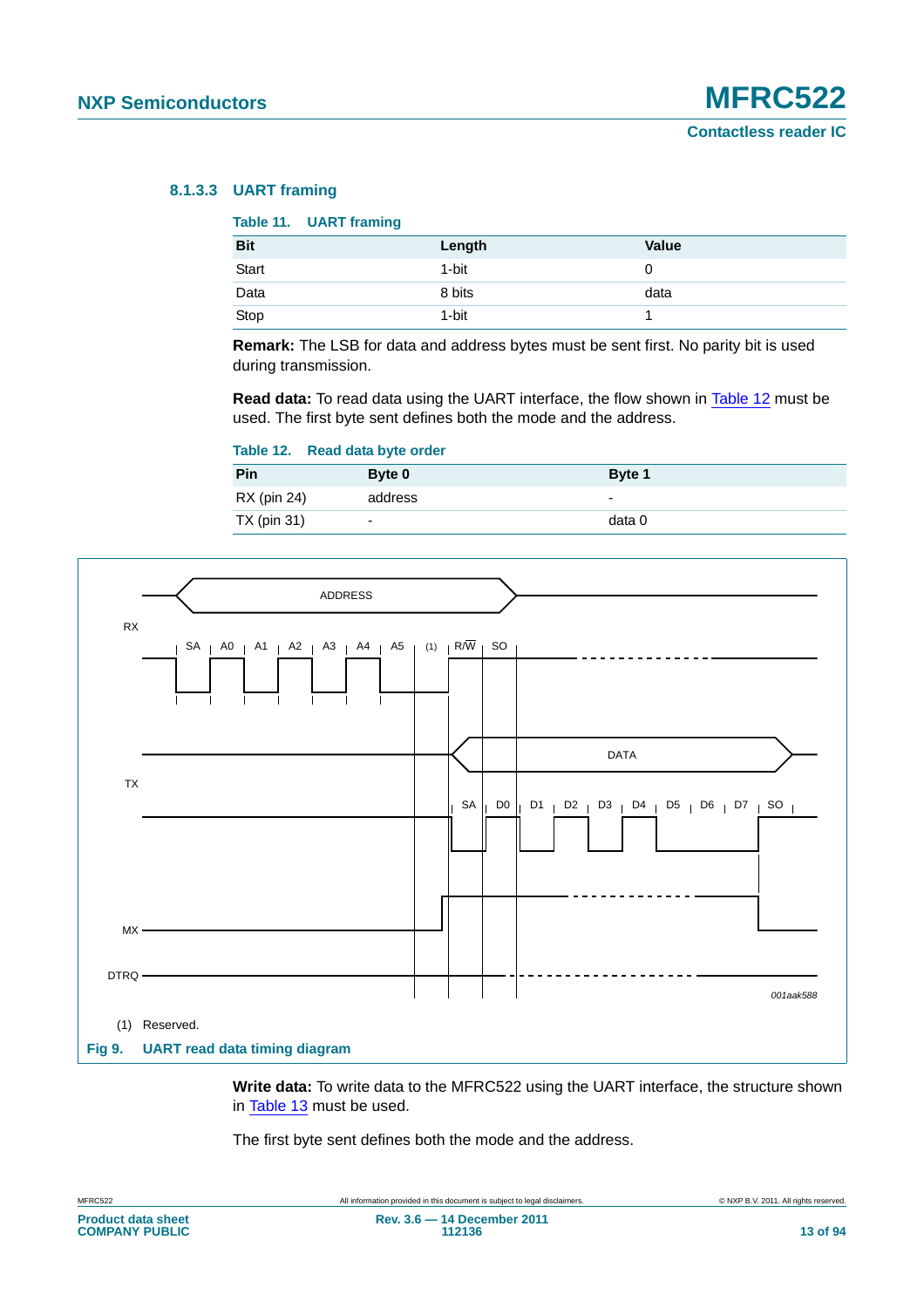# **NXP Semiconductors MFRC522**

**Contactless reader IC**

### <span id="page-13-0"></span>**Table 13. Write data byte order**

| Pin         | $B$ yte $0$              | Byte 1    |
|-------------|--------------------------|-----------|
| RX (pin 24) | address 0                | data 0    |
| TX (pin 31) | $\overline{\phantom{0}}$ | address 0 |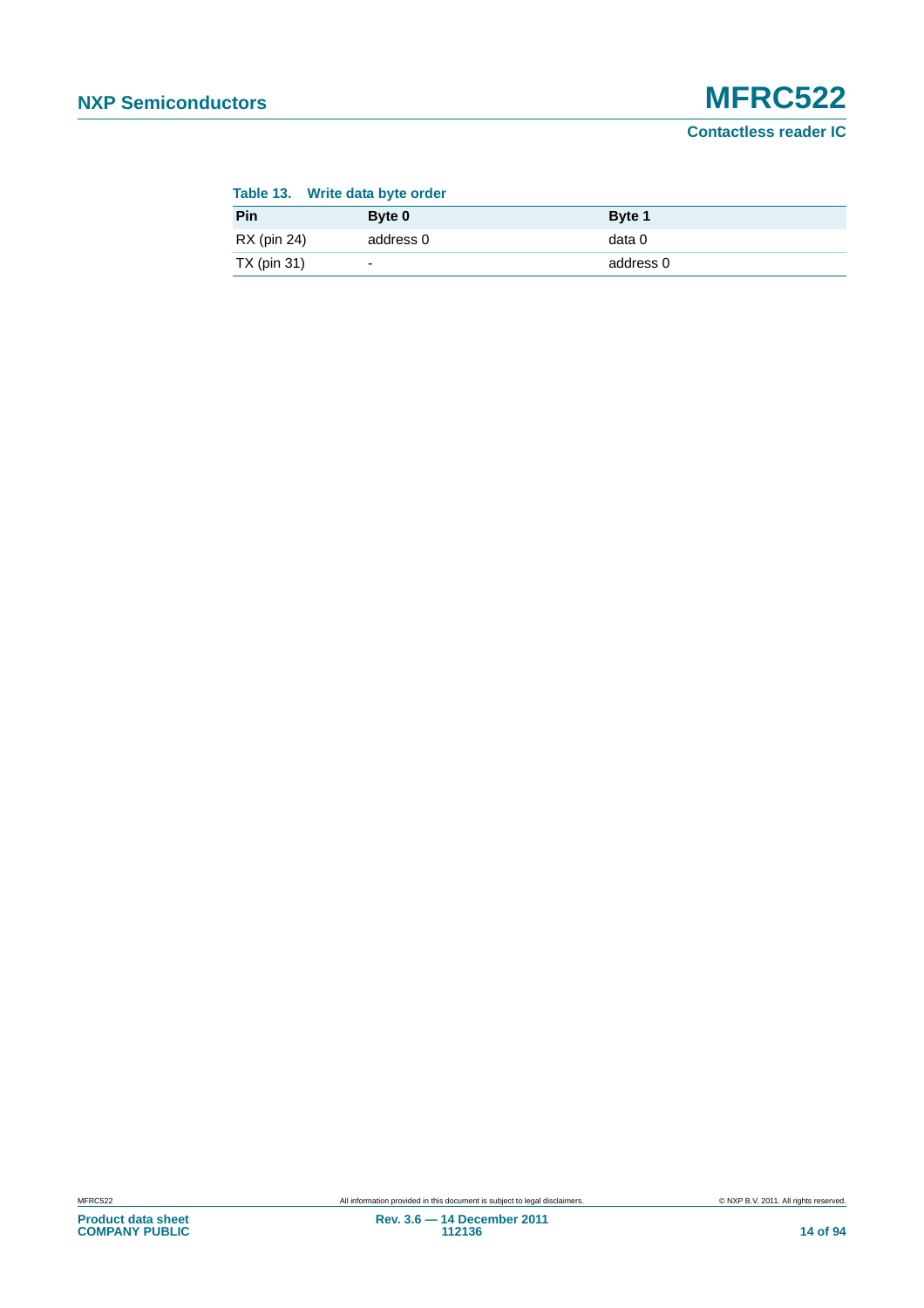**Product data sheet<br>COMPANY PUBLIC COMPANY PUBLIC Product data sheet**

**Rev. 3.6 — 14 December 2011**



**Remark:** The data byte can be sent directly after the address byte on pin RX.

**Address byte:** The address byte has to meet the following format:

The MSB of the first byte sets the mode used. To read data from the MFRC522, the MSB is set to logic 1. To write data to the MFRC522 the MSB is set to logic 0. Bit 6 is reserved for future use, and bits 5 to 0 define the address; see [Table](#page-15-0) 14.

© NXP B.V. 2011. All rights reserved.

rese

CNXP B.V. 2011. All rights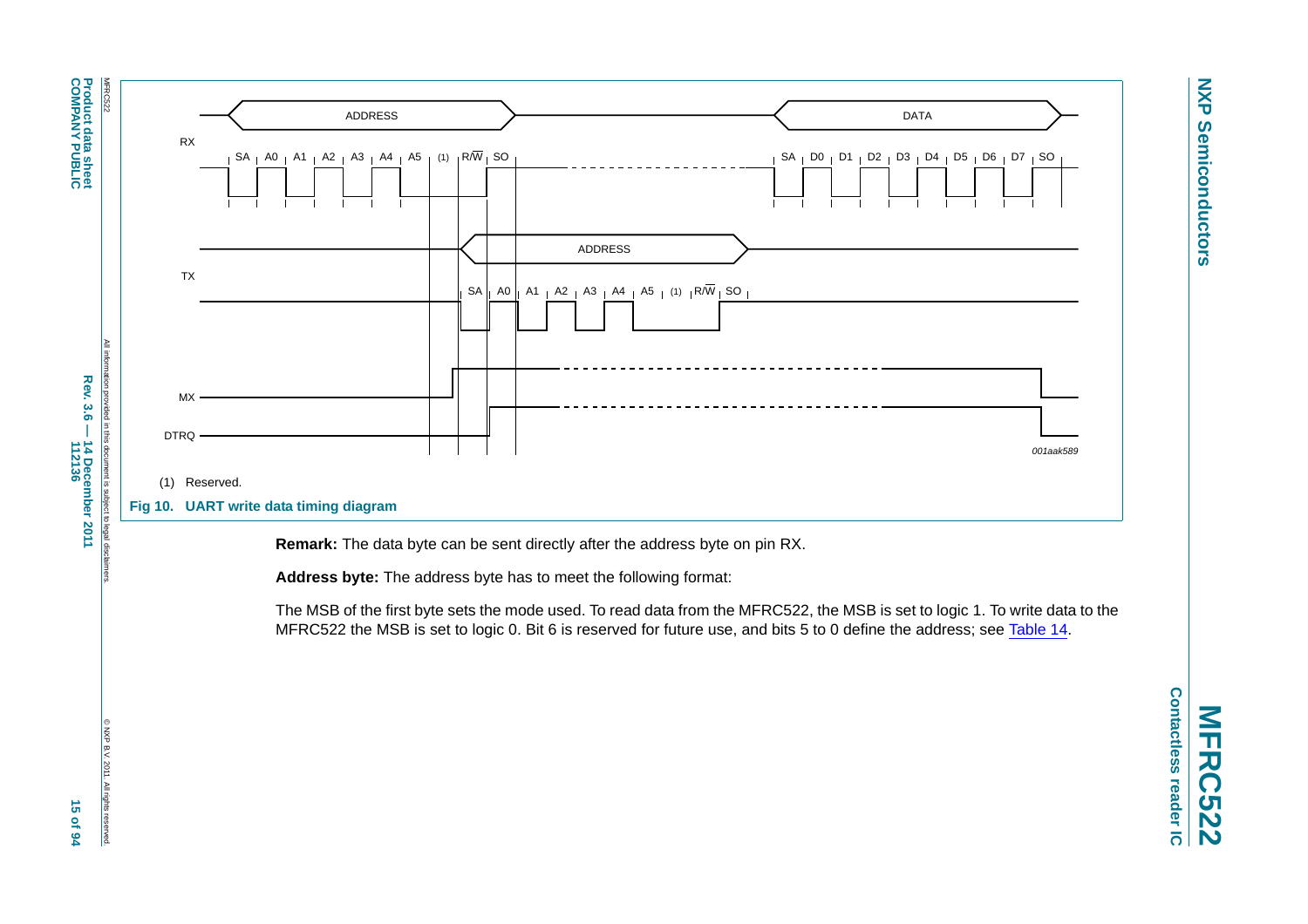<span id="page-15-0"></span>

| Table 14. | <b>Address byte 0 register; address MOSI</b> |  |  |
|-----------|----------------------------------------------|--|--|
|           |                                              |  |  |

| 7 (MSB)                   |          |         |  |  | $0$ (LSB) |
|---------------------------|----------|---------|--|--|-----------|
| $1 = read$<br>$0 =$ write | reserved | address |  |  |           |

### **8.1.4 I2C-bus interface**

An I2C-bus (Inter-IC) interface is supported to enable a low-cost, low pin count serial bus interface to the host. The I<sup>2</sup>C-bus interface is implemented according to NXP Semiconductors' PC-bus interface specification, rev. 2.1, January 2000. The interface can only act in Slave mode. Therefore the MFRC522 does not implement clock generation or access arbitration.



The MFRC522 can act either as a slave receiver or slave transmitter in Standard mode, Fast mode and High-speed mode.

SDA is a bidirectional line connected to a positive supply voltage using a current source or a pull-up resistor. Both SDA and SCL lines are set HIGH when data is not transmitted. The MFRC522 has a 3-state output stage to perform the wired-AND function. Data on the I 2C-bus can be transferred at data rates of up to 100 kBd in Standard mode, up to 400 kBd in Fast mode or up to 3.4 Mbit/s in High-speed mode.

If the I2C-bus interface is selected, spike suppression is activated on lines SCL and SDA as defined in the I<sup>2</sup>C-bus interface specification.

See [Table 155 on page 78](#page-77-0) for timing requirements.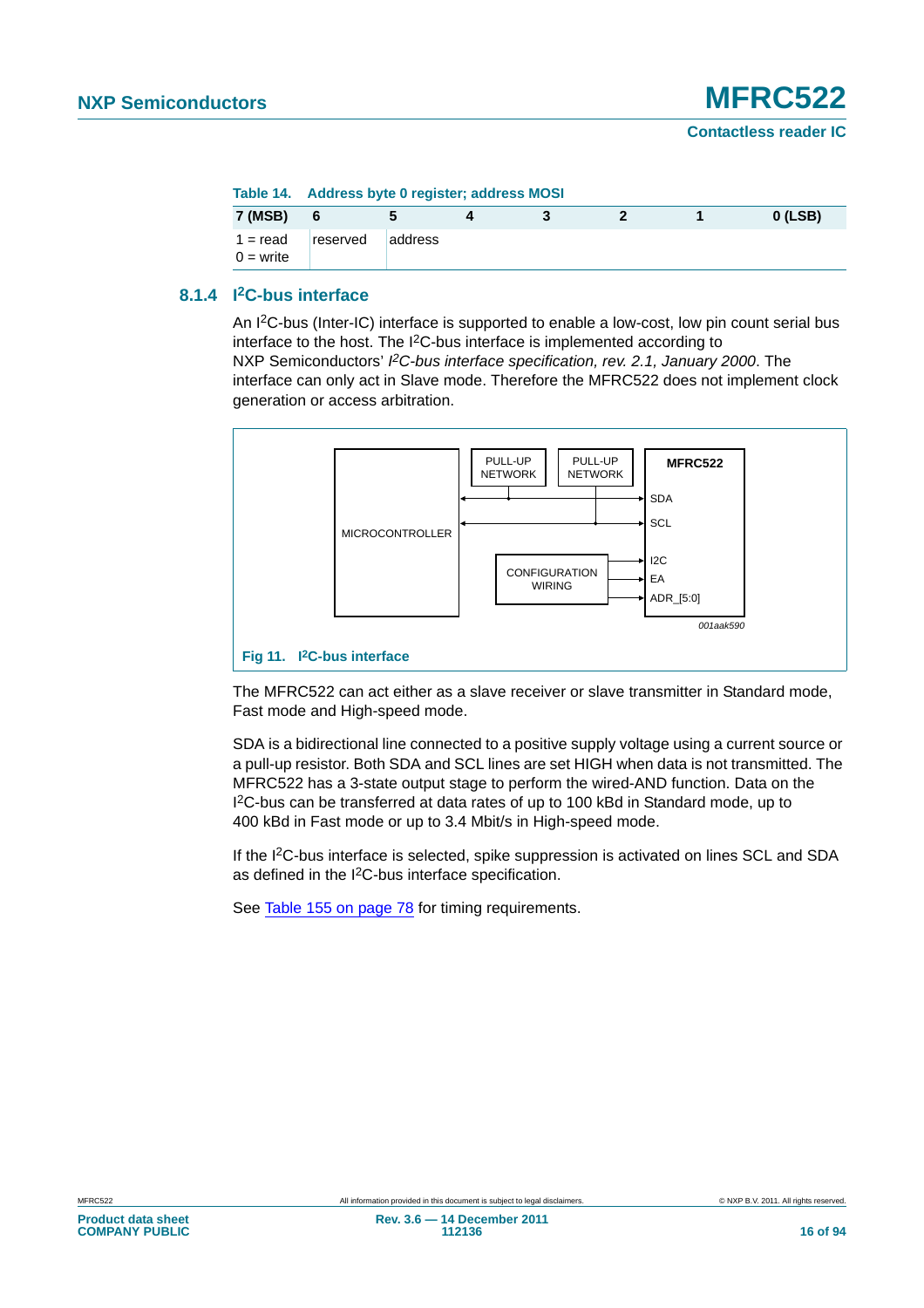### **8.1.4.1 Data validity**

Data on the SDA line must be stable during the HIGH clock period. The HIGH or LOW state of the data line must only change when the clock signal on SCL is LOW.



### **8.1.4.2 START and STOP conditions**

To manage the data transfer on the I2C-bus, unique START (S) and STOP (P) conditions are defined.

- **•** A START condition is defined with a HIGH-to-LOW transition on the SDA line while SCL is HIGH.
- **•** A STOP condition is defined with a LOW-to-HIGH transition on the SDA line while SCL is HIGH.

The I<sup>2</sup>C-bus master always generates the START and STOP conditions. The bus is busy after the START condition. The bus is free again a certain time after the STOP condition.

The bus stays busy if a repeated START (Sr) is generated instead of a STOP condition. The START (S) and repeated START (Sr) conditions are functionally identical. Therefore, S is used as a generic term to represent both the START (S) and repeated START (Sr) conditions.



### **8.1.4.3 Byte format**

Each byte must be followed by an acknowledge bit. Data is transferred with the MSB first; see [Figure 16](#page-18-0). The number of transmitted bytes during one data transfer is unrestricted but must meet the read/write cycle format.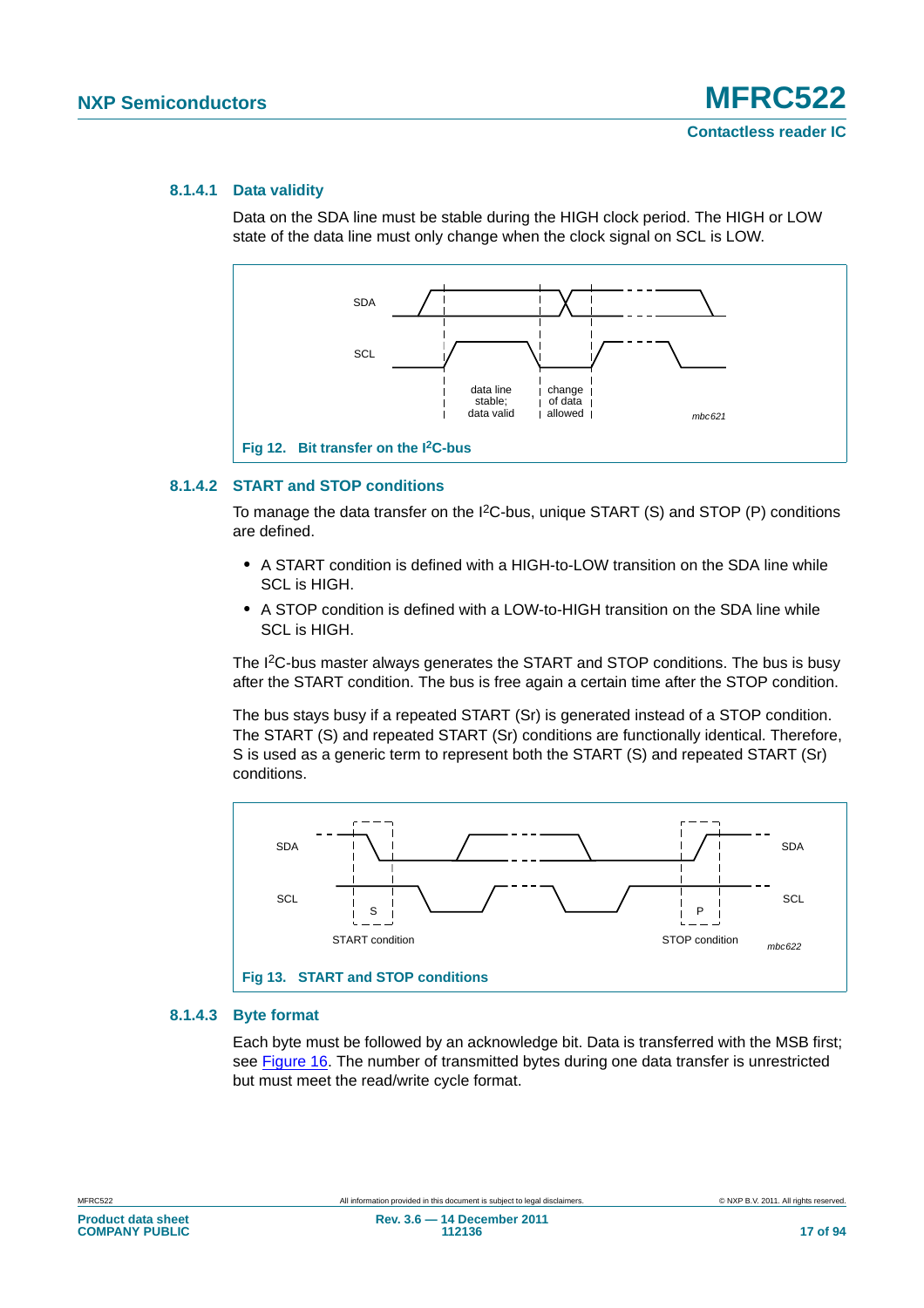### **8.1.4.4 Acknowledge**

An acknowledge must be sent at the end of one data byte. The acknowledge-related clock pulse is generated by the master. The transmitter of data, either master or slave, releases the SDA line (HIGH) during the acknowledge clock pulse. The receiver pulls down the SDA line during the acknowledge clock pulse so that it remains stable LOW during the HIGH period of this clock pulse.

The master can then generate either a STOP (P) condition to stop the transfer or a repeated START (Sr) condition to start a new transfer.

A master-receiver indicates the end of data to the slave-transmitter by not generating an acknowledge on the last byte that was clocked out by the slave. The slave-transmitter releases the data line to allow the master to generate a STOP (P) or repeated START (Sr) condition.





**COMPANY PUBLIC**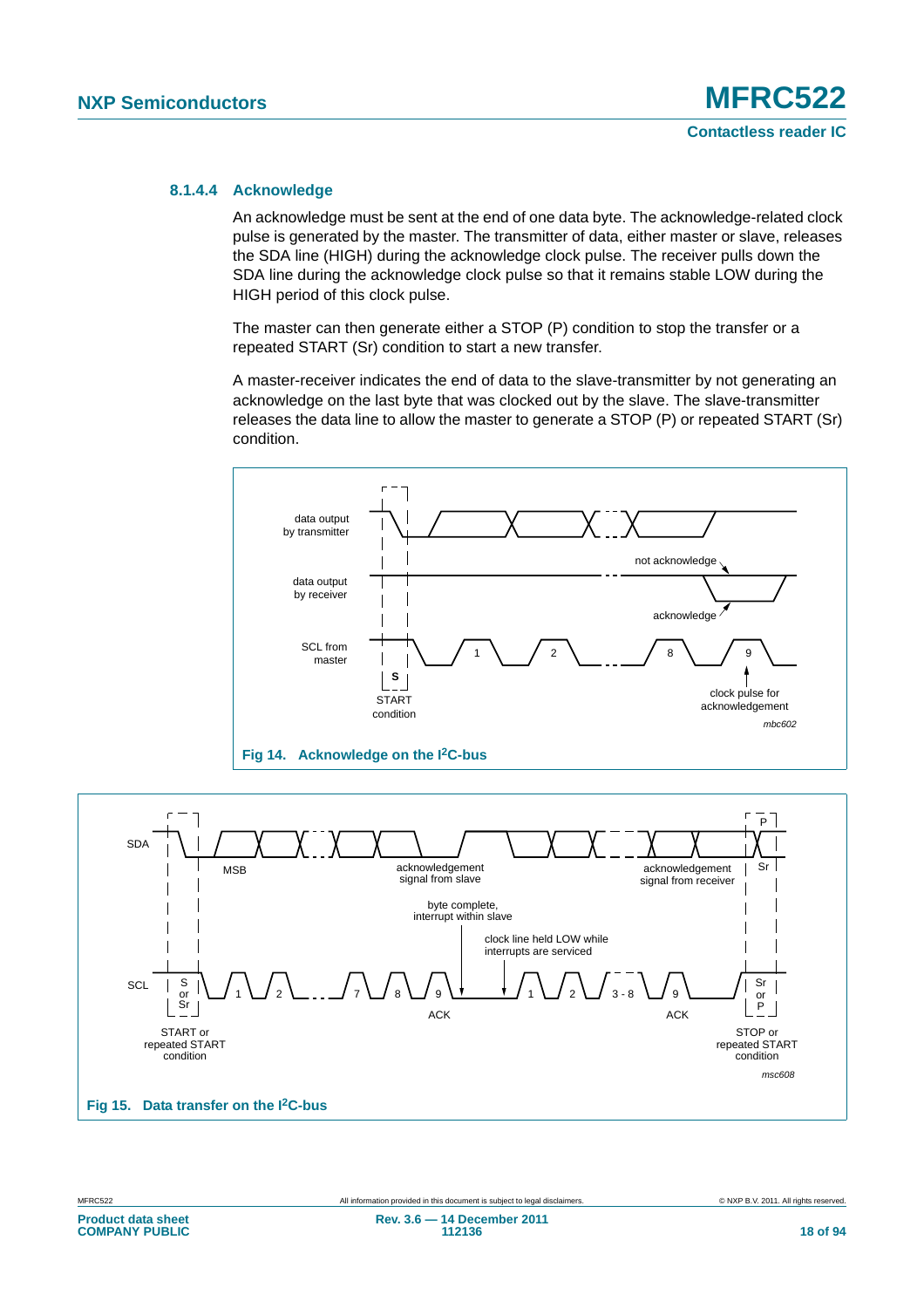### **8.1.4.5 7-Bit addressing**

During the I2C-bus address procedure, the first byte after the START condition is used to determine which slave will be selected by the master.

Several address numbers are reserved. During device configuration, the designer must ensure that collisions with these reserved addresses cannot occur. Check the *I 2C-bus specification* for a complete list of reserved addresses.

The I<sup>2</sup>C-bus address specification is dependent on the definition of pin EA. Immediately after releasing pin NRSTPD or after a power-on reset, the device defines the I2C-bus address according to pin EA.

If pin EA is set LOW, the upper 4 bits of the device bus address are reserved by NXP Semiconductors and set to 0101b for all MFRC522 devices. The remaining 3 bits (ADR\_0, ADR\_1, ADR\_2) of the slave address can be freely configured by the customer to prevent collisions with other I2C-bus devices.

If pin EA is set HIGH, ADR 0 to ADR 5 can be completely specified at the external pins according to [Table 5 on page 9.](#page-8-2) ADR\_6 is always set to logic 0.

In both modes, the external address coding is latched immediately after releasing the reset condition. Further changes at the used pins are not taken into consideration. Depending on the external wiring, the  $1<sup>2</sup>C$ -bus address pins can be used for test signal outputs.



### **8.1.4.6 Register write access**

<span id="page-18-0"></span>To write data from the host controller using the  $I<sup>2</sup>C$ -bus to a specific register in the MFRC522 the following frame format must be used.

- The first byte of a frame indicates the device address according to the I<sup>2</sup>C-bus rules.
- **•** The second byte indicates the register address followed by up to n-data bytes.

In one frame all data bytes are written to the same register address. This enables fast FIFO buffer access. The Read/Write (R/W) bit is set to logic 0.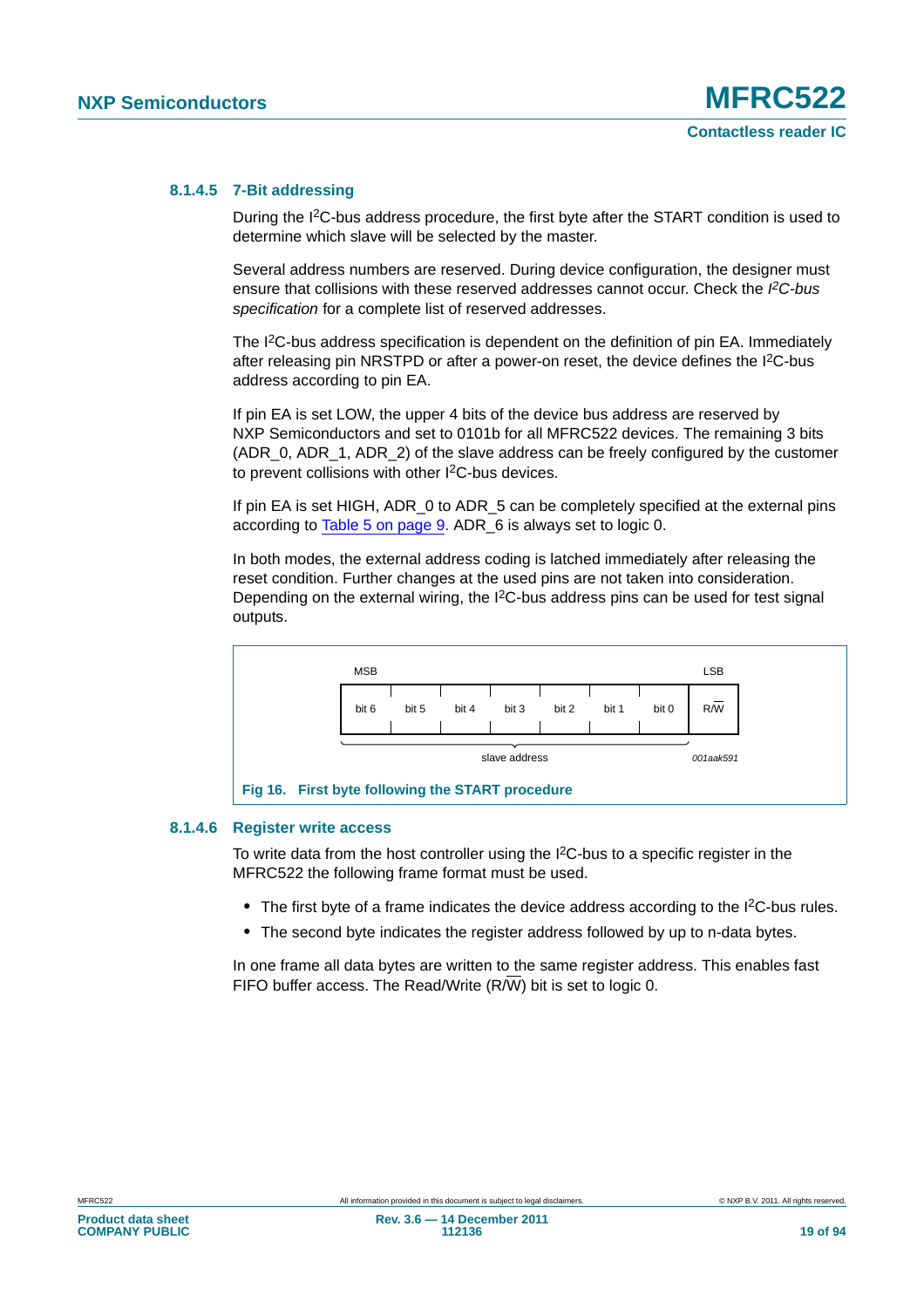### **8.1.4.7 Register read access**

To read out data from a specific register address in the MFRC522, the host controller must use the following procedure:

- **•** Firstly, a write access to the specific register address must be performed as indicated in the frame that follows
- The first byte of a frame indicates the device address according to the I<sup>2</sup>C-bus rules
- **•** The second byte indicates the register address. No data bytes are added
- **•** The Read/Write bit is 0

After the write access, read access can start. The host sends the device address of the MFRC522. In response, the MFRC522 sends the content of the read access register. In one frame all data bytes can be read from the same register address. This enables fast FIFO buffer access or register polling.

The Read/Write (R/W) bit is set to logic 1.



**COMPANY PUBLIC**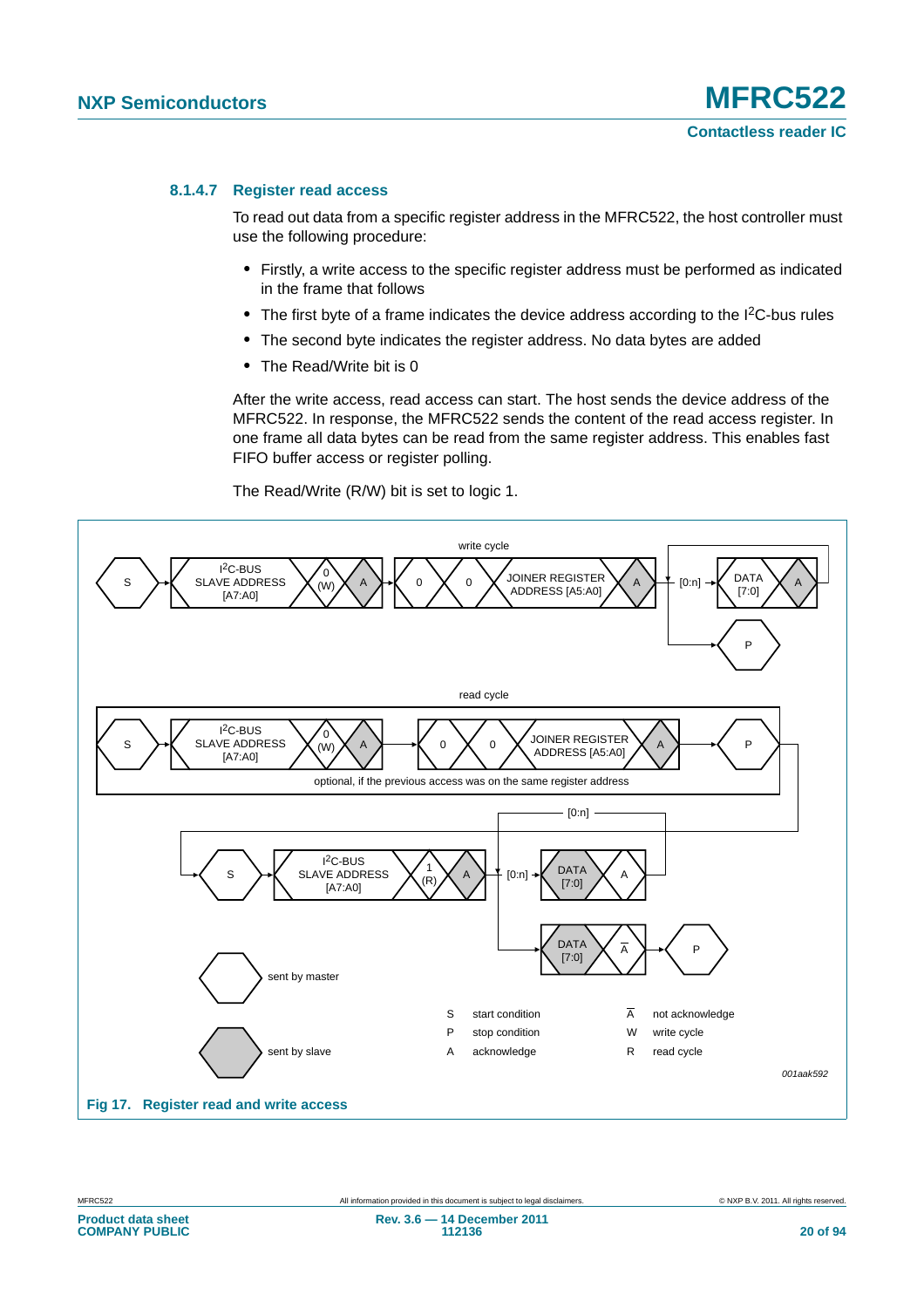### **8.1.4.8 High-speed mode**

In High-speed mode (HS mode), the device can transfer information at data rates of up to 3.4 Mbit/s, while remaining fully downward-compatible with Fast or Standard mode (F/S mode) for bidirectional communication in a mixed-speed bus system.

### **8.1.4.9 High-speed transfer**

To achieve data rates of up to 3.4 Mbit/s the following improvements have been made to <sup>2</sup>C-bus operation.

- **•** The inputs of the device in HS mode incorporate spike suppression, a Schmitt trigger on the SDA and SCL inputs and different timing constants when compared to F/S mode
- **•** The output buffers of the device in HS mode incorporate slope control of the falling edges of the SDA and SCL signals with different fall times compared to F/S mode

### **8.1.4.10 Serial data transfer format in HS mode**

The HS mode serial data transfer format meets the Standard mode I<sup>2</sup>C-bus specification. HS mode can only start after all of the following conditions (all of which are in F/S mode):

- 1. START condition (S)
- 2. 8-bit master code (00001XXXb)
- 3. Not-acknowledge bit  $(\overline{A})$

When HS mode starts, the active master sends a repeated START condition (Sr) followed by a 7-bit slave address with a R/W bit address and receives an acknowledge bit (A) from the selected MFRC522.

Data transfer continues in HS mode after the next repeated START (Sr), only switching back to F/S mode after a STOP condition (P). To reduce the overhead of the master code, a master links a number of HS mode transfers, separated by repeated START conditions (Sr).

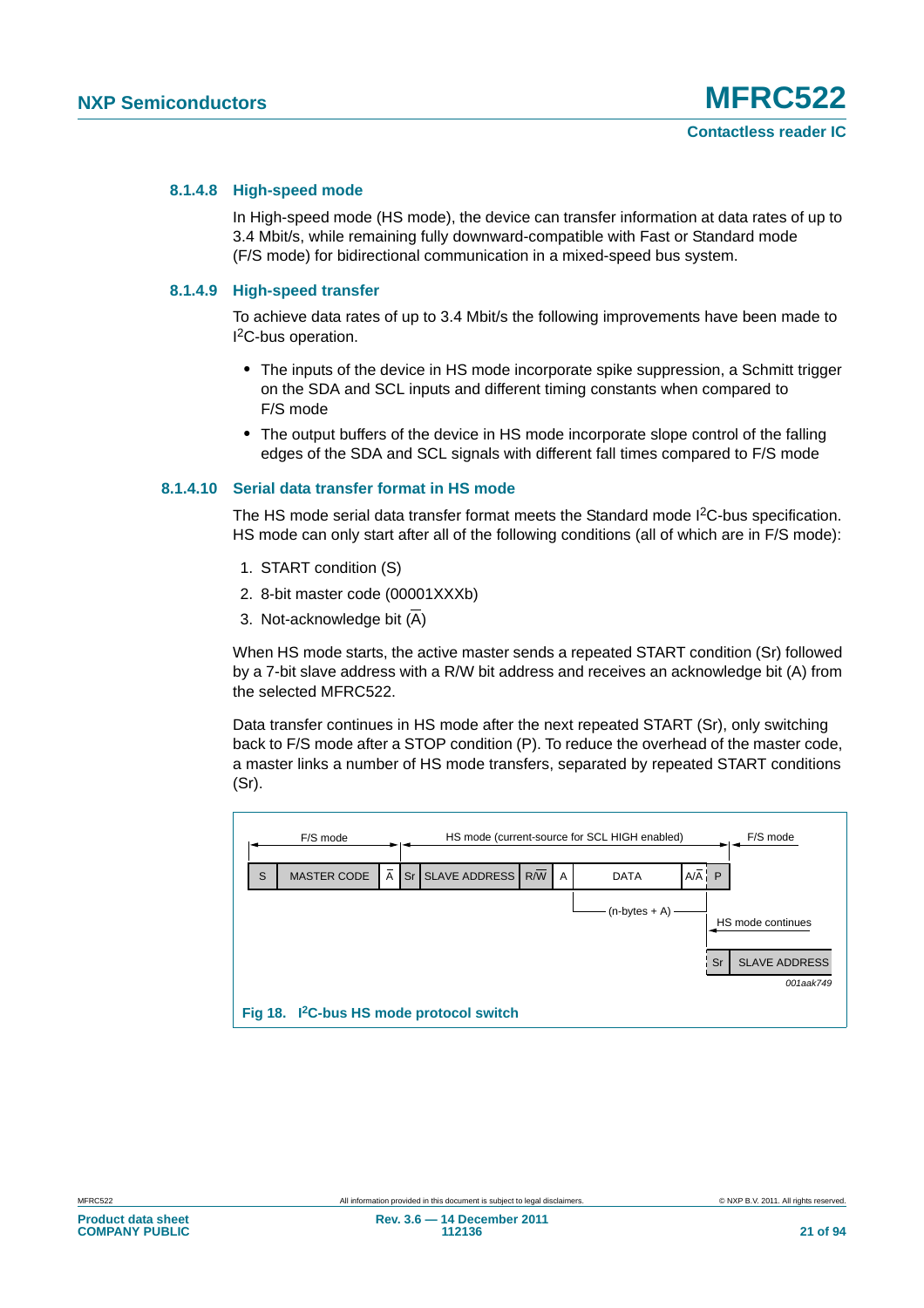# **NXP Semiconductors MFRC522**

**Contactless reader IC**

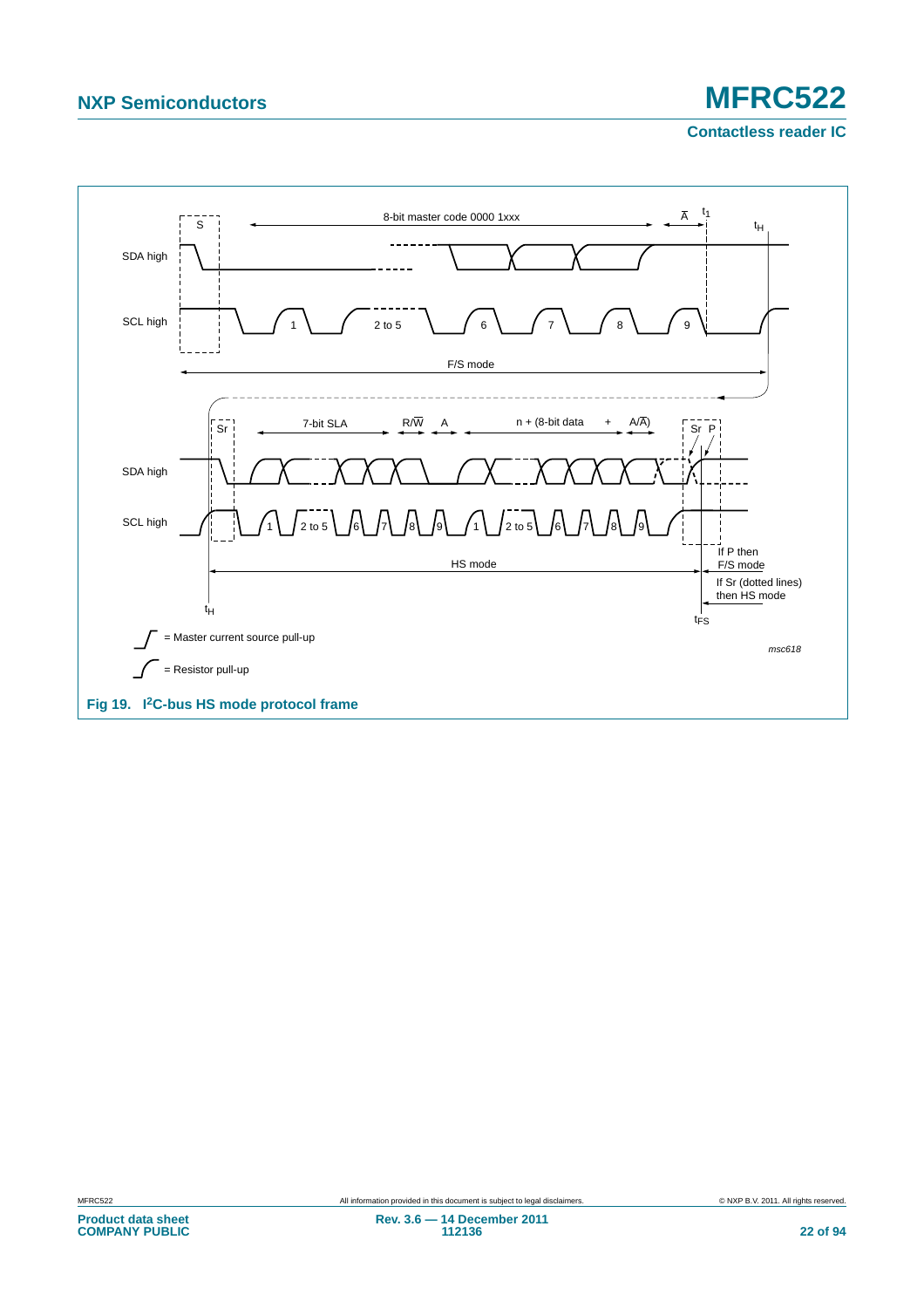### **8.1.4.11 Switching between F/S mode and HS mode**

After reset and initialization, the MFRC522 is in Fast mode (which is in effect F/S mode as Fast mode is downward-compatible with Standard mode). The connected MFRC522 recognizes the "S 00001XXX A" sequence and switches its internal circuitry from the Fast mode setting to the HS mode setting.

The following actions are taken:

- 1. Adapt the SDA and SCL input filters according to the spike suppression requirement in HS mode.
- 2. Adapt the slope control of the SDA output stages.

It is possible for system configurations that do not have other I<sup>2</sup>C-bus devices involved in the communication to switch to HS mode permanently. This is implemented by setting Status2Reg register's I2CForceHS bit to logic 1. In permanent HS mode, the master code is not required to be sent. This is not defined in the specification and must only be used when no other devices are connected on the bus. In addition, spikes on the I<sup>2</sup>C-bus lines must be avoided because of the reduced spike suppression.

### **8.1.4.12 MFRC522 at lower speed modes**

MFRC522 is fully downward-compatible and can be connected to an F/S mode I<sup>2</sup>C-bus system. The device stays in F/S mode and communicates at F/S mode speeds because a master code is not transmitted in this configuration.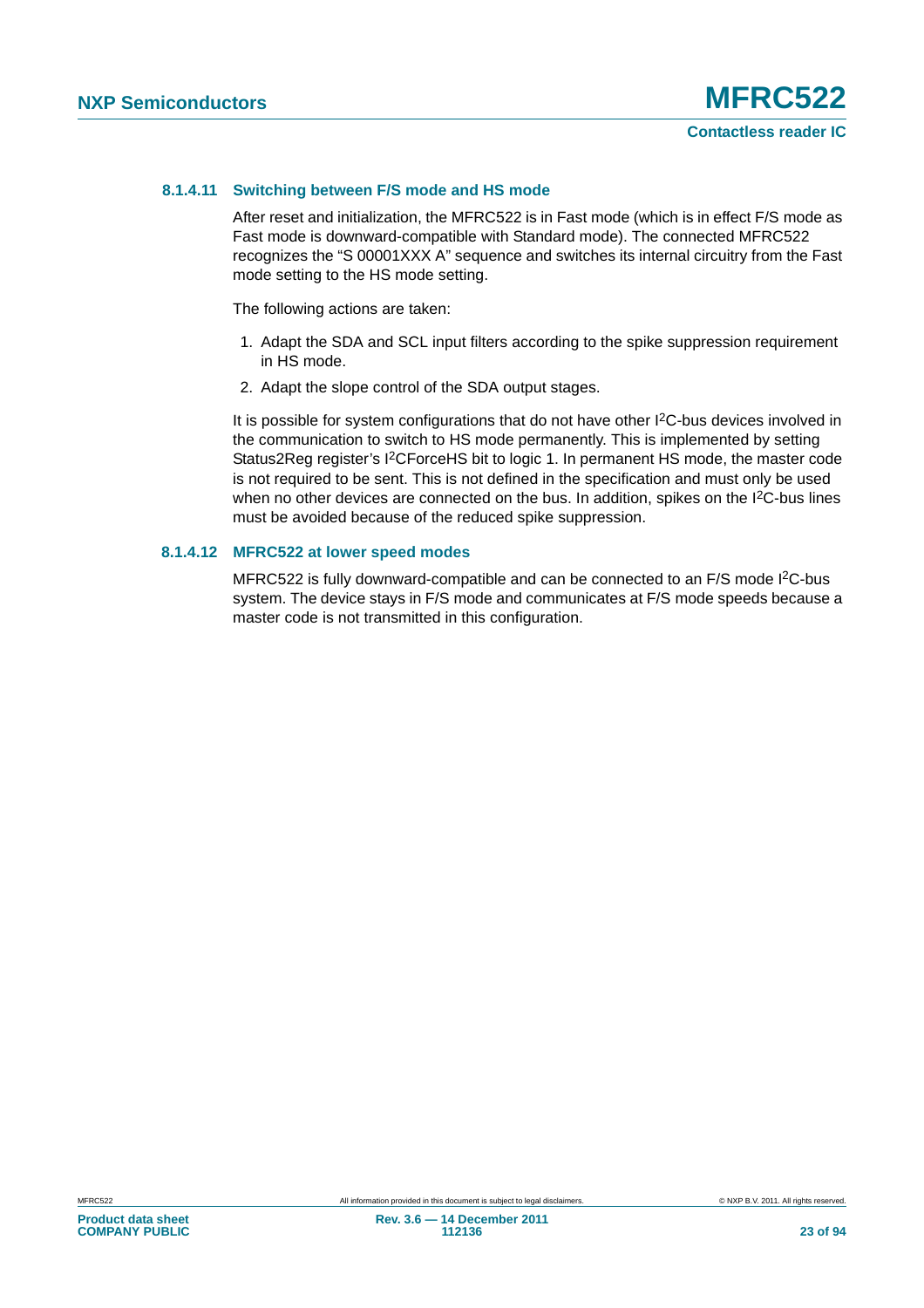### **8.2 Analog interface and contactless UART**

### **8.2.1 General**

The integrated contactless UART supports the external host online with framing and error checking of the protocol requirements up to 848 kBd. An external circuit can be connected to the communication interface pins MFIN and MFOUT to modulate and demodulate the data.

The contactless UART handles the protocol requirements for the communication protocols in cooperation with the host. Protocol handling generates bit and byte-oriented framing. In addition, it handles error detection such as parity and CRC, based on the various supported contactless communication protocols.

**Remark:** The size and tuning of the antenna and the power supply voltage have an important impact on the achievable operating distance.

### **8.2.2 TX p-driver**

The signal on pins TX1 and TX2 is the 13.56 MHz energy carrier modulated by an envelope signal. It can be used to drive an antenna directly using a few passive components for matching and filtering; see [Section 15 on page 80](#page-79-0). The signal on pins TX1 and TX2 can be configured using the TxControlReg register; see [Section 9.3.2.5 on](#page-48-0)  [page 49](#page-48-0).

The modulation index can be set by adjusting the impedance of the drivers. The impedance of the p-driver can be configured using registers CWGsPReg and ModGsPReg. The impedance of the n-driver can be configured using the GsNReg register. The modulation index also depends on the antenna design and tuning.

The TxModeReg and TxSelReg registers control the data rate and framing during transmission and the antenna driver setting to support the different requirements at the different modes and transfer speeds.

| <b>Bit</b><br>Tx1RFEn | <b>Bit</b><br><b>Force</b><br><b>100ASK</b> | <b>Bit</b><br>InvTx1RFOn | <b>Bit</b><br>InvTx1RFOff | <b>Envelope</b>  | Pin<br>TX <sub>1</sub> | <b>GSPMos</b>    | <b>GSNMos</b> | <b>Remarks</b>                           |
|-----------------------|---------------------------------------------|--------------------------|---------------------------|------------------|------------------------|------------------|---------------|------------------------------------------|
| 0                     | X <sup>[1]</sup>                            | X <sup>[1]</sup>         | X <sup>[1]</sup>          | X <sup>[1]</sup> | X[1]                   | X <sup>[1]</sup> | XII           | not specified if RF is<br>switched off   |
| 0<br>1<br>0           |                                             | 0                        | $X^{[1]}$                 | 0                | <b>RF</b>              | pMod             | nMod          | 100 % ASK: pin TX1                       |
|                       |                                             |                          |                           | 1                | RF                     | pCW              | nCW           | pulled to logic 0,<br>independent of the |
|                       |                                             |                          | $X^{[1]}$                 | 0                | <b>RF</b>              | pMod             | nMod          | InvTx1RFOff bit                          |
|                       |                                             |                          |                           | 1                | <b>RF</b>              | pCW              | nCW           |                                          |
| 1                     |                                             |                          | <u>X[1]</u>               | 0                | 0                      | pMod             | nMod          |                                          |
|                       |                                             |                          |                           | 1                | $RF_n$                 | pCW              | nCW           |                                          |

### <span id="page-23-1"></span>**Table 15. Register and bit settings controlling the signal on pin TX1**

<span id="page-23-0"></span> $[1]$   $X = Do$  not care.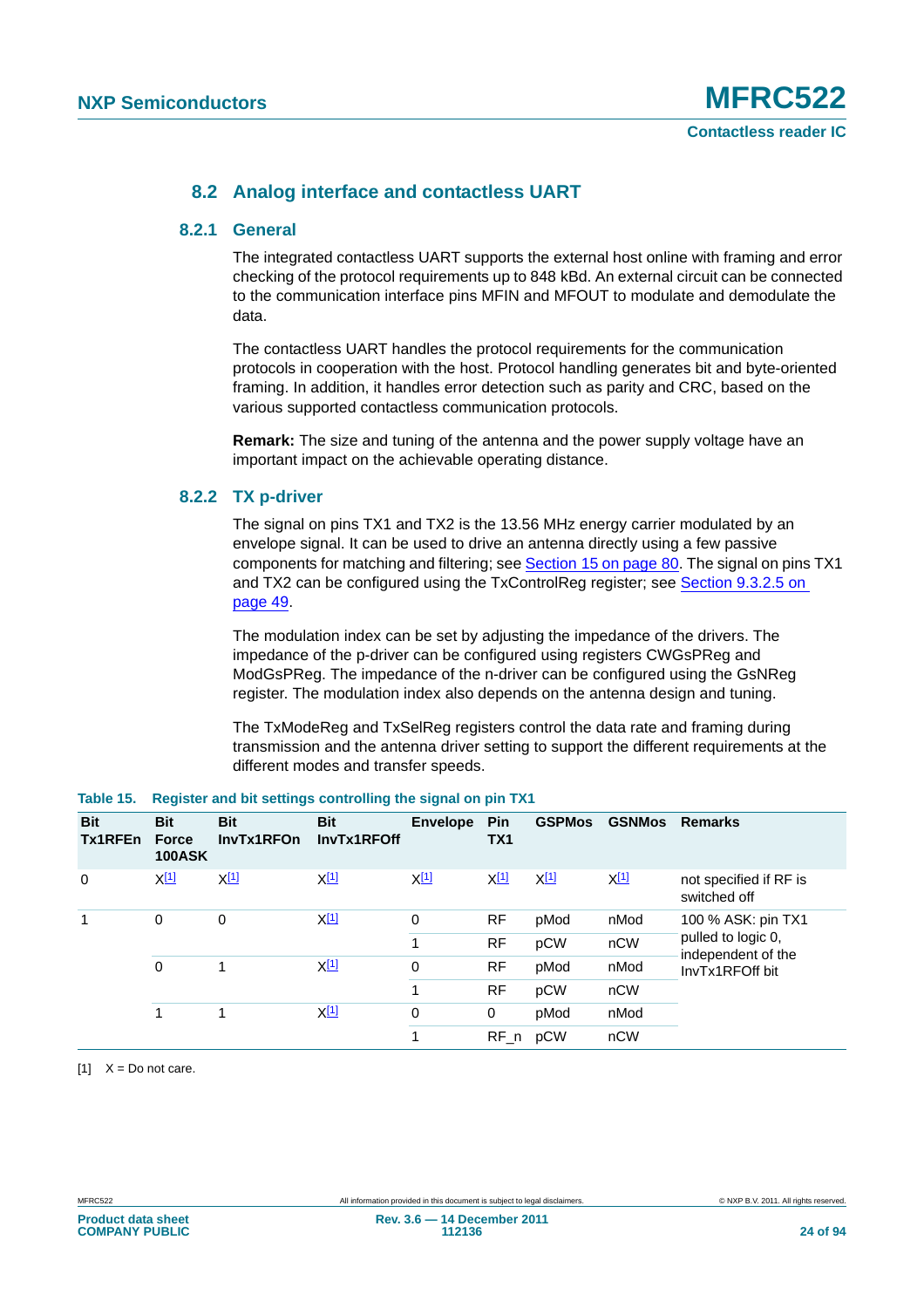### **Contactless reader IC**

| <b>Bit</b><br>Tx1RFEn | <b>Bit</b><br><b>Force</b><br><b>100ASK</b> | <b>Bit</b><br>Tx2CW | <b>Bit</b><br>InvTx2RFOn | <b>Bit</b><br>InvTx2RFOff       | <b>Envelope</b>      | <b>Pin</b><br>TX <sub>2</sub> |                       | <b>GSPMos GSNMos Remarks</b> |                                           |      |      |
|-----------------------|---------------------------------------------|---------------------|--------------------------|---------------------------------|----------------------|-------------------------------|-----------------------|------------------------------|-------------------------------------------|------|------|
| $\mathbf 0$           | $X^{[1]}$                                   | $X^{[1]}$           | $X^{[1]}$                | $X^{[1]}$                       | $X^{[1]}$            | $X^{[1]}$                     | $X^{\underline{[1]}}$ | $X^{[1]}$                    | not specified if<br>RF is switched<br>off |      |      |
| 1                     | $\pmb{0}$                                   | $\mathbf 0$         | $\mathbf 0$              | $X^{[1]}$                       | $\mathbf 0$          | <b>RF</b>                     | pMod                  | nMod                         |                                           |      |      |
|                       |                                             |                     |                          | 1                               | <b>RF</b>            | pCW                           | nCW                   |                              |                                           |      |      |
|                       |                                             |                     |                          |                                 |                      | 1                             | $X^{[1]}$             | 0                            | $RF_n$                                    | pMod | nMod |
|                       |                                             |                     |                          |                                 | 1                    | $RF_n$                        | pCW                   | nCW                          |                                           |      |      |
|                       |                                             | 1                   | 0                        | $X^{[1]}$                       | <u>X[1]</u>          | <b>RF</b>                     | pCW                   | nCW                          | conductance                               |      |      |
|                       |                                             |                     | 1                        | $X^{[1]}$                       | $X^{[1]}$            | $RF_n$                        | pCW                   | nCW                          | always CW for<br>the Tx2CW bit            |      |      |
|                       | 1                                           | $\mathbf 0$         | $\boldsymbol{0}$         | X[1]                            | $\mathbf 0$          | $\mathbf 0$                   | pMod                  | nMod                         | 100 % ASK: pin<br>TX2 pulled              |      |      |
|                       |                                             |                     |                          |                                 | $\mathbf{1}$         | <b>RF</b>                     | pCW                   | nCW                          |                                           |      |      |
|                       |                                             |                     | $\mathbf{1}$             | $X_1$ <sup><math>1</math></sup> | 0                    | 0                             | pMod                  | nMod                         | to logic 0<br>(independent of             |      |      |
|                       |                                             |                     |                          |                                 | $\mathbf{1}$         | $RF_n$                        | pCW                   | nCW                          | the                                       |      |      |
|                       |                                             | 1                   | 0                        | X <sup>[1]</sup>                | X[1]                 | <b>RF</b>                     | pCW                   | nCW                          | InvTx2RFOn/Inv<br>Tx2RFOff bits)          |      |      |
|                       |                                             |                     | 1                        | X[1]                            | $X_1$ <sup>[1]</sup> | $RF_n$                        | pCW                   | nCW                          |                                           |      |      |

### <span id="page-24-1"></span>**Table 16. Register and bit settings controlling the signal on pin TX2**

<span id="page-24-0"></span> $[1]$   $X = Do$  not care.

The following abbreviations have been used in [Table 15](#page-23-1) and [Table 16](#page-24-1):

- **•** RF: 13.56 MHz clock derived from 27.12 MHz quartz crystal oscillator divided by 2
- **•** RF\_n: inverted 13.56 MHz clock
- **•** GSPMos: conductance, configuration of the PMOS array
- **•** GSNMos: conductance, configuration of the NMOS array
- **•** pCW: PMOS conductance value for continuous wave defined by the CWGsPReg register
- **•** pMod: PMOS conductance value for modulation defined by the ModGsPReg register
- **•** nCW: NMOS conductance value for continuous wave defined by the GsNReg register's CWGsN[3:0] bits
- **•** nMod: NMOS conductance value for modulation defined by the GsNReg register's ModGsN[3:0] bits
- **•** X = do not care.

**Remark:** If only one driver is switched on, the values for CWGsPReg, ModGsPReg and GsNReg registers are used for both drivers.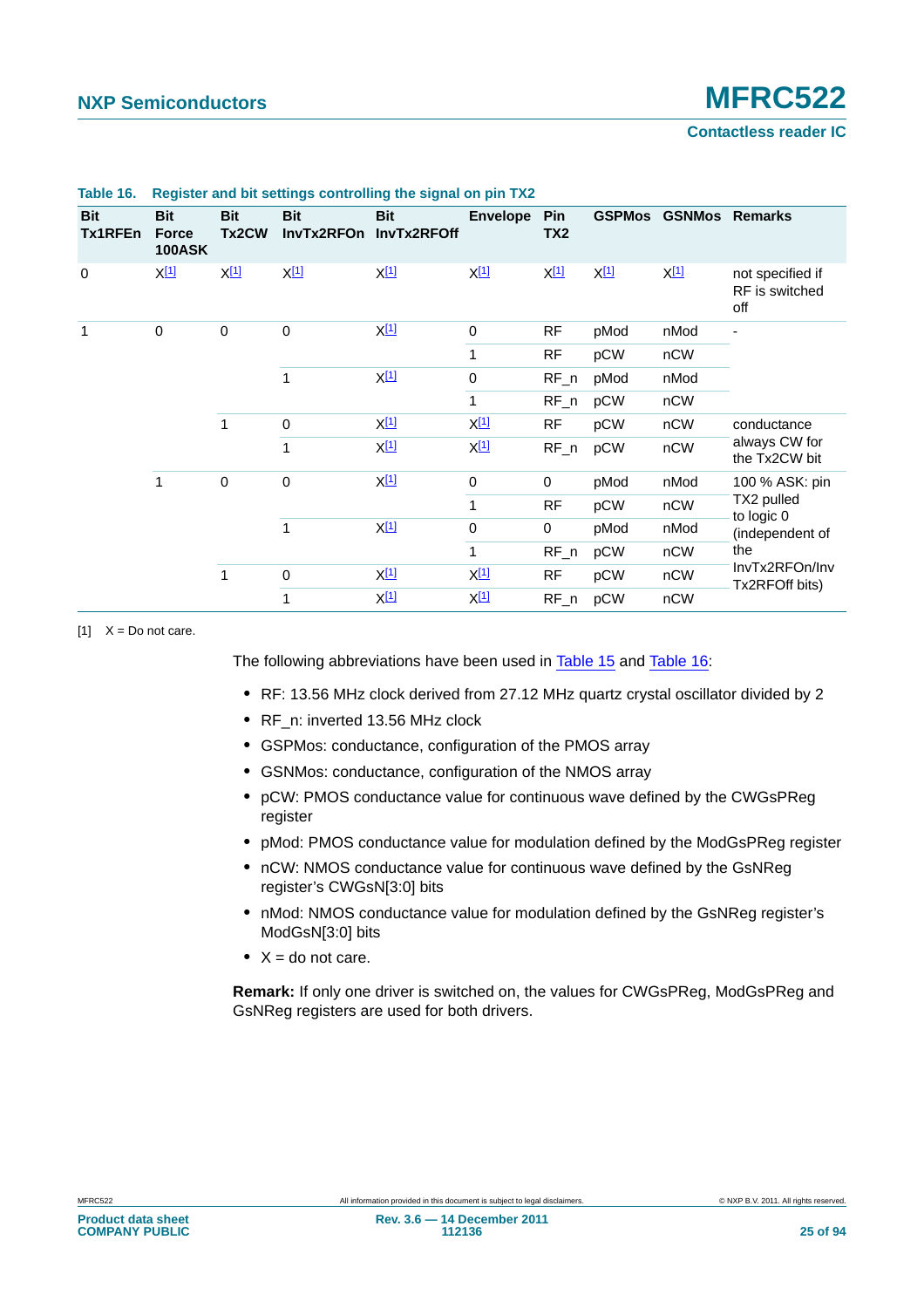## **8.2.3 Serial data switch**

Two main blocks are implemented in the MFRC522. The digital block comprises the state machines, encoder/decoder logic. The analog block comprises the modulator and antenna drivers, the receiver and amplifiers. It is possible for the interface between these two blocks to be configured so that the interfacing signals are routed to pins MFIN and MFOUT.

This topology allows the analog block of the MFRC522 to be connected to the digital block of another device.

The serial signal switch is controlled by the TxSelReg and RxSelReg registers.



[Figure 20](#page-25-0) shows the serial data switch for p-driver TX1 and TX2.

### <span id="page-25-0"></span>**8.2.4 MFIN and MFOUT interface support**

The MFRC522 is divided into a digital circuit block and an analog circuit block. The digital block contains state machines, encoder and decoder logic and so on. The analog block contains the modulator and antenna drivers, receiver and amplifiers. The interface between these two blocks can be configured so that the interfacing signals can be routed to pins MFIN and MFOUT; see [Figure 21 on page 27.](#page-26-0) This configuration is implemented using TxSelReg register's MFOutSel[3:0] and DriverSel[1:0] bits and RxSelReg register's UARTSel[1:0] bits.

This topology allows some parts of the analog block to be connected to the digital block of another device.

Switch MFOutSel in the TxSelReg register can be used to measure MIFARE and ISO/IEC14443 A related signals. This is especially important during the design-in phase or for test purposes as it enables checking of the transmitted and received data.

The most important use of pins MFIN and MFOUT is found in the active antenna concept. An external active antenna circuit can be connected to the MFRC522's digital block. Switch MFOutSel must be configured so that the internal Miller encoded signal is sent to pin MFOUT (MFOutSel = 100b). UARTSel[1:0] must be configured to receive a Manchester signal with subcarrier from pin MFIN (UARTSel[1:0] = 01).

It is possible to connect a passive antenna to pins TX1, TX2 and RX (using the appropriate filter and matching circuit) and an active antenna to pins MFOUT and MFIN at the same time. In this configuration, two RF circuits can be driven (one after another) by a single host processor.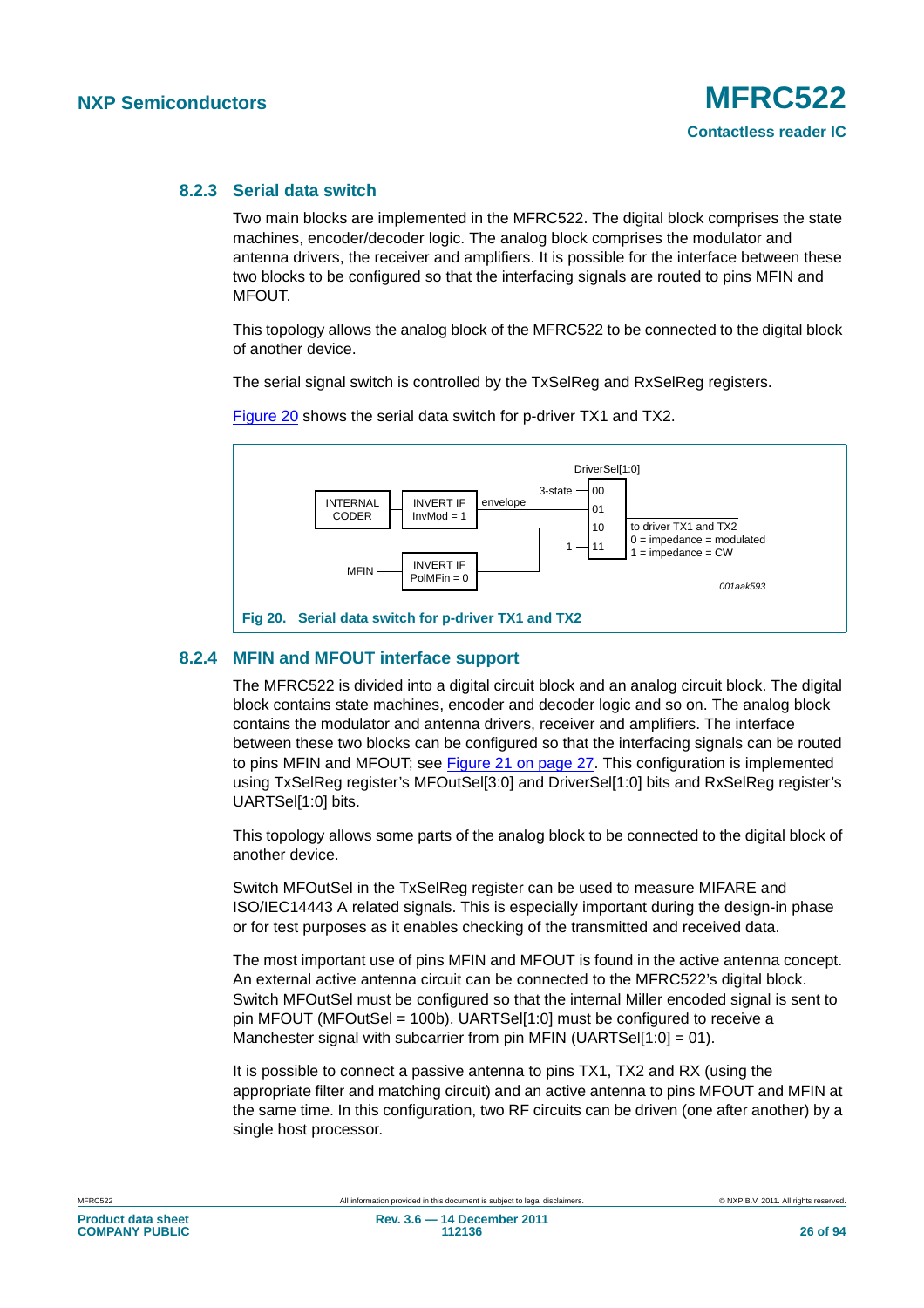**Remark:** Pins MFIN and MFOUT have a dedicated supply on pin SVDD with the ground on pin PVSS. If pin MFIN is not used it must be connected to either pin SVDD or pin PVSS. If pin SVDD is not used it must be connected to either pin DVDD, pin PVDD or any other voltage supply pin.



<span id="page-26-0"></span>**Contactless reader IC Contactless reader IC MFRC522**

© NXP B.V. 2011. All rights reserved.

**All rights** 

27 of 94

@NXPB.V.2011

All information provided in this document is subject to legal disclaimers. ation provided in this document is subject to legal disclain Rev. 3.6 -**Rev. 3.6 — 14 December 2011 14 December 2011<br>112136 112136 27 of 94**

All inforr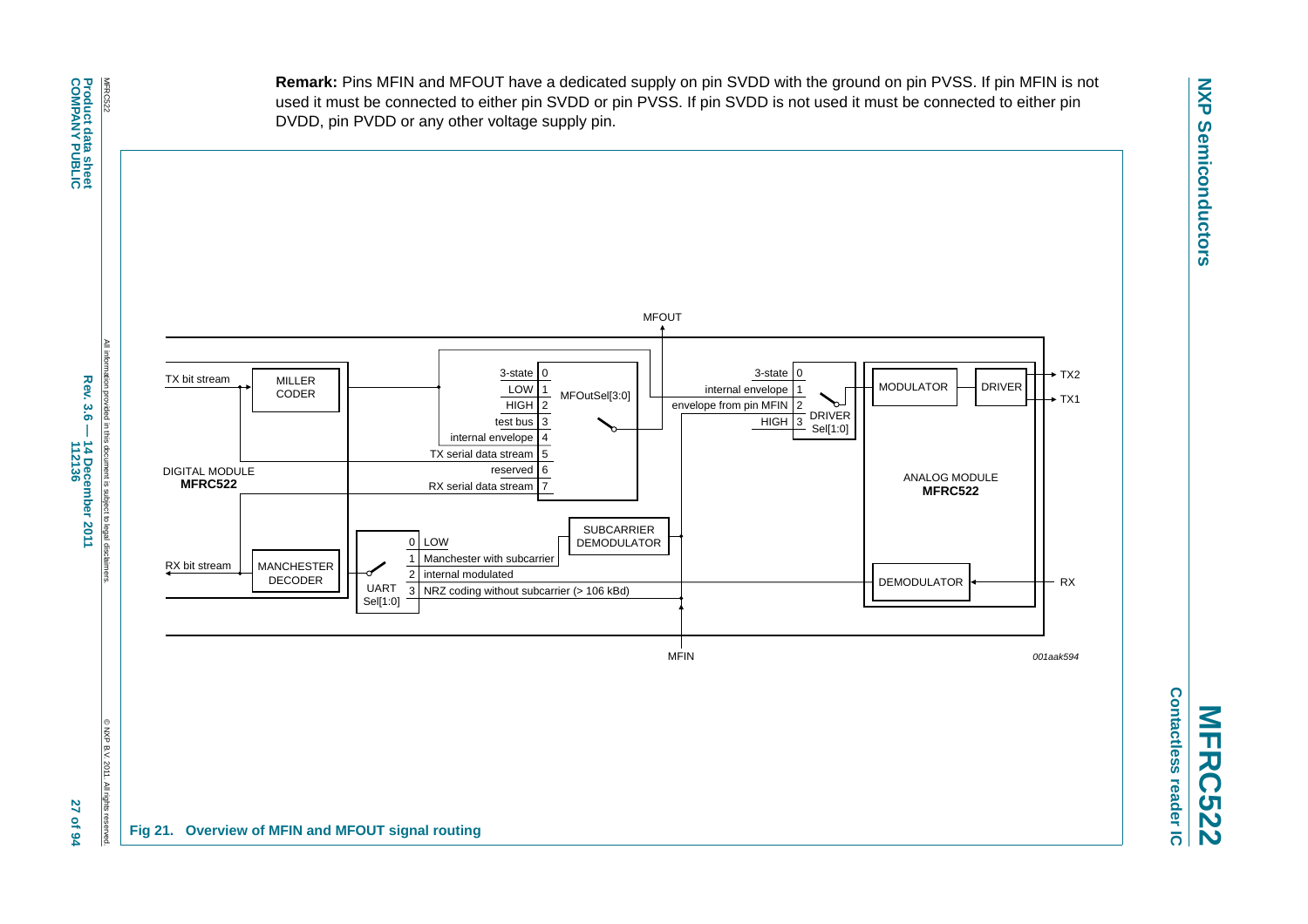### **8.2.5 CRC coprocessor**

The following CRC coprocessor parameters can be configured:

- **•** The CRC preset value can be either 0000h, 6363h, A671h or FFFFh depending on the ModeReg register's CRCPreset[1:0] bits setting
- The CRC polynomial for the 16-bit CRC is fixed to  $x^{16} + x^{12} + x^5 + 1$
- **•** The CRCResultReg register indicates the result of the CRC calculation. This register is split into two 8-bit registers representing the higher and lower bytes.
- **•** The ModeReg register's MSBFirst bit indicates that data will be loaded with the MSB first.

### **Table 17. CRC coprocessor parameters**

| <b>Parameter</b>        | Value                                                                                                  |
|-------------------------|--------------------------------------------------------------------------------------------------------|
| CRC register length     | 16-bit CRC                                                                                             |
| CRC algorithm           | algorithm according to ISO/IEC 14443 A and ITU-T                                                       |
| <b>CRC</b> preset value | 0000h, 6363h, A671h or FFFFh depending on the setting of the<br>ModeReg register's CRCPreset[1:0] bits |

### **8.3 FIFO buffer**

An  $8 \times 64$  bit FIFO buffer is used in the MFRC522. It buffers the input and output data stream between the host and the MFRC522's internal state machine. This makes it possible to manage data streams up to 64 bytes long without the need to take timing constraints into account.

### **8.3.1 Accessing the FIFO buffer**

The FIFO buffer input and output data bus is connected to the FIFODataReg register. Writing to this register stores one byte in the FIFO buffer and increments the internal FIFO buffer write pointer. Reading from this register shows the FIFO buffer contents stored in the FIFO buffer read pointer and decrements the FIFO buffer read pointer. The distance between the write and read pointer can be obtained by reading the FIFOLevelReg register.

When the microcontroller starts a command, the MFRC522 can, while the command is in progress, access the FIFO buffer according to that command. Only one FIFO buffer has been implemented which can be used for input and output. The microcontroller must ensure that there are not any unintentional FIFO buffer accesses.

### **8.3.2 Controlling the FIFO buffer**

The FIFO buffer pointers can be reset by setting FIFOLevelReg register's FlushBuffer bit to logic 1. Consequently, the FIFOLevel[6:0] bits are all set to logic 0 and the ErrorReg register's BufferOvfl bit is cleared. The bytes stored in the FIFO buffer are no longer accessible allowing the FIFO buffer to be filled with another 64 bytes.

### **8.3.3 FIFO buffer status information**

The host can get the following FIFO buffer status information:

- **•** Number of bytes stored in the FIFO buffer: FIFOLevelReg register's FIFOLevel[6:0]
- **•** FIFO buffer almost full warning: Status1Reg register's HiAlert bit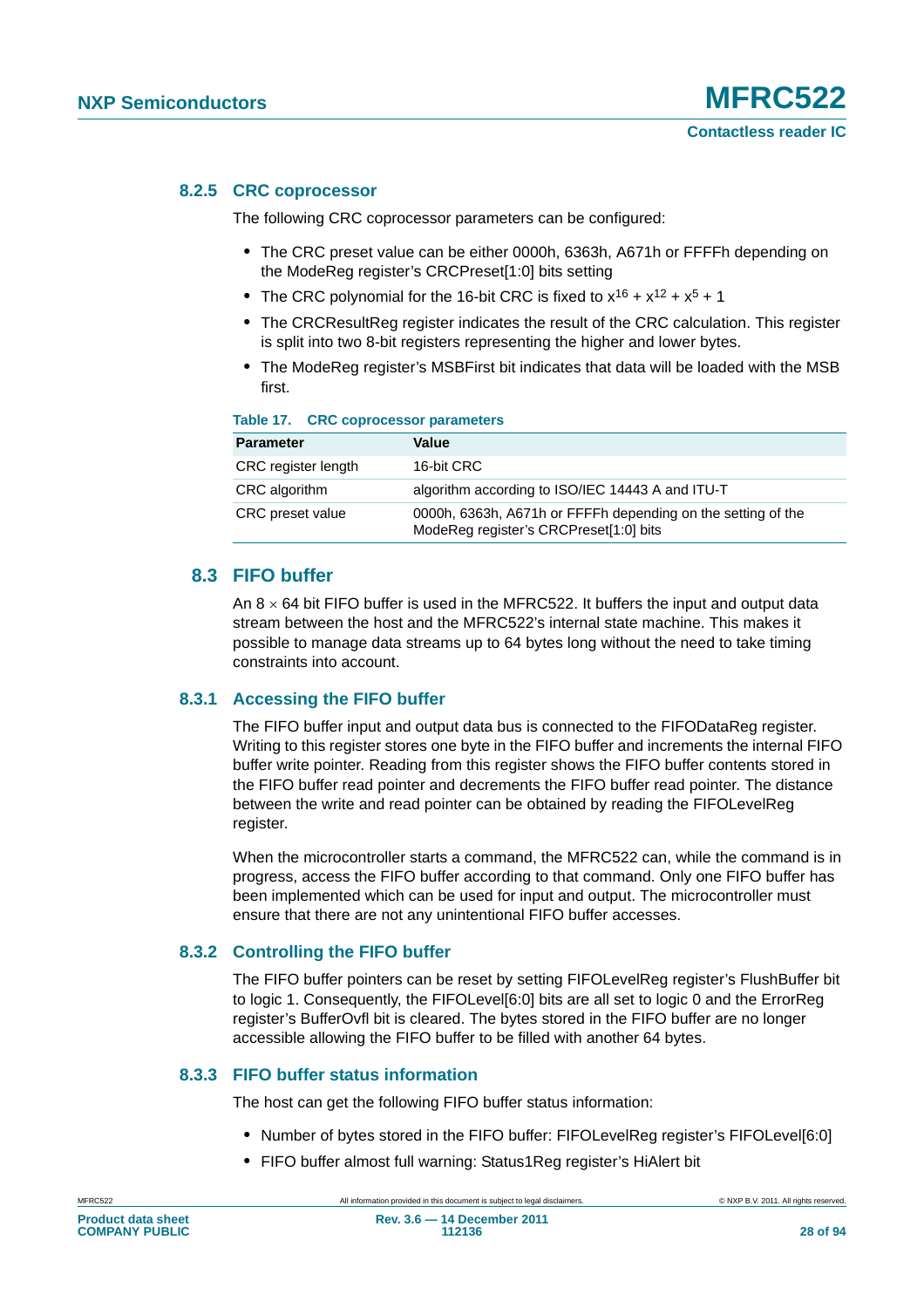- **•** FIFO buffer almost empty warning: Status1Reg register's LoAlert bit
- **•** FIFO buffer overflow warning: ErrorReg register's BufferOvfl bit. The BufferOvfl bit can only be cleared by setting the FIFOLevelReg register's FlushBuffer bit.

The MFRC522 can generate an interrupt signal when:

- **•** ComIEnReg register's LoAlertIEn bit is set to logic 1. It activates pin IRQ when Status1Reg register's LoAlert bit changes to logic 1.
- **•** ComIEnReg register's HiAlertIEn bit is set to logic 1. It activates pin IRQ when Status1Reg register's HiAlert bit changes to logic 1.

If the maximum number of WaterLevel bytes (as set in the WaterLevelReg register) or less are stored in the FIFO buffer, the HiAlert bit is set to logic 1. It is generated according to [Equation 3:](#page-28-0)

<span id="page-28-0"></span>
$$
HiAlert = (64 - FIFOLength) \le WaterLevel
$$
\n(3)

If the number of WaterLevel bytes (as set in the WaterLevelReg register) or less are stored in the FIFO buffer, the LoAlert bit is set to logic 1. It is generated according to [Equation 4:](#page-28-1)

<span id="page-28-1"></span> $L\text{o}$ *Alert* = FIFOLength  $\leq$  WaterLevel

(4)

### **8.4 Interrupt request system**

The MFRC522 indicates certain events by setting the Status1Reg register's IRq bit and, if activated, by pin IRQ. The signal on pin IRQ can be used to interrupt the host using its interrupt handling capabilities. This allows the implementation of efficient host software.

### **8.4.1 Interrupt sources overview**

[Table 18](#page-29-1) shows the available interrupt bits, the corresponding source and the condition for its activation. The ComIrgReg register's TimerIRg interrupt bit indicates an interrupt set by the timer unit which is set when the timer decrements from 1 to 0.

The ComIrqReg register's TxIRq bit indicates that the transmitter has finished. If the state changes from sending data to transmitting the end of the frame pattern, the transmitter unit automatically sets the interrupt bit. The CRC coprocessor sets the DivIrqReg register's CRCIRq bit after processing all the FIFO buffer data which is indicated by  $CRCReadv bit = 1.$ 

The ComIrqReg register's RxIRq bit indicates an interrupt when the end of the received data is detected. The ComIrqReg register's IdleIRq bit is set if a command finishes and the Command[3:0] value in the CommandReg register changes to idle (see [Table 149 on](#page-68-0)  [page 69](#page-68-0)).

The ComIrqReg register's HiAlertIRq bit is set to logic 1 when the Status1Reg register's HiAlert bit is set to logic 1 which means that the FIFO buffer has reached the level indicated by the WaterLevel[5:0] bits.

The ComIrqReg register's LoAlertIRq bit is set to logic 1 when the Status1Reg register's LoAlert bit is set to logic 1 which means that the FIFO buffer has reached the level indicated by the WaterLevel[5:0] bits.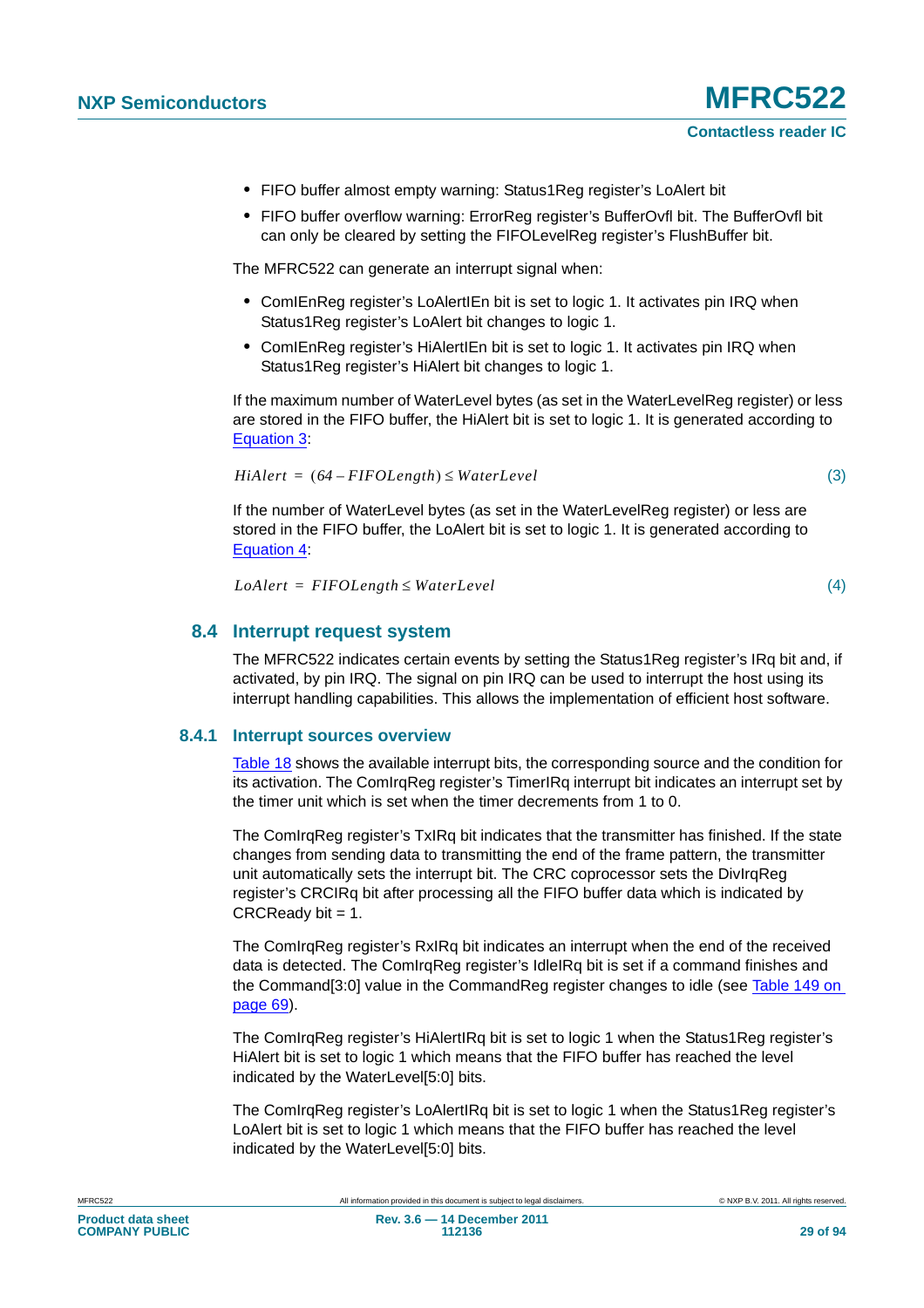The ComIrqReg register's ErrIRq bit indicates an error detected by the contactless UART during send or receive. This is indicated when any bit is set to logic 1 in register ErrorReg.

<span id="page-29-1"></span>

|                | Table 18. Interrupt sources |                                                  |  |  |  |  |
|----------------|-----------------------------|--------------------------------------------------|--|--|--|--|
| Interrupt flag | Interrupt source            | <b>Trigger action</b>                            |  |  |  |  |
| IRq            | timer unit                  | the timer counts from 1 to 0                     |  |  |  |  |
| <b>TxIRq</b>   | transmitter                 | a transmitted data stream ends                   |  |  |  |  |
| <b>CRCIRq</b>  | CRC coprocessor             | all data from the FIFO buffer has been processed |  |  |  |  |
| RxIRq          | receiver                    | a received data stream ends                      |  |  |  |  |
| IdleIRq        | ComirgReg register          | command execution finishes                       |  |  |  |  |
| HiAlertIRq     | FIFO buffer                 | the FIFO buffer is almost full                   |  |  |  |  |
| LoAlertIRq     | FIFO buffer                 | the FIFO buffer is almost empty                  |  |  |  |  |
| ErrlRq         | contactless UART            | an error is detected                             |  |  |  |  |

### <span id="page-29-0"></span>**8.5 Timer unit**

The MFRC522A has a timer unit which the external host can use to manage timing tasks. The timer unit can be used in one of the following timer/counter configurations:

- **•** Timeout counter
- **•** Watchdog counter
- **•** Stop watch
- **•** Programmable one shot
- **•** Periodical trigger

The timer unit can be used to measure the time interval between two events or to indicate that a specific event occurred after a specific time. The timer can be triggered by events explained in the paragraphs below. The timer does not influence any internal events, for example, a time-out during data reception does not automatically influence the reception process. Furthermore, several timer-related bits can be used to generate an interrupt.

The timer has an input clock of 13.56 MHz derived from the 27.12 MHz quartz crystal oscillator. The timer consists of two stages: prescaler and counter.

The prescaler (TPrescaler) is a 12-bit counter. The reload values (TReloadVal\_Hi[7:0] and TReloadVal\_Lo[7:0]) for TPrescaler can be set between 0 and 4095 in the TModeReg register's TPrescaler Hi[3:0] bits and TPrescalerReg register's TPrescaler Lo[7:0] bits.

The reload value for the counter is defined by 16 bits between 0 and 65535 in the TReloadReg register.

The current value of the timer is indicated in the TCounterValReg register.

When the counter reaches 0, an interrupt is automatically generated, indicated by the ComIrqReg register's TimerIRq bit setting. If enabled, this event can be indicated on pin IRQ. The TimerIRq bit can be set and reset by the host. Depending on the configuration, the timer will stop at 0 or restart with the value set in the TReloadReg register.

The timer status is indicated by the Status1Reg register's TRunning bit.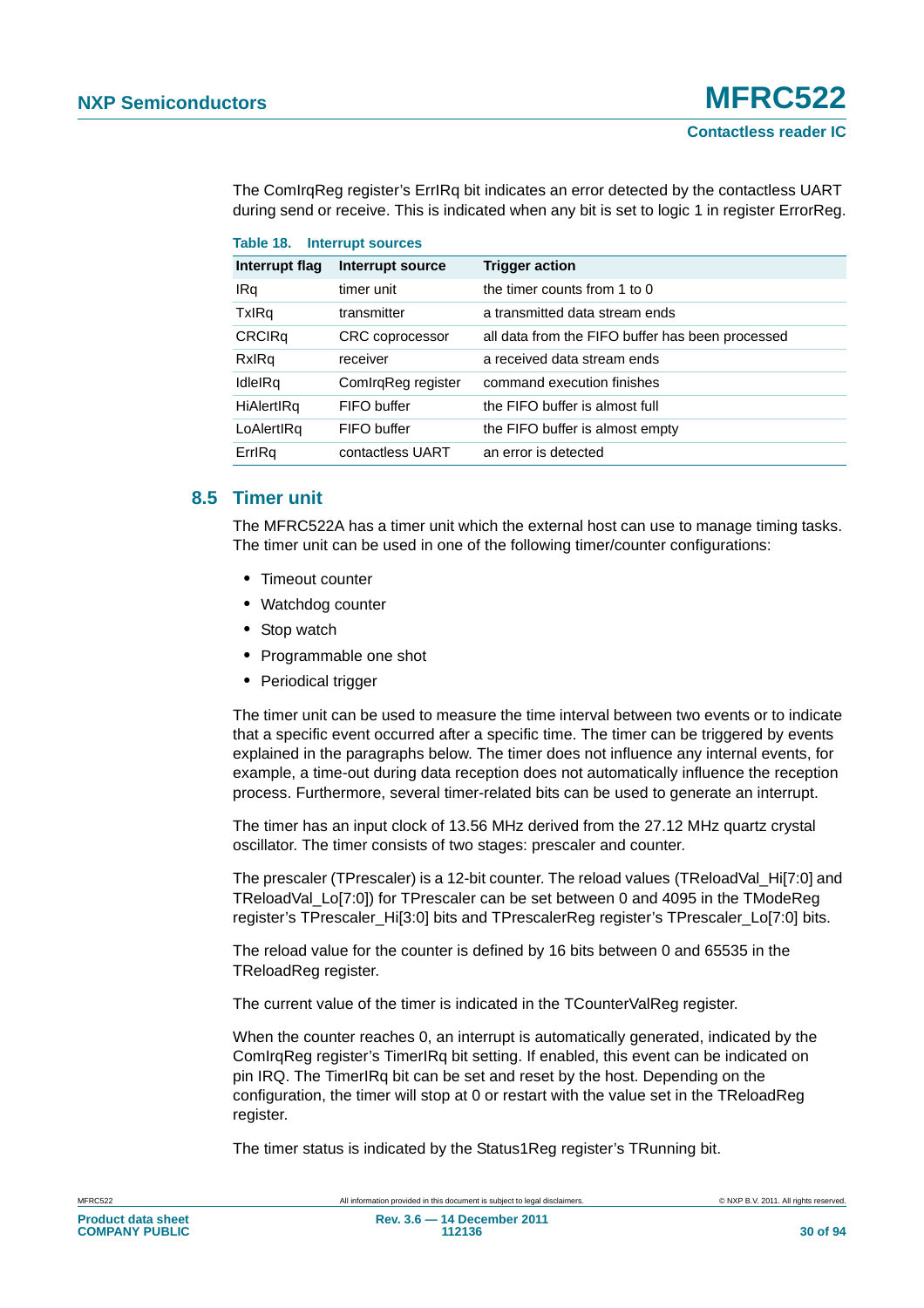The timer can be started manually using the ControlReg register's TStartNow bit and stopped using the ControlReg register's TStopNow bit.

The timer can also be activated automatically to meet any dedicated protocol requirements by setting the TModeReg register's TAuto bit to logic 1.

The delay time of a timer stage is set by the reload value  $+1$ . The total delay time (t<sub>d1</sub>) is calculated using [Equation 5](#page-30-0):

<span id="page-30-0"></span>
$$
t_{d1} = \frac{(TPrescale r \times 2 + 1) \times (TReloadVal + 1)}{13.56 MHz}
$$
 (5)

An example of calculating total delay time  $(t_d)$  is shown in [Equation 6,](#page-30-1) where the TPrescaler value =  $4095$  and TReloadVal =  $65535$ :

<span id="page-30-1"></span>
$$
39.59 s = \frac{(4095 \times 2 + I) \times (65535 + I)}{13.56 MHz}
$$
 (6)

**Example:** To give a delay time of 25  $\mu$ s requires 339 clock cycles to be counted and a TPrescaler value of 169. This configures the timer to count up to 65535 time-slots for every 25 us period.

The MFRC522 version 2.0 offers in addition a second prescaler timer. Due to the fact that the prescaler counts down to 0 the prescaler period always count an odd number of clocks (1, 3, 5, ..). This may lead to inaccuracy. The second available prescaler timer implements the possibility to change the prescaler reload value to odd numbers, which results in an even prescaler period. This new prescaler can be enabled only in version 2.0 using the register bit DemodeReg, see [Table 72](#page-51-0). Within this option, the total delay time  $(t_{d2})$  is calculated using [Equation 5:](#page-30-0)

$$
t_{d2} = \frac{(TPrescale r \times 2 + 2) \times (TReloadVal + 1)}{13.56 MHz}
$$
 (7)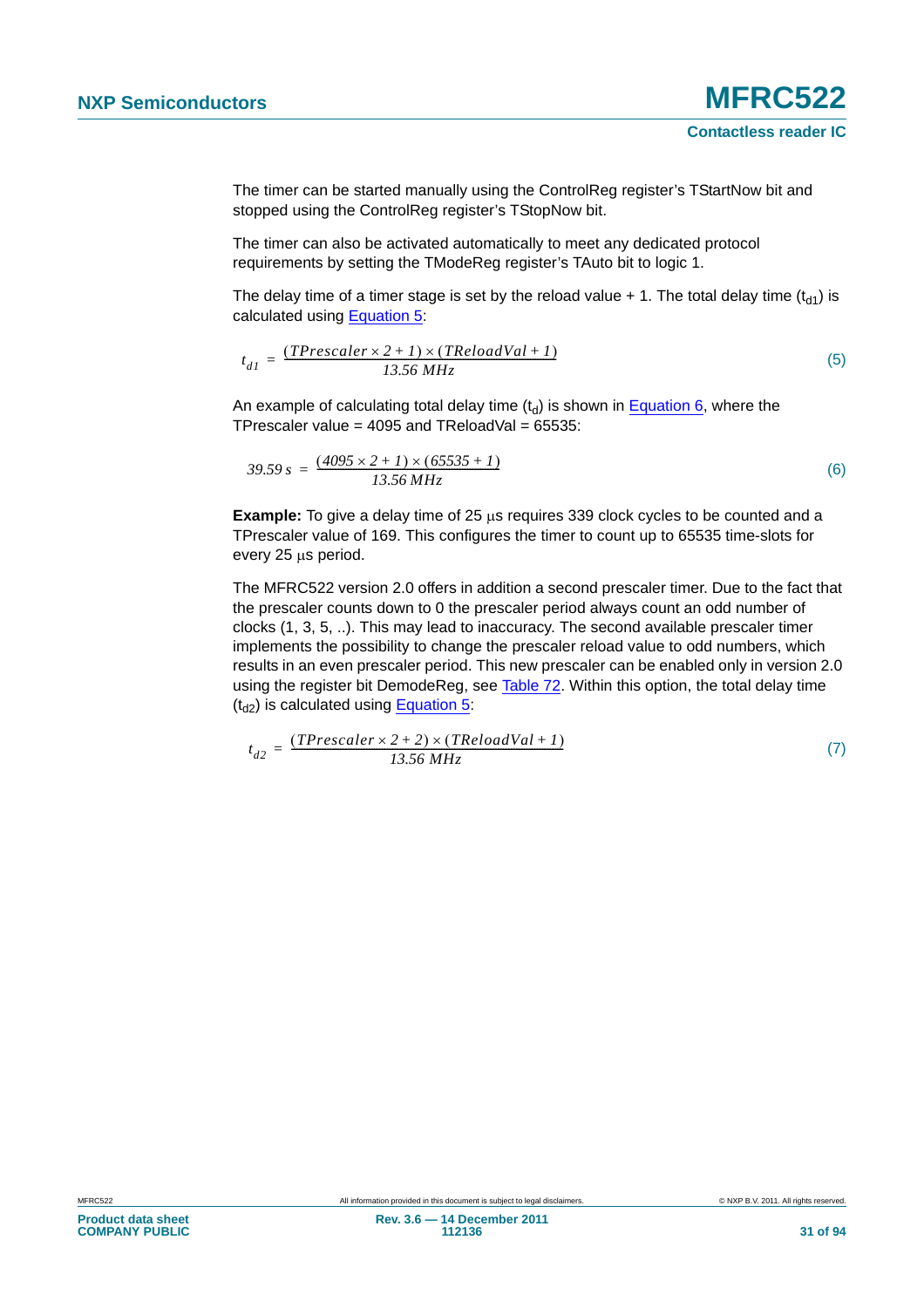### **8.6 Power reduction modes**

### **8.6.1 Hard power-down**

Hard power-down is enabled when pin NRSTPD is LOW. This turns off all internal current sinks including the oscillator. All digital input buffers are separated from the input pins and clamped internally (except pin NRSTPD). The output pins are frozen at either a HIGH or LOW level.

### **8.6.2 Soft power-down mode**

Soft Power-down mode is entered immediately after the CommandReg register's PowerDown bit is set to logic 1. All internal current sinks are switched off, including the oscillator buffer. However, the digital input buffers are not separated from the input pins and keep their functionality. The digital output pins do not change their state.

During soft power-down, all register values, the FIFO buffer content and the configuration keep their current contents.

After setting the PowerDown bit to logic 0, it takes 1024 clocks until the Soft power-down mode is exited indicated by the PowerDown bit. Setting it to logic 0 does not immediately clear it. It is cleared automatically by the MFRC522 when Soft power-down mode is exited.

**Remark:** If the internal oscillator is used, you must take into account that it is supplied by pin AVDD and it will take a certain time  $(t_{\rm osc})$  until the oscillator is stable and the clock cycles can be detected by the internal logic. It is recommended for the serial UART, to first send the value 55h to the MFRC522. The oscillator must be stable for further access to the registers. To ensure this, perform a read access to address 0 until the MFRC522 answers to the last read command with the register content of address 0. This indicates that the MFRC522 is ready.

### **8.6.3 Transmitter power-down mode**

The Transmitter Power-down mode switches off the internal antenna drivers thereby, turning off the RF field. Transmitter power-down mode is entered by setting either the TxControlReg register's Tx1RFEn bit or Tx2RFEn bit to logic 0.



### **8.7 Oscillator circuit**

**COMPANY PUBLIC**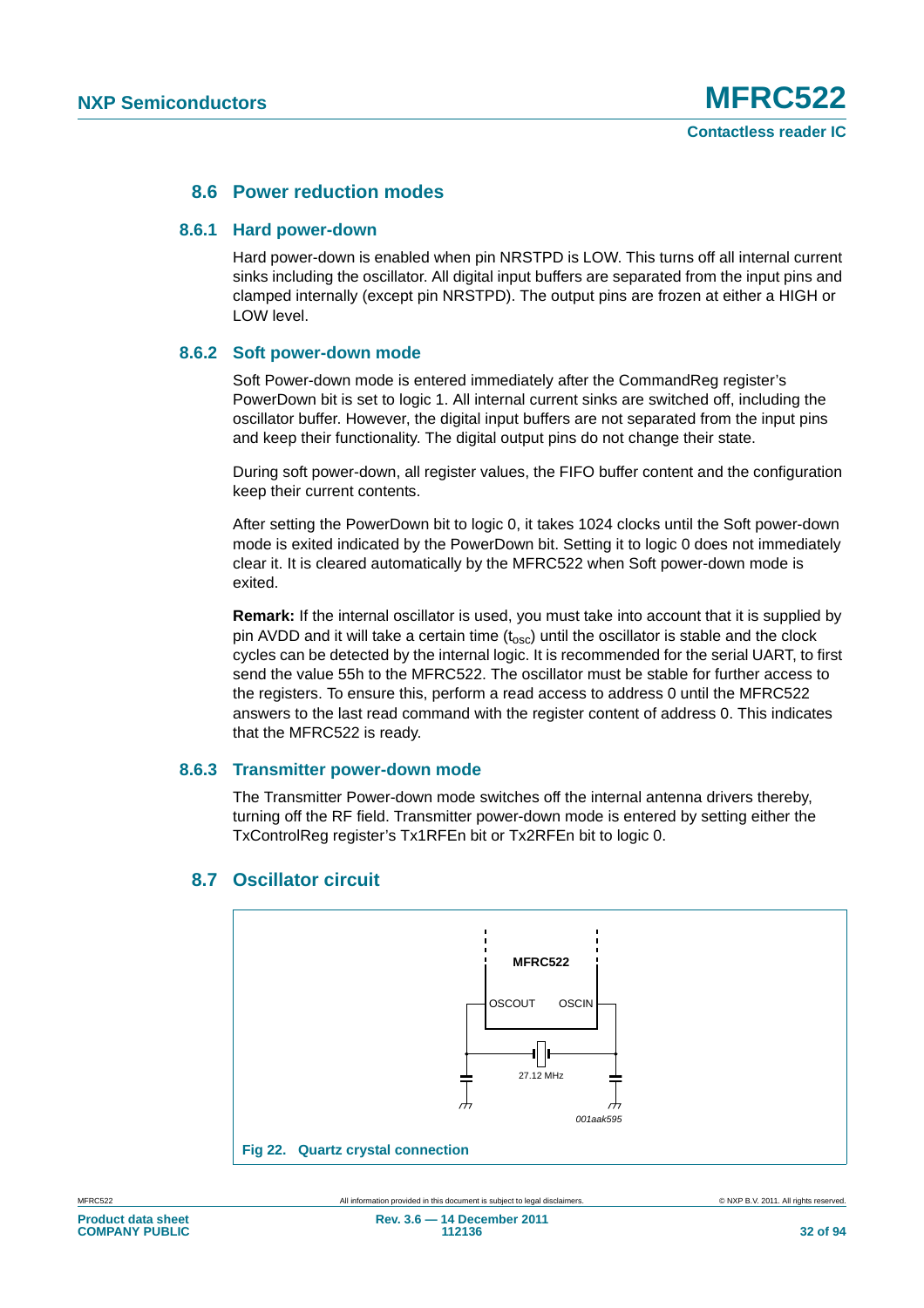The clock applied to the MFRC522 provides a time basis for the synchronous system's encoder and decoder. The stability of the clock frequency, therefore, is an important factor for correct operation. To obtain optimum performance, clock jitter must be reduced as much as possible. This is best achieved using the internal oscillator buffer with the recommended circuitry.

If an external clock source is used, the clock signal must be applied to pin OSCIN. In this case, special care must be taken with the clock duty cycle and clock jitter and the clock quality must be verified.

### **8.8 Reset and oscillator start-up time**

### **8.8.1 Reset timing requirements**

The reset signal is filtered by a hysteresis circuit and a spike filter before it enters the digital circuit. The spike filter rejects signals shorter than 10 ns. In order to perform a reset, the signal must be LOW for at least 100 ns.

### **8.8.2 Oscillator start-up time**

If the MFRC522 has been set to a Power-down mode or is powered by a  $V_{DDX}$  supply, the start-up time for the MFRC522 depends on the oscillator used and is shown in [Figure 23.](#page-32-0)

The time  $(t_{\text{startup}})$  is the start-up time of the crystal oscillator circuit. The crystal oscillator start-up time is defined by the crystal.

The time  $(t<sub>d</sub>)$  is the internal delay time of the MFRC522 when the clock signal is stable before the MFRC522 can be addressed.

The delay time is calculated by:

$$
t_d = \frac{1024}{27 \text{ }\mu\text{s}} = 37.74 \text{ }\mu\text{s}
$$
 (8)

The time  $(t_{\rm osc})$  is the sum of  $t_d$  and  $t_{\rm startup}$ .

<span id="page-32-0"></span>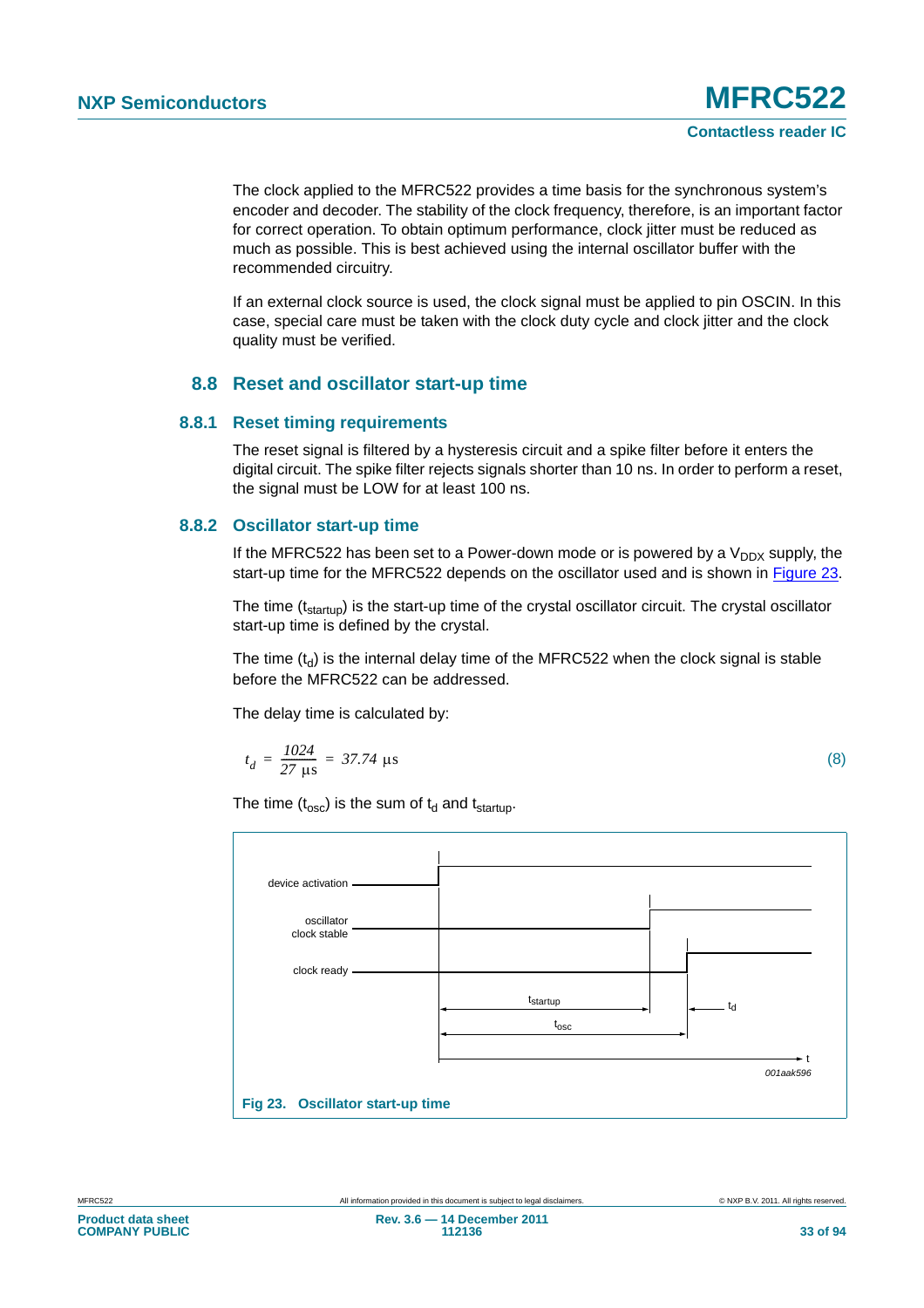# **9. MFRC522 registers**

### **9.1 Register bit behavior**

Depending on the functionality of a register, the access conditions to the register can vary. In principle, bits with same behavior are grouped in common registers. The access conditions are described in [Table 19](#page-33-0).

| <b>Abbreviation</b> | <b>Behavior</b> | <b>Description</b>                                                                                                                                                                                                                                                                                                                                 |
|---------------------|-----------------|----------------------------------------------------------------------------------------------------------------------------------------------------------------------------------------------------------------------------------------------------------------------------------------------------------------------------------------------------|
| R/W                 | read and write  | These bits can be written and read by the microcontroller. Since<br>they are used only for control purposes, their content is not<br>influenced by internal state machines, for example the<br>ComIEnReg register can be written and read by the<br>microcontroller. It will also be read by internal state machines but<br>never changed by them. |
| D                   | dynamic         | These bits can be written and read by the microcontroller.<br>Nevertheless, they can also be written automatically by internal<br>state machines, for example the Command Reg register changes<br>its value automatically after the execution of the command.                                                                                      |
| R                   | read only       | These register bits hold values which are determined by internal<br>states only, for example the CRCReady bit cannot be written<br>externally but shows internal states.                                                                                                                                                                           |
| W                   | write only      | Reading these register bits always returns zero.                                                                                                                                                                                                                                                                                                   |
| reserved            |                 | These registers are reserved for future use and must not be<br>changed. In case of a write access, it is recommended to always<br>write the value "0".                                                                                                                                                                                             |
| <b>RFT</b>          |                 | These register bits are reserved for future use or are for<br>production tests and must not be changed.                                                                                                                                                                                                                                            |

<span id="page-33-0"></span>**Table 19. Behavior of register bits and their designation**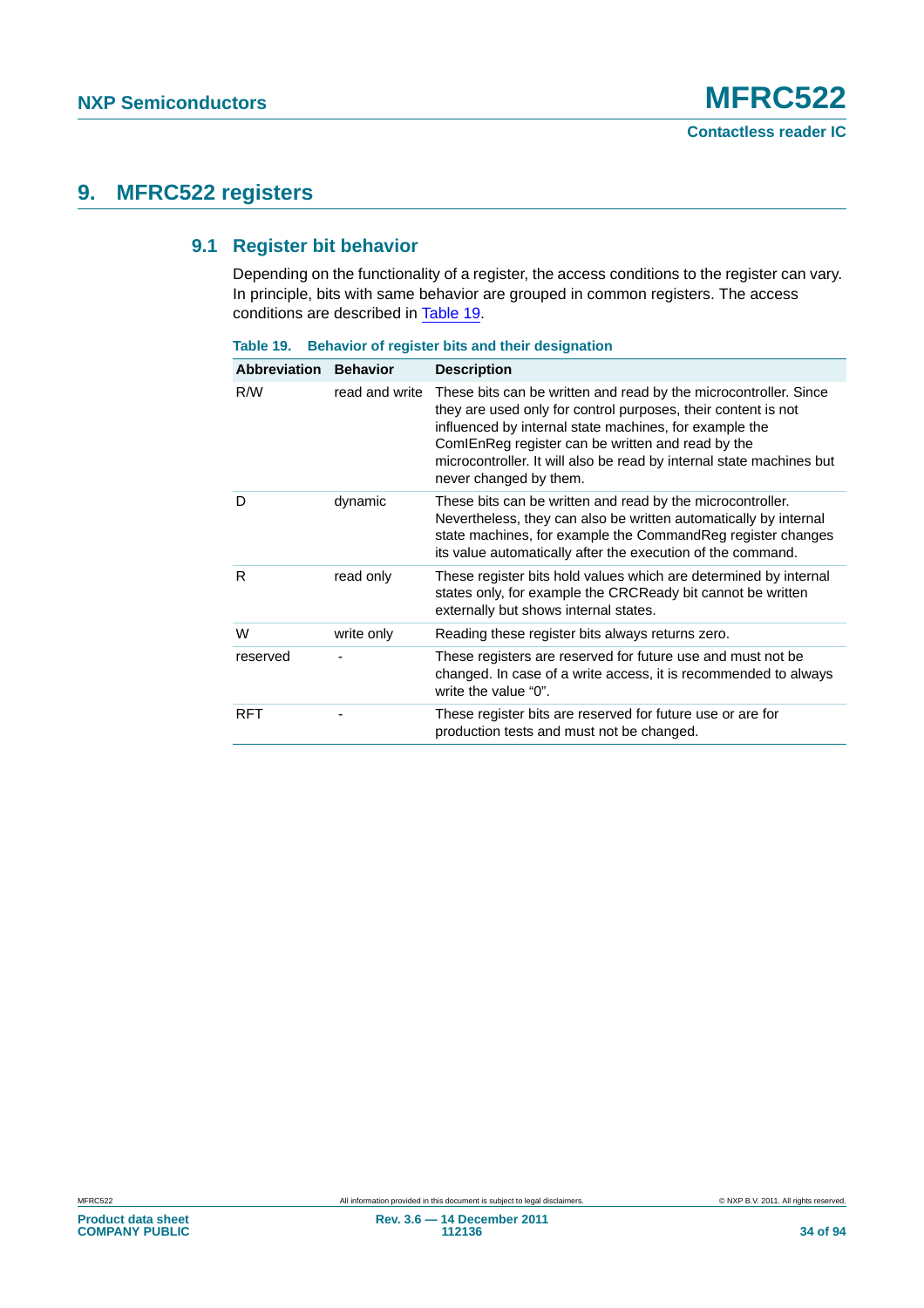# **9.2 Register overview**

| Table 20.                         | <b>MFRC522 register overview</b> |                                                                         |                     |  |  |
|-----------------------------------|----------------------------------|-------------------------------------------------------------------------|---------------------|--|--|
| <b>Address</b><br>(hex)           | <b>Register name</b>             | <b>Function</b>                                                         | Refer to            |  |  |
| <b>Page 0: Command and status</b> |                                  |                                                                         |                     |  |  |
| 00h                               | Reserved                         | reserved for future use                                                 | Table 21 on page 37 |  |  |
| 01h                               | CommandReg                       | starts and stops command execution                                      | Table 23 on page 37 |  |  |
| 02h                               | ComlEnReg                        | enable and disable interrupt request control bits                       | Table 25 on page 37 |  |  |
| 03h                               | DivlEnReg                        | enable and disable interrupt request control bits                       | Table 27 on page 38 |  |  |
| 04h                               | ComIrqReg                        | interrupt request bits                                                  | Table 29 on page 38 |  |  |
| 05h                               | DivlrqReg                        | interrupt request bits                                                  | Table 31 on page 39 |  |  |
| 06h                               | ErrorReg                         | error bits showing the error status of the last command<br>executed     | Table 33 on page 40 |  |  |
| 07h                               | Status1Reg                       | communication status bits                                               | Table 35 on page 41 |  |  |
| 08h                               | Status2Reg                       | receiver and transmitter status bits                                    | Table 37 on page 42 |  |  |
| 09h                               | FIFODataReg                      | input and output of 64 byte FIFO buffer                                 | Table 39 on page 43 |  |  |
| 0Ah                               | FIFOLevelReg                     | number of bytes stored in the FIFO buffer                               | Table 41 on page 43 |  |  |
| 0Bh                               | WaterLevelReg                    | level for FIFO underflow and overflow warning                           | Table 43 on page 43 |  |  |
| 0Ch                               | ControlReg                       | miscellaneous control registers                                         | Table 45 on page 44 |  |  |
| 0 <sub>Dh</sub>                   | BitFramingReg                    | adjustments for bit-oriented frames                                     | Table 47 on page 45 |  |  |
| 0Eh                               | CollReg                          | bit position of the first bit-collision detected on the RF<br>interface | Table 49 on page 45 |  |  |
| 0Fh                               | Reserved                         | reserved for future use                                                 | Table 51 on page 46 |  |  |
| Page 1: Command                   |                                  |                                                                         |                     |  |  |
| 10 <sub>h</sub>                   | Reserved                         | reserved for future use                                                 | Table 53 on page 46 |  |  |
| 11h                               | ModeReg                          | defines general modes for transmitting and receiving                    | Table 55 on page 47 |  |  |
| 12h                               | TxModeReg                        | defines transmission data rate and framing                              | Table 57 on page 47 |  |  |
| 13h                               | RxModeReg                        | defines reception data rate and framing                                 | Table 59 on page 48 |  |  |
| 14h                               | TxControlReg                     | controls the logical behavior of the antenna driver pins TX1<br>and TX2 | Table 61 on page 49 |  |  |
| 15h                               | <b>TxASKReg</b>                  | controls the setting of the transmission modulation                     | Table 63 on page 50 |  |  |
| 16h                               | TxSelReg                         | selects the internal sources for the antenna driver                     | Table 65 on page 50 |  |  |
| 17h                               | <b>RxSelReg</b>                  | selects internal receiver settings                                      | Table 67 on page 51 |  |  |
| 18h                               | RxThresholdReg                   | selects thresholds for the bit decoder                                  | Table 69 on page 52 |  |  |
| 19h                               | DemodReg                         | defines demodulator settings                                            | Table 71 on page 52 |  |  |
| 1Ah                               | Reserved                         | reserved for future use                                                 | Table 73 on page 53 |  |  |
| 1Bh                               | Reserved                         | reserved for future use                                                 | Table 75 on page 53 |  |  |
| 1Ch                               | MfTxReg                          | controls some MIFARE communication transmit parameters                  | Table 77 on page 54 |  |  |
| 1Dh                               | MfRxReg                          | controls some MIFARE communication receive parameters                   | Table 79 on page 54 |  |  |
| 1Eh                               | Reserved                         | reserved for future use                                                 | Table 81 on page 54 |  |  |
| 1Fh                               | SerialSpeedReg                   | selects the speed of the serial UART interface                          | Table 83 on page 54 |  |  |
| <b>Page 2: Configuration</b>      |                                  |                                                                         |                     |  |  |
| 20h                               | Reserved                         | reserved for future use                                                 | Table 85 on page 56 |  |  |

All information provided in this document is subject to legal disclaimers. @ NXP B.V. 2011. All rights reserved.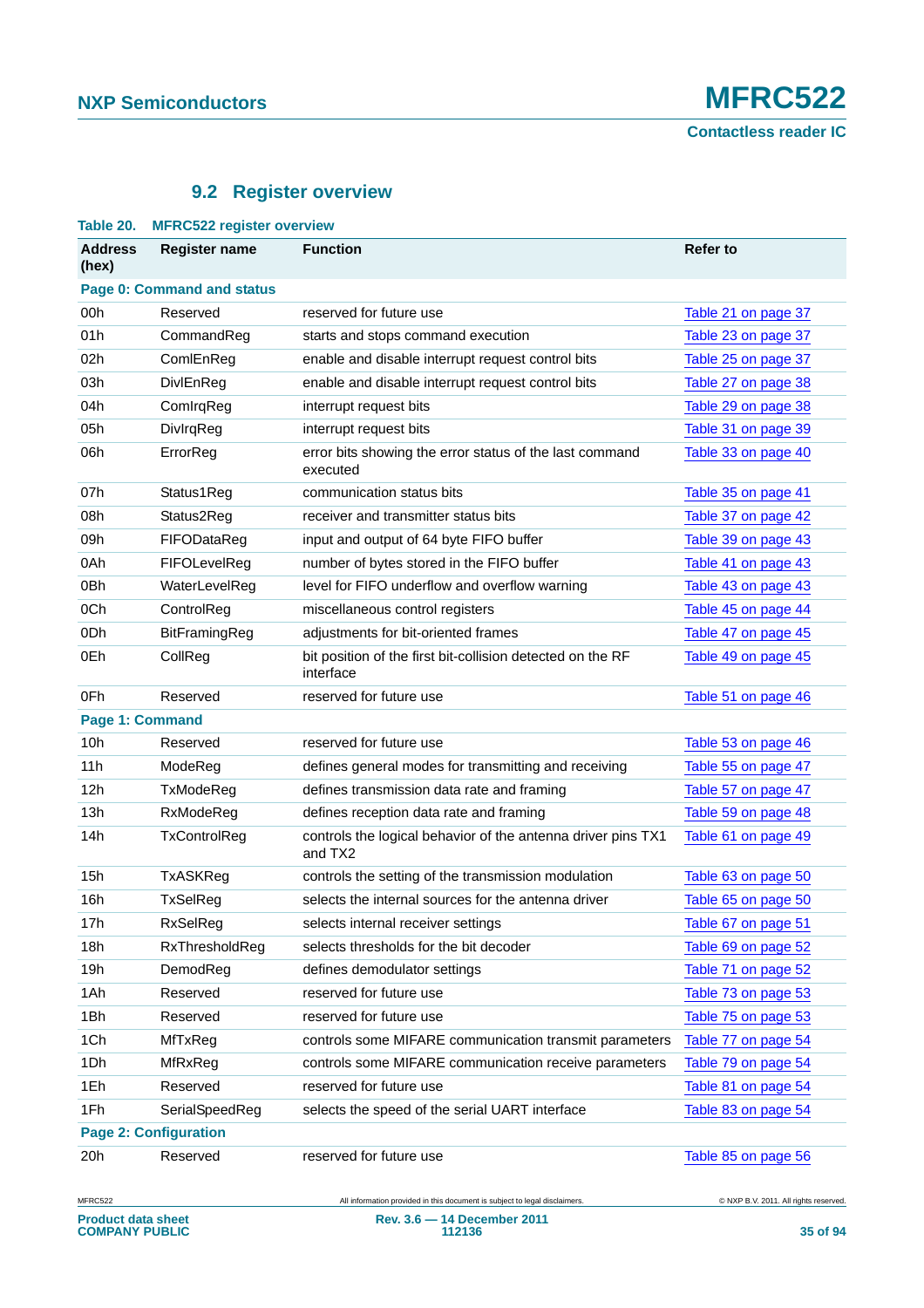**Contactless reader IC**

| <b>Address</b><br>(hex) | <b>Register name</b>  | <b>Function</b>                                                                   | <b>Refer to</b>                      |
|-------------------------|-----------------------|-----------------------------------------------------------------------------------|--------------------------------------|
| 21h                     | <b>CRCResultReg</b>   | shows the MSB and LSB values of the CRC calculation                               | Table 87 on page 56                  |
| 22h                     |                       |                                                                                   | Table 89 on page 56                  |
| 23h                     | Reserved              | reserved for future use                                                           | Table 91 on page 57                  |
| 24h                     | ModWidthReg           | controls the ModWidth setting                                                     | Table 93 on page 57                  |
| 25h                     | Reserved              | reserved for future use                                                           | Table 95 on page 57                  |
| 26h                     | <b>RFCfgReg</b>       | configures the receiver gain                                                      | Table 97 on page 58                  |
| 27h                     | GsNReg                | selects the conductance of the antenna driver pins TX1 and<br>TX2 for modulation  | Table 99 on page 58                  |
| 28h                     | CWGsPReg              | defines the conductance of the p-driver output during<br>periods of no modulation | Table 101 on page 59                 |
| 29h                     | ModGsPReg             | defines the conductance of the p-driver output during<br>periods of modulation    | Table 103 on page 59                 |
| 2Ah                     | TModeReg              | defines settings for the internal timer                                           | Table 105 on page 59                 |
| 2Bh                     | TPrescalerReg         |                                                                                   | Table 107 on page 60                 |
| 2Ch                     | TReloadReg            | defines the 16-bit timer reload value                                             | Table 109 on page 61                 |
| 2Dh                     |                       |                                                                                   | Table 111 on page 61                 |
| 2Eh                     | <b>TCounterValReg</b> | shows the 16-bit timer value                                                      | Table 113 on page 62                 |
| 2Fh                     |                       |                                                                                   | Table 115 on page 62                 |
| Page 3: Test register   |                       |                                                                                   |                                      |
| 30h                     | Reserved              | reserved for future use                                                           | Table 117 on page 62                 |
| 31h                     | TestSel1Reg           | general test signal configuration                                                 | Table 119 on page 62                 |
| 32h                     | TestSel2Reg           | general test signal configuration and PRBS control                                | Table 121 on page 63                 |
| 33h                     | TestPinEnReg          | enables pin output driver on pins D1 to D7                                        | Table 123 on page 63                 |
| 34h                     | TestPinValueReg       | defines the values for D1 to D7 when it is used as an I/O bus                     | Table 125 on page 64                 |
| 35h                     | TestBusReg            | shows the status of the internal test bus                                         | Table 127 on page 64                 |
| 36h                     | AutoTestReg           | controls the digital self test                                                    | Table 129 on page 65                 |
| 37h                     | VersionReg            | shows the software version                                                        | Table 131 on page 65                 |
| 38h                     | AnalogTestReg         | controls the pins AUX1 and AUX2                                                   | Table 133 on page 66                 |
| 39h                     | TestDAC1Reg           | defines the test value for TestDAC1                                               | Table 135 on page 67                 |
| 3Ah                     | TestDAC2Req           | defines the test value for TestDAC2                                               | Table 137 on page 67                 |
| 3Bh                     | TestADCReg            | shows the value of ADC I and Q channels                                           | Table 139 on page 67                 |
| 3Ch to 3Fh Reserved     |                       | reserved for production tests                                                     | Table 141 to Table 147<br>on page 68 |

### **Table 20. MFRC522 register overview** *…continued*

**Product data sheet COMPANY PUBLIC**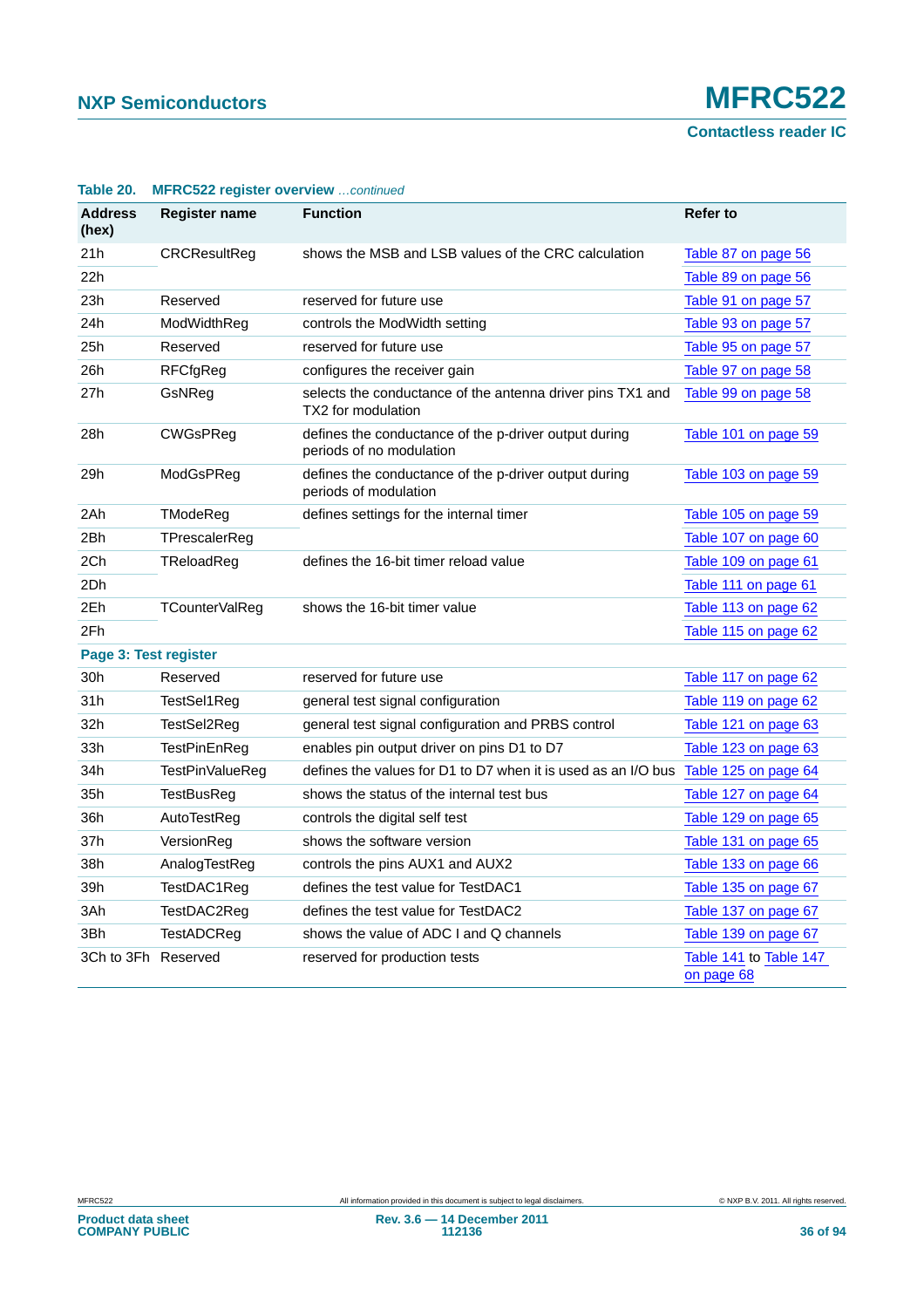# **9.3 Register descriptions**

# **9.3.1 Page 0: Command and status**

# **9.3.1.1 Reserved register 00h**

Functionality is reserved for future use.

#### **Table 21. Reserved register (address 00h); reset value: 00h bit allocation**

| <b>Bit</b> |  |  |                          |  |  |
|------------|--|--|--------------------------|--|--|
| Symbol     |  |  | reserved                 |  |  |
| Access     |  |  | $\overline{\phantom{0}}$ |  |  |

| Table 22. |  |  |  | <b>Reserved register bit descriptions</b> |  |
|-----------|--|--|--|-------------------------------------------|--|
|-----------|--|--|--|-------------------------------------------|--|

| <b>Bit</b> | <b>Symbol</b>            | <b>Description</b> |
|------------|--------------------------|--------------------|
| $7$ to $0$ | $\overline{\phantom{0}}$ | reserved           |

# **9.3.1.2 CommandReg register**

Starts and stops command execution.

#### **Table 23. CommandReg register (address 01h); reset value: 20h bit allocation**

| <b>Bit</b> |                          |        |           |  |              |  |
|------------|--------------------------|--------|-----------|--|--------------|--|
| Symbol:    | reserved                 | RcvOff | PowerDown |  | Command[3:0] |  |
| Access:    | $\overline{\phantom{0}}$ | R/W    |           |  |              |  |

# **Table 24. CommandReg register bit descriptions**

| <b>Bit</b> | Symbol                    | Value | <b>Description</b>                                                                                                                                                     |  |  |
|------------|---------------------------|-------|------------------------------------------------------------------------------------------------------------------------------------------------------------------------|--|--|
|            | 7 to 6 reserved           |       | reserved for future use                                                                                                                                                |  |  |
| 5          | <b>RcvOff</b>             |       | analog part of the receiver is switched off                                                                                                                            |  |  |
| 4          | PowerDown                 | 1     | Soft power-down mode entered                                                                                                                                           |  |  |
|            |                           | 0     | MFRC522 starts the wake up procedure during which this bit is<br>read as a logic 1; it is read as a logic 0 when the MFRC522 is<br>ready; see Section 8.6.2 on page 32 |  |  |
|            |                           |       | <b>Remark:</b> The PowerDown bit cannot be set when the SoftReset<br>command is activated                                                                              |  |  |
|            | $3$ to $0$ Command[3:0] - |       | activates a command based on the Command value; reading this<br>register shows which command is executed; see Section 10.3 on<br>page 69                               |  |  |

# **9.3.1.3 ComIEnReg register**

Control bits to enable and disable the passing of interrupt requests.

#### **Table 25. ComIEnReg register (address 02h); reset value: 80h bit allocation**

| <b>Bit</b> |               |       |              |         |                       |     |        |          |
|------------|---------------|-------|--------------|---------|-----------------------|-----|--------|----------|
| Symbol     | <b>IRalny</b> | TxIEn | <b>RxIEn</b> | IdleIEn | HiAlertIEn LoAlertIEn |     | ErrlEn | TimerIEn |
| Access     | R/W           | R/W   | R/W          | R/W     | R/W                   | R/W | R/W    | R/W      |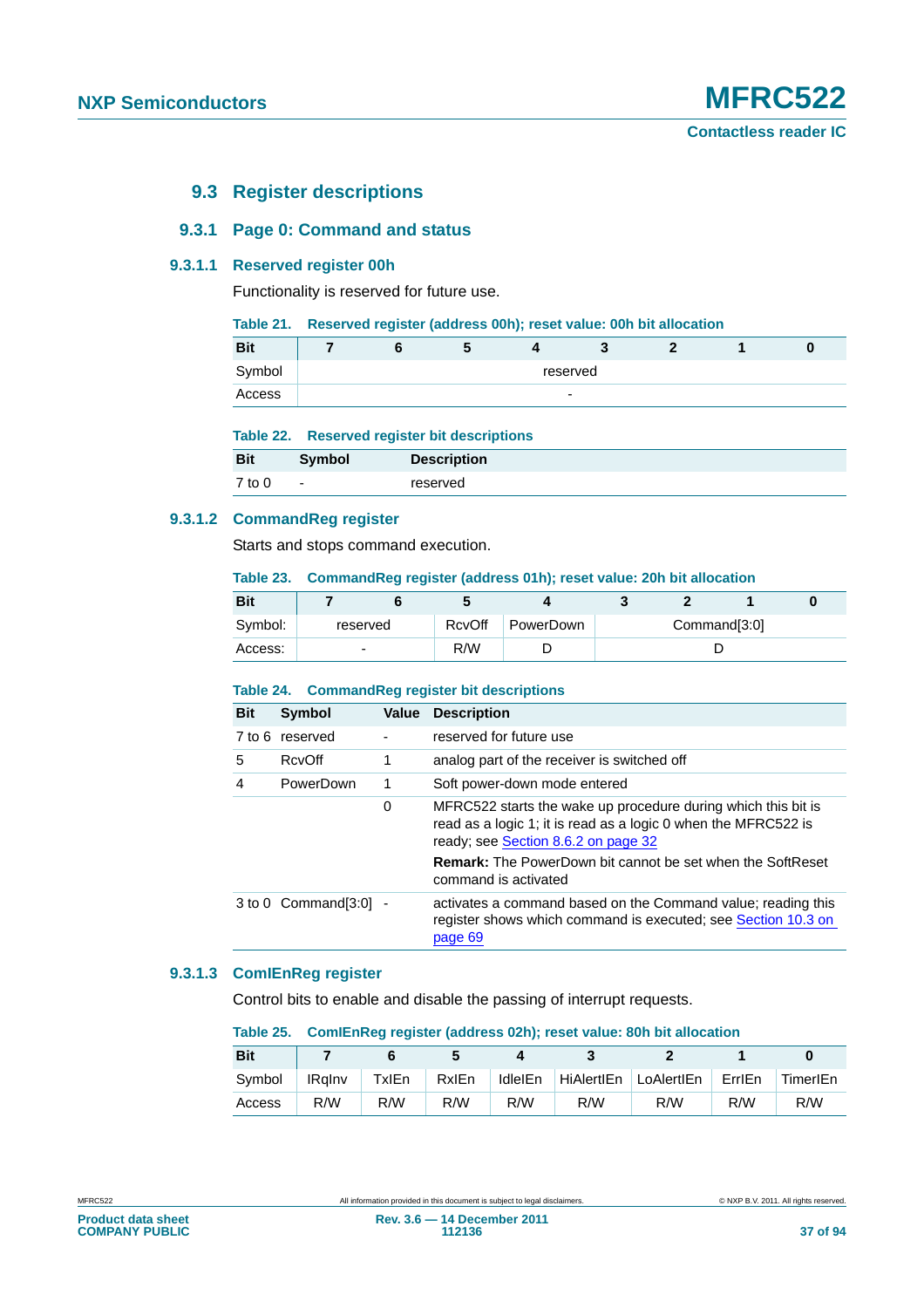# **Contactless reader IC**

|               | <b>Bit Symbol</b> | Value                    | <b>Description</b>                                                                                                                                                                              |
|---------------|-------------------|--------------------------|-------------------------------------------------------------------------------------------------------------------------------------------------------------------------------------------------|
| 7             | <b>IRgInv</b>     | 1                        | signal on pin IRQ is inverted with respect to the Status1Reg register's<br>IRq bit                                                                                                              |
|               |                   | 0                        | signal on pin IRQ is equal to the IRq bit; in combination with the<br>DivIEnReg register's IRgPushPull bit, the default value of logic 1 ensures<br>that the output level on pin IRQ is 3-state |
| 6             | <b>TxIEn</b>      |                          | allows the transmitter interrupt request (TxIRq bit) to be propagated to<br>pin IRQ                                                                                                             |
| 5             | RxlEn             |                          | allows the receiver interrupt request (RxIRq bit) to be propagated to pin<br><b>IRQ</b>                                                                                                         |
| 4             | IdleIEn           |                          | allows the idle interrupt request (Idle Rq bit) to be propagated to pin IRQ                                                                                                                     |
| 3             | <b>HiAlertIEn</b> |                          | allows the high alert interrupt request (HiAlertIRq bit) to be propagated to<br>pin IRQ                                                                                                         |
| $\mathcal{P}$ | LoAlertIEn        | $\overline{\phantom{a}}$ | allows the low alert interrupt request (LoAlertIRq bit) to be propagated to<br>pin IRQ                                                                                                          |
| 1             | ErrlEn            | $\overline{\phantom{a}}$ | allows the error interrupt request (ErrlRq bit) to be propagated to pin IRQ                                                                                                                     |
| 0             | TimerIEn          |                          | allows the timer interrupt request (TimerlRq bit) to be propagated to pin<br>IRQ                                                                                                                |

#### **Table 26. ComIEnReg register bit descriptions**

# **9.3.1.4 DivIEnReg register**

Control bits to enable and disable the passing of interrupt requests.

#### **Table 27. DivIEnReg register (address 03h); reset value: 00h bit allocation**

| <b>Bit</b> |                    |                          |            |                          |        |                          |
|------------|--------------------|--------------------------|------------|--------------------------|--------|--------------------------|
| Symbol     | <b>IRQPushPull</b> | reserved                 | MfinActIEn | reserved                 | CRCIEn | reserved                 |
| Access     | R/W                | $\overline{\phantom{0}}$ | R/W        | $\overline{\phantom{0}}$ | R/W    | $\overline{\phantom{a}}$ |

#### **Table 28. DivIEnReg register bit descriptions**

| <b>Bit</b> | Symbol             | Value                    | <b>Description</b>                                                                                                 |
|------------|--------------------|--------------------------|--------------------------------------------------------------------------------------------------------------------|
|            | <b>IROPushPull</b> | 1                        | pin IRQ is a standard CMOS output pin                                                                              |
|            |                    | 0                        | pin IRQ is an open-drain output pin                                                                                |
|            | 6 to 5 reserved    |                          | reserved for future use                                                                                            |
| 4          | MfinActIEn         | $\overline{\phantom{a}}$ | allows the MFIN active interrupt request to be propagated to<br>pin IRQ                                            |
| 3          | reserved           |                          | reserved for future use                                                                                            |
| 2          | CRCIEn             | -                        | allows the CRC interrupt request, indicated by the DivirgReg<br>register's CRCIRq bit, to be propagated to pin IRQ |
| 1 to 0     | reserved           |                          | reserved for future use                                                                                            |

# **9.3.1.5 ComIrqReg register**

Interrupt request bits.

#### **Table 29. ComIrqReg register (address 04h); reset value: 14h bit allocation**

| <b>Bit</b> |      |       |  |                                           |          |          |
|------------|------|-------|--|-------------------------------------------|----------|----------|
| Symbol     | Set1 | TxIRa |  | RxIRq   IdleIRq   HiAlertIRq   LoAlertIRq | ∣ ErrlRa | TimerIRa |
| Access     | W    |       |  |                                           |          |          |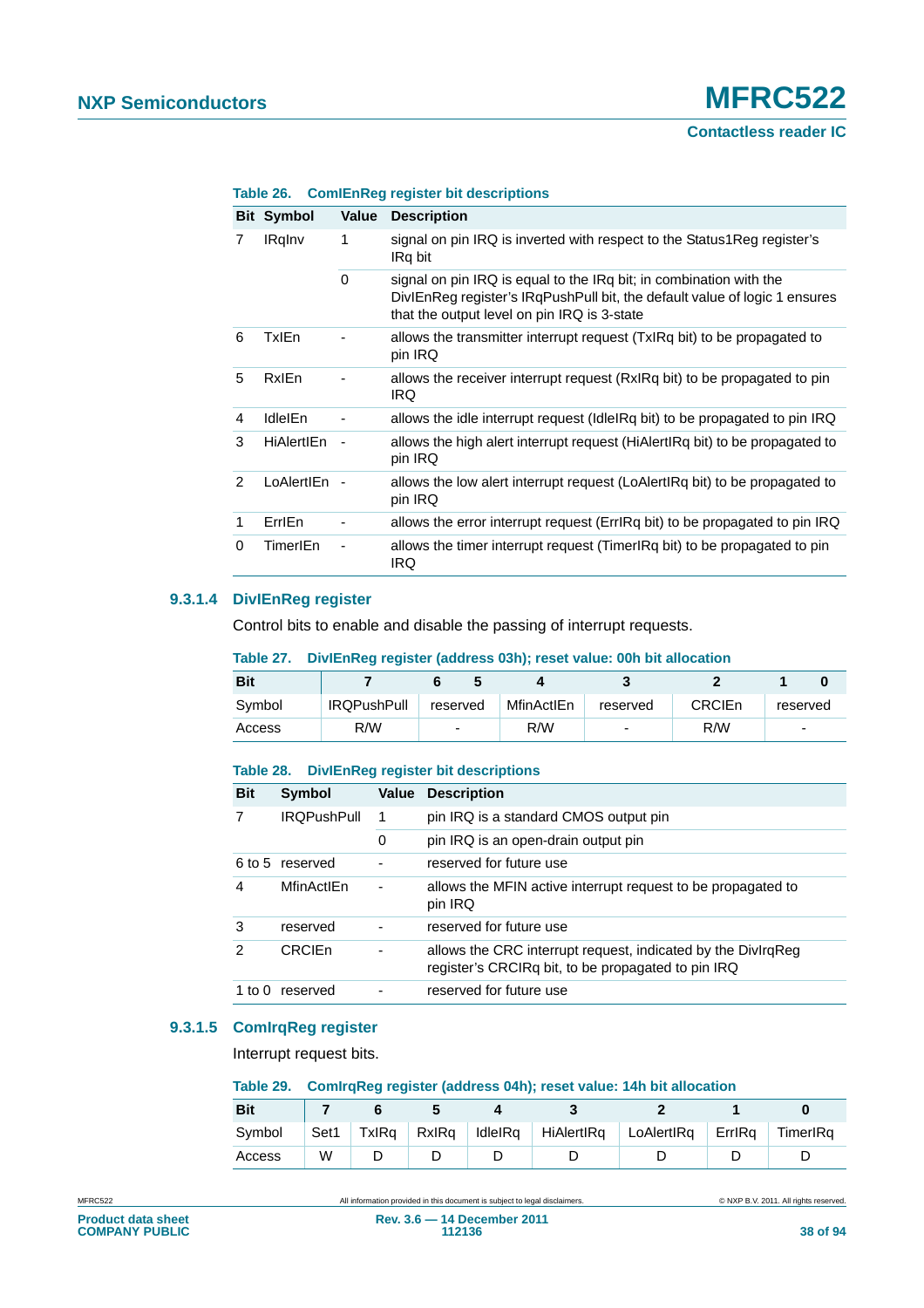#### **Table 30. ComIrqReg register bit descriptions**

*All bits in the ComIrqReg register are cleared by software.*

|                |                   |                          | nii pilo in tho Oomingi log rogiolor dro olodrod by collinaro.                                                                                      |
|----------------|-------------------|--------------------------|-----------------------------------------------------------------------------------------------------------------------------------------------------|
|                | <b>Bit Symbol</b> | Value                    | <b>Description</b>                                                                                                                                  |
| 7              | Set1              | 1                        | indicates that the marked bits in the ComirgReg register are set                                                                                    |
|                |                   | $\Omega$                 | indicates that the marked bits in the ComirgReg register are cleared                                                                                |
| 6              | <b>TxIRq</b>      | 1                        | set immediately after the last bit of the transmitted data was sent out                                                                             |
| 5              | RxIRq             | 1                        | receiver has detected the end of a valid data stream                                                                                                |
|                |                   |                          | if the RxModeReg register's RxNoErr bit is set to logic 1, the RxIRq bit is<br>only set to logic 1 when data bytes are available in the FIFO        |
| 4              | IdleIRq           | 1                        | If a command terminates, for example, when the Command Reg changes<br>its value from any command to the Idle command (see Table 149 on<br>page $69$ |
|                |                   |                          | if an unknown command is started, the CommandReg register<br>Command[3:0] value changes to the idle state and the IdleIRq bit is set                |
|                |                   |                          | The microcontroller starting the Idle command does not set the IdleIRq<br>bit                                                                       |
| 3              | HiAlertIRq        | $\overline{\phantom{1}}$ | the Status1Reg register's HiAlert bit is set                                                                                                        |
|                |                   |                          | in opposition to the HiAlert bit, the HiAlertIRq bit stores this event and<br>can only be reset as indicated by the Set1 bit in this register       |
| $\mathfrak{p}$ | LoAlertIRq 1      |                          | Status1Reg register's LoAlert bit is set                                                                                                            |
|                |                   |                          | in opposition to the LoAlert bit, the LoAlertIRq bit stores this event and<br>can only be reset as indicated by the Set1 bit in this register       |
| 1              | ErrlRq            | 1                        | any error bit in the ErrorReg register is set                                                                                                       |
| 0              | TimerIRq          | 1                        | the timer decrements the timer value in register TCounterValReg to zero                                                                             |

# **9.3.1.6 DivIrqReg register**

Interrupt request bits.

#### **Table 31. DivIrqReg register (address 05h); reset value: x0h bit allocation**

| <b>Bit</b> |                  |          |            |                   |          |  |
|------------|------------------|----------|------------|-------------------|----------|--|
| Symbol     | Set <sub>2</sub> | reserved | MfinActIRq | reserved   CRCIRq | reserved |  |
| Access     | W                |          |            | -                 | -        |  |

#### **Table 32. DivIrqReg register bit descriptions**

*All bits in the DivIrqReg register are cleared by software.*

| <b>Bit</b>        | <b>Symbol</b>    |                          | <b>Value Description</b>                                                         |
|-------------------|------------------|--------------------------|----------------------------------------------------------------------------------|
|                   | Set <sub>2</sub> | 1                        | indicates that the marked bits in the Divirg Reg register are set                |
|                   | reserved         |                          | indicates that the marked bits in the DivIrgReg register are cleared             |
| 6 to 5            |                  |                          | reserved for future use                                                          |
| 4<br>MfinActIRq 1 |                  |                          | MFIN is active                                                                   |
|                   |                  |                          | this interrupt is set when either a rising or falling signal edge is<br>detected |
| 3                 | reserved         | $\overline{\phantom{0}}$ | reserved for future use                                                          |
| 2                 | <b>CRCIRq</b>    | 1                        | the CalcCRC command is active and all data is processed                          |
| 1 to 0            | reserved         |                          | reserved for future use                                                          |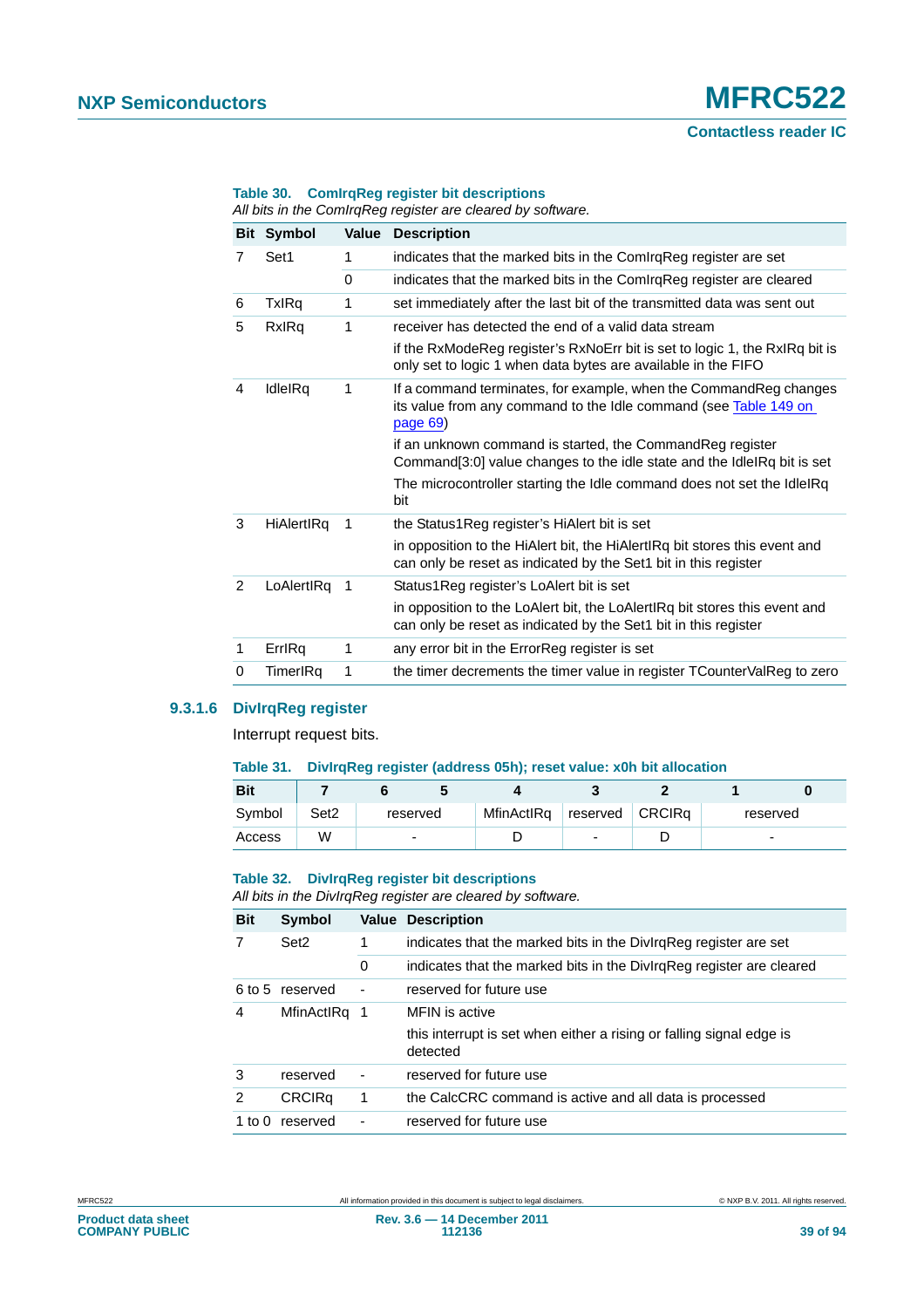# **9.3.1.7 ErrorReg register**

Error bit register showing the error status of the last command executed.

**Table 33. ErrorReg register (address 06h); reset value: 00h bit allocation**

| <b>Bit</b> |  |                          |  |  |                                                                        |
|------------|--|--------------------------|--|--|------------------------------------------------------------------------|
| Symbol     |  |                          |  |  | WrErr TempErr reserved BufferOvfl CollErr CRCErr ParityErr ProtocolErr |
| Access     |  | $\overline{\phantom{0}}$ |  |  |                                                                        |

# **Table 34. ErrorReg register bit descriptions**

|   | <b>Bit Symbol</b> |                          | <b>Value Description</b>                                                                                                                                                                                                                                      |
|---|-------------------|--------------------------|---------------------------------------------------------------------------------------------------------------------------------------------------------------------------------------------------------------------------------------------------------------|
|   | WrErr             | 1                        | data is written into the FIFO buffer by the host during the MFAuthent<br>command or if data is written into the FIFO buffer by the host during the<br>time between sending the last bit on the RF interface and receiving the<br>last bit on the RF interface |
| 6 | TempErr[1]        | 1                        | internal temperature sensor detects overheating, in which case the<br>antenna drivers are automatically switched off                                                                                                                                          |
| 5 | reserved          |                          | reserved for future use                                                                                                                                                                                                                                       |
| 4 | <b>BufferOvfl</b> | 1                        | the host or a MFRC522's internal state machine (e.g. receiver) tries to<br>write data to the FIFO buffer even though it is already full                                                                                                                       |
| 3 | CollErr           | 1                        | a bit-collision is detected                                                                                                                                                                                                                                   |
|   |                   |                          | cleared automatically at receiver start-up phase                                                                                                                                                                                                              |
|   |                   |                          | only valid during the bitwise anticollision at 106 kBd                                                                                                                                                                                                        |
|   |                   |                          | always set to logic 0 during communication protocols at 212 kBd,<br>424 kBd and 848 kBd                                                                                                                                                                       |
| 2 | <b>CRCErr</b>     | 1                        | the RxModeReg register's RxCRCEn bit is set and the CRC calculation<br>fails                                                                                                                                                                                  |
|   |                   |                          | automatically cleared to logic 0 during receiver start-up phase                                                                                                                                                                                               |
| 1 | ParityErr         | 1                        | parity check failed                                                                                                                                                                                                                                           |
|   |                   |                          | automatically cleared during receiver start-up phase                                                                                                                                                                                                          |
|   |                   |                          | only valid for ISO/IEC 14443 A/MIFARE communication at 106 kBd                                                                                                                                                                                                |
| 0 | ProtocolErr       | $\overline{\phantom{1}}$ | set to logic 1 if the SOF is incorrect                                                                                                                                                                                                                        |
|   |                   |                          | automatically cleared during receiver start-up phase                                                                                                                                                                                                          |
|   |                   |                          | bit is only valid for 106 kBd                                                                                                                                                                                                                                 |
|   |                   |                          | during the MFAuthent command, the ProtocolErr bit is set to logic 1 if the<br>number of bytes received in one data stream is incorrect                                                                                                                        |

<span id="page-39-0"></span>[1] Command execution clears all error bits except the TempErr bit. Cannot be set by software.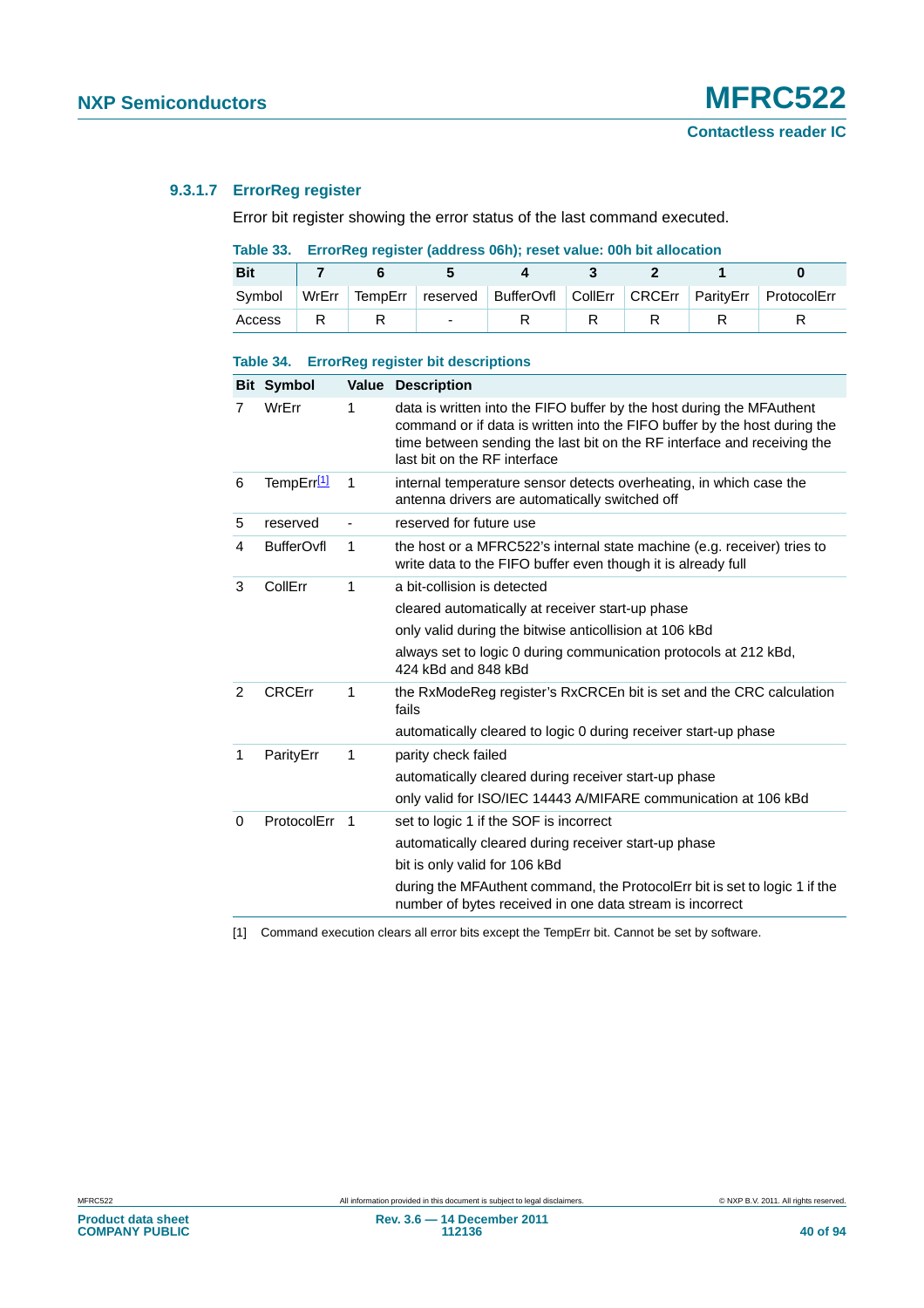# <span id="page-40-0"></span>**9.3.1.8 Status1Reg register**

Contains status bits of the CRC, interrupt and FIFO buffer.

# **Table 35. Status1Reg register (address 07h); reset value: 21h bit allocation**

| <b>Bit</b> |                          |                         |     |                                     |  |  |
|------------|--------------------------|-------------------------|-----|-------------------------------------|--|--|
| Symbol     |                          | reserved CRCOk CRCReady | IRa | TRunning reserved HiAlert   LoAlert |  |  |
| Access     | $\overline{\phantom{0}}$ |                         |     |                                     |  |  |

#### **Table 36. Status1Reg register bit descriptions**

|                | <b>Bit Symbol</b> |   | <b>Value Description</b>                                                                                                                                                                 |
|----------------|-------------------|---|------------------------------------------------------------------------------------------------------------------------------------------------------------------------------------------|
| 7              | reserved          |   | reserved for future use                                                                                                                                                                  |
| 6              | <b>CRCOK</b>      | 1 | the CRC result is zero                                                                                                                                                                   |
|                |                   |   | for data transmission and reception, the CRCO k bit is undefined: use the<br>ErrorReg register's CRCErr bit                                                                              |
|                |                   |   | indicates the status of the CRC coprocessor, during calculation the value<br>changes to logic 0, when the calculation is done correctly the value<br>changes to logic 1                  |
| 5              | CRCReady 1        |   | the CRC calculation has finished                                                                                                                                                         |
|                |                   |   | only valid for the CRC coprocessor calculation using the CalcCRC<br>command                                                                                                              |
| 4              | IRq               |   | indicates if any interrupt source requests attention with respect to the<br>setting of the interrupt enable bits: see the ComIEnReg and DivIEnReg<br>registers                           |
| 3              | TRunning          | 1 | MFRC522's timer unit is running, i.e. the timer will decrement the<br>TCounterValReg register with the next timer clock                                                                  |
|                |                   |   | <b>Remark:</b> in gated mode, the TRunning bit is set to logic 1 when the<br>timer is enabled by TModeReg register's TGated[1:0] bits; this bit is not<br>influenced by the gated signal |
| $\overline{2}$ | reserved          |   | reserved for future use                                                                                                                                                                  |
| 1              | <b>HiAlert</b>    | 1 | the number of bytes stored in the FIFO buffer corresponds to equation:<br>$H\in (64 - FIFOLength) \le WaterLevel$                                                                        |
|                |                   |   | example:                                                                                                                                                                                 |
|                |                   |   | FIFO length = 60, WaterLevel = $4 \rightarrow H$ HiAlert = 1                                                                                                                             |
|                |                   |   | FIFO length = 59, WaterLevel = $4 \rightarrow H$ HiAlert = 0                                                                                                                             |
| 0              | LoAlert           | 1 | the number of bytes stored in the FIFO buffer corresponds to equation:<br>$LoAlert = FIFOLength \le WaterLevel$                                                                          |
|                |                   |   | example:                                                                                                                                                                                 |
|                |                   |   | FIFO length = 4, WaterLevel = $4 \rightarrow$ LoAlert = 1                                                                                                                                |
|                |                   |   | FIFO length = 5, WaterLevel = $4 \rightarrow$ LoAlert = 0                                                                                                                                |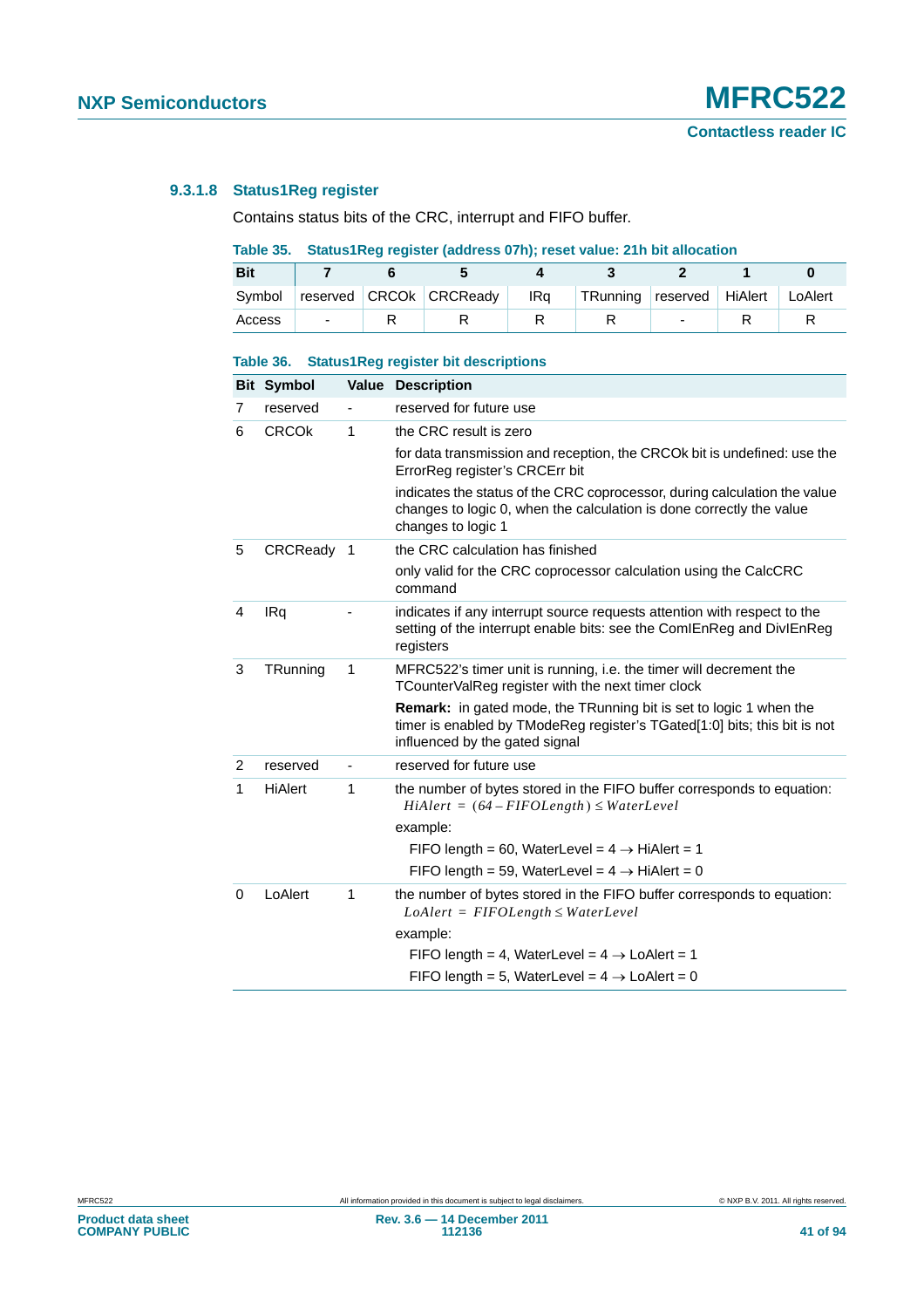# **9.3.1.9 Status2Reg register**

Contains status bits of the receiver, transmitter and data mode detector.

# **Table 37. Status2Reg register (address 08h); reset value: 00h bit allocation**

| <b>Bit</b> |                             |     |                          |             |                 |  |
|------------|-----------------------------|-----|--------------------------|-------------|-----------------|--|
| Symbol     | TempSensClear     2CForceHS |     | reserved                 | MFCrvpto1On | ModemState[2:0] |  |
| Access     | R/W                         | R/W | $\overline{\phantom{0}}$ |             |                 |  |

| <b>Bit</b>                    | Symbol                  | <b>Value</b> | <b>Description</b>                                                                                                       |
|-------------------------------|-------------------------|--------------|--------------------------------------------------------------------------------------------------------------------------|
| $\overline{7}$                | <b>TempSensClear</b>    | 1            | clears the temperature error if the temperature is below the<br>alarm limit of 125 °C                                    |
| 6                             | I <sup>2</sup> CForceHS |              | I <sup>2</sup> C-bus input filter settings:                                                                              |
|                               |                         | 1            | the I <sup>2</sup> C-bus input filter is set to the High-speed mode<br>independent of the I <sup>2</sup> C-bus protocol  |
|                               |                         | $\Omega$     | the I <sup>2</sup> C-bus input filter is set to the I <sup>2</sup> C-bus protocol used                                   |
| $5$ to $4$                    | reserved                |              | reserved                                                                                                                 |
| 3                             | MFCrypto1On             |              | indicates that the MIFARE Crypto1 unit is switched on and<br>therefore all data communication with the card is encrypted |
|                               |                         |              | can only be set to logic 1 by a successful execution of the<br><b>MFAuthent command</b>                                  |
|                               |                         |              | only valid in Read/Write mode for MIFARE standard cards                                                                  |
|                               |                         |              | this bit is cleared by software                                                                                          |
| $2$ to $0$<br>ModemState[2:0] |                         |              | shows the state of the transmitter and receiver state<br>machines:                                                       |
|                               |                         | 000          | idle                                                                                                                     |
|                               |                         | 001          | wait for the BitFramingReg register's StartSend bit                                                                      |
|                               |                         | 010          | TxWait: wait until RF field is present if the TModeReg<br>register's TxWaitRF bit is set to logic 1                      |
|                               |                         |              | the minimum time for TxWait is defined by the TxWaitReg<br>register                                                      |
|                               |                         | 011          | transmitting                                                                                                             |
|                               |                         | 100          | RxWait: wait until RF field is present if the TModeReg<br>register's TxWaitRF bit is set to logic 1                      |
|                               |                         |              | the minimum time for RxWait is defined by the<br>RxWaitReg register                                                      |
|                               |                         | 101          | wait for data                                                                                                            |
|                               |                         | 110          | receiving                                                                                                                |

#### **Table 38. Status2Reg register bit descriptions**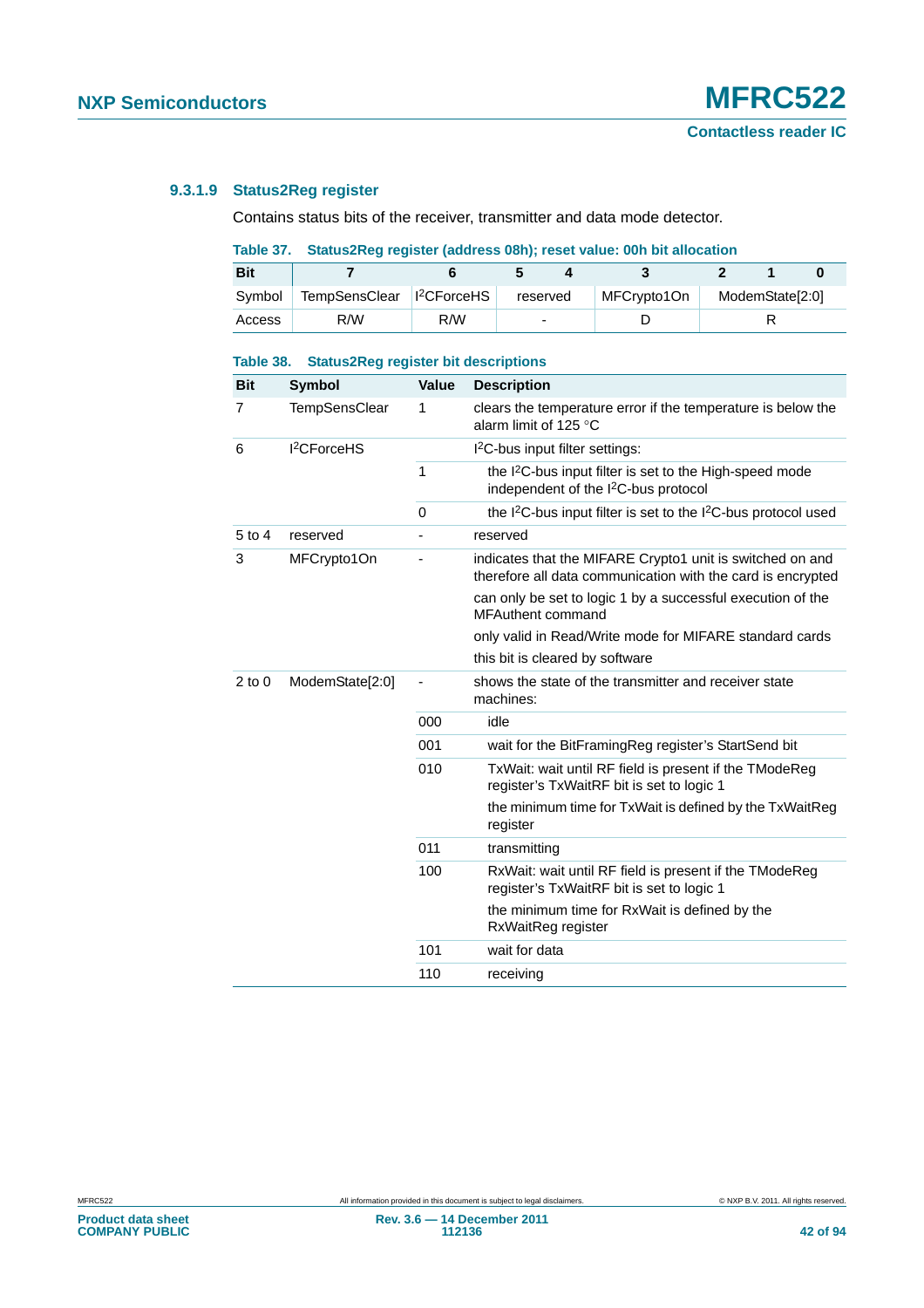# **9.3.1.10 FIFODataReg register**

Input and output of 64 byte FIFO buffer.

#### **Table 39. FIFODataReg register (address 09h); reset value: xxh bit allocation**

| <b>Bit</b> |  |  |               |  |  |
|------------|--|--|---------------|--|--|
| Symbol     |  |  | FIFOData[7:0] |  |  |
| Access     |  |  |               |  |  |

|            | Table 40. FIFODataReg register bit descriptions |                                                                                                                                                                                                      |  |  |  |  |
|------------|-------------------------------------------------|------------------------------------------------------------------------------------------------------------------------------------------------------------------------------------------------------|--|--|--|--|
| Bit        | Symbol                                          | <b>Description</b>                                                                                                                                                                                   |  |  |  |  |
| $7$ to $0$ |                                                 | FIFOData <sup>[7:0]</sup> data input and output port for the internal 64-byte FIFO buffer<br>FIFO buffer acts as parallel in/parallel out converter for all serial data<br>stream inputs and outputs |  |  |  |  |

# **9.3.1.11 FIFOLevelReg register**

Indicates the number of bytes stored in the FIFO.

# **Table 41. FIFOLevelReg register (address 0Ah); reset value: 00h bit allocation**

| <b>Bit</b> |             |  |                |  |  |
|------------|-------------|--|----------------|--|--|
| Symbol     | FlushBuffer |  | FIFOLevel[6:0] |  |  |
| Access     | W           |  |                |  |  |

#### **Table 42. FIFOLevelReg register bit descriptions**

| <b>Bit</b> | Symbol                      | <b>Value Description</b>                                                                                                                                |
|------------|-----------------------------|---------------------------------------------------------------------------------------------------------------------------------------------------------|
| 7          | FlushBuffer 1               | immediately clears the internal FIFO buffer's read and write pointer<br>and ErrorReg register's BufferOvfl bit<br>reading this bit always returns 0     |
|            | 6 to 0 FIFOLevel -<br>[6:0] | indicates the number of bytes stored in the FIFO buffer<br>writing to the FIFODataReg register increments and reading<br>decrements the FIFOLevel value |

#### **9.3.1.12 WaterLevelReg register**

Defines the level for FIFO under- and overflow warning.

#### **Table 43. WaterLevelReg register (address 0Bh); reset value: 08h bit allocation**

| <b>Bit</b> |          | $\overline{\phantom{a}}$ |  |                 |  |
|------------|----------|--------------------------|--|-----------------|--|
| Symbol     | reserved |                          |  | WaterLevel[5:0] |  |
| Access     | -        |                          |  | R/W             |  |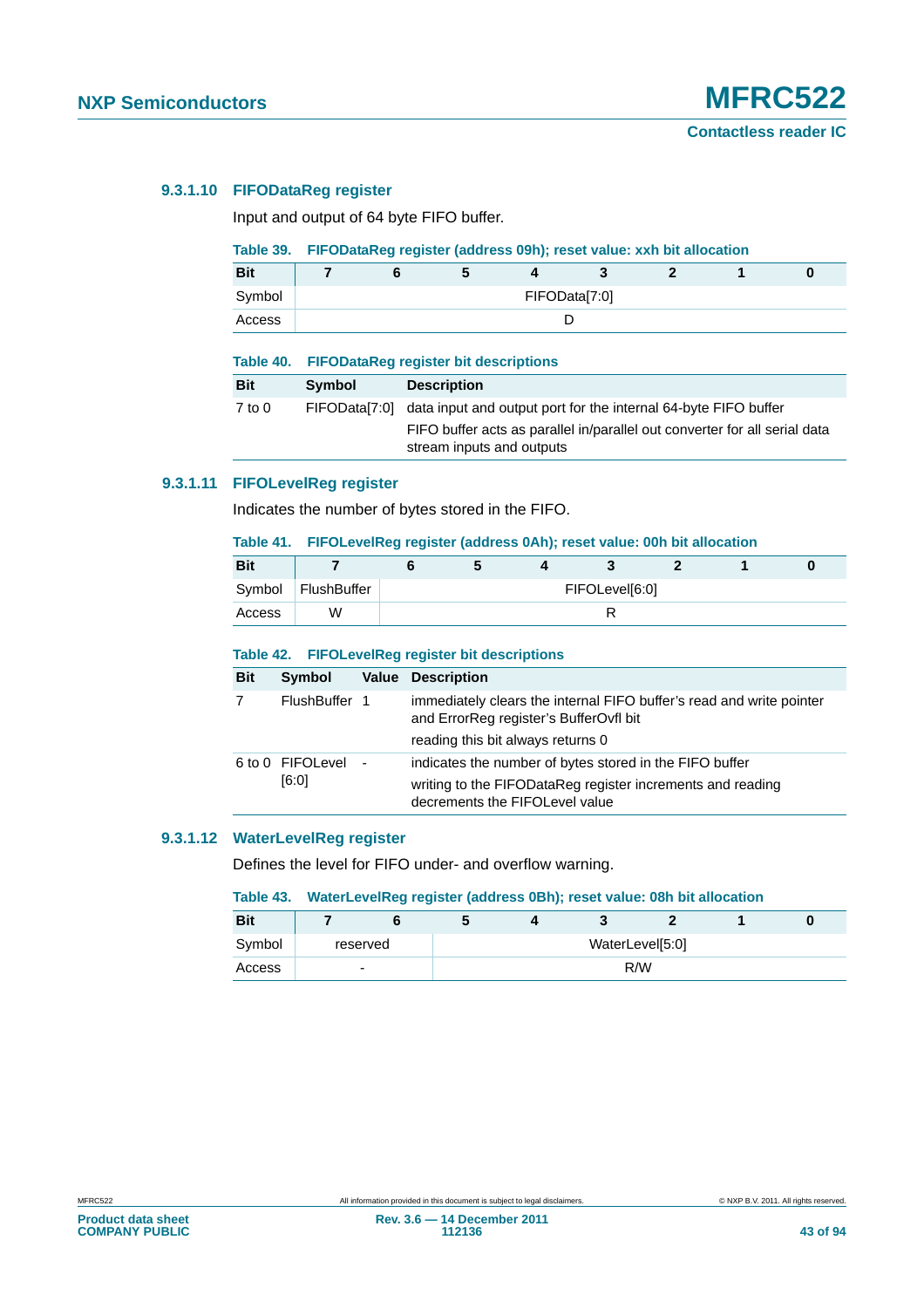| TADI <del>C</del> 44. |            | <b>Trade Level Register bit descriptions</b>                                                                                                                                         |  |  |  |  |  |
|-----------------------|------------|--------------------------------------------------------------------------------------------------------------------------------------------------------------------------------------|--|--|--|--|--|
| <b>Bit</b>            | Symbol     | <b>Description</b>                                                                                                                                                                   |  |  |  |  |  |
| $7$ to $6$            | reserved   | reserved for future use                                                                                                                                                              |  |  |  |  |  |
| $5$ to $0$            | WaterLevel | defines a warning level to indicate a FIFO buffer overflow or underflow:                                                                                                             |  |  |  |  |  |
|                       | [5:0]      | Status1Reg register's HiAlert bit is set to logic 1 if the remaining<br>number of bytes in the FIFO buffer space is equal to, or less than the<br>defined number of WaterLevel bytes |  |  |  |  |  |
|                       |            | Status 1 Reg register's LoAlert bit is set to logic 1 if equal to, or less<br>than the WaterLevel bytes in the FIFO buffer                                                           |  |  |  |  |  |
|                       |            | <b>Remark:</b> to calculate values for HiAlert and LoAlert see<br>Section 9.3.1.8 on page 41.                                                                                        |  |  |  |  |  |

# **Table 44. WaterLevelReg register bit descriptions**

# **9.3.1.13 ControlReg register**

Miscellaneous control bits.

#### **Table 45. ControlReg register (address 0Ch); reset value: 10h bit allocation**

| <b>Bit</b> |                    |   |          |                          |  |                 |  |
|------------|--------------------|---|----------|--------------------------|--|-----------------|--|
| Symbol     | TStopNow TStartNow |   | reserved |                          |  | RxLastBits[2:0] |  |
| Access     | W                  | w |          | $\overline{\phantom{0}}$ |  |                 |  |

#### **Table 46. ControlReg register bit descriptions**

| <b>Bit</b> | Symbol           | Value | <b>Description</b>                                           |
|------------|------------------|-------|--------------------------------------------------------------|
| 7          | TStopNow         | 1     | timer stops immediately                                      |
|            |                  |       | reading this bit always returns it to logic0                 |
| 6          | <b>TStartNow</b> | 1     | timer starts immediately                                     |
|            |                  |       | reading this bit always returns it to logic 0                |
| $5$ to $3$ | reserved         | -     | reserved for future use                                      |
| $2$ to $0$ | RxLastBits[2:0]  | ٠     | indicates the number of valid bits in the last received byte |
|            |                  |       | if this value is 000b, the whole byte is valid               |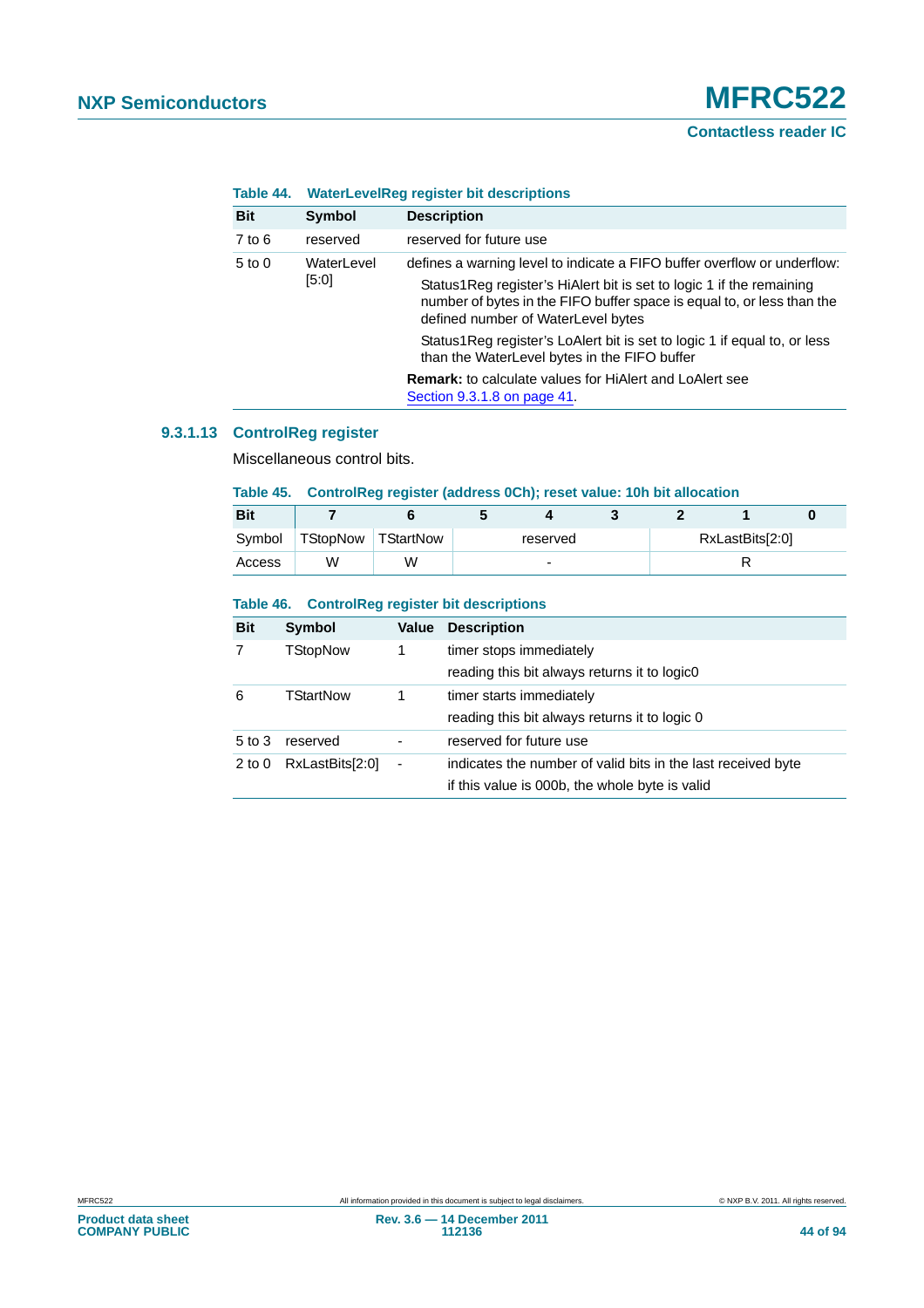# **9.3.1.14 BitFramingReg register**

Adjustments for bit-oriented frames.

### **Table 47. BitFramingReg register (address 0Dh); reset value: 00h bit allocation**

| <b>Bit</b> |           |              |                          |                 |     |  |  |
|------------|-----------|--------------|--------------------------|-----------------|-----|--|--|
| Symbol     | StartSend | RxAlign[2:0] | reserved                 | TxLastBits[2:0] |     |  |  |
| Access     | W         | R/W          | $\overline{\phantom{0}}$ |                 | R/W |  |  |

#### **Table 48. BitFramingReg register bit descriptions**

| <b>Bit</b> | <b>Symbol</b>    |                          | <b>Value Description</b>                                                                                                                     |
|------------|------------------|--------------------------|----------------------------------------------------------------------------------------------------------------------------------------------|
| 7          | <b>StartSend</b> | 1                        | starts the transmission of data                                                                                                              |
|            |                  |                          | only valid in combination with the Transceive command                                                                                        |
| 6 to 4     | RxAlign[2:0]     |                          | used for reception of bit-oriented frames: defines the bit<br>position for the first bit received to be stored in the FIFO buffer            |
|            |                  |                          | example:                                                                                                                                     |
|            |                  | 0                        | LSB of the received bit is stored at bit position 0, the second<br>received bit is stored at bit position 1                                  |
|            |                  | 1                        | LSB of the received bit is stored at bit position 1, the second<br>received bit is stored at bit position 2                                  |
|            |                  | $\overline{7}$           | LSB of the received bit is stored at bit position 7, the second<br>received bit is stored in the next byte that follows at bit<br>position 0 |
|            |                  |                          | These bits are only to be used for bitwise anticollision at<br>106 kBd, for all other modes they are set to 0                                |
| 3          | reserved         |                          | reserved for future use                                                                                                                      |
| $2$ to $0$ | TxLastBits[2:0]  | $\overline{\phantom{a}}$ | used for transmission of bit oriented frames: defines the<br>number of bits of the last byte that will be transmitted                        |
|            |                  |                          | 000b indicates that all bits of the last byte will be transmitted                                                                            |

# **9.3.1.15 CollReg register**

Defines the first bit-collision detected on the RF interface.

#### **Table 49. CollReg register (address 0Eh); reset value: xxh bit allocation**

| <b>Bit</b> |     |   |                                          |  |              |  |
|------------|-----|---|------------------------------------------|--|--------------|--|
| Symbol     |     |   | ValuesAfterColl reserved CollPosNotValid |  | CollPos[4:0] |  |
| Access     | R/W | ۰ |                                          |  |              |  |

# **Table 50. CollReg register bit descriptions**

| <b>Bit</b> | <b>Symbol</b>   | Value                    | <b>Description</b>                                                                            |  |  |  |  |  |
|------------|-----------------|--------------------------|-----------------------------------------------------------------------------------------------|--|--|--|--|--|
|            | ValuesAfterColl | 0                        | all received bits will be cleared after a collision                                           |  |  |  |  |  |
|            |                 |                          | only used during bitwise anticollision at 106 kBd,<br>otherwise it is set to logic 1          |  |  |  |  |  |
| 6          | reserved        | $\overline{\phantom{0}}$ | reserved for future use                                                                       |  |  |  |  |  |
| 5          | CollPosNotValid |                          | no collision detected or the position of the collision is<br>out of the range of CollPos[4:0] |  |  |  |  |  |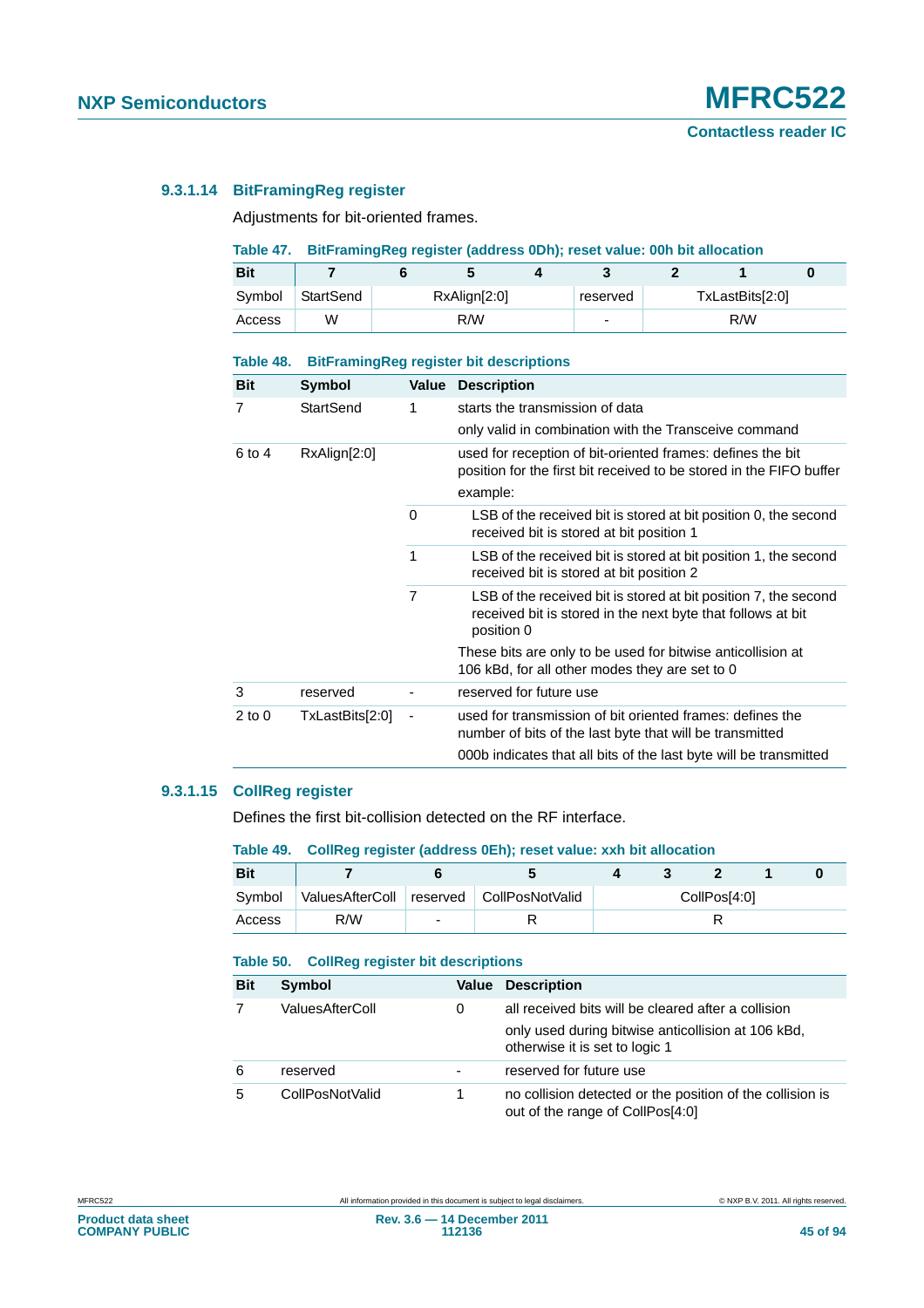| <b>Bit</b> | Symbol              | Value                    | <b>Description</b>                                                                  |
|------------|---------------------|--------------------------|-------------------------------------------------------------------------------------|
|            | 4 to 0 CollPos[4:0] | $\overline{\phantom{0}}$ | shows the bit position of the first detected collision in a<br>received frame       |
|            |                     |                          | only data bits are interpreted                                                      |
|            |                     |                          | example:                                                                            |
|            |                     | 00h                      | indicates a bit-collision in the 32 <sup>nd</sup> bit                               |
|            |                     | 01h                      | indicates a bit-collision in the 1 <sup>st</sup> bit                                |
|            |                     | 08h                      | indicates a bit-collision in the 8 <sup>th</sup> bit                                |
|            |                     |                          | These bits will only be interpreted if the<br>CollPosNotValid bit is set to logic 0 |

# **Table 50. CollReg register bit descriptions** *…continued*

# **9.3.1.16 Reserved register 0Fh**

Functionality is reserved for future use.

#### **Table 51. Reserved register (address 0Fh); reset value: 00h bit allocation**

| <b>Bit</b> |  | w |                          |  |  |
|------------|--|---|--------------------------|--|--|
| Symbol     |  |   | reserved                 |  |  |
| Access     |  |   | $\overline{\phantom{a}}$ |  |  |

#### **Table 52. Reserved register bit descriptions**

| <b>Bit</b> | Symbol   | <b>Description</b>      |
|------------|----------|-------------------------|
| 7 to 0     | reserved | reserved for future use |

# **9.3.2 Page 1: Communication**

#### **9.3.2.1 Reserved register 10h**

Functionality is reserved for future use.

| <b>Bit</b> |          |  |  |  |   |  |  |  |  |
|------------|----------|--|--|--|---|--|--|--|--|
| Symbol     | reserved |  |  |  |   |  |  |  |  |
| Access     |          |  |  |  | - |  |  |  |  |

|            | Table 54. Reserved register bit descriptions |                         |  |  |  |  |
|------------|----------------------------------------------|-------------------------|--|--|--|--|
| <b>Bit</b> | <b>Symbol</b>                                | <b>Description</b>      |  |  |  |  |
| $7$ to $0$ | reserved                                     | reserved for future use |  |  |  |  |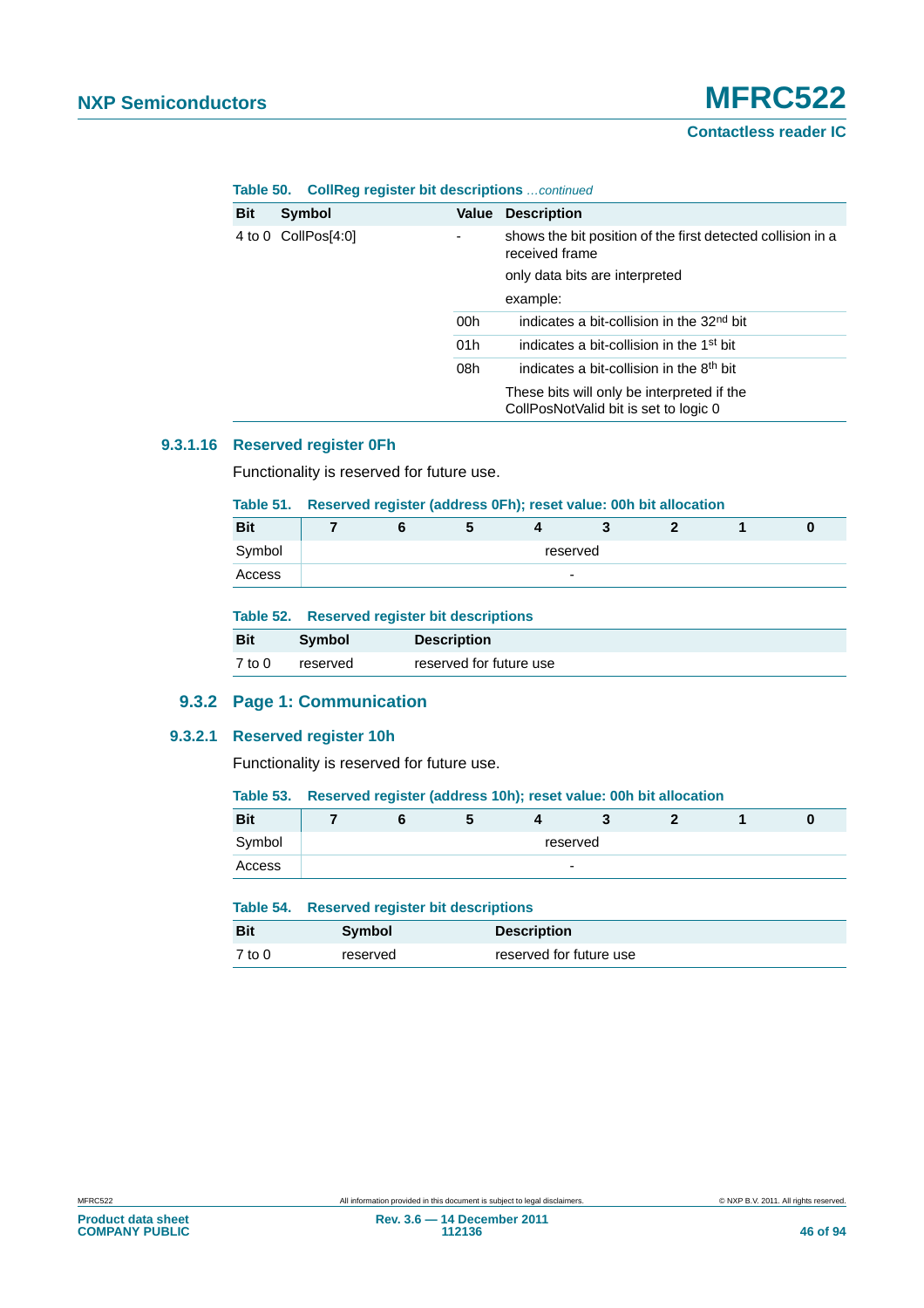# **Contactless reader IC**

# **9.3.2.2 ModeReg register**

Defines general mode settings for transmitting and receiving.

# **Table 55. ModeReg register (address 11h); reset value: 3Fh bit allocation**

| <b>Bit</b> |     |                          |                                             |                          |     |                          |                |  |
|------------|-----|--------------------------|---------------------------------------------|--------------------------|-----|--------------------------|----------------|--|
| Symbol     |     |                          | MSBFirst reserved TxWaitRF reserved PolMFin |                          |     | reserved                 | CRCPreset[1:0] |  |
| Access     | R/W | $\overline{\phantom{0}}$ | R/W                                         | $\overline{\phantom{0}}$ | R/W | $\overline{\phantom{0}}$ | R/W            |  |

# **Table 56. ModeReg register bit descriptions Bit Symbol Value Description**

| Bit      | Symbol                    | Value    | <b>Description</b>                                                                                                                                                                                                                              |
|----------|---------------------------|----------|-------------------------------------------------------------------------------------------------------------------------------------------------------------------------------------------------------------------------------------------------|
| 7        | <b>MSBFirst</b>           | 1        | CRC coprocessor calculates the CRC with MSB first<br>in the CRCResultReg register the values for the<br>CRCResultMSB[7:0] bits and the CRCResultLSB[7:0] bits are bit<br>reversed<br><b>Remark:</b> during RF communication this bit is ignored |
| 6        | reserved                  |          | reserved for future use                                                                                                                                                                                                                         |
| 5        | <b>TxWaitRF</b>           | 1        | transmitter can only be started if an RF field is generated                                                                                                                                                                                     |
| 4        | reserved                  |          | reserved for future use                                                                                                                                                                                                                         |
| 3        | PolMFin                   |          | defines the polarity of pin MFIN                                                                                                                                                                                                                |
|          |                           |          | <b>Remark:</b> the internal envelope signal is encoded active LOW,<br>changing this bit generates a MFinActIRq event                                                                                                                            |
|          |                           | 1        | polarity of pin MFIN is active HIGH                                                                                                                                                                                                             |
|          |                           | $\Omega$ | polarity of pin MFIN is active LOW                                                                                                                                                                                                              |
| 2        | reserved                  |          | reserved for future use                                                                                                                                                                                                                         |
| 1 to $0$ | <b>CRCPreset</b><br>[1:0] |          | defines the preset value for the CRC coprocessor for the CalcCRC<br>command                                                                                                                                                                     |
|          |                           |          | <b>Remark:</b> during any communication, the preset values are<br>selected automatically according to the definition of bits in the<br>RxModeReg and TxModeReg registers                                                                        |
|          |                           | 00       | 0000h                                                                                                                                                                                                                                           |
|          |                           | 01       | 6363h                                                                                                                                                                                                                                           |
|          |                           | 10       | A671h                                                                                                                                                                                                                                           |
|          |                           | 11       | FFFFh                                                                                                                                                                                                                                           |

# **9.3.2.3 TxModeReg register**

Defines the data rate during transmission.

#### **Table 57. TxModeReg register (address 12h); reset value: 00h bit allocation**

| <b>Bit</b> |         |              |  |  |        |          |                          |  |
|------------|---------|--------------|--|--|--------|----------|--------------------------|--|
| Symbol     | TxCRCEn | TxSpeed[2:0] |  |  | InvMod | reserved |                          |  |
| Access     | R/W     |              |  |  | R/W    |          | $\overline{\phantom{0}}$ |  |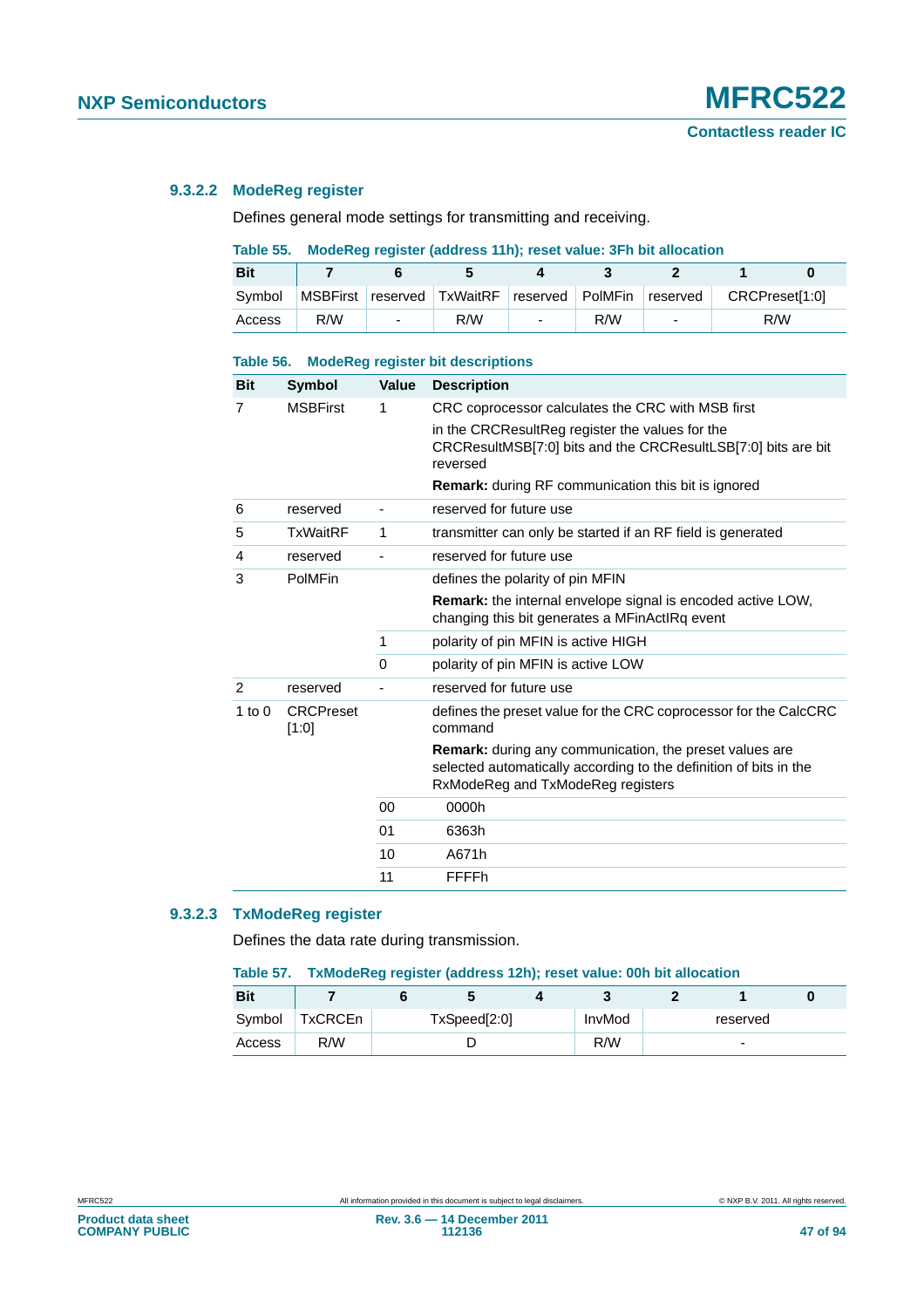**Contactless reader IC**

| <b>Bit</b> | Symbol         | <b>Value</b> | <b>Description</b>                                   |
|------------|----------------|--------------|------------------------------------------------------|
| 7          | <b>TxCRCEn</b> | 1            | enables CRC generation during data transmission      |
|            |                |              | <b>Remark:</b> can only be set to logic 0 at 106 kBd |
| 6 to 4     | TxSpeed[2:0]   |              | defines the bit rate during data transmission        |
|            |                |              | the MFRC522 handles transfer speeds up to<br>848 kBd |
|            |                | 000          | 106 kBd                                              |
|            |                | 001          | 212 kBd                                              |
|            |                | 010          | 424 kBd                                              |
|            |                | 011          | 848 kBd                                              |
|            |                | 100          | reserved                                             |
|            |                | 101          | reserved                                             |
|            |                | 110          | reserved                                             |
|            |                | 111          | reserved                                             |
| 3          | InvMod         | 1            | modulation of transmitted data is inverted           |
| $2$ to $0$ | reserved       |              | reserved for future use                              |

#### **Table 58. TxModeReg register bit descriptions**

# **9.3.2.4 RxModeReg register**

Defines the data rate during reception.

#### **Table 59. RxModeReg register (address 13h); reset value: 00h bit allocation**

| <b>Bit</b> |                |              |  |  |  |                    |          |
|------------|----------------|--------------|--|--|--|--------------------|----------|
| Symbol     | <b>RxCRCEn</b> | RxSpeed[2:0] |  |  |  | RxNoErr RxMultiple | reserved |
| Access     | R/W            |              |  |  |  | R/W                | -        |

#### **Table 60. RxModeReg register bit descriptions**

| <b>Bit</b> | <b>Symbol</b>  | Value | <b>Description</b>                                                                                             |
|------------|----------------|-------|----------------------------------------------------------------------------------------------------------------|
| 7          | <b>RxCRCEn</b> | 1     | enables the CRC calculation during reception                                                                   |
|            |                |       | Remark: can only be set to logic 0 at 106 kBd                                                                  |
| 6 to 4     | RxSpeed[2:0]   |       | defines the bit rate while receiving data                                                                      |
|            |                |       | the MFRC522 handles transfer speeds up to 848 kBd                                                              |
|            |                | 000   | 106 kBd                                                                                                        |
|            |                | 001   | 212 kBd                                                                                                        |
|            |                | 010   | 424 kBd                                                                                                        |
|            |                | 011   | 848 kBd                                                                                                        |
|            |                | 100   | reserved                                                                                                       |
|            |                | 101   | reserved                                                                                                       |
|            |                | 110   | reserved                                                                                                       |
|            |                | 111   | reserved                                                                                                       |
| 3          | <b>RxNoErr</b> | 1     | an invalid received data stream (less than 4 bits received) will<br>be ignored and the receiver remains active |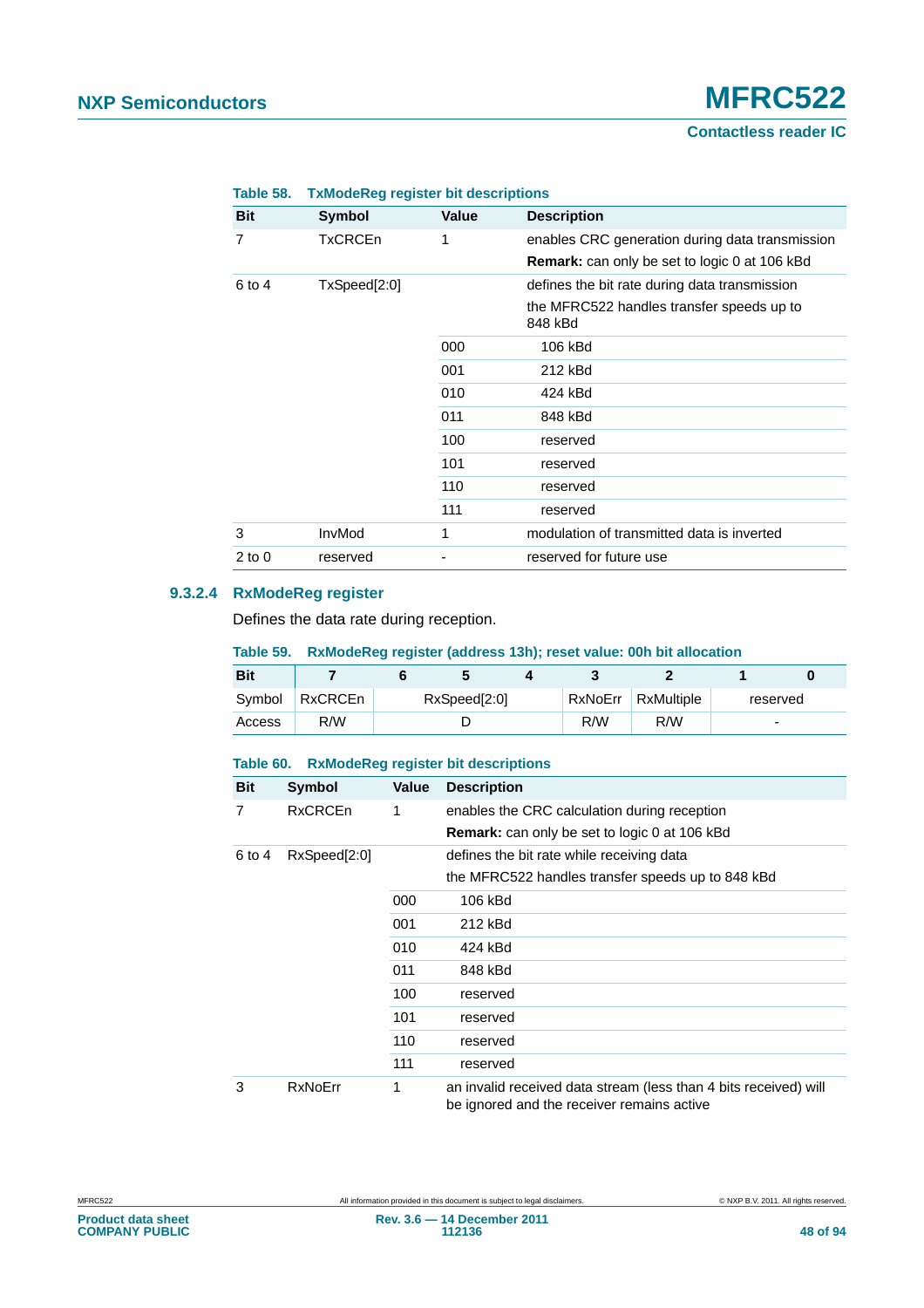# **NXP Semiconductors MFRC522**

# **Contactless reader IC**

| <b>Bit</b> | <b>Symbol</b>     | Value | <b>Description</b>                                                                                                                                                                                                                                                                                                                                                                    |
|------------|-------------------|-------|---------------------------------------------------------------------------------------------------------------------------------------------------------------------------------------------------------------------------------------------------------------------------------------------------------------------------------------------------------------------------------------|
| 2          | <b>RxMultiple</b> | 0     | receiver is deactivated after receiving a data frame                                                                                                                                                                                                                                                                                                                                  |
|            |                   | 1     | able to receive more than one data frame                                                                                                                                                                                                                                                                                                                                              |
|            |                   |       | only valid for data rates above 106 kBd in order to handle the<br>polling command                                                                                                                                                                                                                                                                                                     |
|            |                   |       | after setting this bit the Receive and Transceive commands will<br>not terminate automatically. Multiple reception can only be<br>deactivated by writing any command (except the Receive<br>command) to the CommandReg register, or by the host clearing<br>the bit                                                                                                                   |
|            |                   |       | if set to logic 1, an error byte is added to the FIFO buffer at the<br>end of a received data stream which is a copy of the ErrorReg<br>register value. For the MFRC522 version 2.0 the CRC status is<br>reflected in the signal CRCOK, which indicates the actual status<br>of the CRC coprocessor. For the MFRC522 version 1.0 the CRC<br>status is reflected in the signal CRCErr. |
| 1 to $0$   | reserved          |       | reserved for future use                                                                                                                                                                                                                                                                                                                                                               |

### **Table 60. RxModeReg register bit descriptions** *…continued*

# **9.3.2.5 TxControlReg register**

Controls the logical behavior of the antenna driver pins TX1 and TX2.

| <b>Bit</b> |     |                                                                                 |     |     |     |     |     |
|------------|-----|---------------------------------------------------------------------------------|-----|-----|-----|-----|-----|
|            | On  | Symbol InvTx2RF InvTx1RF InvTx2RF InvTx1RF Tx2CW reserved Tx2RFEn Tx1RFEn<br>On | Off | Off |     |     |     |
| Access     | R/W | R/W                                                                             | R/W | R/W | R/W | R/M | R/W |

#### **Table 61. TxControlReg register (address 14h); reset value: 80h bit allocation**

# **Table 62. TxControlReg register bit descriptions**

|               | <b>Bit Symbol</b>  |          | <b>Value Description</b>                                                                             |
|---------------|--------------------|----------|------------------------------------------------------------------------------------------------------|
| 7             | InvTx2RFOn 1       |          | output signal on pin TX2 inverted when driver TX2 is enabled                                         |
| 6             | InvTx1RFOn 1       |          | output signal on pin TX1 inverted when driver TX1 is enabled                                         |
| 5             | InvTx2RFOff 1      |          | output signal on pin TX2 inverted when driver TX2 is disabled                                        |
| 4             | InvTx1RFOff 1      |          | output signal on pin TX1 inverted when driver TX1 is disabled                                        |
| 3             | Tx <sub>2</sub> CW | 1        | output signal on pin TX2 continuously delivers the unmodulated<br>13.56 MHz energy carrier           |
|               |                    | $\Omega$ | Tx2CW bit is enabled to modulate the 13.56 MHz energy carrier                                        |
| $\mathcal{P}$ | reserved           |          | reserved for future use                                                                              |
| 1             | Tx2RFEn            | 1        | output signal on pin TX2 delivers the 13.56 MHz energy carrier<br>modulated by the transmission data |
| 0             | Tx1RFEn            | 1        | output signal on pin TX1 delivers the 13.56 MHz energy carrier<br>modulated by the transmission data |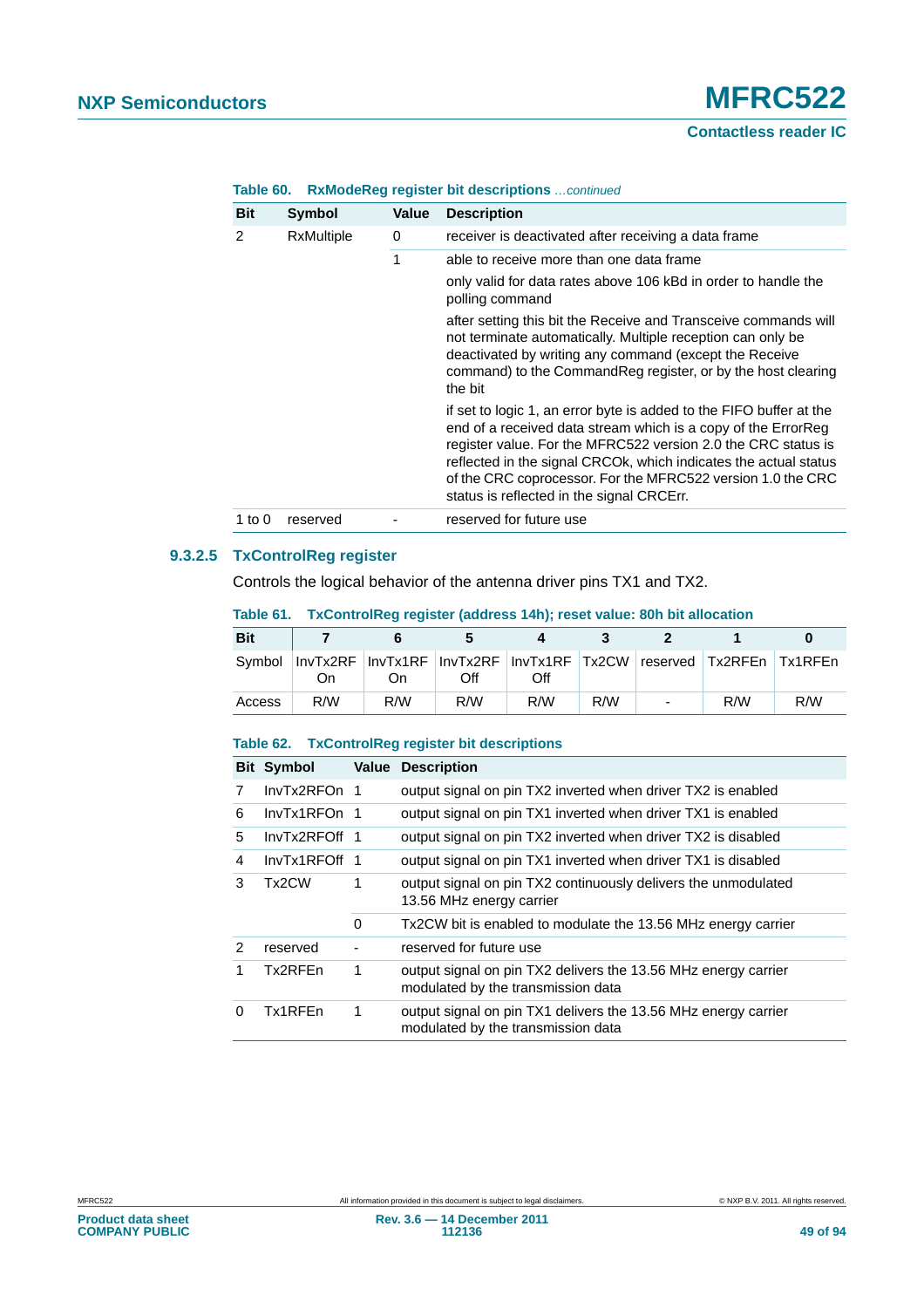# **9.3.2.6 TxASKReg register**

Controls transmit modulation settings.

# **Table 63. TxASKReg register (address 15h); reset value: 00h bit allocation**

| <b>Bit</b> |                |                        |  |          |  |  |
|------------|----------------|------------------------|--|----------|--|--|
| Symbol     |                | reserved   Force100ASK |  | reserved |  |  |
| Access     | $\overline{a}$ | R/W                    |  | -        |  |  |

#### **Table 64. TxASKReg register bit descriptions**

| <b>Bit</b> | Symbol          |                          | <b>Value Description</b>                                                       |
|------------|-----------------|--------------------------|--------------------------------------------------------------------------------|
|            | reserved        | $\overline{\phantom{a}}$ | reserved for future use                                                        |
| 6          | Force100ASK 1   |                          | forces a 100 % ASK modulation independent of the ModGsPReg<br>register setting |
|            | 5 to 0 reserved | $\overline{\phantom{a}}$ | reserved for future use                                                        |

# **9.3.2.7 TxSelReg register**

Selects the internal sources for the analog module.

#### **Table 65. TxSelReg register (address 16h); reset value: 10h bit allocation**

| <b>Bit</b> |                          |  |                |               |     |  |
|------------|--------------------------|--|----------------|---------------|-----|--|
| Symbol:    | reserved                 |  | DriverSel[1:0] | MFOutSel[3:0] |     |  |
| Access:    | $\overline{\phantom{0}}$ |  | R/W            |               | R/W |  |

#### **Table 66. TxSelReg register bit descriptions**

| <b>Bit</b> | Symbol           | Value                                                                                                                  | <b>Description</b>                                                                                       |
|------------|------------------|------------------------------------------------------------------------------------------------------------------------|----------------------------------------------------------------------------------------------------------|
| 7 to 6     | reserved         |                                                                                                                        | reserved for future use                                                                                  |
| 5 to 4     | <b>DriverSel</b> | $\overline{\phantom{a}}$                                                                                               | selects the input of drivers TX1 and TX2                                                                 |
| [1:0]      | 00               | 3-state; in soft power-down the drivers are only in 3-state<br>mode if the DriverSel[1:0] value is set to 3-state mode |                                                                                                          |
|            |                  | 01                                                                                                                     | modulation signal (envelope) from the internal encoder, Miller<br>pulse encoded                          |
|            |                  | 10                                                                                                                     | modulation signal (envelope) from pin MFIN                                                               |
|            |                  | 11                                                                                                                     | HIGH; the HIGH level depends on the setting of bits<br>InvTx1RFOn/InvTx1RFOff and InvTx2RFOn/InvTx2RFOff |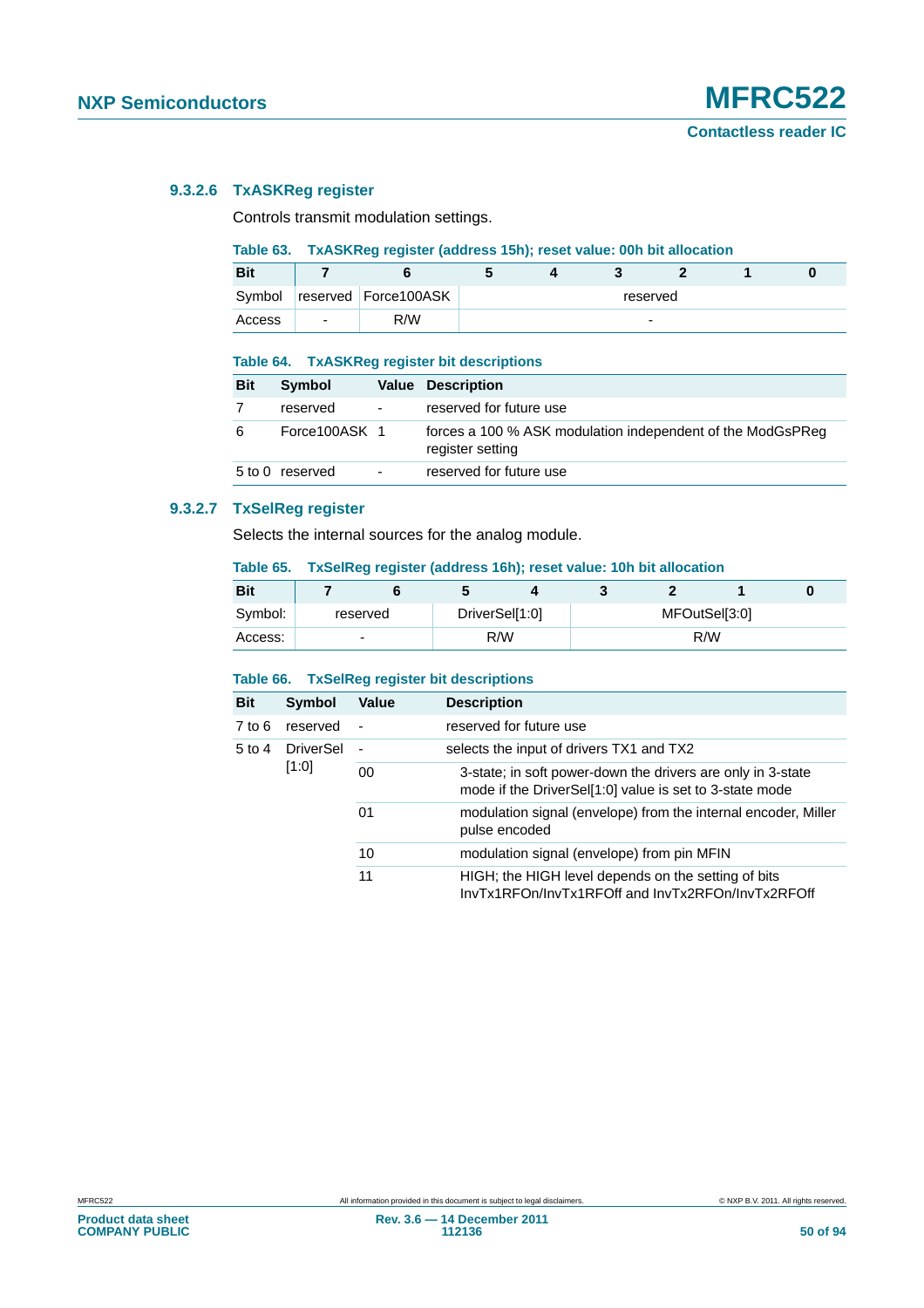**Contactless reader IC**

| <b>Bit</b> | <b>Symbol</b>   | Value                                                                               | <b>Description</b>                                                              |
|------------|-----------------|-------------------------------------------------------------------------------------|---------------------------------------------------------------------------------|
| 3 to 0     | <b>MFOutSel</b> |                                                                                     | selects the input for pin MFOUT                                                 |
|            | [3:0]           | 0000                                                                                | 3-state                                                                         |
|            |                 | 0001                                                                                | LOW                                                                             |
|            |                 | 0010                                                                                | HIGH                                                                            |
|            | 0011            | test bus signal as defined by the TestSel1Reg register's<br>TstBusBitSel[2:0] value |                                                                                 |
|            |                 | 0100                                                                                | modulation signal (envelope) from the internal encoder, Miller<br>pulse encoded |
|            |                 | 0101                                                                                | serial data stream to be transmitted, data stream before Miller<br>encoder      |
|            |                 | 0110                                                                                | reserved                                                                        |
|            | 0111            | serial data stream received, data stream after Manchester<br>decoder                |                                                                                 |
|            |                 | 1000 to 1111                                                                        | reserved                                                                        |

# **Table 66. TxSelReg register bit descriptions** *…continued*

# **9.3.2.8 RxSelReg register**

Selects internal receiver settings.

**Table 67. RxSelReg register (address 17h); reset value: 84h bit allocation**

| <b>Bit</b> |     |              |  |             |  |
|------------|-----|--------------|--|-------------|--|
| Symbol     |     | UARTSel[1:0] |  | RxWait[5:0] |  |
| Access     | R/W |              |  | R/W         |  |

# **Table 68. RxSelReg register bit descriptions**

| <b>Bit</b>        | <b>Symbol</b>   | Value | <b>Description</b>                                                                                                                                            |
|-------------------|-----------------|-------|---------------------------------------------------------------------------------------------------------------------------------------------------------------|
| 7 to 6            | <b>UARTSel</b>  |       | selects the input of the contactless UART                                                                                                                     |
|                   | [1:0]           | 00    | constant LOW                                                                                                                                                  |
|                   |                 | 01    | Manchester with subcarrier from pin MFIN                                                                                                                      |
|                   |                 | 10    | modulated signal from the internal analog module, default                                                                                                     |
|                   |                 | 11    | NRZ coding without subcarrier from pin MFIN which is only valid<br>for transfer speeds above 106 kBd                                                          |
| $5 \text{ to } 0$ | RxWait<br>[5:0] |       | after data transmission the activation of the receiver is delayed for<br>RxWait bit-clocks, during this 'frame guard time' any signal on pin RX<br>is ignored |
|                   |                 |       | this parameter is ignored by the Receive command                                                                                                              |
|                   |                 |       | all other commands, such as Transceive, MFAuthent use this<br>parameter                                                                                       |
|                   |                 |       | the counter starts immediately after the external RF field is switched<br>on                                                                                  |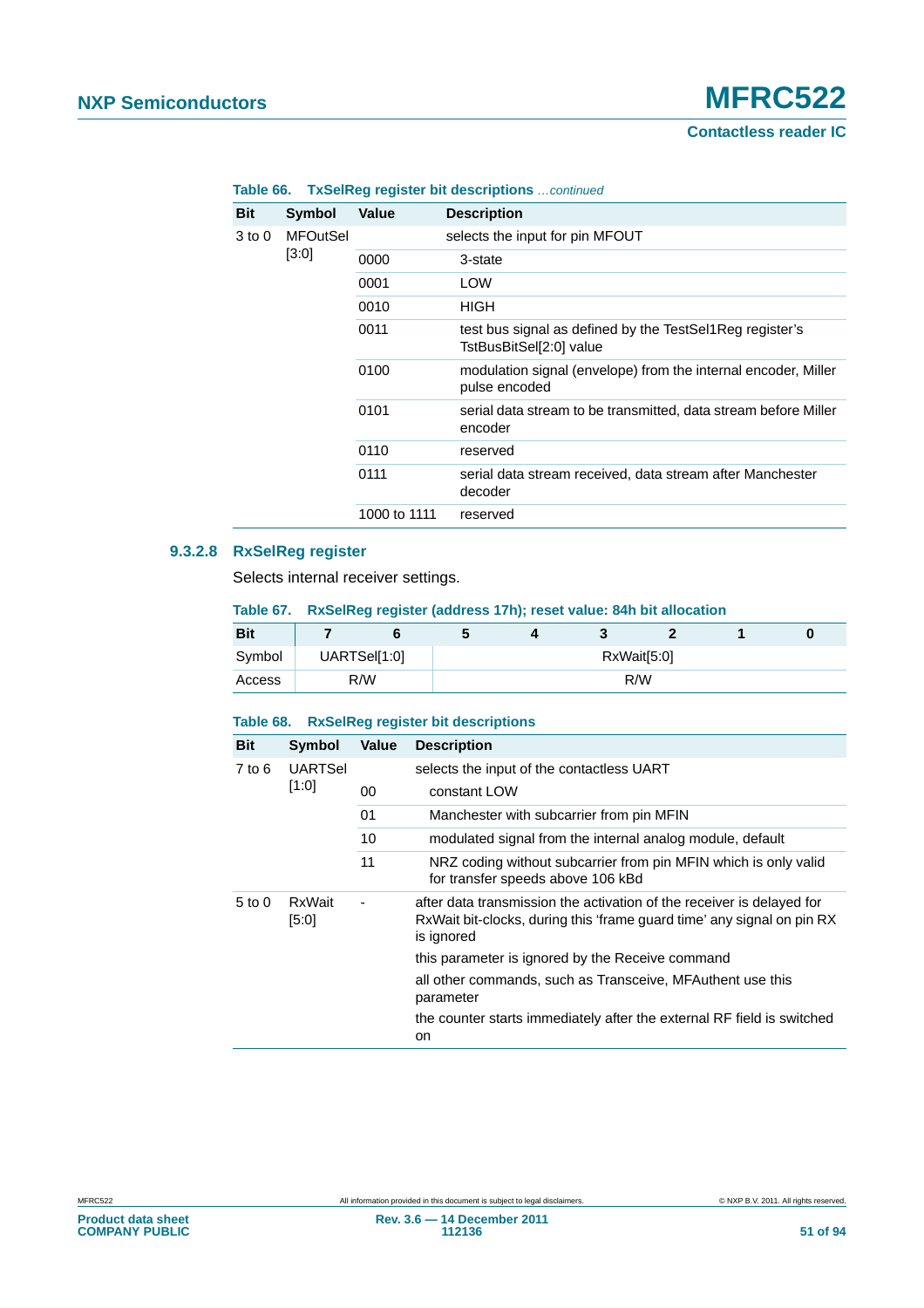# **9.3.2.9 RxThresholdReg register**

Selects thresholds for the bit decoder.

#### **Table 69. RxThresholdReg register (address 18h); reset value: 84h bit allocation**

| <b>Bit</b> |               | $\cdot$ |  |   |                |  |
|------------|---------------|---------|--|---|----------------|--|
| Symbol     | MinLevel[3:0] |         |  |   | CollLevel[2:0] |  |
| Access     |               | R/W     |  | ۰ | R/W            |  |

#### **Table 70. RxThresholdReg register bit descriptions**

| <b>Bit</b> | Symbol             | <b>Description</b>                                                                                                                                                                                                         |
|------------|--------------------|----------------------------------------------------------------------------------------------------------------------------------------------------------------------------------------------------------------------------|
| $7$ to 4   | MinLevel<br>[3:0]  | defines the minimum signal strength at the decoder input that will be<br>accepted                                                                                                                                          |
|            |                    | if the signal strength is below this level it is not evaluated                                                                                                                                                             |
| 3          | reserved           | reserved for future use                                                                                                                                                                                                    |
| $2$ to $0$ | CollLevel<br>[2:0] | defines the minimum signal strength at the decoder input that must be<br>reached by the weaker half-bit of the Manchester encoded signal to<br>generate a bit-collision relative to the amplitude of the stronger half-bit |

# **9.3.2.10 DemodReg register**

Defines demodulator settings.

#### **Table 71. DemodReg register (address 19h); reset value: 4Dh bit allocation**

| <b>Bit</b> |            |       | ◢                |             |              |  |
|------------|------------|-------|------------------|-------------|--------------|--|
| Symbol     | AddIQ[1:0] | FixIQ | TPrescal<br>Even | TauRcv[1:0] | TauSync[1:0] |  |
| Access     | R/W        | R/W   | R/W              | R/W         | R/W          |  |

#### **Table 72. DemodReg register bit descriptions**

| <b>Bit</b>                   | Symbol |                                                                                          | <b>Value Description</b>                                                                                                               |
|------------------------------|--------|------------------------------------------------------------------------------------------|----------------------------------------------------------------------------------------------------------------------------------------|
| $7$ to $6$<br>AddIQ<br>[1:0] |        |                                                                                          | defines the use of I and Q channel during reception                                                                                    |
|                              |        | <b>Remark:</b> the FixIQ bit must be set to logic 0 to enable the following<br>settings: |                                                                                                                                        |
|                              |        | 00                                                                                       | selects the stronger channel                                                                                                           |
|                              |        | 01                                                                                       | selects the stronger channel and freezes the selected channel<br>during communication                                                  |
|                              |        | 10                                                                                       | reserved                                                                                                                               |
|                              |        | 11                                                                                       | reserved                                                                                                                               |
| 5                            | FixIQ  | 1                                                                                        | if AddIQ[1:0] are set to X0b, the reception is fixed to I channel<br>if AddIQ[1:0] are set to X1b, the reception is fixed to Q channel |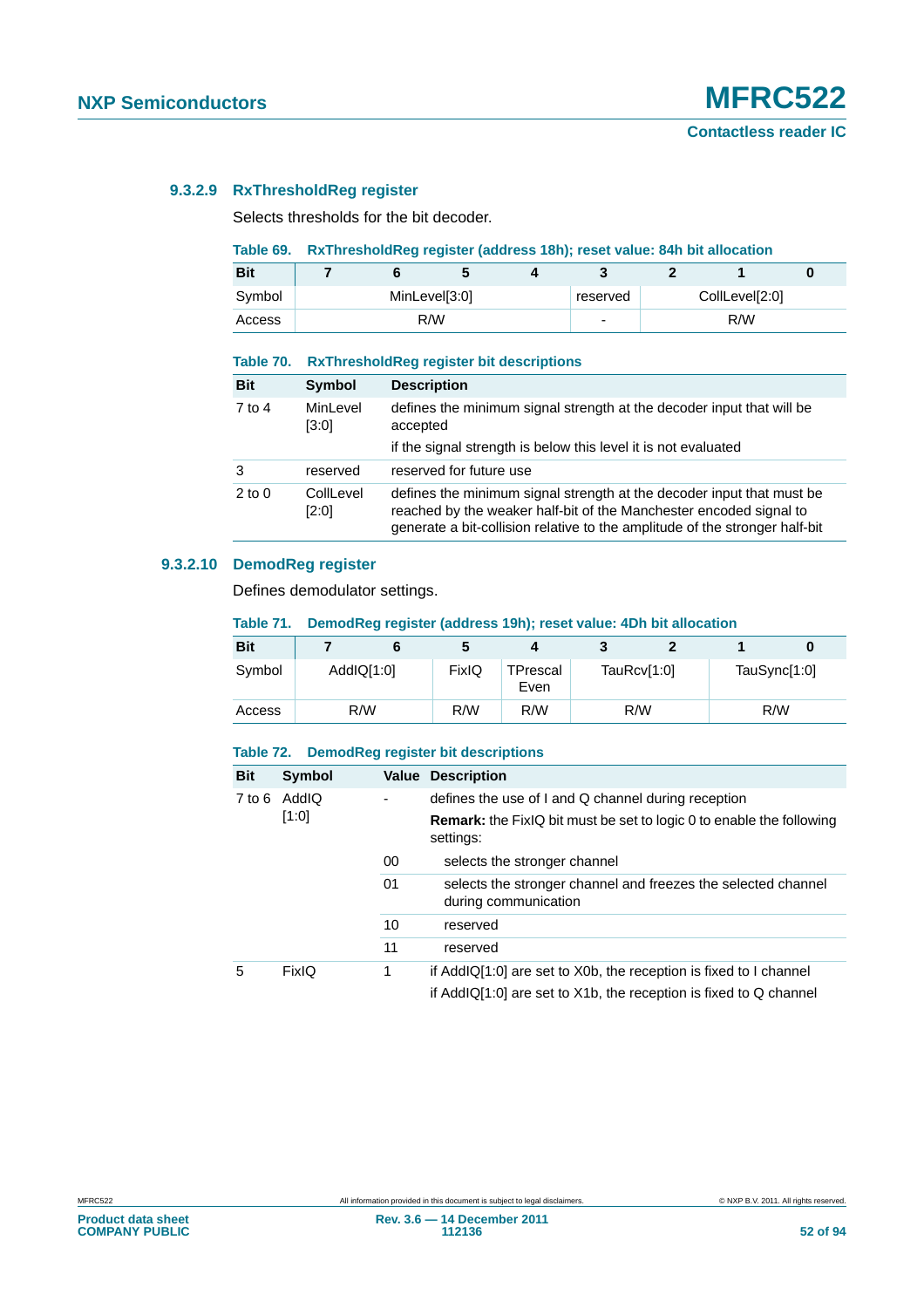# **Contactless reader IC**

| <b>Bit</b> | Symbol             |                          | <b>Value Description</b>                                                                              |
|------------|--------------------|--------------------------|-------------------------------------------------------------------------------------------------------|
| 4          | TPrescalEven       | R/W                      | Available on RC522 version 1.0 and version 2.0:                                                       |
|            |                    |                          | If set to logic 0 the following formula is used to calculate the timer<br>frequency of the prescaler: |
|            |                    |                          | $ftimer = 13.56 MHz / (2*TPreScalar+1).$                                                              |
|            |                    |                          | Only available on version 2.0:                                                                        |
|            |                    |                          | If set to logic 1 the following formula is used to calculate the timer<br>frequency of the prescaler: |
|            |                    |                          | $f_{timer}$ = 13.56 MHz / (2*TPreScaler+2).                                                           |
|            |                    |                          | Default TPrescalEven bit is logic 0, find more information on the<br>prescaler in Section 8.5.        |
|            | 3 to 2 TauRcv[1:0] | $\overline{\phantom{a}}$ | changes the time-constant of the internal PLL during data<br>reception                                |
|            |                    |                          | <b>Remark:</b> if set to 00b the PLL is frozen during data reception                                  |
| 1 to 0     | TauSync[1:0]       |                          | changes the time-constant of the internal PLL during burst                                            |

#### **Table 72. DemodReg register bit descriptions** *…continued*

#### **9.3.2.11 Reserved register 1Ah**

Functionality is reserved for future use.

#### **Table 73. Reserved register (address 1Ah); reset value: 00h bit allocation**

| <b>Bit</b> |  |  | $\overline{\phantom{a}}$ |  |  |
|------------|--|--|--------------------------|--|--|
| Symbol     |  |  | reserved                 |  |  |
| Access     |  |  | -                        |  |  |

|            | Table 74. Reserved register bit descriptions |                         |  |  |
|------------|----------------------------------------------|-------------------------|--|--|
| <b>Bit</b> | <b>Symbol</b>                                | <b>Description</b>      |  |  |
| $7$ to $0$ | reserved                                     | reserved for future use |  |  |

## **9.3.2.12 Reserved register 1Bh**

Functionality is reserved for future use.

#### **Table 75. Reserved register (address 1Bh); reset value: 00h bit allocation**

| <b>Bit</b> |  | $\overline{\phantom{a}}$ |          |  |  |
|------------|--|--------------------------|----------|--|--|
| Symbol     |  |                          | reserved |  |  |
| Access     |  |                          | -        |  |  |

|            |               | Table 76. Reserved register bit descriptions |
|------------|---------------|----------------------------------------------|
| <b>Bit</b> | <b>Symbol</b> | <b>Description</b>                           |
| 7 to 0     | reserved      | reserved for future use                      |

# **9.3.2.13 MfTxReg register**

Controls some MIFARE communication transmit parameters.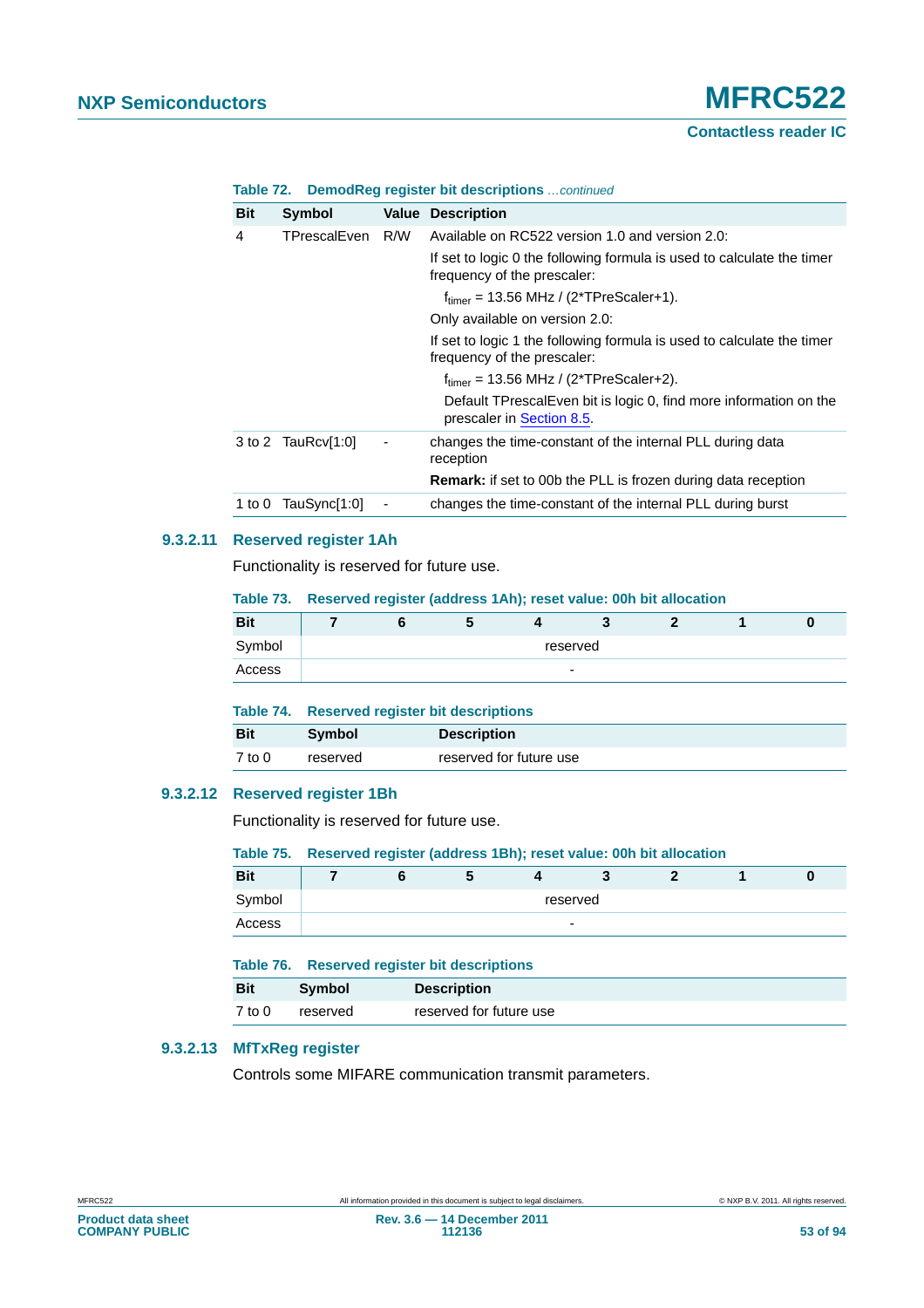# **NXP Semiconductors MFRC522**

#### **Table 77. MfTxReg register (address 1Ch); reset value: 62h bit allocation**

| <b>Bit</b> |  |          | w |  |             |
|------------|--|----------|---|--|-------------|
| Symbol     |  | reserved |   |  | TxWait[1:0] |
| Access     |  | -        |   |  | R/W         |

#### **Table 78. MfTxReg register bit descriptions**

| <b>Bit</b> | Symbol   | <b>Description</b>                                           |
|------------|----------|--------------------------------------------------------------|
| 7 to 2     | reserved | reserved for future use                                      |
| 1 to $0$   | TxWait   | defines the additional response time                         |
|            |          | 7 bits are added to the value of the register bit by default |

# **9.3.2.14 MfRxReg register**

#### **Table 79. MfRxReg register (address 1Dh); reset value: 00h bit allocation**

| <b>Bit</b> |                          |               |   |          |  |
|------------|--------------------------|---------------|---|----------|--|
| Symbol     | reserved                 | ParityDisable |   | reserved |  |
| Access     | $\overline{\phantom{0}}$ | R/W           | - |          |  |

#### **Table 80. MfRxReg register bit descriptions**

| <b>Bit</b> | Symbol          |                          | <b>Value Description</b>                                                                                                                                  |
|------------|-----------------|--------------------------|-----------------------------------------------------------------------------------------------------------------------------------------------------------|
|            | 7 to 5 reserved | $\overline{\phantom{a}}$ | reserved for future use                                                                                                                                   |
| 4          | ParityDisable 1 |                          | generation of the parity bit for transmission and the parity check for<br>receiving is switched off<br>the received parity bit is handled like a data bit |
|            |                 |                          |                                                                                                                                                           |
|            | 3 to 0 reserved | $\blacksquare$           | reserved for future use                                                                                                                                   |

#### **9.3.2.15 Reserved register 1Eh**

Functionality is reserved for future use.

#### **Table 81. Reserved register (address 1Eh); reset value: 00h bit allocation**

| <b>Bit</b> |  |  |          |  |  |
|------------|--|--|----------|--|--|
| Symbol     |  |  | reserved |  |  |
| Access     |  |  | -        |  |  |

|            |          | Table 82. Reserved register bit descriptions |
|------------|----------|----------------------------------------------|
| <b>Bit</b> | Symbol   | <b>Description</b>                           |
| $7$ to $0$ | reserved | reserved for future use                      |

# **9.3.2.16 SerialSpeedReg register**

Selects the speed of the serial UART interface.

#### **Table 83. SerialSpeedReg register (address 1Fh); reset value: EBh bit allocation**

| <b>Bit</b> |     |            |  |  |            |  |
|------------|-----|------------|--|--|------------|--|
| Symbol     |     | BR_T0[2:0] |  |  | BR_T1[4:0] |  |
| Access     | R/W |            |  |  | R/W        |  |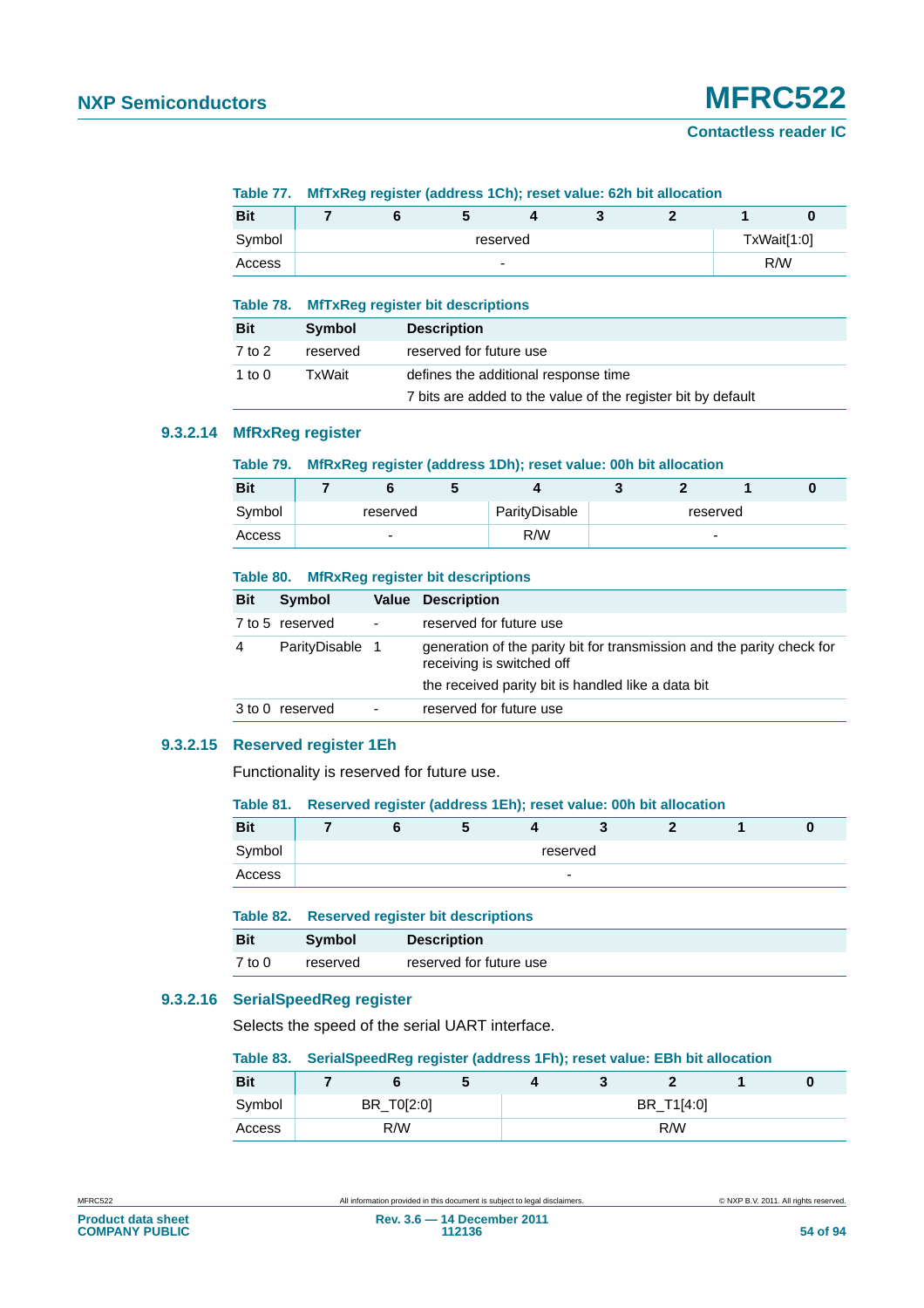| Table 84.  |            | SerialSpeedReg register bit descriptions                                                    |
|------------|------------|---------------------------------------------------------------------------------------------|
| <b>Bit</b> | Symbol     | <b>Description</b>                                                                          |
| 7 to 5     | BR T0[2:0] | factor BR_T0 adjusts the transfer speed: for description, see<br>Section 8.1.3.2 on page 12 |
| $4$ to $0$ | BR T1[4:0] | factor BR_T1 adjusts the transfer speed: for description, see<br>Section 8.1.3.2 on page 12 |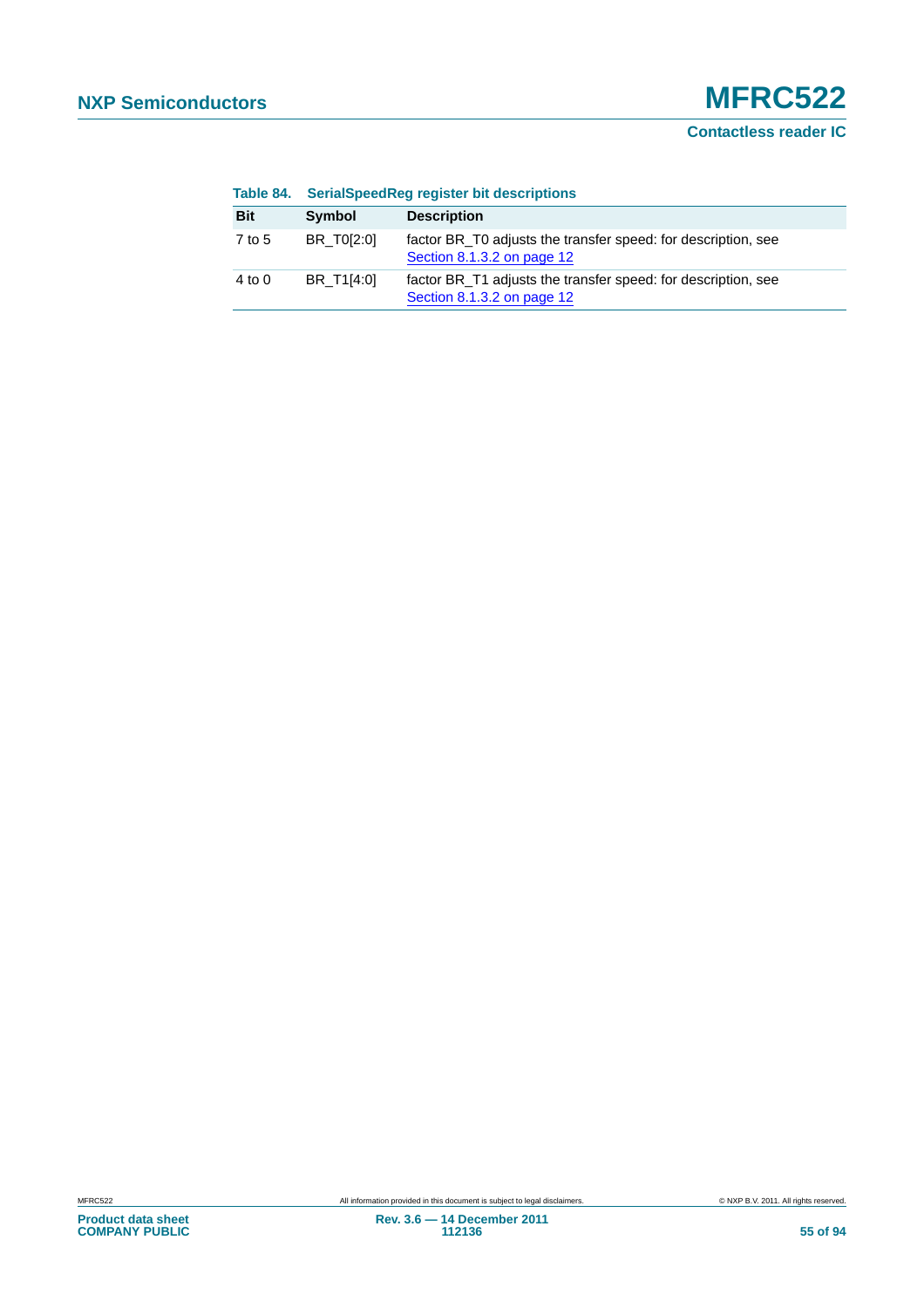# **9.3.3 Page 2: Configuration**

#### **9.3.3.1 Reserved register 20h**

Functionality is reserved for future use.

#### **Table 85. Reserved register (address 20h); reset value: 00h bit allocation**

| <b>Bit</b> |  |  |          |  |  |
|------------|--|--|----------|--|--|
| Symbol     |  |  | -        |  |  |
| Access     |  |  | reserved |  |  |

|  | Table 86. |  |  |  | <b>Reserved register bit descriptions</b> |
|--|-----------|--|--|--|-------------------------------------------|
|--|-----------|--|--|--|-------------------------------------------|

| <b>Bit</b> | <b>Symbol</b> | <b>Description</b>      |
|------------|---------------|-------------------------|
| 7 to 0     | reserved      | reserved for future use |

# **9.3.3.2 CRCResultReg registers**

Shows the MSB and LSB values of the CRC calculation.

**Remark:** The CRC is split into two 8-bit registers.

**Table 87. CRCResultReg (higher bits) register (address 21h); reset value: FFh bit allocation**

| <b>Bit</b> |                   |  |  |  |  |  |  |  |  |  |
|------------|-------------------|--|--|--|--|--|--|--|--|--|
| Symbol     | CRCResultMSB[7:0] |  |  |  |  |  |  |  |  |  |
| Access     |                   |  |  |  |  |  |  |  |  |  |

#### **Table 88. CRCResultReg register higher bit descriptions**

| <b>Bit</b> | Symbol                       | <b>Description</b>                                                                                                                               |
|------------|------------------------------|--------------------------------------------------------------------------------------------------------------------------------------------------|
| $7$ to $0$ | <b>CRCResultMSB</b><br>[7:0] | shows the value of the CRCResultReg register's most significant<br>byte<br>only valid if Status 1 Reg register's CRC Ready bit is set to logic 1 |

#### **Table 89. CRCResultReg (lower bits) register (address 22h); reset value: FFh bit allocation**

| <b>Bit</b> |                   |  |  |  |  |  |  |  |  |  |
|------------|-------------------|--|--|--|--|--|--|--|--|--|
| Symbol     | CRCResultLSB[7:0] |  |  |  |  |  |  |  |  |  |
| Access     |                   |  |  |  |  |  |  |  |  |  |

|            | Table 90. CRCResultReg register lower bit descriptions |                                                                               |  |  |  |
|------------|--------------------------------------------------------|-------------------------------------------------------------------------------|--|--|--|
| <b>Bit</b> | Symbol                                                 | <b>Description</b>                                                            |  |  |  |
| $7$ to 0   | <b>CRCResultLSB</b><br>[7:0]                           | shows the value of the least significant byte of the CRCResultReg<br>register |  |  |  |
|            |                                                        | only valid if Status1Reg register's CRCReady bit is set to logic 1            |  |  |  |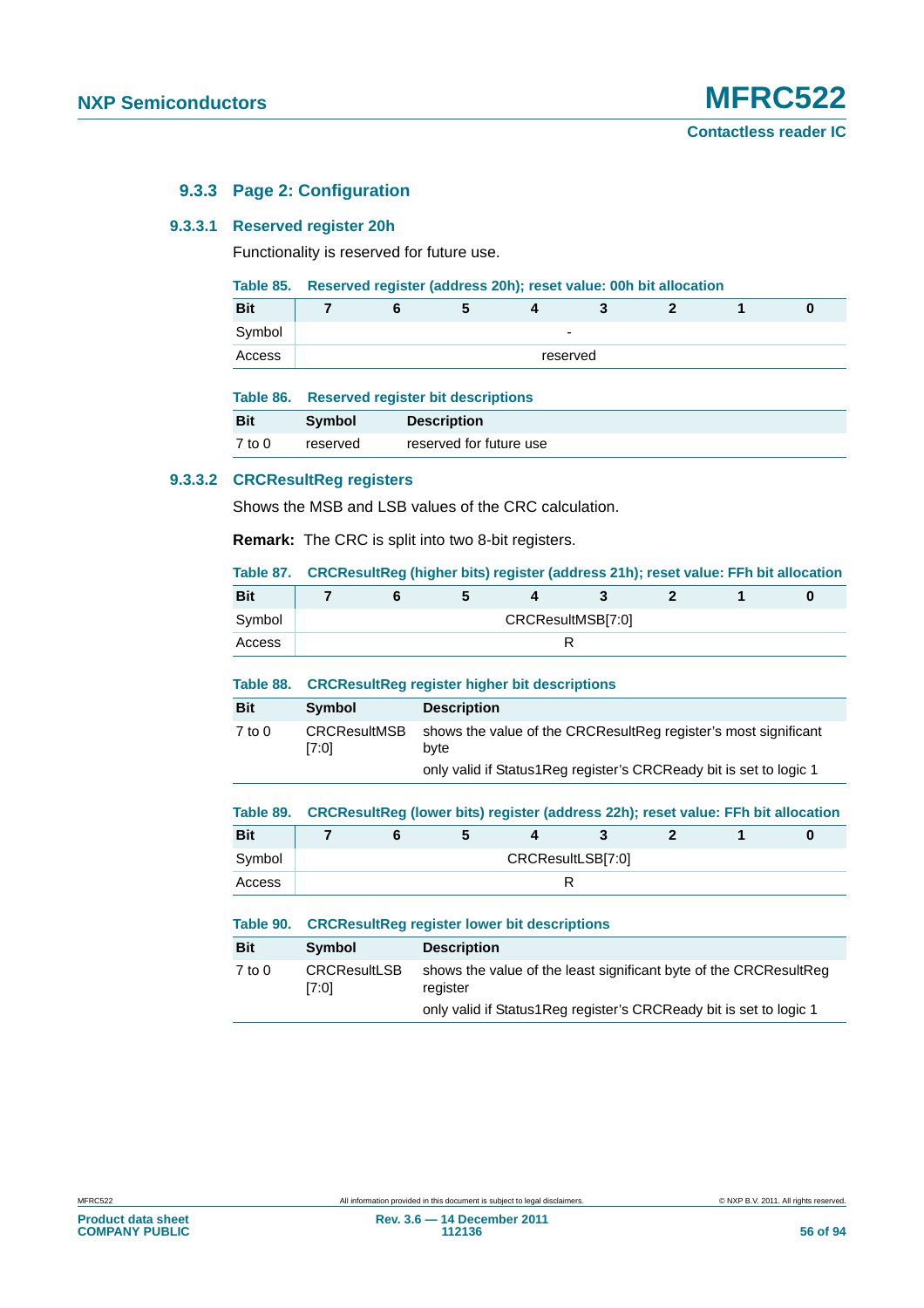# **9.3.3.3 Reserved register 23h**

Functionality is reserved for future use.

#### **Table 91. Reserved register (address 23h); reset value: 88h bit allocation**

| <b>Bit</b> |          |  |  |  |   |  |  |  |  |  |
|------------|----------|--|--|--|---|--|--|--|--|--|
| Symbol     | reserved |  |  |  |   |  |  |  |  |  |
| Access     |          |  |  |  | - |  |  |  |  |  |

|            |               | Table 92. Reserved register bit descriptions |  |  |  |  |
|------------|---------------|----------------------------------------------|--|--|--|--|
| <b>Bit</b> | <b>Symbol</b> | <b>Description</b>                           |  |  |  |  |
| $7$ to $0$ | reserved      | reserved for future use                      |  |  |  |  |

#### **9.3.3.4 ModWidthReg register**

Sets the modulation width.

# **Table 93. ModWidthReg register (address 24h); reset value: 26h bit allocation**

| <b>Bit</b> |               |  |  |  |     |  |  |  |  |  |  |
|------------|---------------|--|--|--|-----|--|--|--|--|--|--|
| Symbol     | ModWidth[7:0] |  |  |  |     |  |  |  |  |  |  |
| Access     |               |  |  |  | R/W |  |  |  |  |  |  |

#### **Table 94. ModWidthReg register bit descriptions**

| <b>Bit</b> | <b>Symbol</b> | <b>Description</b>                                                                                                                   |
|------------|---------------|--------------------------------------------------------------------------------------------------------------------------------------|
| 7 to 0     |               | ModWidth[7:0] defines the width of the Miller modulation as multiples of the carrier<br>frequency (ModWidth + 1 / $f_{\text{clk}}$ ) |
|            |               | the maximum value is half the bit period                                                                                             |

#### **9.3.3.5 Reserved register 25h**

Functionality is reserved for future use.

|            | Table 95. Reserved register (address 25h); reset value: 87h bit allocation |  |  |  |   |  |  |  |  |  |
|------------|----------------------------------------------------------------------------|--|--|--|---|--|--|--|--|--|
| <b>Bit</b> |                                                                            |  |  |  |   |  |  |  |  |  |
| Symbol     | reserved                                                                   |  |  |  |   |  |  |  |  |  |
| Access     |                                                                            |  |  |  | - |  |  |  |  |  |
|            |                                                                            |  |  |  |   |  |  |  |  |  |

|            |               | Table 96. Reserved register bit descriptions |  |  |  |  |
|------------|---------------|----------------------------------------------|--|--|--|--|
| <b>Bit</b> | <b>Symbol</b> | <b>Description</b>                           |  |  |  |  |
| 7 to 0     | reserved      | reserved for future use                      |  |  |  |  |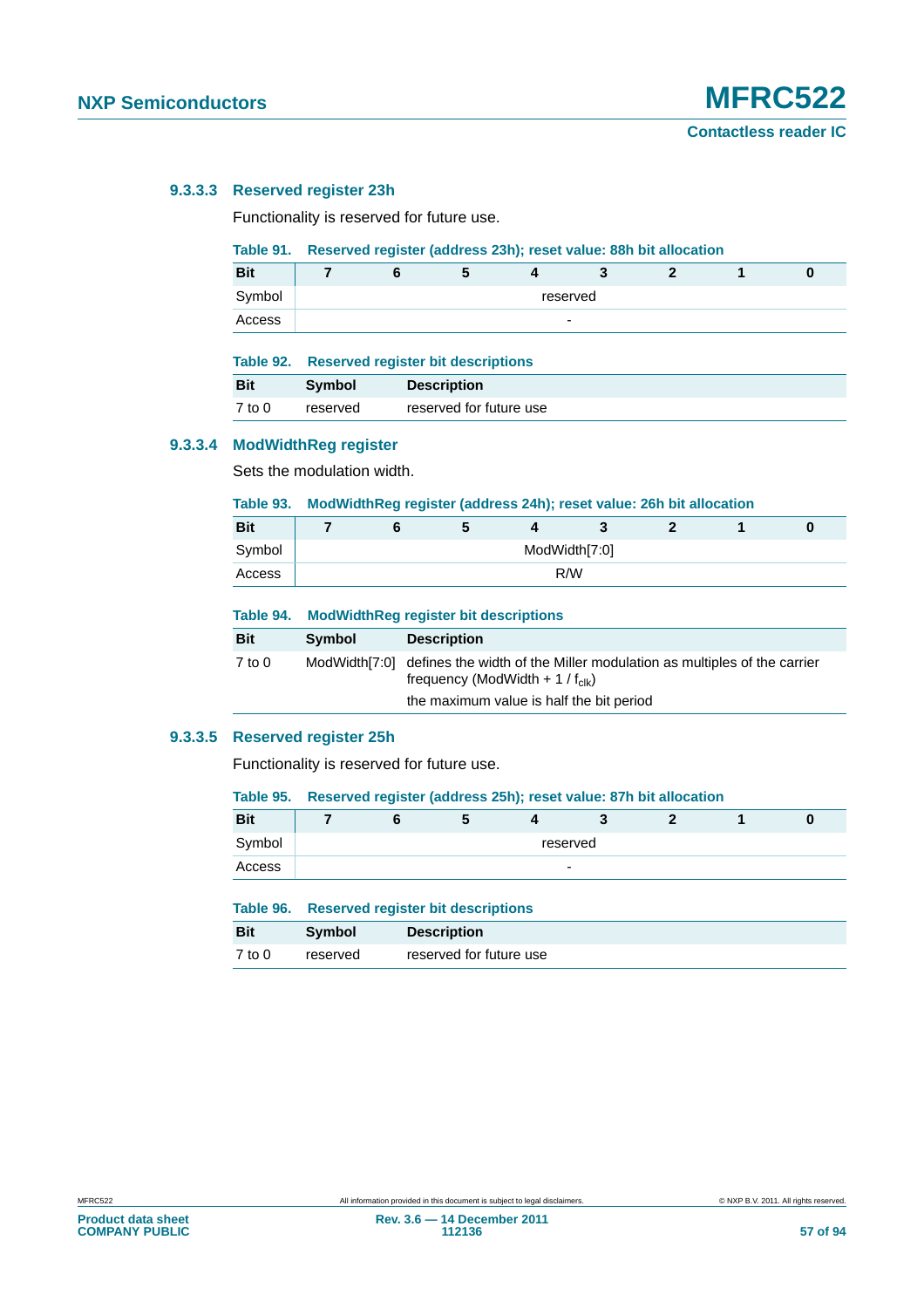# **9.3.3.6 RFCfgReg register**

Configures the receiver gain.

#### **Table 97. RFCfgReg register (address 26h); reset value: 48h bit allocation**

| <b>Bit</b> |          |             |  |          |  |  |
|------------|----------|-------------|--|----------|--|--|
| Symbol     | reserved | RxGain[2:0] |  | reserved |  |  |
| Access     | ۰        | R/W         |  | ۰        |  |  |

#### **Table 98. RFCfgReg register bit descriptions**

| <b>Bit</b> | <b>Symbol</b> | Value          | <b>Description</b>                                 |
|------------|---------------|----------------|----------------------------------------------------|
| 7          | reserved      | -              | reserved for future use                            |
| 6 to 4     | <b>RxGain</b> |                | defines the receiver's signal voltage gain factor: |
|            | $[2:0]$       | 000            | 18dB                                               |
|            |               | 001            | 23 dB                                              |
|            |               | 010            | 18dB                                               |
|            |               | 011            | 23 dB                                              |
|            |               | 100            | 33 dB                                              |
|            |               | 101            | 38 dB                                              |
|            |               | 110            | 43 dB                                              |
|            |               | 111            | 48 dB                                              |
| $3$ to $0$ | reserved      | $\overline{a}$ | reserved for future use                            |

# **9.3.3.7 GsNReg register**

Defines the conductance of the antenna driver pins TX1 and TX2 for the n-driver when the driver is switched on.

# **Table 99. GsNReg register (address 27h); reset value: 88h bit allocation**

| <b>Bit</b> |  | $\overline{\phantom{a}}$ |             |  |     |  |  |
|------------|--|--------------------------|-------------|--|-----|--|--|
| Symbol     |  | CWGsN[3:0]               | ModGsN[3:0] |  |     |  |  |
| Access     |  | R/W                      |             |  | R/W |  |  |

#### **Table 100. GsNReg register bit descriptions**

| <b>Bit</b> | <b>Symbol</b>         | <b>Description</b>                                                                                                                                                                                |  |  |  |  |  |
|------------|-----------------------|---------------------------------------------------------------------------------------------------------------------------------------------------------------------------------------------------|--|--|--|--|--|
| $7$ to 4   | <b>CWGsN</b><br>[3:0] | defines the conductance of the output n-driver during periods without<br>modulation which can be used to regulate the output power and<br>subsequently current consumption and operating distance |  |  |  |  |  |
|            |                       | <b>Remark:</b> the conductance value is binary-weighted                                                                                                                                           |  |  |  |  |  |
|            |                       | during soft Power-down mode the highest bit is forced to logic 1                                                                                                                                  |  |  |  |  |  |
|            |                       | value is only used if driver TX1 or TX2 is switched on                                                                                                                                            |  |  |  |  |  |
| $3$ to $0$ | ModGsN<br>[3:0]       | defines the conductance of the output n-driver during periods without<br>modulation which can be used to regulate the modulation index                                                            |  |  |  |  |  |
|            |                       | <b>Remark:</b> the conductance value is binary weighted                                                                                                                                           |  |  |  |  |  |
|            |                       | during soft Power-down mode the highest bit is forced to logic 1                                                                                                                                  |  |  |  |  |  |
|            |                       | value is only used if driver TX1 or TX2 is switched on                                                                                                                                            |  |  |  |  |  |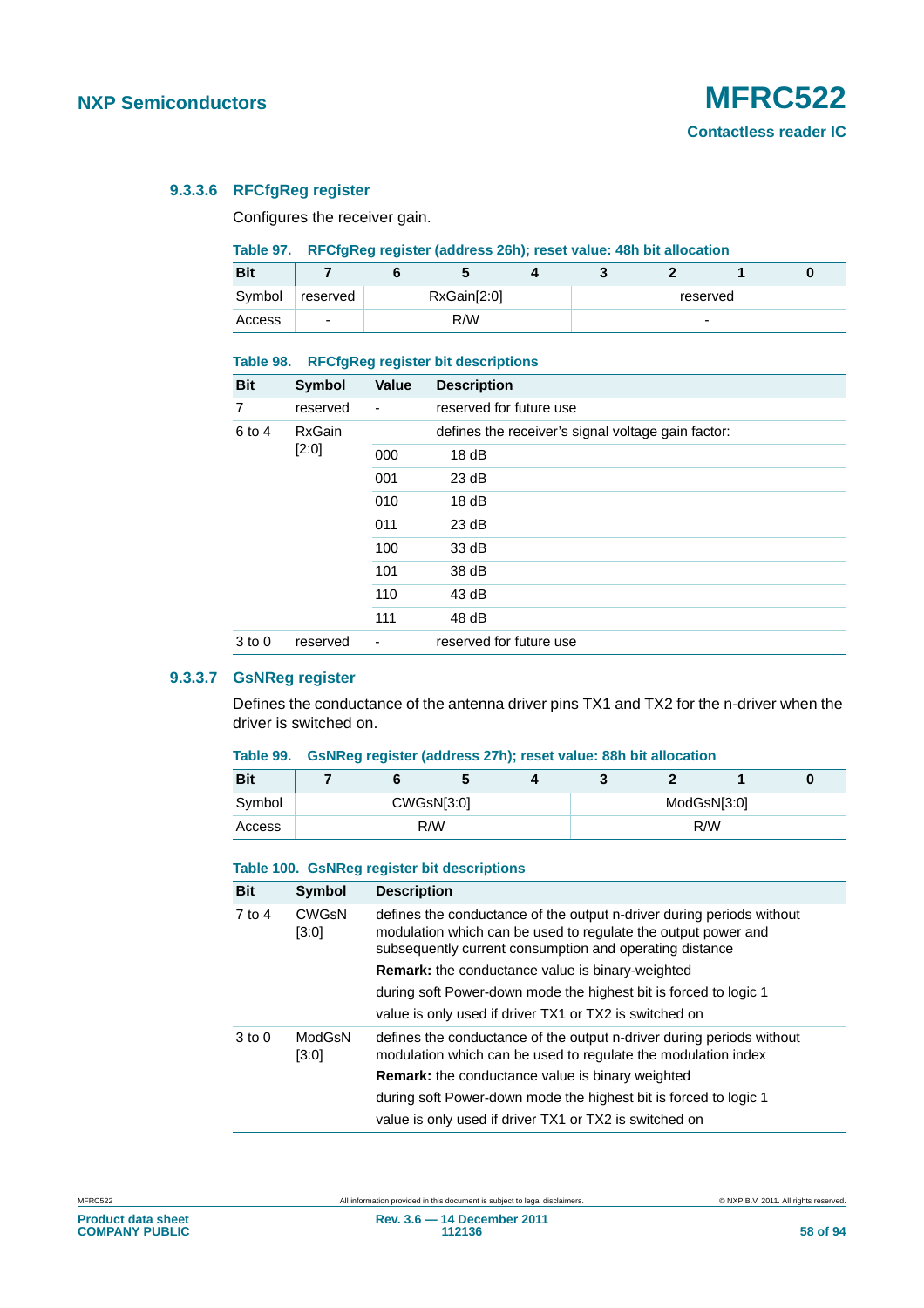#### **9.3.3.8 CWGsPReg register**

Defines the conductance of the p-driver output during periods of no modulation.

# **Table 101. CWGsPReg register (address 28h); reset value: 20h bit allocation**

| <b>Bit</b> |                          |     |  |  |            |  |  |
|------------|--------------------------|-----|--|--|------------|--|--|
| Symbol     | reserved                 |     |  |  | CWGsP[5:0] |  |  |
| Access     | $\overline{\phantom{0}}$ | R/W |  |  |            |  |  |

#### **Table 102. CWGsPReg register bit descriptions**

| <b>Bit</b> | Symbol     | <b>Description</b>                                                                                                                                              |
|------------|------------|-----------------------------------------------------------------------------------------------------------------------------------------------------------------|
| $7$ to $6$ | reserved   | reserved for future use                                                                                                                                         |
| $5$ to $0$ | CWGsP[5:0] | defines the conductance of the p-driver output which can be used to<br>requiate the output power and subsequently current consumption and<br>operating distance |
|            |            | <b>Remark:</b> the conductance value is binary weighted                                                                                                         |
|            |            | during soft Power-down mode the highest bit is forced to logic 1                                                                                                |

#### **9.3.3.9 ModGsPReg register**

Defines the conductance of the p-driver output during modulation.

# **Table 103. ModGsPReg register (address 29h); reset value: 20h bit allocation**

| <b>Bit</b> |                          |     |  |             |  |  |  |  |  |
|------------|--------------------------|-----|--|-------------|--|--|--|--|--|
| Symbol     | reserved                 |     |  | ModGsP[5:0] |  |  |  |  |  |
| Access     | $\overline{\phantom{0}}$ | R/W |  |             |  |  |  |  |  |

#### **Table 104. ModGsPReg register bit descriptions**

| Bit    | Symbol      | <b>Description</b>                                                                                                     |
|--------|-------------|------------------------------------------------------------------------------------------------------------------------|
| 7 to 6 | reserved    | reserved for future use                                                                                                |
| 5 to 0 | ModGsP[5:0] | defines the conductance of the p-driver output during modulation<br>which can be used to regulate the modulation index |
|        |             | <b>Remark:</b> the conductance value is binary weighted                                                                |
|        |             | during soft Power-down mode the highest bit is forced to logic 1                                                       |
|        |             | if the TxASKReg register's Force100ASK bit is set to logic 1 the value<br>of ModGsP has no effect                      |

#### **9.3.3.10 TModeReg and TPrescalerReg registers**

These registers define the timer settings.

**Remark:** The TPrescaler setting higher 4 bits are in the TModeReg register and the lower 8 bits are in the TPrescalerReg register.

#### **Table 105. TModeReg register (address 2Ah); reset value: 00h bit allocation**

| <b>Bit</b> |       |             |              |  |                               |  |
|------------|-------|-------------|--------------|--|-------------------------------|--|
| Symbol     | TAuto | TGated[1:0] | TAutoRestart |  | TPrescaler Hil <sup>3:0</sup> |  |
| Access     | R/W   | R/W         | R/W          |  | R/W                           |  |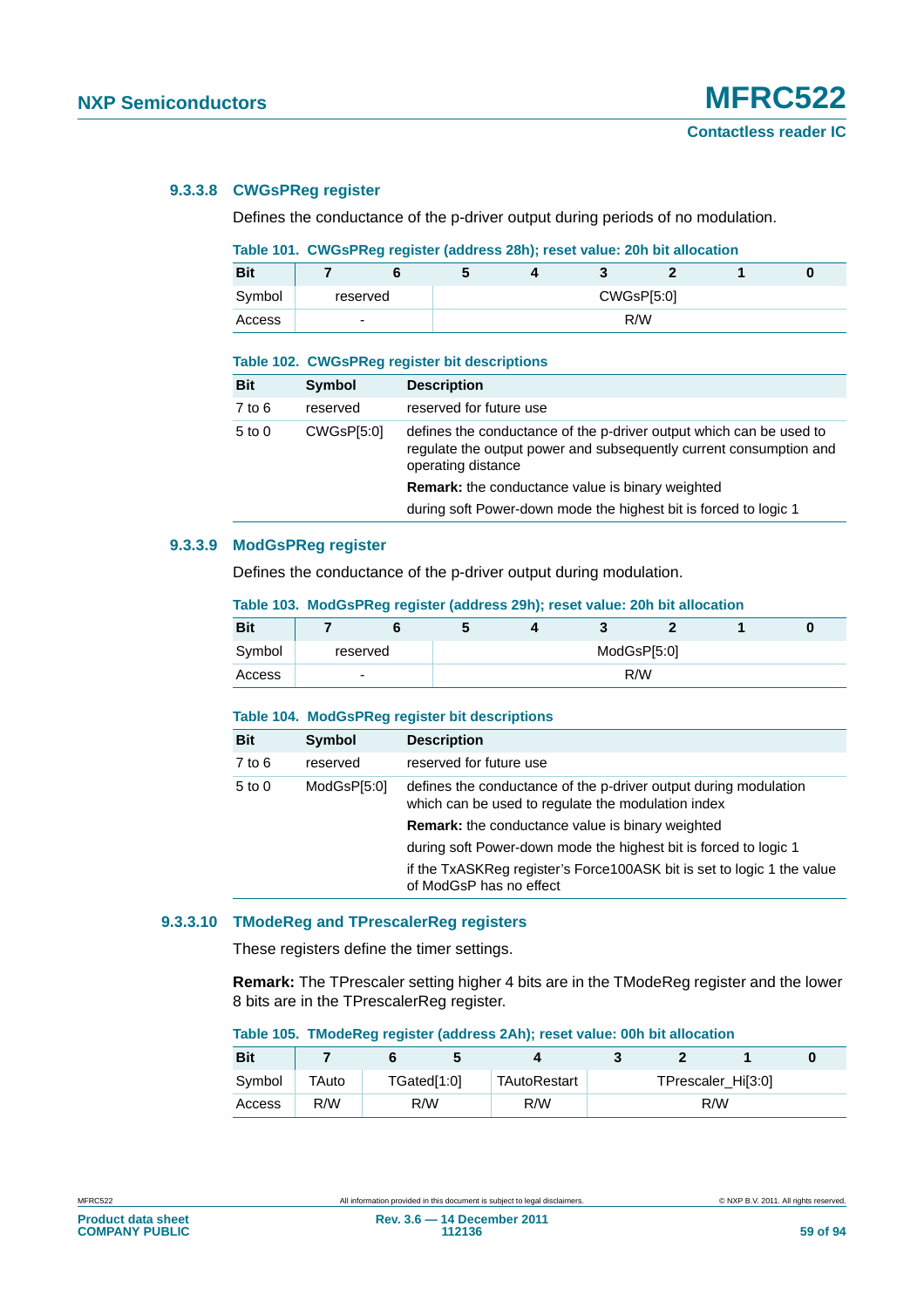| Bit        | <b>Symbol</b>       | <b>Value</b> | <b>Description</b>                                                                                                                                                       |
|------------|---------------------|--------------|--------------------------------------------------------------------------------------------------------------------------------------------------------------------------|
| 7          | TAuto               | 1            | timer starts automatically at the end of the transmission in<br>all communication modes at all speeds                                                                    |
|            |                     |              | if the RxModeReg register's RxMultiple bit is not set, the<br>timer stops immediately after receiving the 5th bit (1 start<br>bit, 4 data bits)                          |
|            |                     |              | if the RxMultiple bit is set to logic 1 the timer never stops, in<br>which case the timer can be stopped by setting the<br>ControlReg register's TStopNow bit to logic 1 |
|            |                     | $\mathbf 0$  | indicates that the timer is not influenced by the protocol                                                                                                               |
| 6 to 5     | TGated[1:0]         |              | internal timer is running in gated mode                                                                                                                                  |
|            |                     |              | <b>Remark:</b> in gated mode, the Status1Reg register's<br>TRunning bit is logic 1 when the timer is enabled by the<br>TModeReg register's TGated[1:0] bits              |
|            |                     |              | this bit does not influence the gating signal                                                                                                                            |
|            |                     | 00           | non-gated mode                                                                                                                                                           |
|            |                     | 01           | gated by pin MFIN                                                                                                                                                        |
|            |                     | 10           | gated by pin AUX1                                                                                                                                                        |
|            |                     | 11           |                                                                                                                                                                          |
| 4          | <b>TAutoRestart</b> | 1            | timer automatically restarts its count-down from the 16-bit<br>timer reload value instead of counting down to zero                                                       |
|            |                     | 0            | timer decrements to 0 and the ComlrqReg register's<br>TimerIRq bit is set to logic 1                                                                                     |
| $3$ to $0$ | TPrescaler_Hi[3:0]  |              | defines the higher 4 bits of the TPrescaler value                                                                                                                        |
|            |                     |              | The following formula is used to calculate the timer<br>frequency if the DemodReg register's TPrescalEven bit in<br>Demot Regis set to logic 0:                          |
|            |                     |              | $ftimer = 13.56 MHz / (2*TPreScaler+1).$                                                                                                                                 |
|            |                     |              | Where TPreScaler = [TPrescaler_Hi:TPrescaler_Lo]<br>(TPrescaler value on 12 bits) (Default TPrescalEven                                                                  |
|            |                     |              | bit is logic 0)                                                                                                                                                          |
|            |                     |              | The following formula is used to calculate the timer<br>frequency if the DemodReg register's TPrescalEven bit is<br>set to logic 1:                                      |
|            |                     |              | $ftimer = 13.56 MHz / (2*TPreScalar+2).$                                                                                                                                 |
|            |                     |              | See Section 8.5 "Timer unit".                                                                                                                                            |

# **Table 106. TModeReg register bit descriptions**

|            |  | .                  |  |  |
|------------|--|--------------------|--|--|
| <b>Bit</b> |  |                    |  |  |
| Symbol     |  | TPrescaler_Lo[7:0] |  |  |
| Access     |  | R/W                |  |  |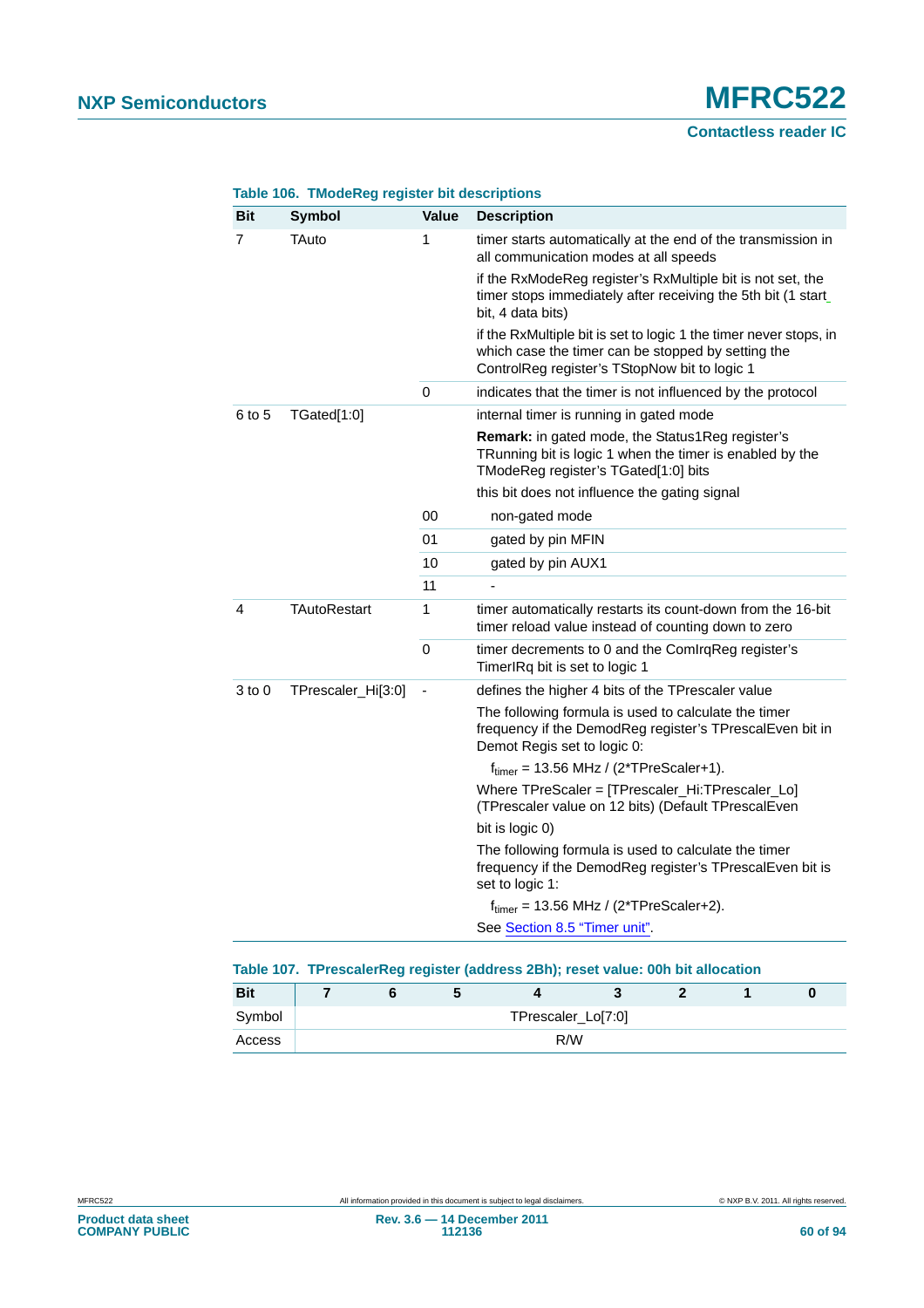| <b>Bit</b> | Symbol             | <b>Description</b>                                                                                                                         |
|------------|--------------------|--------------------------------------------------------------------------------------------------------------------------------------------|
| $7$ to $0$ | TPrescaler_Lo[7:0] | defines the lower 8 bits of the TPrescaler value                                                                                           |
|            |                    | The following formula is used to calculate the timer frequency if the<br>DemodReg register's TPrescalEven bit is set to logic 0:           |
|            |                    | $f_{\text{timer}}$ = 13.56 MHz / (2*TPreScaler+1).                                                                                         |
|            |                    | Where TPreScaler = [TPrescaler_Hi:TPrescaler_Lo] (TPrescaler<br>value on 12 bits) (Default TPrescalEven bit is logic 0)                    |
|            |                    | The following formula is used to calculate the timer frequency if the<br>DemodReg register's TPrescalEven bit inDemoReg is set to logic 1: |
|            |                    | $f_{\text{timer}}$ = 13.56 MHz / (2*TPreScaler+2).                                                                                         |
|            |                    | See Section 8.5 "Timer unit".                                                                                                              |

#### **Table 108. TPrescalerReg register bit descriptions**

# **9.3.3.11 TReloadReg register**

Defines the 16-bit timer reload value.

**Remark:** The reload value bits are contained in two 8-bit registers.

|  |  | Table 109.  TReloadReg (higher bits) register (address 2Ch); reset value: 00h bit allocation |  |  |
|--|--|----------------------------------------------------------------------------------------------|--|--|
|  |  |                                                                                              |  |  |

| <b>Bit</b> |  |  |                    |  |  |
|------------|--|--|--------------------|--|--|
| Symbol     |  |  | TReloadVal_Hi[7:0] |  |  |
| Access     |  |  | R/W                |  |  |

#### **Table 110. TReloadReg register higher bit descriptions**

| <b>Bit</b> | Symbol | <b>Description</b>                                                                   |
|------------|--------|--------------------------------------------------------------------------------------|
|            |        | 7 to 0 TReloadVal Hilz:0] defines the higher 8 bits of the 16-bit timer reload value |
|            |        | on a start event, the timer loads the timer reload value                             |
|            |        | changing this register affects the timer only at the next start event                |

|            |  |    | Table 111. TReloadReg (lower bits) register (address 2Dh); reset value: 00h bit allocation |  |  |
|------------|--|----|--------------------------------------------------------------------------------------------|--|--|
| <b>Bit</b> |  | b. |                                                                                            |  |  |
| Svmbol     |  |    | TReloadVal Lo[7:0]                                                                         |  |  |
| Access     |  |    | R/W                                                                                        |  |  |

#### **Table 112. TReloadReg register lower bit descriptions**

| <b>Bit</b> | Symbol                    | <b>Description</b>                                                    |
|------------|---------------------------|-----------------------------------------------------------------------|
|            | 7 to 0 TReloadVal Lo[7:0] | defines the lower 8 bits of the 16-bit timer reload value             |
|            |                           | on a start event, the timer loads the timer reload value              |
|            |                           | changing this register affects the timer only at the next start event |

# **9.3.3.12 TCounterValReg register**

Contains the timer value.

**Remark:** The timer value bits are contained in two 8-bit registers.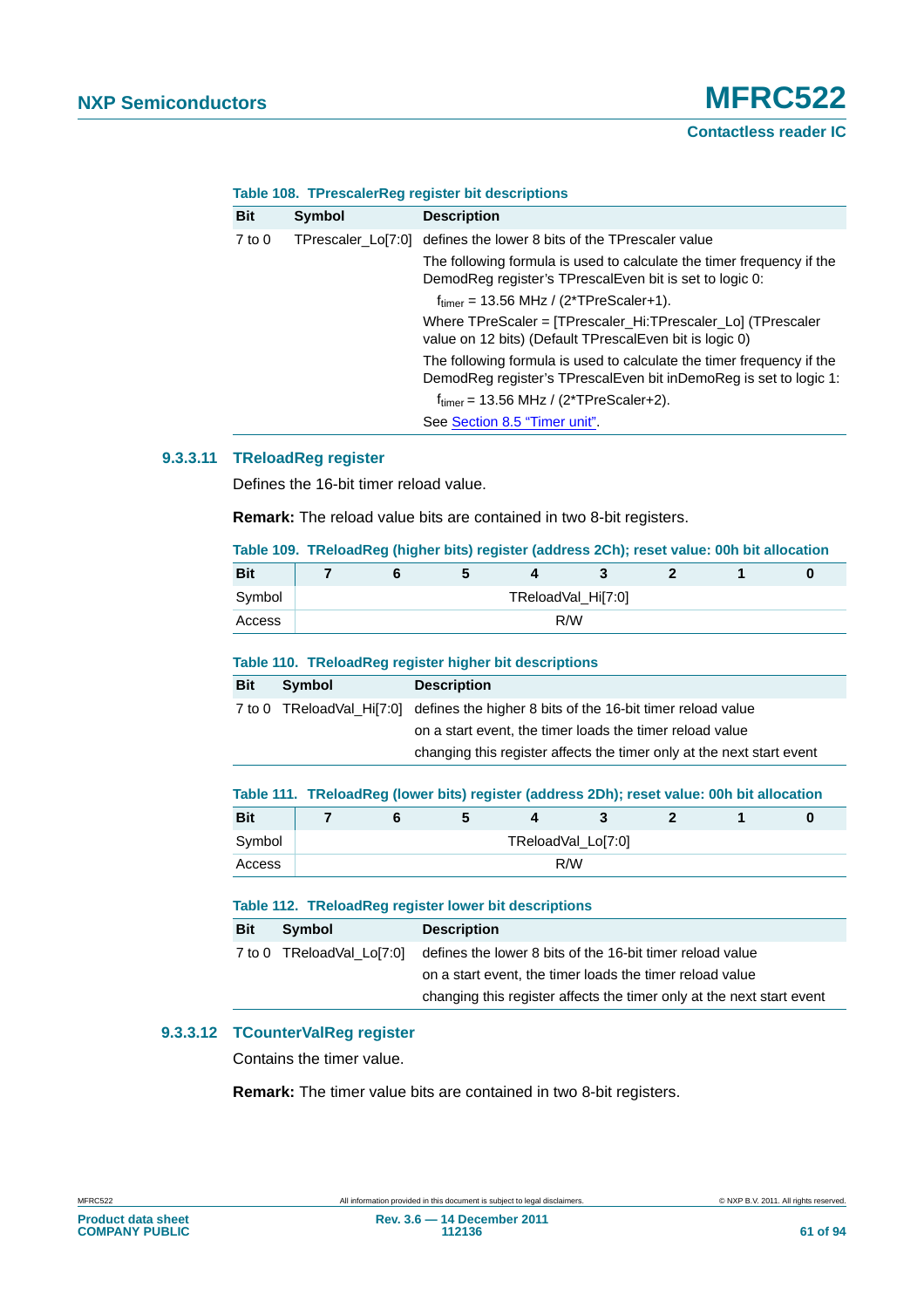# **NXP Semiconductors MFRC522**

**Contactless reader IC**

#### **Table 113. TCounterValReg (higher bits) register (address 2Eh); reset value: xxh bit allocation**

| <b>Bit</b> |  |  |                     |  |  |
|------------|--|--|---------------------|--|--|
| Symbol     |  |  | TCounterVal_Hi[7:0] |  |  |
| Access     |  |  |                     |  |  |

#### **Table 114. TCounterValReg register higher bit descriptions**

| <b>Bit</b> | Symbol | <b>Description</b>                       |  |
|------------|--------|------------------------------------------|--|
| 7 to 0     | [7:0]  | TCounterVal Hi timer value higher 8 bits |  |

#### **Table 115. TCounterValReg (lower bits) register (address 2Fh); reset value: xxh bit allocation**

| <b>Bit</b> |  |  |                     |  |  |
|------------|--|--|---------------------|--|--|
| Symbol     |  |  | TCounterVal_Lo[7:0] |  |  |
| Access     |  |  |                     |  |  |

#### **Table 116. TCounterValReg register lower bit descriptions**

| <b>Bit</b> | <b>Symbol</b> | <b>Description</b>                      |
|------------|---------------|-----------------------------------------|
| $7$ to $0$ | [7:0]         | TCounterVal Lo timer value lower 8 bits |

# **9.3.4 Page 3: Test**

#### **9.3.4.1 Reserved register 30h**

Functionality is reserved for future use.

#### **Table 117. Reserved register (address 30h); reset value: 00h bit allocation**

| <b>Bit</b> |          |  |  |  | -                        |  |  |
|------------|----------|--|--|--|--------------------------|--|--|
| Symbol     | reserved |  |  |  |                          |  |  |
| Access     |          |  |  |  | $\overline{\phantom{0}}$ |  |  |

#### **Table 118. Reserved register bit descriptions**

| <b>Bit</b> | <b>Symbol</b> | <b>Description</b>      |
|------------|---------------|-------------------------|
| $7$ to $0$ | reserved      | reserved for future use |

# **9.3.4.2 TestSel1Reg register**

General test signal configuration.

#### **Table 119. TestSel1Reg register (address 31h); reset value: 00h bit allocation**

| <b>Bit</b> |          |  |                          |  |  |                   |  |
|------------|----------|--|--------------------------|--|--|-------------------|--|
| Symbol     | reserved |  |                          |  |  | TstBusBitSel[2:0] |  |
| Access     |          |  | $\overline{\phantom{0}}$ |  |  | R/W               |  |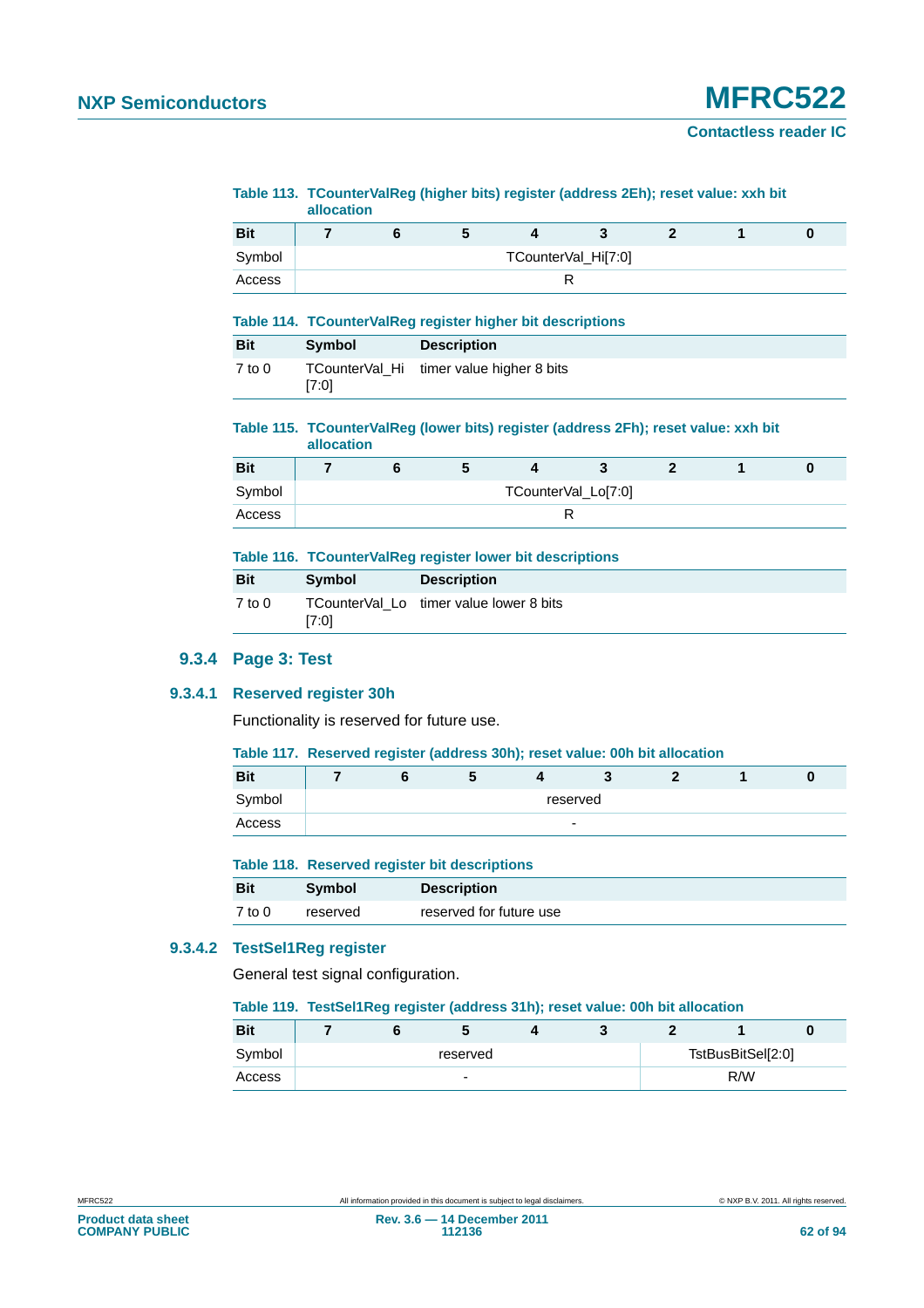|            | <u>rapic TZU. TCSLOCHINGY IGYISIGI DILUCSUTIDIIDIIS</u> |                                                                                                                                                                         |  |  |  |
|------------|---------------------------------------------------------|-------------------------------------------------------------------------------------------------------------------------------------------------------------------------|--|--|--|
| <b>Bit</b> | Symbol                                                  | <b>Description</b>                                                                                                                                                      |  |  |  |
| 7 to 3     | reserved                                                | reserved for future use                                                                                                                                                 |  |  |  |
| $2$ to 0   | TstBusBitSel<br>[2:0]                                   | selects a test bus signal which is output at pin MFOUT<br>if AnalogSelAux2[3:0] = FFh in AnalogTestReg register, test bus signal<br>is also output at pins AUX1 or AUX2 |  |  |  |

## **Table 120. TestSel1Reg register bit descriptions**

# **9.3.4.3 TestSel2Reg register**

General test signal configuration and PRBS control.

| TANIC TET. TOSIOCIZINCY TOYISIGI TAGGI OSS JZITI, TOSOL VAIUG. UVIT DIL AIIOGANOTI |            |              |     |                 |  |     |  |  |  |  |  |  |
|------------------------------------------------------------------------------------|------------|--------------|-----|-----------------|--|-----|--|--|--|--|--|--|
| <b>Bit</b>                                                                         |            |              |     |                 |  |     |  |  |  |  |  |  |
| Symbol                                                                             | TstBusFlip | PRBS9 PRBS15 |     | TestBusSel[4:0] |  |     |  |  |  |  |  |  |
| Access                                                                             | R/W        | R/W          | R/W |                 |  | R/W |  |  |  |  |  |  |

#### **Table 121. TestSel2Reg register (address 32h); reset value: 00h bit allocation**

#### **Table 122. TestSel2Reg register bit descriptions**

| <b>Bit</b> | Symbol             |   | <b>Value Description</b>                                                                                 |
|------------|--------------------|---|----------------------------------------------------------------------------------------------------------|
| 7          | TstBusFlip         | 1 | test bus is mapped to the parallel port in the following order:                                          |
|            |                    |   | TstBusBit4,TstBusBit3, TstBusBit2, TstBusBit6, TstBusBit5,<br>TstBusBit0; see Section 16.1 on page 81    |
| 6          | PRBS9              |   | starts and enables the PRBS9 sequence according to ITU-TO150                                             |
|            |                    |   | <b>Remark:</b> all relevant registers to transmit data must be<br>configured before entering PRBS9 mode  |
|            |                    |   | the data transmission of the defined sequence is started by the<br>Transmit command                      |
| 5          | PRBS <sub>15</sub> |   | starts and enables the PRBS15 sequence according to<br>ITU-TO150                                         |
|            |                    |   | <b>Remark:</b> all relevant registers to transmit data must be<br>configured before entering PRBS15 mode |
|            |                    |   | the data transmission of the defined sequence is started by the<br>Transmit command                      |
| 4 to 0     | TestBusSel[4:0]    |   | selects the test bus; see Section 16.1 "Test signals"                                                    |

# **9.3.4.4 TestPinEnReg register**

Enables the test bus pin output driver.

|  |  | Table 123. TestPinEnReg register (address 33h); reset value: 80h bit allocation |  |  |  |  |  |  |
|--|--|---------------------------------------------------------------------------------|--|--|--|--|--|--|
|--|--|---------------------------------------------------------------------------------|--|--|--|--|--|--|

| <b>Bit</b> |                      |                            |  |  |  |  |  |  |  |
|------------|----------------------|----------------------------|--|--|--|--|--|--|--|
|            | Symbol   RS232LineEn | TestPinEn[5:0]<br>reserved |  |  |  |  |  |  |  |
| Access     | R/W                  | R/W                        |  |  |  |  |  |  |  |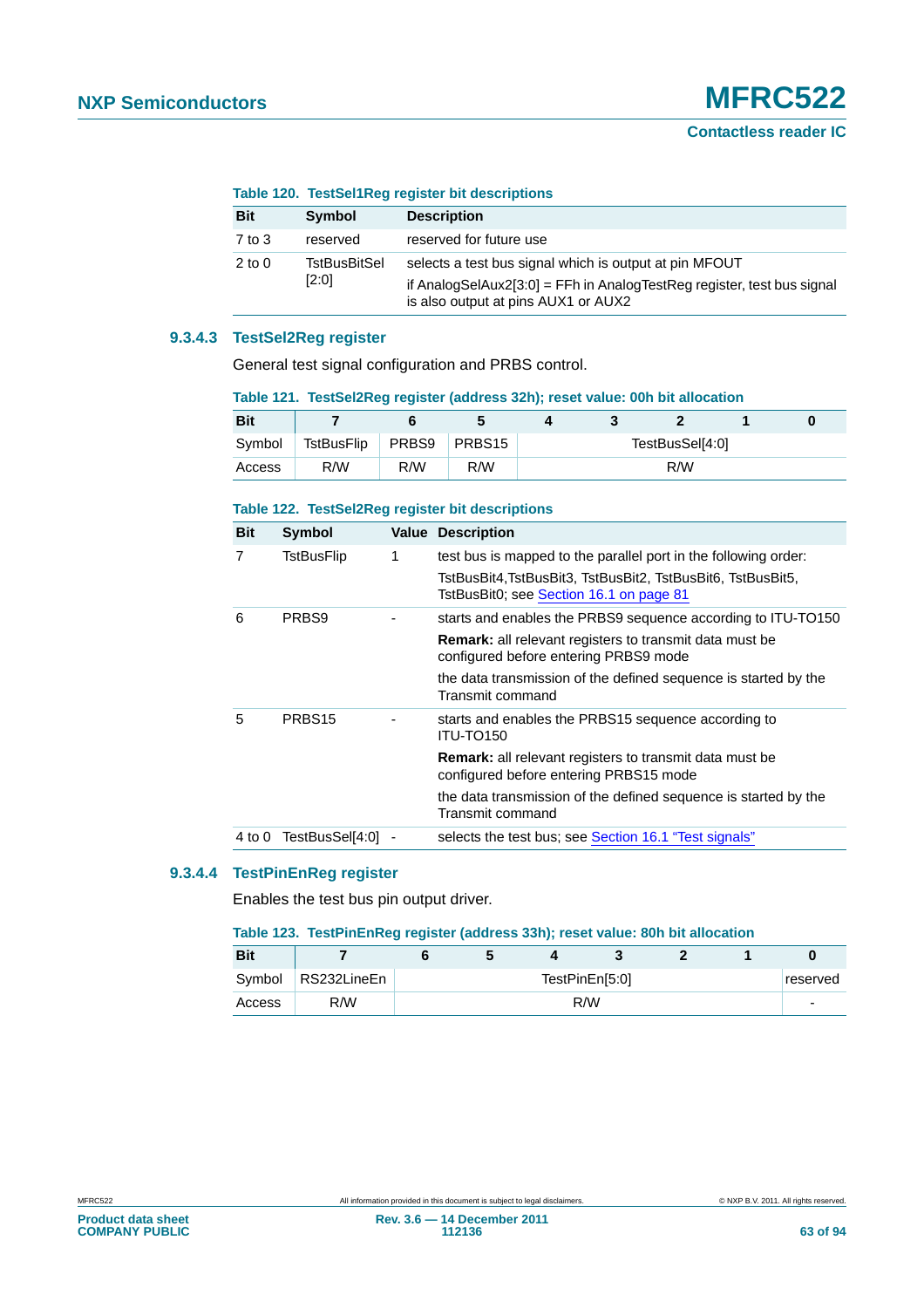| <b>Bit</b> | Symbol                    | Value | <b>Description</b>                                                                                                                                                                      |
|------------|---------------------------|-------|-----------------------------------------------------------------------------------------------------------------------------------------------------------------------------------------|
| 7          | RS232LineEn 0             |       | serial UART lines MX and DTRQ are disabled                                                                                                                                              |
|            | 6 to 1 TestPinEn<br>[5:0] | ٠     | enables the output driver on one of the data pins D1 to D7 which<br>outputs a test signal                                                                                               |
|            |                           |       | Example:                                                                                                                                                                                |
|            |                           |       | setting bit 1 to logic 1 enables pin D1 output                                                                                                                                          |
|            |                           |       | setting bit 5 to logic 1 enables pin D5 output                                                                                                                                          |
|            |                           |       | <b>Remark:</b> If the SPI is used, only pins D1 to D4 can be used. If the<br>serial UART interface is used and the RS232LineEn bit is set to<br>logic 1 only pins D1 to D4 can be used. |
| 0          | reserved                  |       | reserved for future use                                                                                                                                                                 |

# **Table 124. TestPinEnReg register bit descriptions**

# **9.3.4.5 TestPinValueReg register**

Defines the HIGH and LOW values for the test port D1 to D7 when it is used as I/O.

| Table TZJ. Testi ilivalueneg register (audiess JHII), reset value. VVII bit allocation |       |  |  |  |                   |  |  |          |  |  |
|----------------------------------------------------------------------------------------|-------|--|--|--|-------------------|--|--|----------|--|--|
| <b>Bit</b>                                                                             |       |  |  |  |                   |  |  |          |  |  |
| Symbol                                                                                 | UseIO |  |  |  | TestPinValue[5:0] |  |  | reserved |  |  |

Access R/W - R/W - R/W - R/W - Particular and the set of the set of the set of the set of the set of the set o

# **Table 125. TestPinValueReg register (address 34h); reset value: 00h bit allocation**

| <b>Bit</b> | <b>Symbol</b>         | Value | <b>Description</b>                                                                                                                                                                                              |
|------------|-----------------------|-------|-----------------------------------------------------------------------------------------------------------------------------------------------------------------------------------------------------------------|
| 7          | UselO                 | 1     | enables the I/O functionality for the test port when one of the serial<br>interfaces is used                                                                                                                    |
|            |                       |       | the input/output behavior is defined by value TestPinEn[5:0] in the<br>TestPinEnReg register                                                                                                                    |
|            |                       |       | the value for the output behavior is defined by TestPinValue[5:0]                                                                                                                                               |
| 6 to 1     | TestPinValue<br>[5:0] |       | defines the value of the test port when it is used as I/O and each<br>output must be enabled by TestPinEn[5:0] in the TestPinEnReg<br>register                                                                  |
|            |                       |       | <b>Remark:</b> Reading the register indicates the status of pins D6 to D1<br>if the UselO bit is set to logic 1. If the UselO bit is set to logic 0, the<br>value of the TestPinValueReg register is read back. |
| 0          | reserved              |       | reserved for future use                                                                                                                                                                                         |

# **9.3.4.6 TestBusReg register**

Shows the status of the internal test bus.

#### **Table 127. TestBusReg register (address 35h); reset value: xxh bit allocation**

| <b>Bit</b> |  |  |              |  |  |
|------------|--|--|--------------|--|--|
| Symbol     |  |  | TestBus[7:0] |  |  |
| Access     |  |  |              |  |  |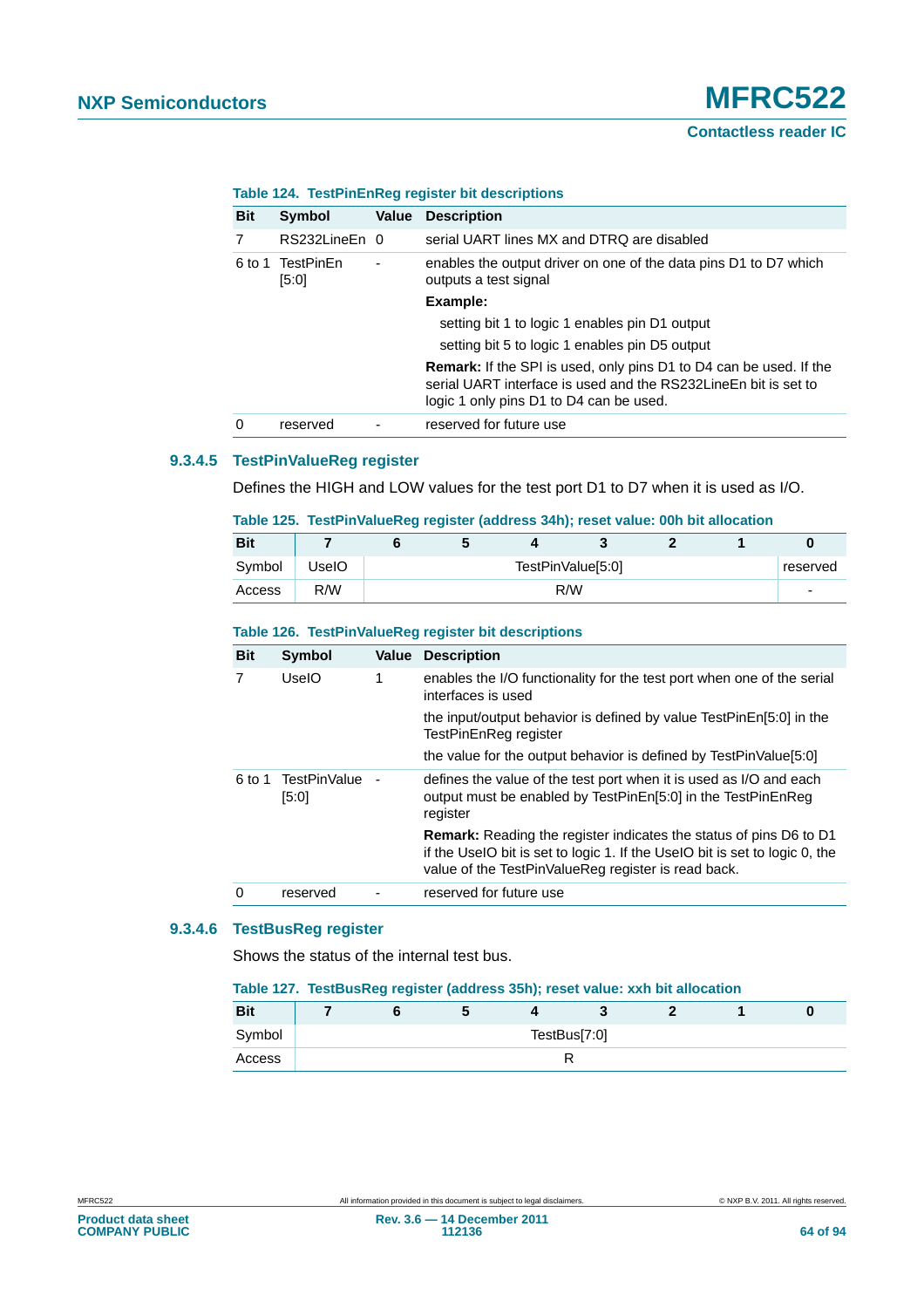|            | Table 128. TestBusReg register bit descriptions |                                           |
|------------|-------------------------------------------------|-------------------------------------------|
| <b>Bit</b> | Symbol                                          | <b>Description</b>                        |
| 7 to 0     | TestBus[7:0]                                    | shows the status of the internal test bus |

| TestBusl7:01 | shows the status of the internal test bus                    |
|--------------|--------------------------------------------------------------|
|              | the test bus is selected using the TestSel2Reg register; see |
|              | Section 16.1 on page 81                                      |

## **9.3.4.7 AutoTestReg register**

Controls the digital self-test.

| Table 129. AutoTestReg register (address 36h); reset value: 40h bit allocation |                          |        |            |   |               |     |  |  |  |  |  |
|--------------------------------------------------------------------------------|--------------------------|--------|------------|---|---------------|-----|--|--|--|--|--|
| <b>Bit</b>                                                                     |                          |        |            |   |               |     |  |  |  |  |  |
| Symbol                                                                         | reserved                 | AmpRcv | <b>RFT</b> |   | SelfTest[3:0] |     |  |  |  |  |  |
| Access                                                                         | $\overline{\phantom{a}}$ | R/W    |            | - |               | R/W |  |  |  |  |  |

#### **Table 130. AutoTestReg register bit descriptions**

| <b>Bit</b>            | Symbol               |   | <b>Value Description</b>                                                                                                                                  |
|-----------------------|----------------------|---|-----------------------------------------------------------------------------------------------------------------------------------------------------------|
| 7                     | reserved             |   | reserved for production tests                                                                                                                             |
| 6                     | AmpRcv               | 1 | internal signal processing in the receiver chain is performed<br>non-linearly which increases the operating distance in<br>communication modes at 106 kBd |
|                       |                      |   | <b>Remark:</b> due to non-linearity, the effect of the RxThresholdReg<br>register's MinLevel[3:0] and the CollLevel[2:0] values is also<br>non-linear     |
| $5 \text{ to } 4$ RFT |                      |   | reserved for production tests                                                                                                                             |
|                       | 3 to 0 SelfTest[3:0] | ٠ | enables the digital self test                                                                                                                             |
|                       |                      |   | the self test can also be started by the CalcCRC command; see<br>Section 10.3.1.4 on page 70                                                              |
|                       |                      |   | the self test is enabled by value 1001b                                                                                                                   |
|                       |                      |   | <b>Remark:</b> for default operation the self test must be disabled<br>by value 0000b                                                                     |

# **9.3.4.8 VersionReg register**

Shows the MFRC522 software version.

#### **Table 131. VersionReg register (address 37h); reset value: xxh bit allocation**

| <b>Bit</b> |  |  |              |  |  |
|------------|--|--|--------------|--|--|
| Symbol     |  |  | Version[7:0] |  |  |
| Access     |  |  |              |  |  |

#### **Table 132. VersionReg register bit descriptions**

| <b>Bit</b> | Symbol   | <b>Description</b>                                                            |
|------------|----------|-------------------------------------------------------------------------------|
| 7 to 4     | Chiptype | '9' stands for MFRC522                                                        |
| $3$ to $0$ | Version  | '1' stands for MFRC522 version 1.0 and '2' stands for MFRC522<br>version 2.0. |

MFRC522 version 1.0 software version is: 91h.

MFRC522 version 2.0 software version is: 92h.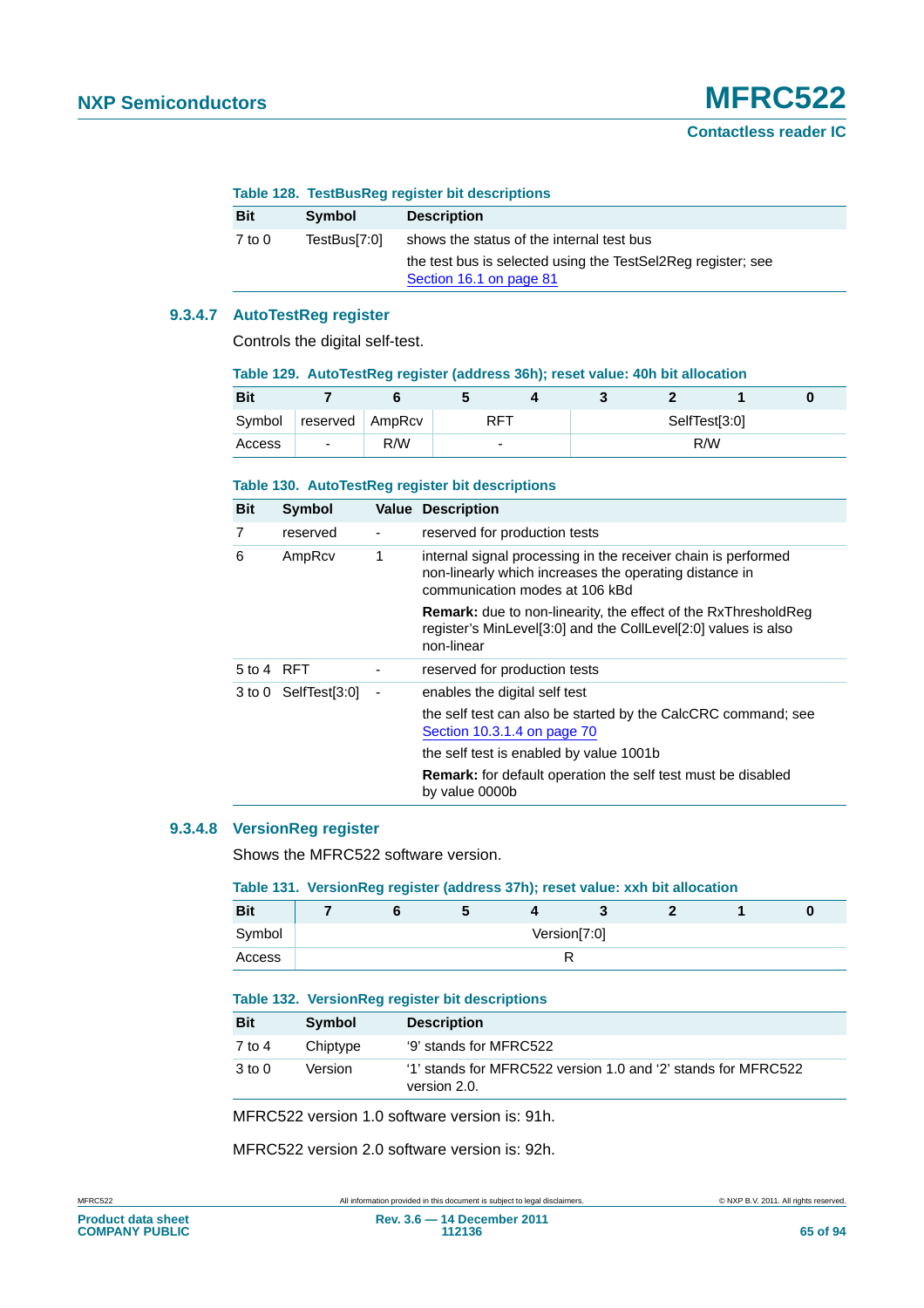# **9.3.4.9 AnalogTestReg register**

Determines the analog output test signal at, and status of, pins AUX1 and AUX2.

# **Table 133. AnalogTestReg register (address 38h); reset value: 00h bit allocation**

| <b>Bit</b> |  |                    |  |                    |  |
|------------|--|--------------------|--|--------------------|--|
| Symbol     |  | AnalogSelAux1[3:0] |  | AnalogSelAux2[3:0] |  |
| Access     |  | R/W                |  | R/W                |  |

#### **Table 134. AnalogTestReg register bit descriptions**

| <b>Bit</b> | <b>Symbol</b>          |                | <b>Value Description</b>                                                                                  |
|------------|------------------------|----------------|-----------------------------------------------------------------------------------------------------------|
| 7 to 4     | AnalogSelAux1          |                | controls pin AUX1                                                                                         |
|            | [3:0]                  | 0000           | 3-state                                                                                                   |
|            |                        | 0001           | output of TestDAC1 (AUX1), output of TestDAC2 (AUX2) <sup>[1]</sup>                                       |
|            |                        | 0010           | test signal Corr1[1]                                                                                      |
|            |                        | 0011           | reserved                                                                                                  |
|            |                        | 0100           | DAC: test signal MinLevel <sup>[1]</sup>                                                                  |
|            |                        | 0101           | DAC: test signal ADC_I[1]                                                                                 |
|            |                        | 0110           | DAC: test signal ADC_Q <sup>[1]</sup>                                                                     |
|            |                        | 0111           | reserved                                                                                                  |
|            |                        | 1000           | reserved, test signal for production test <sup>[1]</sup>                                                  |
|            |                        | 1001           | reserved                                                                                                  |
|            |                        | 1010           | <b>HIGH</b>                                                                                               |
|            |                        | 1011           | <b>LOW</b>                                                                                                |
|            |                        | 1100           | TxActive:                                                                                                 |
|            |                        |                | at 106 kBd: HIGH during Start bit, Data bit, Parity and CRC                                               |
|            |                        |                | at 212 kBd: 424 kBd and 848 kBd: HIGH during data and                                                     |
|            |                        |                | <b>CRC</b>                                                                                                |
|            |                        | 1101           | RxActive:                                                                                                 |
|            |                        |                | at 106 kBd: HIGH during Data bit, Parity and CRC<br>at 212 kBd: 424 kBd and 848 kBd: HIGH during data and |
|            |                        |                | <b>CRC</b>                                                                                                |
|            |                        | 1110           | subcarrier detected:                                                                                      |
|            |                        |                | 106 kBd: not applicable                                                                                   |
|            |                        |                | 212 kBd: 424 kBd and 848 kBd: HIGH during last part of<br>data and CRC                                    |
|            |                        | 1111           | test bus bit as defined by the TestSel1Reg register's<br>TstBusBitSel[2:0] bits                           |
|            |                        |                | <b>Remark:</b> all test signals are described in Section 16.1 on<br>page 81                               |
| 3 to 0     | AnalogSelAux2<br>[3:0] | $\overline{a}$ | controls pin AUX2 (see bit descriptions for AUX1)                                                         |

<span id="page-65-0"></span>[1] **Remark:** Current source output; the use of 1 k $\Omega$  pull-down resistor on AUXn is recommended.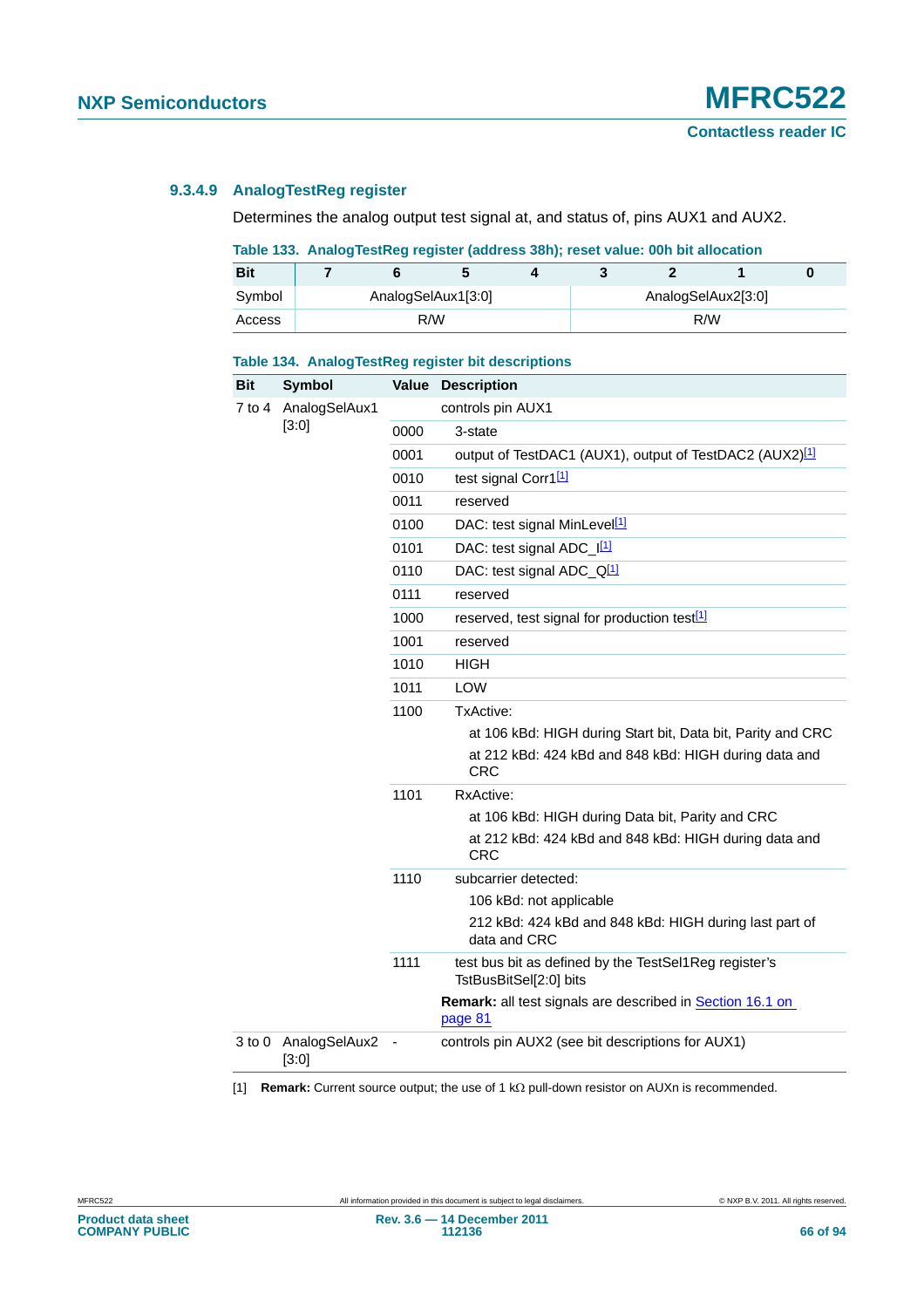# **9.3.4.10 TestDAC1Reg register**

Defines the test value for TestDAC1.

# **Table 135. TestDAC1Reg register (address 39h); reset value: xxh bit allocation**

| <b>Bit</b> |                          |  |               |  |
|------------|--------------------------|--|---------------|--|
| Symbol     | reserved                 |  | TestDAC1[5:0] |  |
| Access     | $\overline{\phantom{0}}$ |  | R/W           |  |

#### **Table 136. TestDAC1Reg register bit descriptions**

| <b>Bit</b> | Symbol   | <b>Description</b>                                                                                                 |
|------------|----------|--------------------------------------------------------------------------------------------------------------------|
|            | reserved | reserved for production tests                                                                                      |
| 6          | reserved | reserved for future use                                                                                            |
| $5$ to $0$ |          | TestDAC1[5:0] defines the test value for TestDAC1                                                                  |
|            |          | output of DAC1 can be routed to AUX1 by setting value<br>AnalogSelAux1[3:0] to 0001b in the AnalogTestReg register |

# **9.3.4.11 TestDAC2Reg register**

Defines the test value for TestDAC2.

#### **Table 137. TestDAC2Reg register (address 3Ah); reset value: xxh bit allocation**

| <b>Bit</b> |          |  |     |               |  |
|------------|----------|--|-----|---------------|--|
| Symbol     | reserved |  |     | TestDAC2[5:0] |  |
| Access     | -        |  | R/W |               |  |

#### **Table 138. TestDAC2Reg register bit descriptions**

| <b>Bit</b> | Symbol   | <b>Description</b>                                                                                                 |
|------------|----------|--------------------------------------------------------------------------------------------------------------------|
| $7$ to 6   | reserved | reserved for future use                                                                                            |
| $5$ to $0$ |          | TestDAC2[5:0] defines the test value for TestDAC2                                                                  |
|            |          | output of DAC2 can be routed to AUX2 by setting value<br>AnalogSelAux2[3:0] to 0001b in the AnalogTestReg register |

# **9.3.4.12 TestADCReg register**

Shows the values of ADC I and Q channels.

#### **Table 139. TestADCReg register (address 3Bh); reset value: xxh bit allocation**

| <b>Bit</b> |  | Ð          |  |            |  |
|------------|--|------------|--|------------|--|
| Symbol     |  | ADC_I[3:0] |  | ADC_Q[3:0] |  |
| Access     |  | ĸ          |  |            |  |

#### **Table 140. TestADCReg register bit descriptions**

| <b>Bit</b> | <b>Symbol</b> | <b>Description</b>  |
|------------|---------------|---------------------|
| 7 to 4     | ADC I[3:0]    | ADC I channel value |
| $3$ to $0$ | ADC Q[3:0]    | ADC Q channel value |

# **9.3.4.13 Reserved register 3Ch**

Functionality reserved for production test.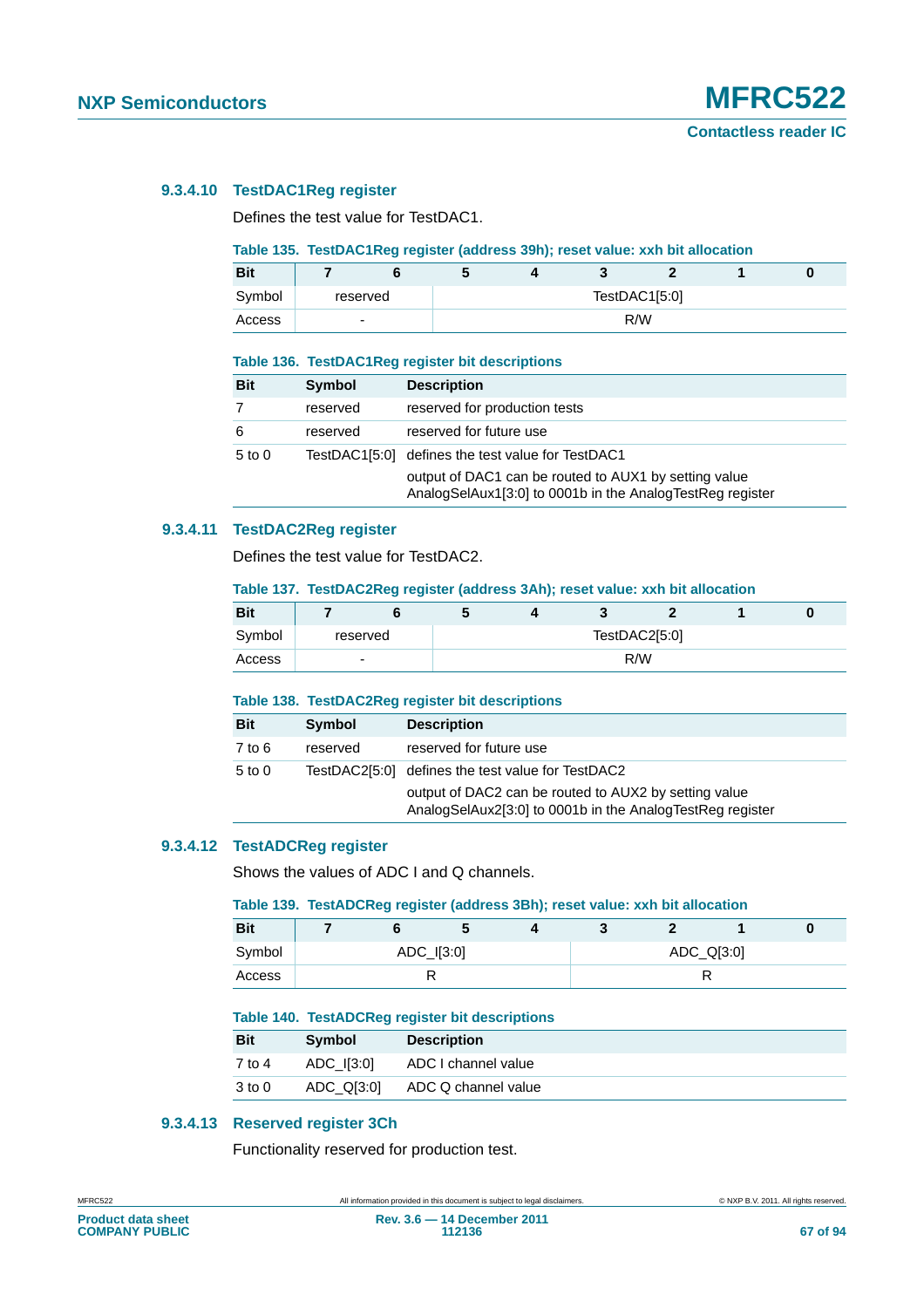#### **Contactless reader IC**

#### **Table 141. Reserved register (address 3Ch); reset value: FFh bit allocation**

| <b>Bit</b> |  |                          | $\sim$ |  |  |
|------------|--|--------------------------|--------|--|--|
| Symbol     |  | RFT                      |        |  |  |
| Access     |  | $\overline{\phantom{0}}$ |        |  |  |

#### **Table 142. Reserved register bit descriptions**

| Bit    | Symbol   | <b>Description</b>            |
|--------|----------|-------------------------------|
| 7 to 0 | reserved | reserved for production tests |

#### **Table 143. Reserved register (address 3Dh); reset value: 00h bit allocation**

|            | . . | __       | __                       |  |  |
|------------|-----|----------|--------------------------|--|--|
| <b>Bit</b> |     | . .<br>w |                          |  |  |
| Symbol     |     |          | <b>RFT</b>               |  |  |
| Access     |     |          | $\overline{\phantom{a}}$ |  |  |

#### **Table 144. Reserved register bit descriptions**

| <b>Bit</b> | Symbol   | <b>Description</b>            |
|------------|----------|-------------------------------|
| $7$ to $0$ | reserved | reserved for production tests |

#### **Table 145. Reserved register (address 3Eh); reset value: 03h bit allocation**

| <b>Bit</b> |  | $\overline{\phantom{a}}$ |                          |  |  |
|------------|--|--------------------------|--------------------------|--|--|
| Symbol     |  |                          | <b>RFT</b>               |  |  |
| Access     |  |                          | $\overline{\phantom{0}}$ |  |  |

#### **Table 146. Reserved register bit descriptions**

| <b>Bit</b> | Symbol   | <b>Description</b>            |
|------------|----------|-------------------------------|
| 7 to 0     | reserved | reserved for production tests |

#### **Table 147. Reserved register (address 3Fh); reset value: 00h bit allocation**

| <b>Bit</b> |  |                          |  |  |
|------------|--|--------------------------|--|--|
| Symbol     |  | reserved                 |  |  |
| Access     |  | $\overline{\phantom{0}}$ |  |  |

|            |               | Table 148. Reserved register bit descriptions |  |  |  |  |
|------------|---------------|-----------------------------------------------|--|--|--|--|
| <b>Bit</b> | <b>Symbol</b> | <b>Description</b>                            |  |  |  |  |
| $7$ to $0$ | reserved      | reserved for production tests                 |  |  |  |  |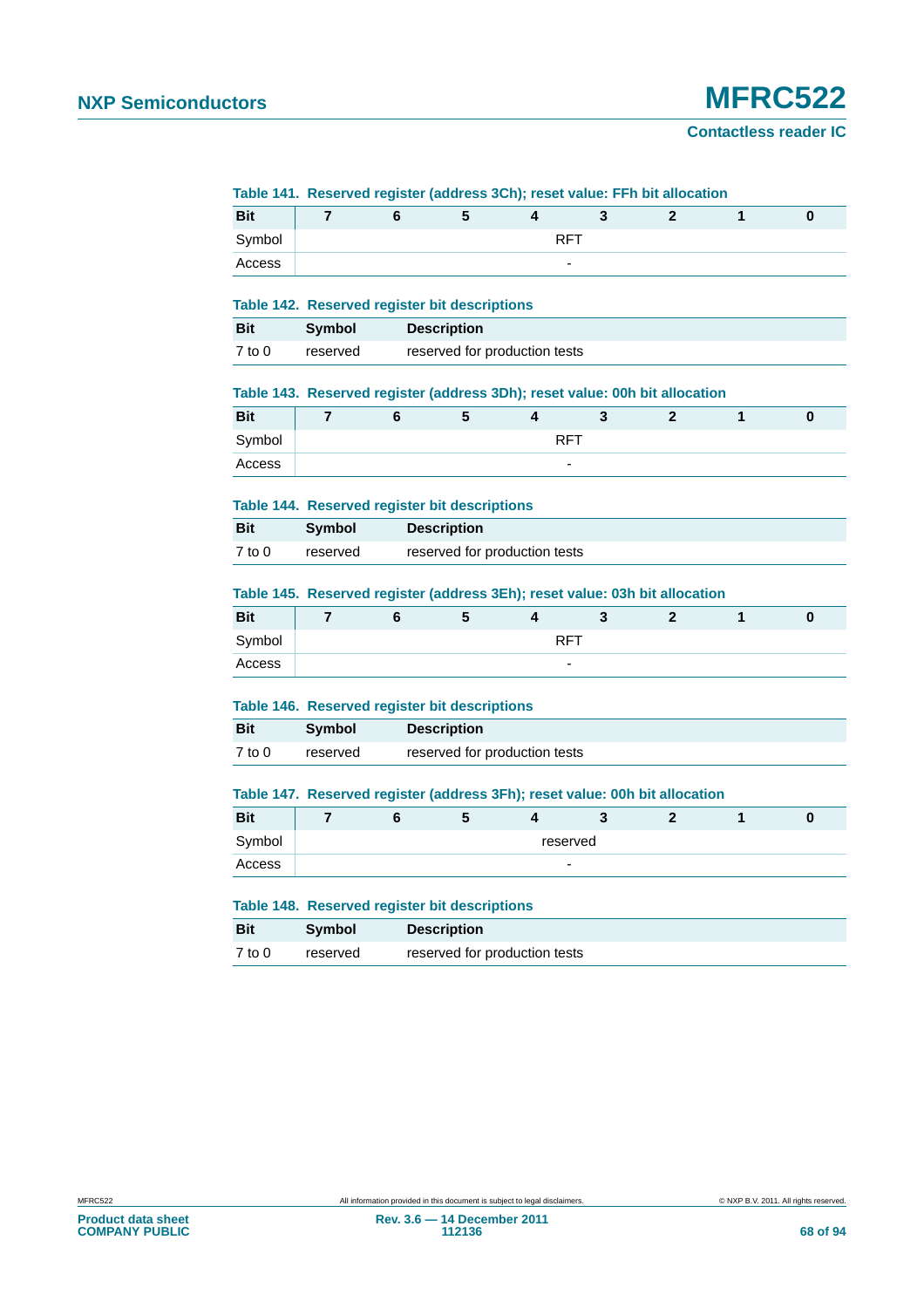# **10. MFRC522 command set**

# **10.1 General description**

The MFRC522 operation is determined by a state machine capable of performing a set of commands. A command is executed by writing a command code (see [Table 149\)](#page-68-1) to the CommandReg register.

Arguments and/or data necessary to process a command are exchanged via the FIFO buffer.

# **10.2 General behavior**

- **•** Each command that needs a data bit stream (or data byte stream) as an input immediately processes any data in the FIFO buffer. An exception to this rule is the Transceive command. Using this command, transmission is started with the BitFramingReg register's StartSend bit.
- **•** Each command that needs a certain number of arguments, starts processing only when it has received the correct number of arguments from the FIFO buffer.
- **•** The FIFO buffer is not automatically cleared when commands start. This makes it possible to write command arguments and/or the data bytes to the FIFO buffer and then start the command.
- **•** Each command can be interrupted by the host writing a new command code to the CommandReg register, for example, the Idle command.

# <span id="page-68-0"></span>**10.3 MFRC522 command overview**

# <span id="page-68-1"></span>**Table 149. Command overview**

| Command           | <b>Command Action</b><br>code |                                                                                                                                            |
|-------------------|-------------------------------|--------------------------------------------------------------------------------------------------------------------------------------------|
| Idle              | 0000                          | no action, cancels current command execution                                                                                               |
| Mem               | 0001                          | stores 25 bytes into the internal buffer                                                                                                   |
| Generate RandomID | 0010                          | generates a 10-byte random ID number                                                                                                       |
| CalcCRC           | 0011                          | activates the CRC coprocessor or performs a self test                                                                                      |
| Transmit          | 0100                          | transmits data from the FIFO buffer                                                                                                        |
| NoCmdChange       | 0111                          | no command change, can be used to modify the<br>Command Reg register bits without affecting the command,<br>for example, the PowerDown bit |
| Receive           | 1000                          | activates the receiver circuits                                                                                                            |
| Transceive        | 1100                          | transmits data from FIFO buffer to antenna and automatically<br>activates the receiver after transmission                                  |
|                   | 1101                          | reserved for future use                                                                                                                    |
| <b>MFAuthent</b>  | 1110                          | performs the MIFARE standard authentication as a reader                                                                                    |
| SoftReset         | 1111                          | resets the MFRC522                                                                                                                         |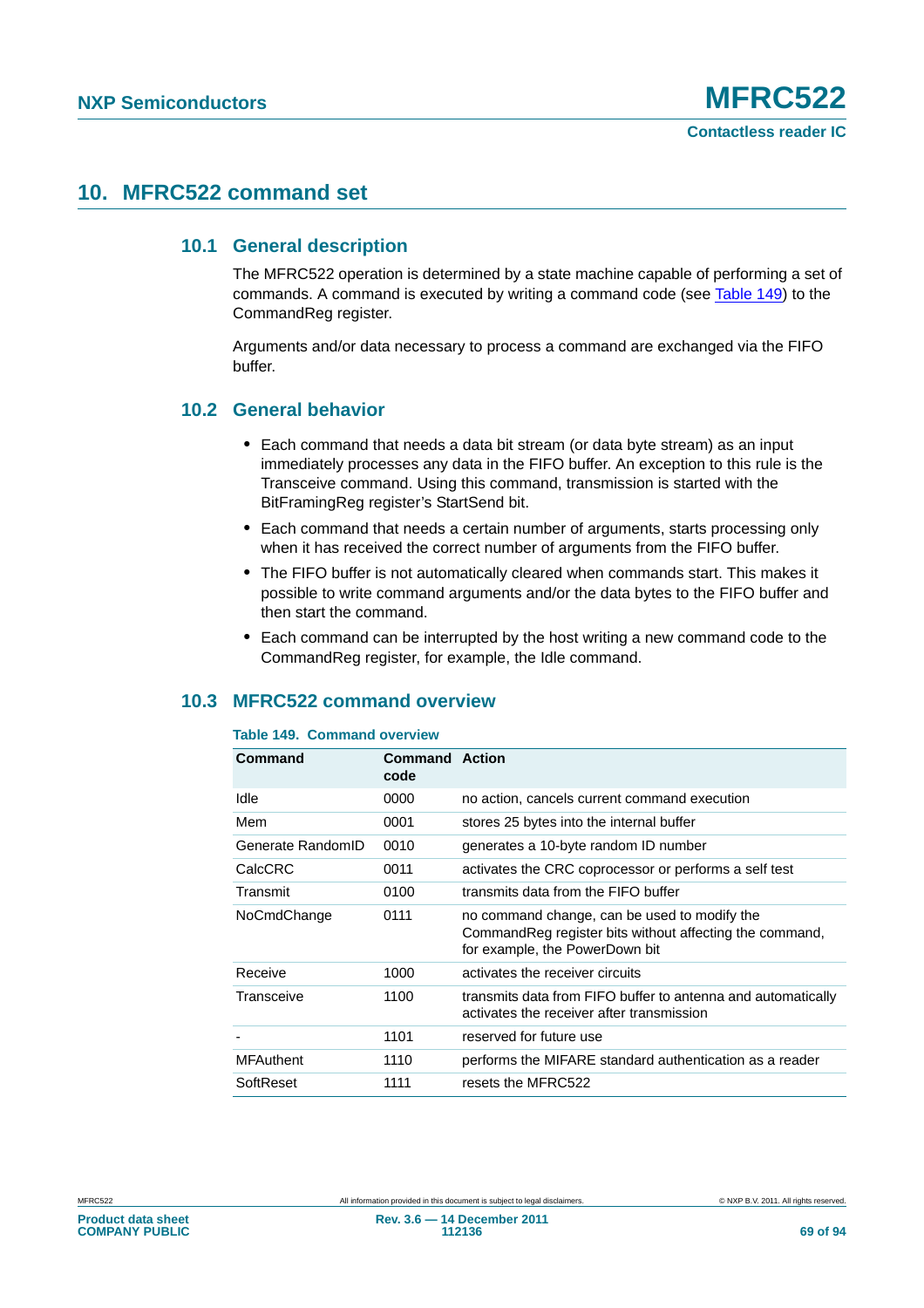# **10.3.1 MFRC522 command descriptions**

#### **10.3.1.1 Idle**

Places the MFRC522 in Idle mode. The Idle command also terminates itself.

#### **10.3.1.2 Mem**

Transfers 25 bytes from the FIFO buffer to the internal buffer.

To read out the 25 bytes from the internal buffer the Mem command must be started with an empty FIFO buffer. In this case, the 25 bytes are transferred from the internal buffer to the FIFO.

During a hard power-down (using pin NRSTPD), the 25 bytes in the internal buffer remain unchanged and are only lost if the power supply is removed from the MFRC522.

This command automatically terminates when finished and the Idle command becomes active.

#### **10.3.1.3 Generate RandomID**

This command generates a 10-byte random number which is initially stored in the internal buffer. This then overwrites the 10 bytes in the internal 25-byte buffer. This command automatically terminates when finished and the MFRC522 returns to Idle mode.

#### <span id="page-69-0"></span>**10.3.1.4 CalcCRC**

The FIFO buffer content is transferred to the CRC coprocessor and the CRC calculation is started. The calculation result is stored in the CRCResultReg register. The CRC calculation is not limited to a dedicated number of bytes. The calculation is not stopped when the FIFO buffer is empty during the data stream. The next byte written to the FIFO buffer is added to the calculation.

The CRC preset value is controlled by the ModeReg register's CRCPreset[1:0] bits. The value is loaded in to the CRC coprocessor when the command starts.

This command must be terminated by writing a command to the CommandReg register, such as, the Idle command.

If the AutoTestReg register's SelfTest[3:0] bits are set correctly, the MFRC522 enters Self Test mode. Starting the CalcCRC command initiates a digital self test. The result of the self test is written to the FIFO buffer.

# **10.3.1.5 Transmit**

The FIFO buffer content is immediately transmitted after starting this command. Before transmitting the FIFO buffer content, all relevant registers must be set for data transmission.

This command automatically terminates when the FIFO buffer is empty. It can be terminated by another command written to the CommandReg register.

# **10.3.1.6 NoCmdChange**

This command does not influence any running command in the CommandReg register. It can be used to manipulate any bit except the CommandReg register Command[3:0] bits, for example, the RcvOff bit or the PowerDown bit.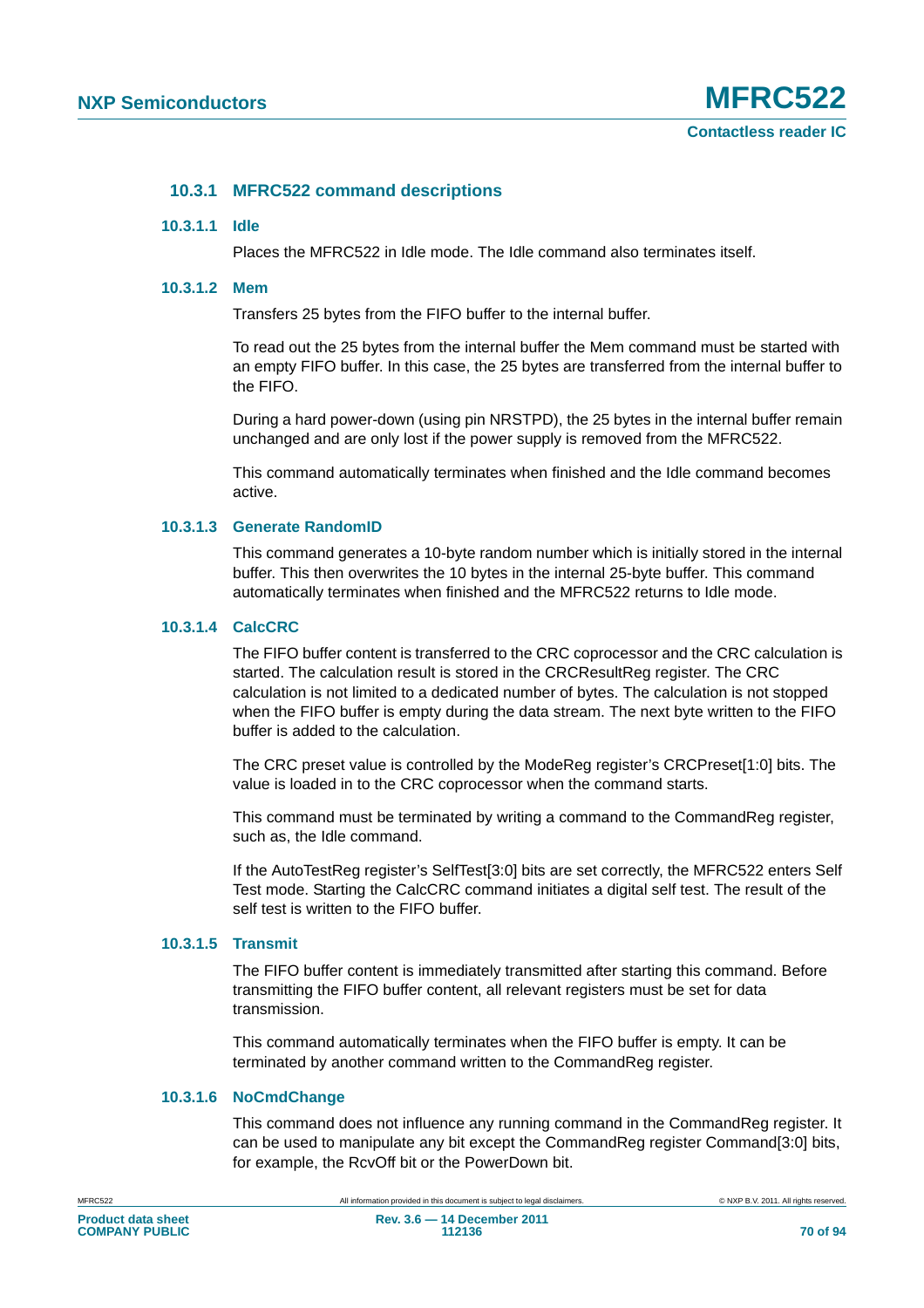#### **10.3.1.7 Receive**

The MFRC522 activates the receiver path and waits for a data stream to be received. The correct settings must be chosen before starting this command.

This command automatically terminates when the data stream ends. This is indicated either by the end of frame pattern or by the length byte depending on the selected frame type and speed.

**Remark:** If the RxModeReg register's RxMultiple bit is set to logic 1, the Receive command will not automatically terminate. It must be terminated by starting another command in the CommandReg register.

# **10.3.1.8 Transceive**

This command continuously repeats the transmission of data from the FIFO buffer and the reception of data from the RF field. The first action is transmit and after transmission the command is changed to receive a data stream.

Each transmit process must be started by setting the BitFramingReg register's StartSend bit to logic 1. This command must be cleared by writing any command to the CommandReg register.

**Remark:** If the RxModeReg register's RxMultiple bit is set to logic 1, the Transceive command never leaves the receive state because this state cannot be cancelled automatically.

#### **10.3.1.9 MFAuthent**

This command manages MIFARE authentication to enable a secure communication to any MIFARE Mini, MIFARE 1K and MIFARE 4K card. The following data is written to the FIFO buffer before the command can be activated:

- **•** Authentication command code (60h, 61h)
- **•** Block address
- **•** Sector key byte 0
- **•** Sector key byte 1
- **•** Sector key byte 2
- **•** Sector key byte 3
- **•** Sector key byte 4
- **•** Sector key byte 5
- **•** Card serial number byte 0
- **•** Card serial number byte 1
- **•** Card serial number byte 2
- **•** Card serial number byte 3

In total 12 bytes are written to the FIFO.

**Remark:** When the MFAuthent command is active all access to the FIFO buffer is blocked. However, if there is access to the FIFO buffer, the ErrorReg register's WrErr bit is set.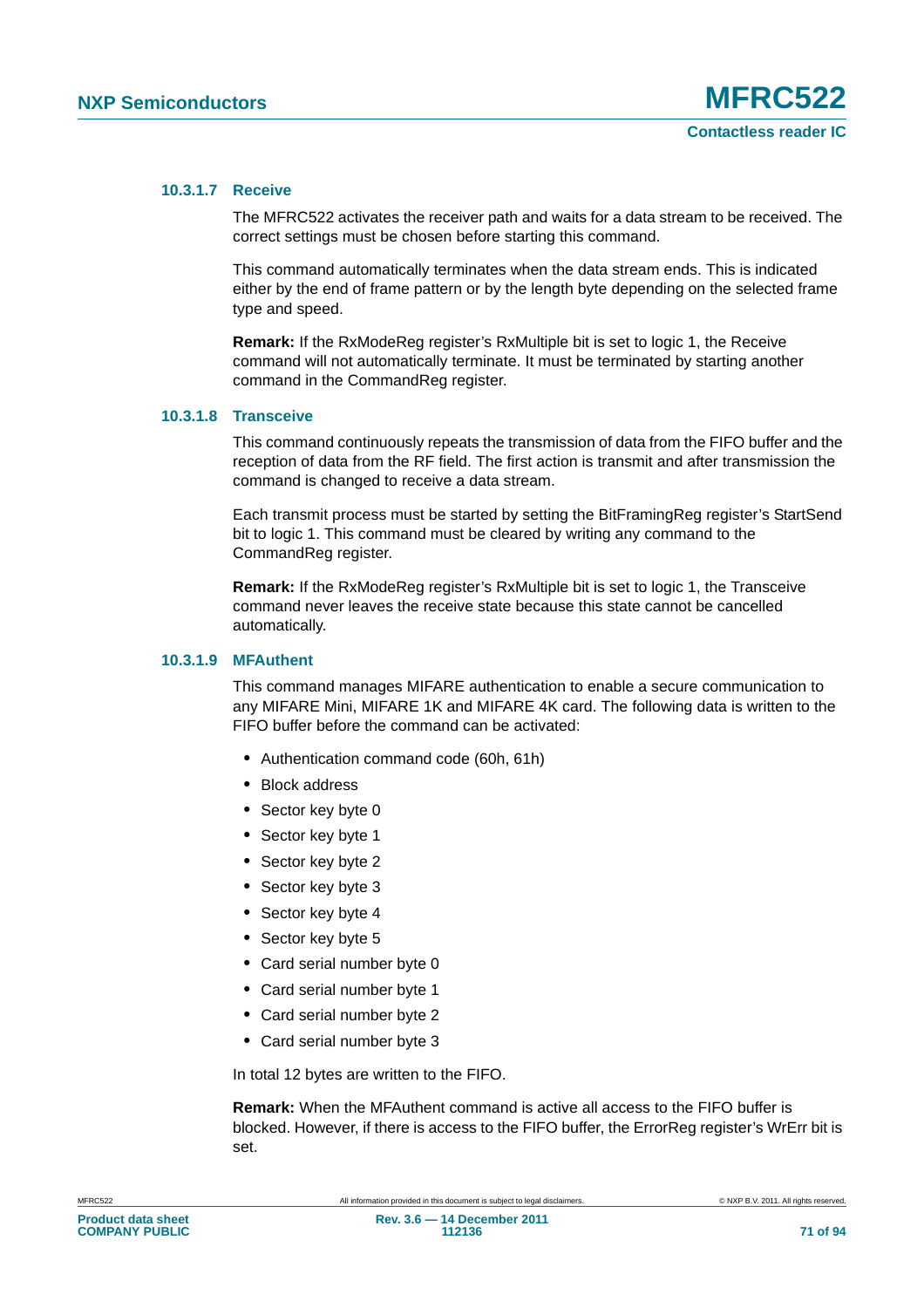This command automatically terminates when the MIFARE card is authenticated and the Status2Reg register's MFCrypto1On bit is set to logic 1.

This command does not terminate automatically if the card does not answer, so the timer must be initialized to automatic mode. In this case, in addition to the IdleIRq bit, the TimerIRq bit can be used as the termination criteria. During authentication processing, the RxIRq bit and TxIRq bit are blocked. The Crypto1On bit is only valid after termination of the MFAuthent command, either after processing the protocol or writing Idle to the CommandReg register.

If an error occurs during authentication, the ErrorReg register's ProtocolErr bit is set to logic 1 and the Status2Reg register's Crypto1On bit is set to logic 0.

# **10.3.1.10 SoftReset**

This command performs a reset of the device. The configuration data of the internal buffer remains unchanged. All registers are set to the reset values. This command automatically terminates when finished.

**Remark:** The SerialSpeedReg register is reset and therefore the serial data rate is set to 9.6 kBd.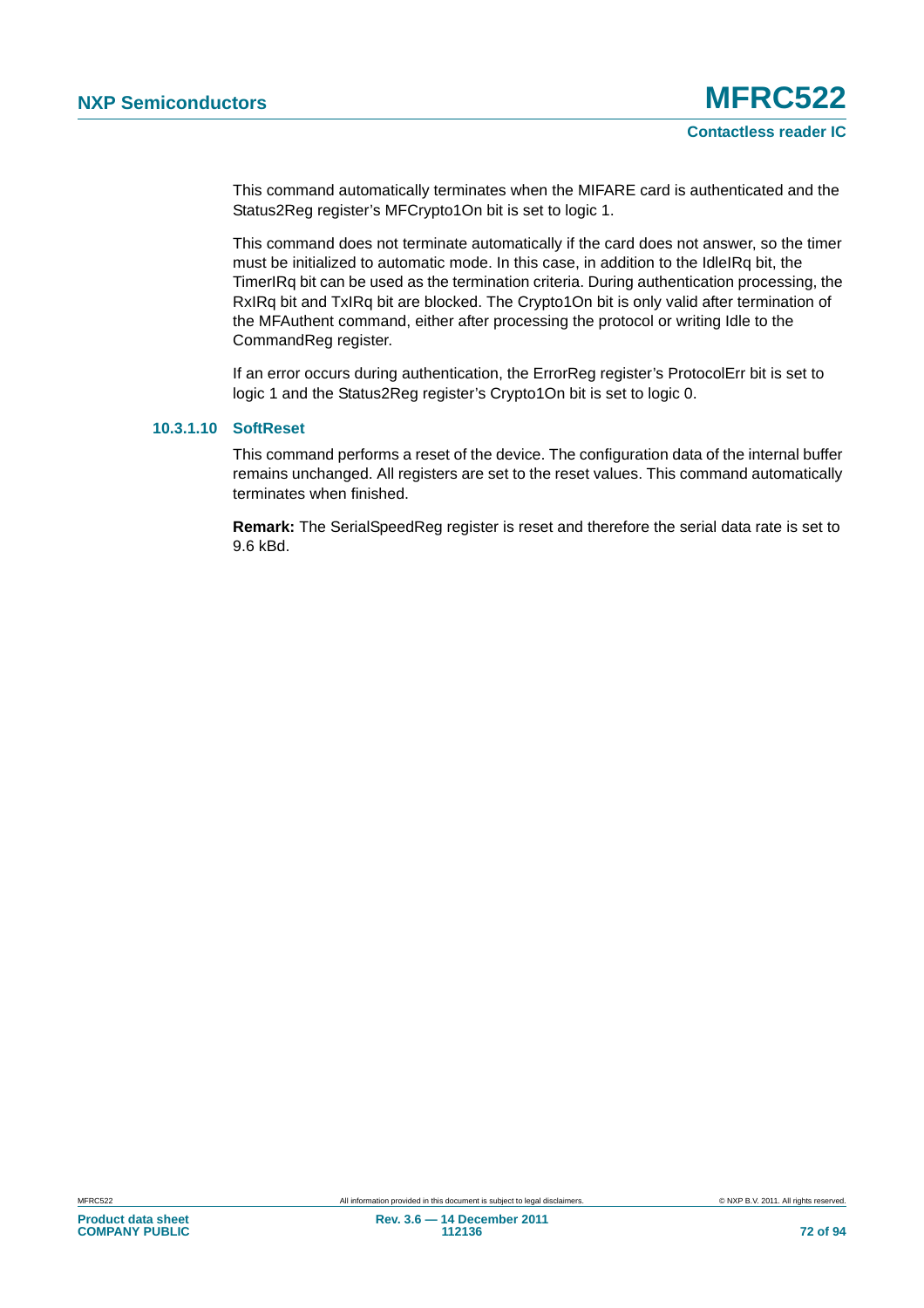### <span id="page-72-3"></span>**11. Limiting values**

#### **Table 150. Limiting values**

*In accordance with the Absolute Maximum Rating System (IEC 60134).*

| <b>Symbol</b>          | <b>Parameter</b>                | <b>Conditions</b>                              | <b>Min</b> | <b>Max</b>                                  | <b>Unit</b> |
|------------------------|---------------------------------|------------------------------------------------|------------|---------------------------------------------|-------------|
| <b>V<sub>DDA</sub></b> | analog supply voltage           |                                                | $-0.5$     | $+4.0$                                      | $\vee$      |
| V <sub>DDD</sub>       | digital supply voltage          |                                                | $-0.5$     | $+4.0$                                      | $\vee$      |
| $V_{DD(PVDD)}$         | PVDD supply voltage             |                                                | $-0.5$     | $+4.0$                                      | V           |
| $V_{DD(TVDD)}$         | TVDD supply voltage             |                                                | $-0.5$     | $+4.0$                                      | $\vee$      |
| $V_{DD(SVDD)}$         | SVDD supply voltage             |                                                | $-0.5$     | $+4.0$                                      | V           |
| $V_{\perp}$            | input voltage                   | all input pins except pins MFIN and<br>RX.     |            | $V_{SS(PVSS)} - 0.5$ $V_{DD(PVDD)} + 0.5$ V |             |
|                        |                                 | pin MFIN                                       |            | $V_{SS(PVSS)} - 0.5$ $V_{DD(SVDD)} + 0.5$ V |             |
| $P_{\text{tot}}$       | total power dissipation         | per package; and $V_{DDD}$ in shortcut<br>mode | ٠          | 200                                         | mW          |
| $T_i$                  | junction temperature            |                                                |            | 100                                         | $^{\circ}C$ |
| <b>VESD</b>            | electrostatic discharge voltage | HBM; 1500 Ω, 100 pF;<br>JESD22-A114-B          |            | 2000                                        | $\vee$      |
|                        |                                 | MM; 0.75 μH, 200 pF;<br>JESD22-A114-A          |            | 200                                         | $\vee$      |

### <span id="page-72-4"></span>**12. Recommended operating conditions**

#### **Symbol Parameter Conditions Min Typ Max Unit**  $V_{DDA}$  analog supply voltage  $V_{DD(PVDD)} \leq V_{DDA} = V_{DDD} = V_{DD(TVDD)}$ ;  $V_{SSA} = V_{SSD} = V_{SS(PVSS)} = V_{SS(TVSS)} = 0$  V  $11[2]$  $11[2]$  2.5 3.3 3.6 V  $V_{\text{DDD}}$  digital supply voltage  $V_{\text{DD(PVDD)}} \leq V_{\text{DDA}} = V_{\text{DDD}} = V_{\text{DD(TVDD)}}$ ;  $V<sub>SSA</sub> = V<sub>SSD</sub> = V<sub>SS(PVSS)</sub> = V<sub>SS(TVSS)</sub> = 0 V$  $\frac{[1][2]}{2.5}$  $\frac{[1][2]}{2.5}$  $\frac{[1][2]}{2.5}$  $\frac{[1][2]}{2.5}$  3.3 3.6 V  $V_{DD(TVDD)}$  TVDD supply voltage  $V_{DD(PVDD)} \leq V_{DDA} = V_{DDD} = V_{DD(TVDD)}$ ;  $V_{SSA} = V_{SSD} = V_{SS(PVSS)} = V_{SS(TVSS)} = 0$ [\[1\]](#page-72-0)[\[2\]](#page-72-1) 2.5 3.3 3.6 V  $V_{DD(PVDD)}$  PVDD supply voltage  $V_{DD(PVDD)} \leq V_{DDA} = V_{DDD} = V_{DD(TVDD)}$ ;  $V_{SSA} = V_{SSD} = V_{SS(PVSS)} = V_{SS(TVSS)} = 0$  V  $\frac{3}{1.6}$  1.8 3.6 V  $V_{DD(SVDD)}$  SVDD supply voltage  $V_{SSA} = V_{SSD} = V_{SS(PVSS)} = V_{SS(TVSS)} = 0 \text{ V}$  1.6 - 3.6 V T<sub>amb</sub> ambient temperature HVQFN32 25 - +85 °C

#### **Table 151. Operating conditions**

<span id="page-72-0"></span>[1] Supply voltages below 3 V reduce the performance (the achievable operating distance).

<span id="page-72-1"></span>[2]  $V_{DDA}$ ,  $V_{DDD}$  and  $V_{DD(TVDD)}$  must always be the same voltage.

<span id="page-72-2"></span>[3]  $V_{DD(PVDD)}$  must always be the same or lower voltage than  $V_{DDD}$ .

### <span id="page-72-5"></span>**13. Thermal characteristics**

|               | Table 152. Thermal characteristics             |                                                                  |            |                 |     |
|---------------|------------------------------------------------|------------------------------------------------------------------|------------|-----------------|-----|
|               | Symbol Parameter                               | <b>Conditions</b>                                                | Package    | <b>Typ</b> Unit |     |
| $R_{th(i-a)}$ | thermal resistance from junction to<br>ambient | in still air with exposed pin soldered on a<br>4 layer JEDEC PCB | HVQFN32 40 |                 | K/W |

| <b>Product data sheet</b> |  |
|---------------------------|--|
| <b>COMPANY PUBLIC</b>     |  |

**Rev. 3.6 — 14 December 2011**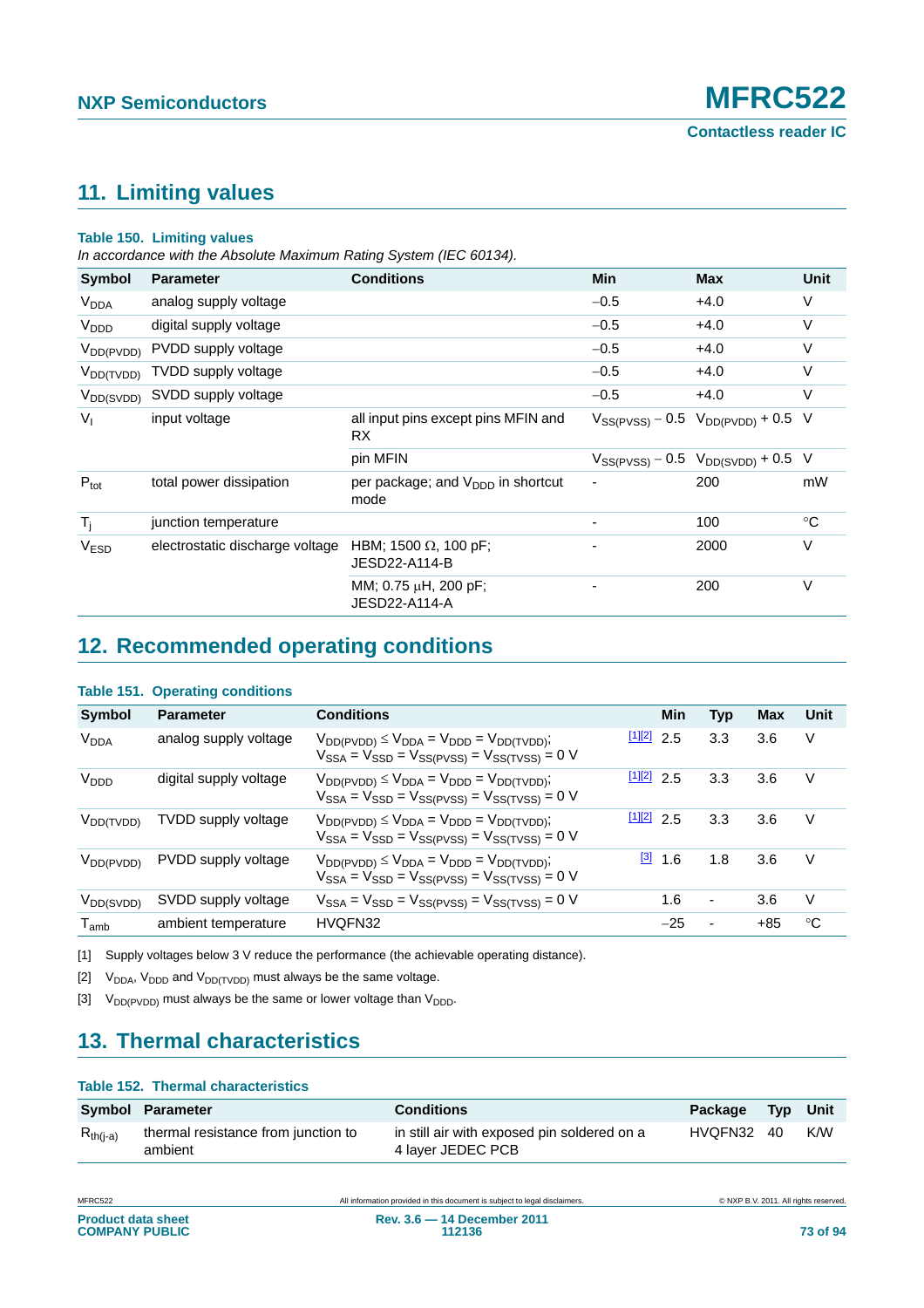## <span id="page-73-0"></span>**14. Characteristics**

|                            | <b>Table 153. Characteristics</b>     |                                                                                  |                          |                |                                       |             |
|----------------------------|---------------------------------------|----------------------------------------------------------------------------------|--------------------------|----------------|---------------------------------------|-------------|
| Symbol                     | <b>Parameter</b>                      | <b>Conditions</b>                                                                | Min                      | <b>Typ</b>     | <b>Max</b>                            | <b>Unit</b> |
|                            | <b>Input characteristics</b>          |                                                                                  |                          |                |                                       |             |
|                            | Pins EA, I2C and NRSTPD               |                                                                                  |                          |                |                                       |             |
| $I_{LI}$                   | input leakage current                 |                                                                                  | $-1$                     | $\frac{1}{2}$  | $+1$                                  | μA          |
| V <sub>IH</sub>            | HIGH-level input voltage              |                                                                                  | $0.7V_{DD(PVDD)}$        |                |                                       | V           |
| $V_{IL}$                   | LOW-level input voltage               |                                                                                  |                          |                | $0.3V_{DD(PVDD)}$                     | V           |
| Pin MFIN                   |                                       |                                                                                  |                          |                |                                       |             |
| $I_{LI}$                   | input leakage current                 |                                                                                  | $-1$                     |                | $+1$                                  | μA          |
| V <sub>IH</sub>            | HIGH-level input voltage              |                                                                                  | 0.7V <sub>DD(SVDD)</sub> |                |                                       | V           |
| $V_{IL}$                   | LOW-level input voltage               |                                                                                  |                          |                | 0.3V <sub>DD(SVDD)</sub>              | V           |
| Pin SDA                    |                                       |                                                                                  |                          |                |                                       |             |
| $I_{LI}$                   | input leakage current                 |                                                                                  | $-1$                     |                | $+1$                                  | μA          |
| $\mathsf{V}_{\mathsf{IH}}$ | HIGH-level input voltage              |                                                                                  | $0.7V_{DD(PVDD)}$        |                |                                       | V           |
| $V_{IL}$                   | LOW-level input voltage               |                                                                                  |                          |                | 0.3V <sub>DD(PVDD)</sub>              | V           |
| Pin RX <sup>[1]</sup>      |                                       |                                                                                  |                          |                |                                       |             |
| $V_i$                      | input voltage                         |                                                                                  | $-1$                     |                | $V_{DDA} + 1$                         | V           |
| $C_i$                      | input capacitance                     | $V_{DDA} = 3 V$ ; receiver active;<br>$V_{RX(p-p)} = 1 V; 1.5 V (DC)$<br>offset  |                          | 10             |                                       | pF          |
| $R_i$                      | input resistance                      | $V_{DDA} = 3 V$ ; receiver active;<br>$V_{RX(p-p)} = 1$ V; 1.5 V (DC)<br>offset  |                          | 350            | $\qquad \qquad \blacksquare$          | $\Omega$    |
|                            | Input voltage range; see Figure 24    |                                                                                  |                          |                |                                       |             |
| $V_{i(p-p)(min)}$          | minimum peak-to-peak input<br>voltage | Manchester encoded;<br>$V_{DDA} = 3 V$                                           |                          | 100            |                                       | mV          |
| $V_{i(p-p)(max)}$          | maximum peak-to-peak input<br>voltage | Manchester encoded;<br>$V_{DDA} = 3 V$                                           |                          | 4              |                                       | V           |
|                            | Input sensitivity; see Figure 24      |                                                                                  |                          |                |                                       |             |
| V <sub>mod</sub>           | modulation voltage                    | minimum Manchester<br>encoded; $V_{DDA} = 3 V$ ;<br>$RxGain[2:0] = 111b (48 dB)$ |                          | 5              |                                       | mV          |
| Pin OSCIN                  |                                       |                                                                                  |                          |                |                                       |             |
| $I_{LI}$                   | input leakage current                 |                                                                                  | $-1$                     |                | $+1$                                  | μA          |
| V <sub>IH</sub>            | HIGH-level input voltage              |                                                                                  | 0.7V <sub>DDA</sub>      |                |                                       | V           |
| $V_{IL}$                   | LOW-level input voltage               |                                                                                  |                          |                | 0.3V <sub>DDA</sub>                   | V           |
| $C_i$                      | input capacitance                     | $V_{DDA} = 2.8 V$ ; DC = 0.65 V;<br>$AC = 1$ V (p-p)                             |                          | $\overline{c}$ | ÷,                                    | pF          |
|                            | <b>Input/output characteristics</b>   |                                                                                  |                          |                |                                       |             |
|                            | pins D1, D2, D3, D4, D5, D6 and D7    |                                                                                  |                          |                |                                       |             |
| Ιu                         | input leakage current                 |                                                                                  | $-1$                     |                | $+1$                                  | μA          |
| V <sub>IH</sub>            | HIGH-level input voltage              |                                                                                  | $0.7V_{DD(PVDD)}$        |                |                                       | V           |
| $V_{IL}$                   | LOW-level input voltage               |                                                                                  |                          |                | 0.3V <sub>DD(PVDD)</sub>              | V           |
| MFRC522                    |                                       | All information provided in this document is subject to legal disclaimers.       |                          |                | © NXP B.V. 2011. All rights reserved. |             |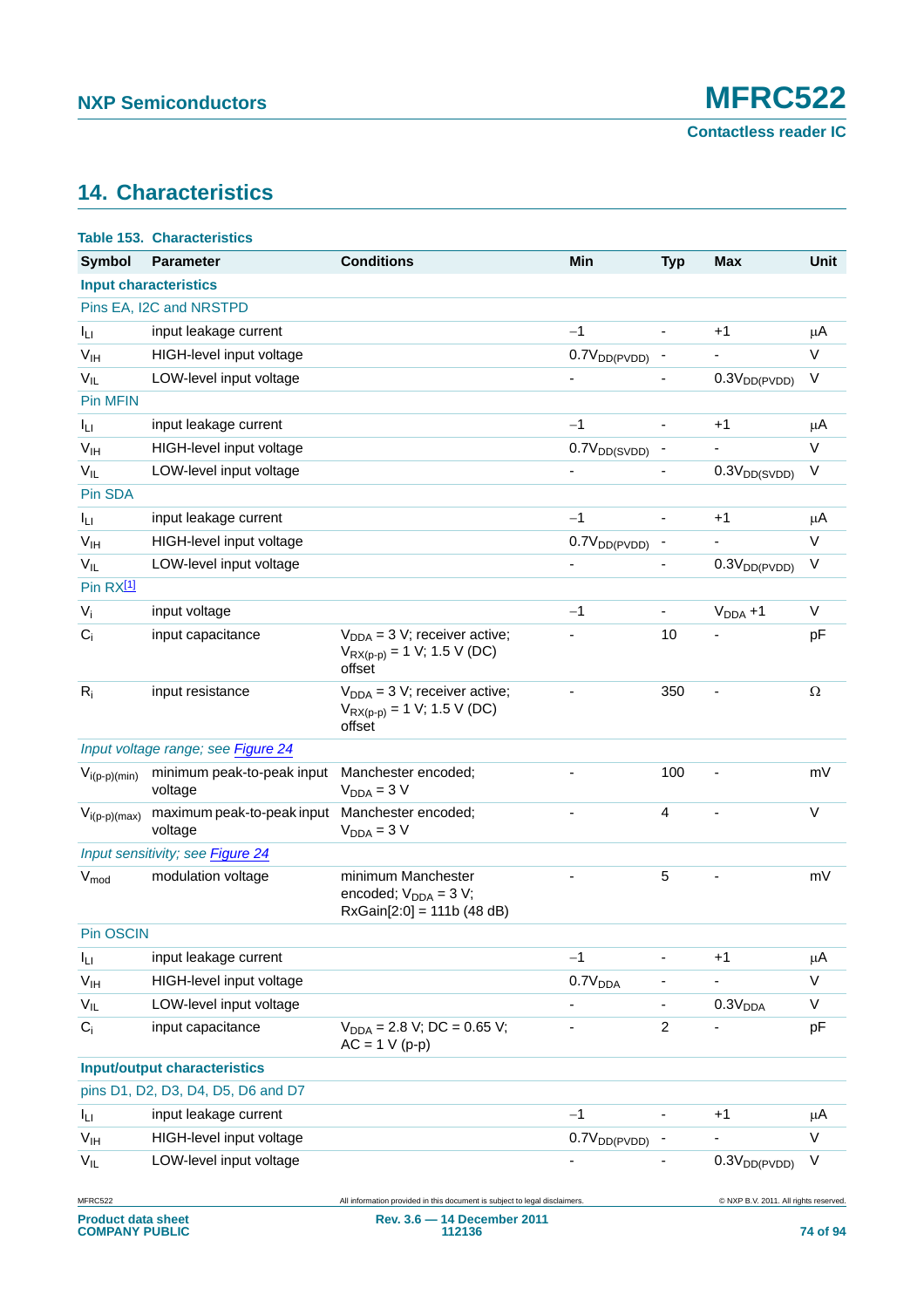**Contactless reader IC**

|                       | <b>Table 133. Griddeter Istics</b> <i>continued</i> |                                                                                   |                          |                          |                         |             |
|-----------------------|-----------------------------------------------------|-----------------------------------------------------------------------------------|--------------------------|--------------------------|-------------------------|-------------|
| <b>Symbol</b>         | <b>Parameter</b>                                    | <b>Conditions</b>                                                                 | Min                      | <b>Typ</b>               | <b>Max</b>              | Unit        |
| <b>V<sub>OH</sub></b> | HIGH-level output voltage                           | $V_{DD(PVDD)} = 3 V; IO = 4 mA$                                                   | $V_{DD(PVDD)} -$<br>0.4  |                          | $V_{DD(PVDD)}$          | V           |
| $V_{OL}$              | LOW-level output voltage                            | $V_{DD(PVDD)} = 3 V; IO = 4 mA$                                                   | V <sub>SS(PVSS)</sub>    |                          | $V_{SS(PVSS)} +$<br>0.4 | $\mathsf V$ |
| $I_{OH}$              | HIGH-level output current                           | $V_{DD(PVDD)} = 3 V$                                                              | -                        | $\overline{\phantom{a}}$ | 4                       | mA          |
| $I_{OL}$              | LOW-level output current                            | $V_{DD(PVDD)} = 3 V$                                                              |                          |                          | $\overline{\mathbf{4}}$ | mA          |
|                       | <b>Output characteristics</b>                       |                                                                                   |                          |                          |                         |             |
| Pin MFOUT             |                                                     |                                                                                   |                          |                          |                         |             |
| <b>V<sub>OH</sub></b> | HIGH-level output voltage                           | $V_{DD(SVDD)} = 3 V; IO = 4 mA$                                                   | $V_{DD(SVDD)} -$<br>0.4  |                          | $V_{DD(SVDD)}$          | $\vee$      |
| $V_{OL}$              | LOW-level output voltage                            | $V_{DD(SVDD)} = 3 V; IO = 4 mA$                                                   | $V_{SS(PVSS)}$           |                          | $V_{SS(PVSS)} +$<br>0.4 | $\vee$      |
| $I_{OL}$              | LOW-level output current                            | $V_{DD(SVDD)} = 3 V$                                                              |                          | $\overline{\phantom{a}}$ | 4                       | mA          |
| $I_{OH}$              | HIGH-level output current                           | $V_{DD(SVDD)} = 3 V$                                                              |                          |                          | 4                       | mA          |
| Pin IRQ               |                                                     |                                                                                   |                          |                          |                         |             |
| $V_{OH}$              | HIGH-level output voltage                           | $V_{DD(PVDD)} = 3 V; IO = 4 mA$                                                   | $V_{DD(PVDD)} -$<br>0.4  |                          | $V_{DD(PVDD)}$          | $\vee$      |
| $V_{OL}$              | LOW-level output voltage                            | $V_{DD(PVDD)} = 3 V; IO = 4 mA$                                                   | $V_{SS(PVSS)}$           |                          | $V_{SS(PVSS)} +$<br>0.4 | $\sf V$     |
| $I_{OL}$              | LOW-level output current                            | $V_{DD(PVDD)} = 3 V$                                                              |                          | $\overline{\phantom{a}}$ | 4                       | mA          |
| $I_{OH}$              | HIGH-level output current                           | $V_{DD(PVDD)} = 3 V$                                                              |                          |                          | $\overline{4}$          | mA          |
|                       | Pins AUX1 and AUX2                                  |                                                                                   |                          |                          |                         |             |
| $V_{OH}$              | HIGH-level output voltage                           | $V_{\text{DDD}} = 3 V; I_{\text{O}} = 4 mA$                                       | $VDDD - 0.4$             | $\blacksquare$           | V <sub>DDD</sub>        | $\vee$      |
| $V_{OL}$              | LOW-level output voltage                            | $V_{\text{DDD}} = 3 V; I_{\text{O}} = 4 mA$                                       | $V_{SS(PVSS)}$           | ۰                        | $V_{SS(PVSS)} +$<br>0.4 | V           |
| $I_{OL}$              | LOW-level output current                            | $V_{\text{DDD}} = 3 V$                                                            | $\blacksquare$           | ÷,                       | 4                       | mA          |
| $I_{OH}$              | HIGH-level output current                           | $VDDD = 3 V$                                                                      |                          | $\blacksquare$           | 4                       | mA          |
| Pins TX1 and TX2      |                                                     |                                                                                   |                          |                          |                         |             |
| $V_{OH}$              | HIGH-level output voltage                           | $V_{DD(TVDD)} = 3 V;$<br>$I_{DD(TVDD)} = 32 \text{ mA};$<br>$CWGsP[5:0] = 3Fh$    | $V_{DD(TVDD)} -$<br>0.15 |                          |                         | $\mathsf V$ |
|                       |                                                     | $V_{DD(TVDD)} = 3 V;$<br>$I_{DD(TVDD)} = 80$ mA;<br>$CWGsP[5:0] = 3Fh$            | $V_{DD(TVDD)} -$<br>0.4  |                          |                         | $\vee$      |
|                       |                                                     | $V_{DD(TVDD)} = 2.5 V;$<br>$I_{DD(TVDD)} = 32 \text{ mA}$ ;<br>$CWGsP[5:0] = 3Fh$ | $V_{DD(TVDD)} -$<br>0.24 |                          |                         | $\vee$      |
|                       |                                                     | $V_{DD(TVDD)} = 2.5 V;$<br>$I_{DD(TVDD)} = 80$ mA;<br>$CWGsP[5:0] = 3Fh$          | $V_{DD(TVDD)} -$<br>0.64 |                          |                         | $\vee$      |

#### **Table 153. Characteristics** *…continued*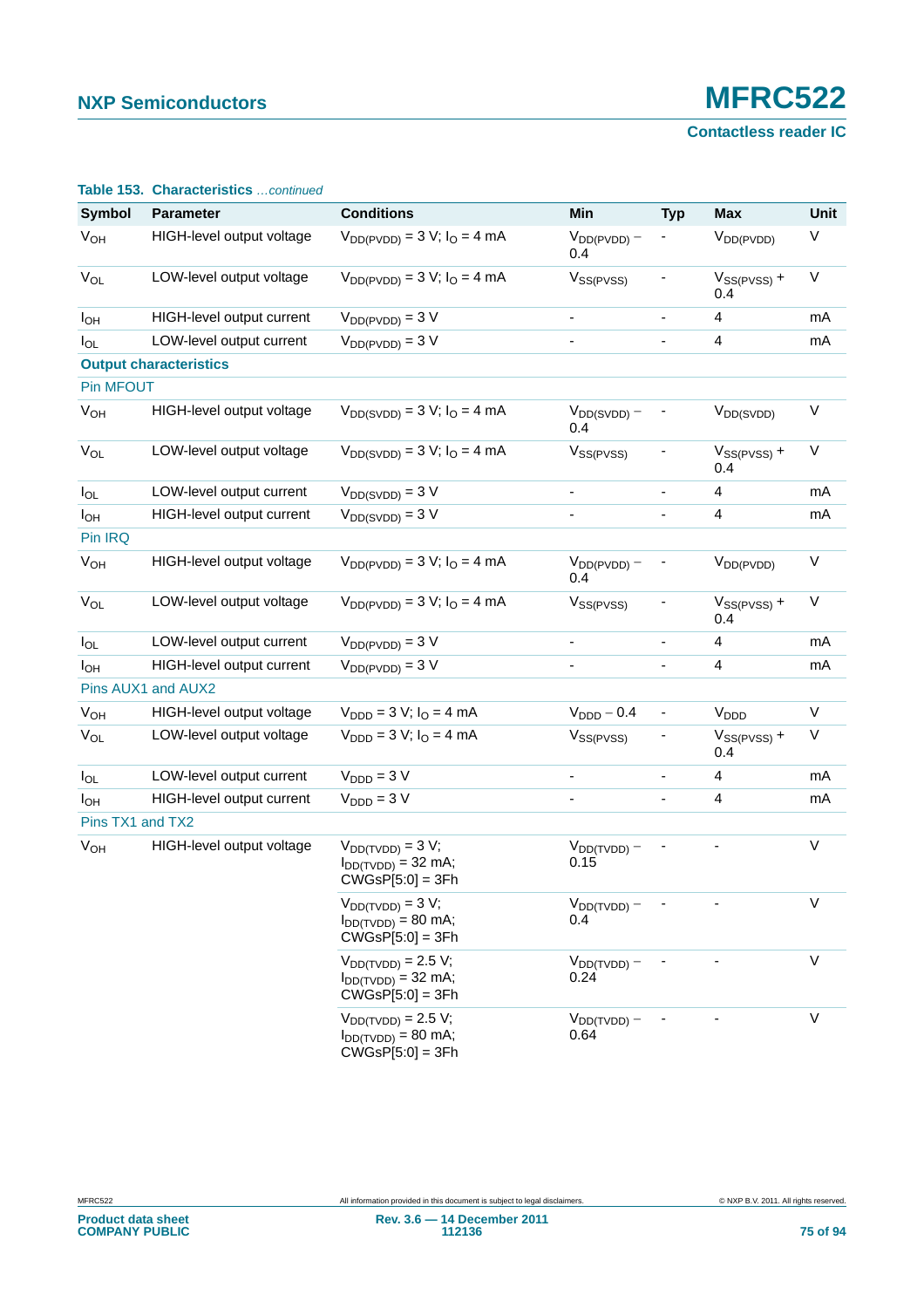**Contactless reader IC**

| <b>Symbol</b>                            | <b>Parameter</b>                  | <b>Conditions</b>                                                                                  |               | Min                      | <b>Typ</b>               | <b>Max</b>               | <b>Unit</b> |
|------------------------------------------|-----------------------------------|----------------------------------------------------------------------------------------------------|---------------|--------------------------|--------------------------|--------------------------|-------------|
| $V_{OL}$                                 | LOW-level output voltage          | $V_{DD(TVDD)} = 3 V;$<br>$I_{DD(TVDD)} = 32$ mA;<br>$CWGsP[5:0] = 0Fh$                             |               |                          |                          | 0.15                     | $\vee$      |
|                                          |                                   | $V_{DD(TVDD)} = 3 V;$<br>$I_{DD(TVDD)} = 80$ mA;<br>$CWGsP[5:0] = 0Fh$                             |               |                          | $\overline{\phantom{0}}$ | 0.4                      | $\vee$      |
|                                          |                                   | $V_{DD(TVDD)} = 2.5 V;$<br>$I_{DD(TVDD)} = 32 \text{ mA}$ ;<br>$CWGsP[5:0] = 0Fh$                  |               |                          |                          | 0.24                     | $\vee$      |
|                                          |                                   | $V_{DD(TVDD)} = 2.5 V;$<br>$I_{DD(TVDD)} = 80$ mA;<br>$CWGsP[5:0] = 0Fh$                           |               |                          |                          | 0.64                     | $\vee$      |
|                                          | <b>Current consumption</b>        |                                                                                                    |               |                          |                          |                          |             |
| $I_{\text{pd}}$                          | power-down current                | $V_{DDA} = V_{DDD} = V_{DD(TVDD)} =$<br>$V_{DD(PVDD)} = 3 V$                                       |               |                          |                          |                          |             |
|                                          |                                   | hard power-down; pin<br>NRSTPD set LOW                                                             | $\boxed{2}$ . |                          |                          | $\sqrt{5}$               | μA          |
|                                          |                                   | soft power-down; RF<br>level detector on                                                           | $\boxed{2}$ . |                          | -                        | 10                       | μA          |
| <b>I</b> <sub>DDD</sub>                  | digital supply current            | pin DVDD; $V_{\text{DDD}} = 3 V$                                                                   |               | $\overline{\phantom{m}}$ | 6.5                      | 9                        | mA          |
| <b>I</b> <sub>DDA</sub>                  | analog supply current             | pin AVDD; $V_{DDA} = 3 V$ ;<br>CommandReg register's<br>bit $RcvOff = 0$                           |               |                          | 7                        | 10                       | mA          |
|                                          |                                   | pin AVDD; receiver<br>switched off; $V_{DDA} = 3 V$ ;<br>CommandReg register's<br>bit $RcvOff = 1$ |               |                          | 3                        | 5                        | mA          |
| $I_{DD(PVDD)}$                           | PVDD supply current               | pin PVDD                                                                                           | $\boxed{3}$ . |                          | L,                       | 40                       | mA          |
| $I_{DD(TVDD)}$                           | TVDD supply current               | pin TVDD; continuous wave                                                                          | $[4][5][6]$ _ |                          | 60                       | 100                      | mA          |
| $I_{DD(SVDD)}$<br><b>Clock frequency</b> | SVDD supply current               | pin SVDD                                                                                           | $\boxed{7}$   |                          | ۰                        | $\overline{4}$           | mA          |
| $f_{clk}$                                | clock frequency                   |                                                                                                    |               |                          | 27.12                    | $\blacksquare$           | <b>MHz</b>  |
| $\delta_{\text{clk}}$                    | clock duty cycle                  |                                                                                                    |               | 40                       | 50                       | 60                       | $\%$        |
| $t_{\text{jit}}$                         | jitter time                       | <b>RMS</b>                                                                                         |               |                          | ٠                        | 10                       | ps          |
| <b>Crystal oscillator</b>                |                                   |                                                                                                    |               |                          |                          |                          |             |
| $V_{OH}$                                 | HIGH-level output voltage         | pin OSCOUT                                                                                         |               | $\blacksquare$           | 1.1                      | $\overline{\phantom{a}}$ | $\vee$      |
| $V_{OL}$                                 | LOW-level output voltage          | pin OSCOUT                                                                                         |               |                          | 0.2                      | $\blacksquare$           | $\vee$      |
| $C_i$                                    | input capacitance                 | pin OSCOUT                                                                                         |               |                          | $\overline{2}$           |                          | pF          |
|                                          |                                   | pin OSCIN                                                                                          |               |                          | $\overline{a}$           | $\overline{\phantom{a}}$ | pF          |
|                                          | <b>Typical input requirements</b> |                                                                                                    |               |                          |                          |                          |             |
| $f_{xtal}$                               | crystal frequency                 |                                                                                                    |               | $\blacksquare$           | 27.12                    | $\blacksquare$           | MHz         |
| <b>ESR</b>                               | equivalent series resistance      |                                                                                                    |               |                          | $\overline{\phantom{0}}$ | 100                      | $\Omega$    |
| $C_L$                                    | load capacitance                  |                                                                                                    |               | $\blacksquare$           | 10                       | ÷,                       | pF          |
| $P_{xtal}$                               | crystal power dissipation         |                                                                                                    |               | -                        | 50                       | 100                      | mW          |

#### **Table 153. Characteristics** *…continued*

<span id="page-75-0"></span>[1] The voltage on pin RX is clamped by internal diodes to pins AVSS and AVDD.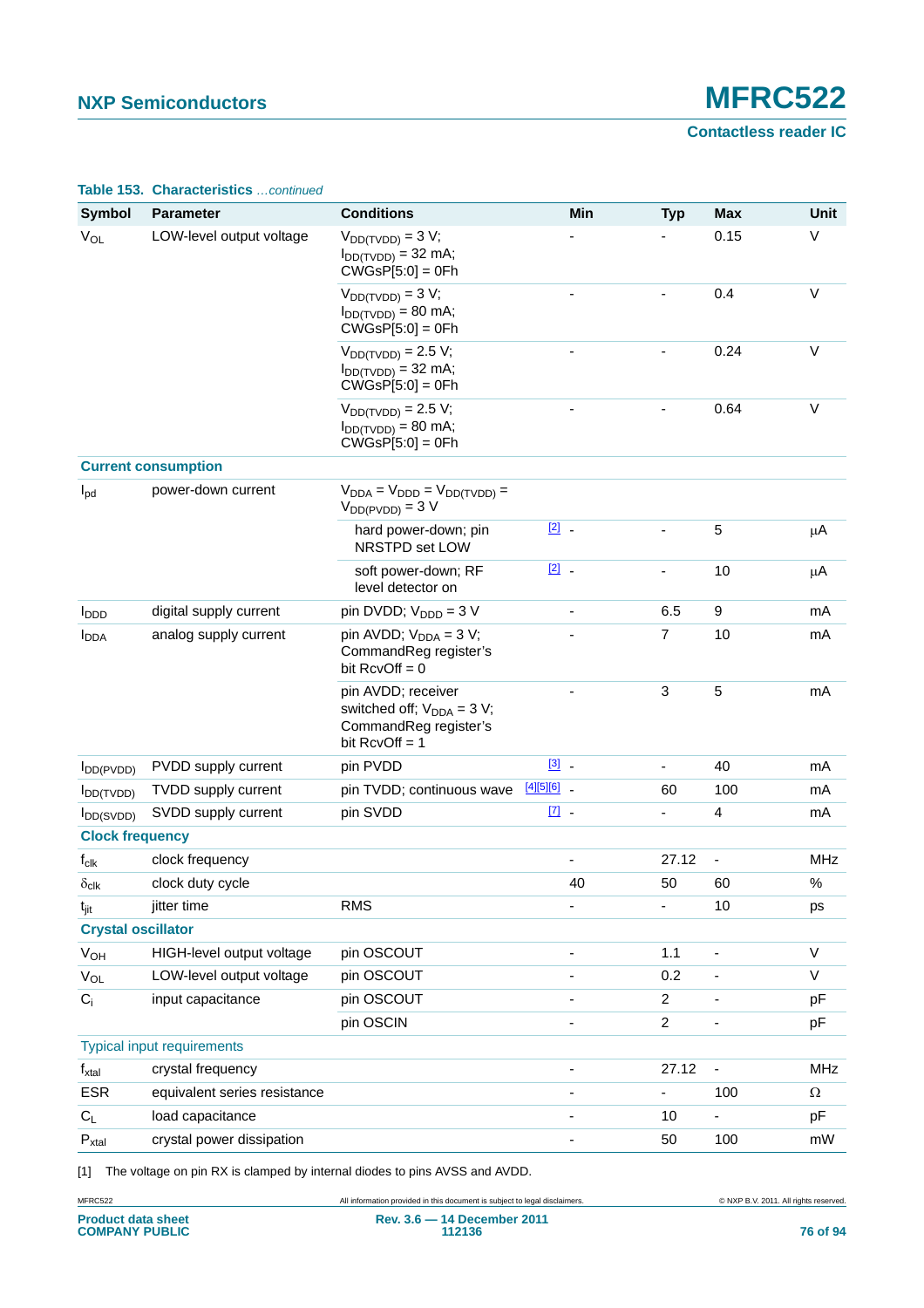- <span id="page-76-1"></span> $[2]$  I<sub>pd</sub> is the total current for all supplies.
- <span id="page-76-2"></span> $[3]$  I<sub>DD(PVDD)</sub> depends on the overall load at the digital pins.
- <span id="page-76-3"></span> $[4]$  I<sub>DD(TVDD)</sub> depends on V<sub>DD(TVDD)</sub> and the external circuit connected to pins TX1 and TX2.
- <span id="page-76-4"></span>[5] During typical circuit operation, the overall current is below 100 mA.
- <span id="page-76-5"></span>[6] Typical value using a complementary driver configuration and an antenna matched to 40  $\Omega$  between pins TX1 and TX2 at 13.56 MHz.
- <span id="page-76-6"></span> $[7]$   $I_{DD(SVDD)}$  depends on the load at pin MFOUT.



#### <span id="page-76-8"></span><span id="page-76-0"></span>**14.1 Timing characteristics**

#### <span id="page-76-7"></span>**Table 154. SPI timing characteristics**

| <b>Symbol</b>            | <b>Parameter</b>                      | <b>Conditions</b>              | Min | <b>Typ</b>               | <b>Max</b> | Unit |
|--------------------------|---------------------------------------|--------------------------------|-----|--------------------------|------------|------|
| t <sub>WL</sub>          | pulse width LOW                       | line SCK                       | 50  | $\overline{\phantom{0}}$ | ٠          | ns   |
| t <sub>WH</sub>          | pulse width HIGH                      | line SCK                       | 50  |                          |            | ns   |
| t <sub>h</sub> (SCKH-D)  | SCK HIGH to data input<br>hold time   | SCK to changing<br><b>MOSI</b> | 25  | ٠                        |            | ns   |
| $t_{\text{SU(D-SCKH)}}$  | data input to SCK HIGH<br>set-up time | changing MOSI to<br><b>SCK</b> | 25  | ٠                        |            | ns   |
| $t_{h(SCKL-Q)}$          | SCK LOW to data output<br>hold time   | SCK to changing<br><b>MISO</b> |     |                          | 25         | ns   |
| t <sub>(SCKL-NSSH)</sub> | SCK LOW to NSS HIGH<br>time           |                                | 0   |                          |            | ns   |
| <sup>t</sup> NHNL        | NSS high before<br>communication      |                                | 50  |                          |            | ns   |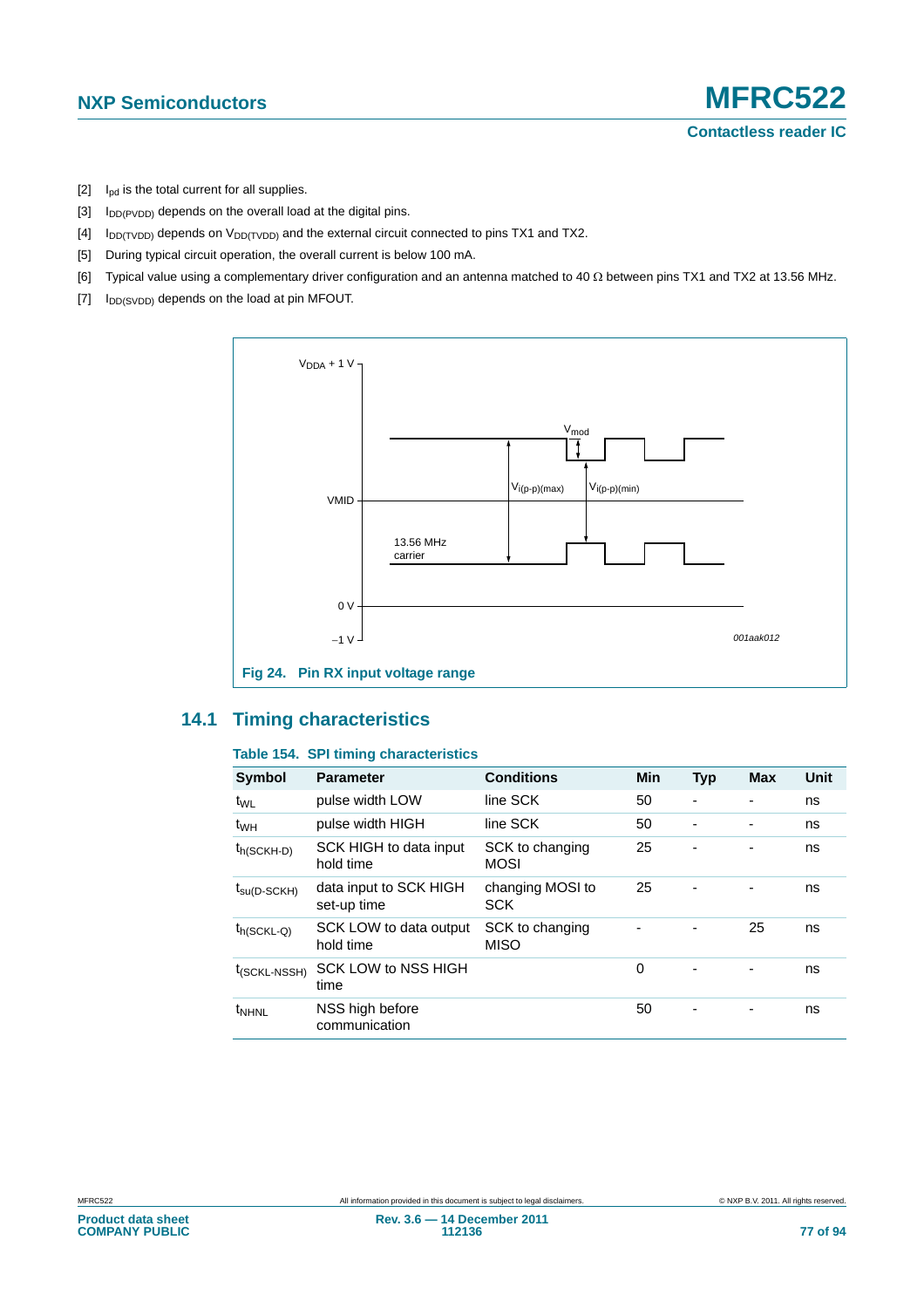**Contactless reader IC**

| <b>Symbol</b>       | <b>Parameter</b>                                                                                       | <b>Conditions</b>      | <b>Fast mode</b> |                          | mode       | <b>High-speed</b>            | Unit |
|---------------------|--------------------------------------------------------------------------------------------------------|------------------------|------------------|--------------------------|------------|------------------------------|------|
|                     |                                                                                                        |                        | Min              | <b>Max</b>               | <b>Min</b> | <b>Max</b>                   |      |
| $f_{\mathsf{SCL}}$  | <b>SCL clock frequency</b>                                                                             |                        | 0                | 400                      | 0          | 3400                         | kHz  |
| <sup>t</sup> HD;STA | hold time (repeated) START<br>after this period,<br>condition<br>the first clock pulse<br>is generated |                        | 600              |                          | 160        | ä,                           | ns   |
| $t_{\text{SU;STA}}$ | set-up time for a repeated<br><b>START</b> condition                                                   |                        | 600              |                          | 160        |                              | ns   |
| t <sub>SU;STO</sub> | set-up time for STOP condition                                                                         |                        | 600              | $\overline{\phantom{m}}$ | 160        | ÷,                           | ns   |
| t <sub>LOW</sub>    | LOW period of the SCL clock                                                                            |                        | 1300             | $\overline{\phantom{a}}$ | 160        | $\qquad \qquad \blacksquare$ | ns   |
| $t_{HIGH}$          | HIGH period of the SCL clock                                                                           |                        | 600              | $\overline{\phantom{m}}$ | 60         | ٠                            | ns   |
| <sup>t</sup> HD:DAT | data hold time                                                                                         |                        | 0                | 900                      | 0          | 70                           | ns   |
| t <sub>SU;DAT</sub> | data set-up time                                                                                       |                        | 100              | $\overline{\phantom{a}}$ | 10         | ÷,                           | ns   |
| $t_r$               | rise time                                                                                              | SCL signal             | 20               | 300                      | 10         | 40                           | ns   |
| t <sub>f</sub>      | fall time                                                                                              | SCL signal             | 20               | 300                      | 10         | 40                           | ns   |
| $t_{r}$             | rise time                                                                                              | SDA and SCL<br>signals | 20               | 300                      | 10         | 80                           | ns   |
| $t_{f}$             | fall time                                                                                              | SDA and SCL<br>signals | 20               | 300                      | 10         | 80                           | ns   |
| $t_{\text{BUF}}$    | bus free time between a STOP<br>and START condition                                                    |                        | 1.3              |                          | 1.3        | -                            | μS   |

#### **Table 155. I2C-bus timing in Fast mode**



**Fig 25. Timing diagram for SPI**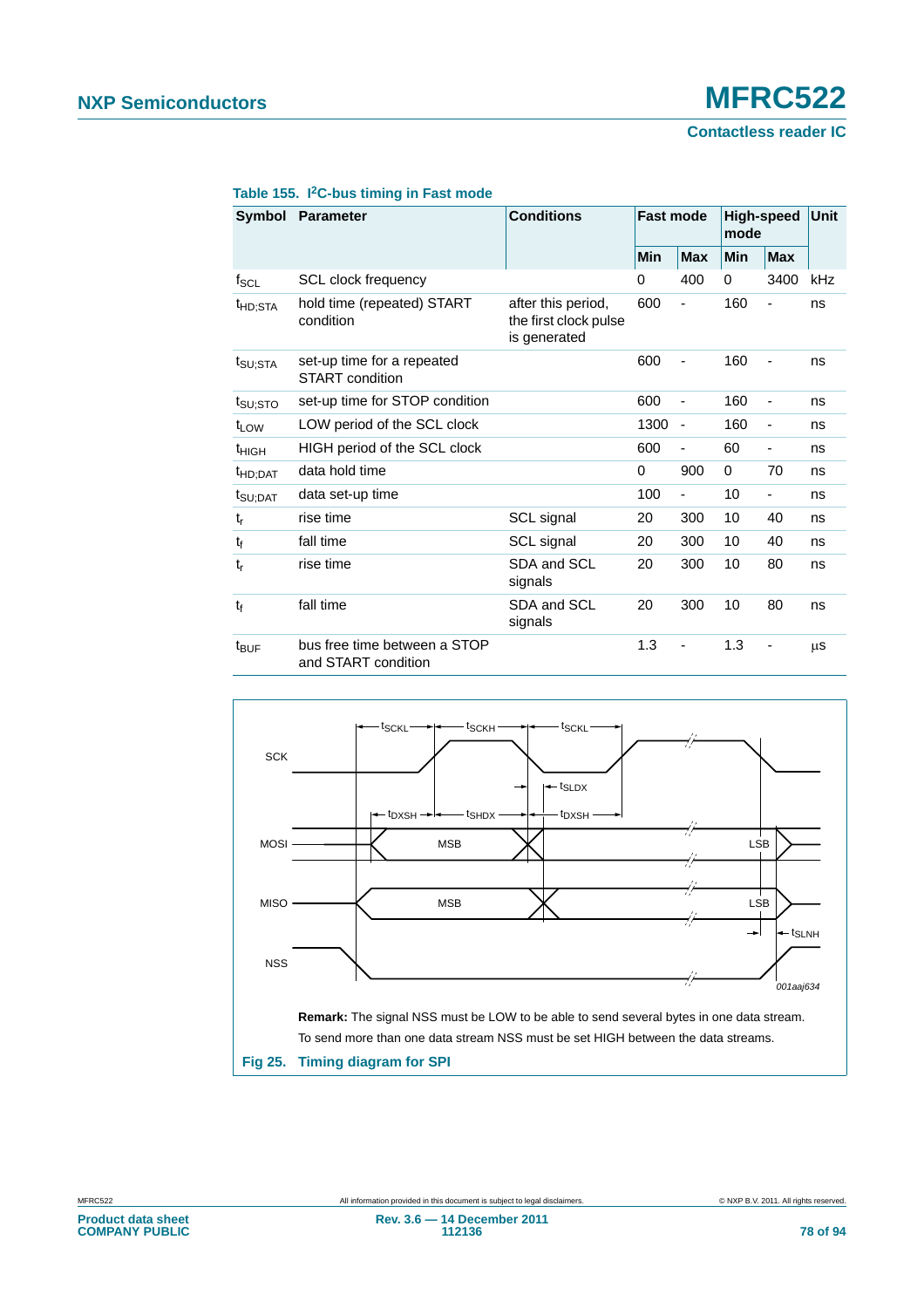**Contactless reader IC**

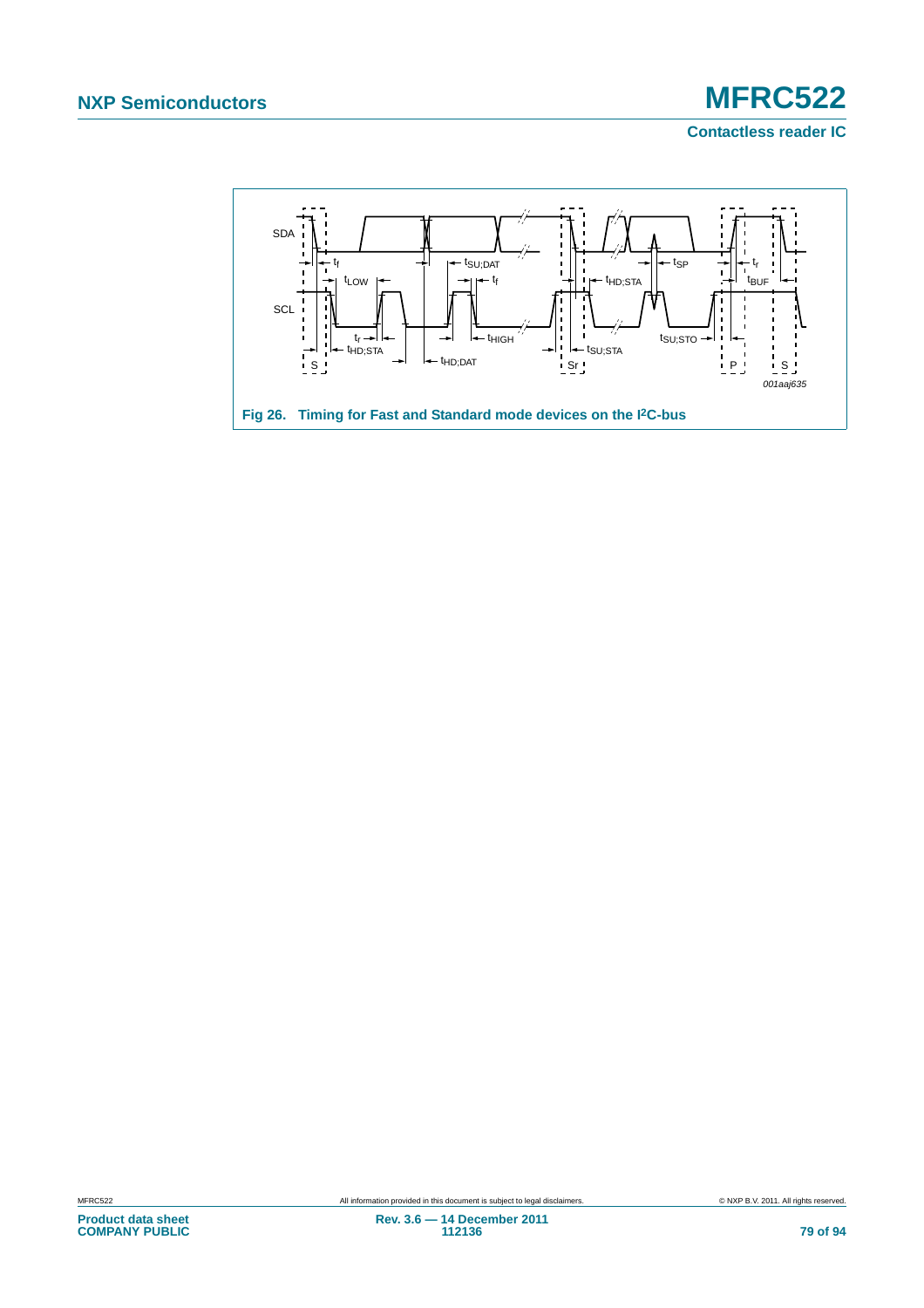### <span id="page-79-1"></span>**15. Application information**

A typical application diagram using a complementary antenna connection to the MFRC522 is shown in [Figure 27.](#page-79-0)

The antenna tuning and RF part matching is described in the application note [Ref. 1](#page-88-0) and [Ref. 2.](#page-88-1)

<span id="page-79-0"></span>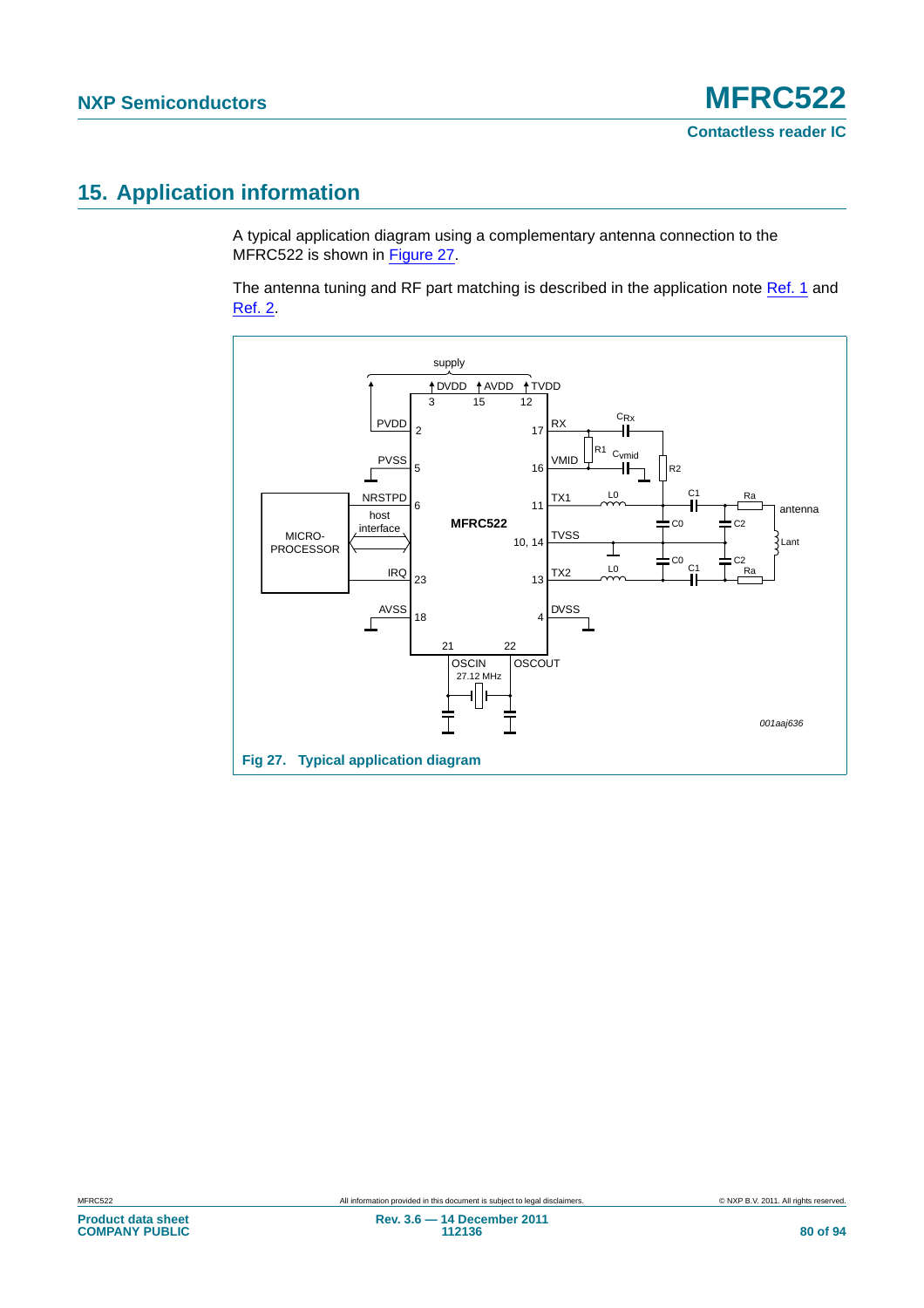### <span id="page-80-3"></span><span id="page-80-2"></span><span id="page-80-1"></span>**16. Test information**

#### **16.1 Test signals**

#### **16.1.1 Self test**

The MFRC522 has the capability to perform a digital self test. The self test is started by using the following procedure:

- 1. Perform a soft reset.
- 2. Clear the internal buffer by writing 25 bytes of 00h and implement the Config command.
- 3. Enable the self test by writing 09h to the AutoTestReg register.
- 4. Write 00h to the FIFO buffer.
- 5. Start the self test with the CalcCRC command.
- 6. The self test is initiated.
- 7. When the self test has completed, the FIFO buffer contains the following 64 bytes:

FIFO buffer byte values for MFRC522 version 1.0:

00h, C6h, 37h, D5h, 32h, B7h, 57h, 5Ch, C2h, D8h, 7Ch, 4Dh, D9h, 70h, C7h, 73h, 10h, E6h, D2h, AAh, 5Eh, A1h, 3Eh, 5Ah, 14h, AFh, 30h, 61h, C9h, 70h, DBh, 2Eh, 64h, 22h, 72h, B5h, BDh, 65h, F4h, ECh, 22h, BCh, D3h, 72h, 35h, CDh, AAh, 41h, 1Fh, A7h, F3h, 53h, 14h, DEh, 7Eh, 02h, D9h, 0Fh, B5h, 5Eh, 25h, 1Dh, 29h, 79h

FIFO buffer byte values for MFRC522 version 2.0:

00h, EBh, 66h, BAh, 57h, BFh, 23h, 95h, D0h, E3h, 0Dh, 3Dh, 27h, 89h, 5Ch, DEh, 9Dh, 3Bh, A7h, 00h, 21h, 5Bh, 89h, 82h, 51h, 3Ah, EBh, 02h, 0Ch, A5h, 00h, 49h, 7Ch, 84h, 4Dh, B3h, CCh, D2h, 1Bh, 81h, 5Dh, 48h, 76h, D5h, 71h, 061h, 21h, A9h, 86h, 96h, 83h, 38h, CFh, 9Dh, 5Bh, 6Dh, DCh, 15h, BAh, 3Eh, 7Dh, 95h, 03Bh, 2Fh

#### <span id="page-80-0"></span>**16.1.2 Test bus**

The test bus is used for production tests. The following configuration can be used to improve the design of a system using the MFRC522. The test bus allows internal signals to be routed to the digital interface. The test bus comprises two sets of test signals which are selected using their subaddress specified in the TestSel2Reg register's TestBusSel[4:0] bits. The test signals and their related digital output pins are described in [Table 156](#page-81-0) and [Table 157.](#page-81-1)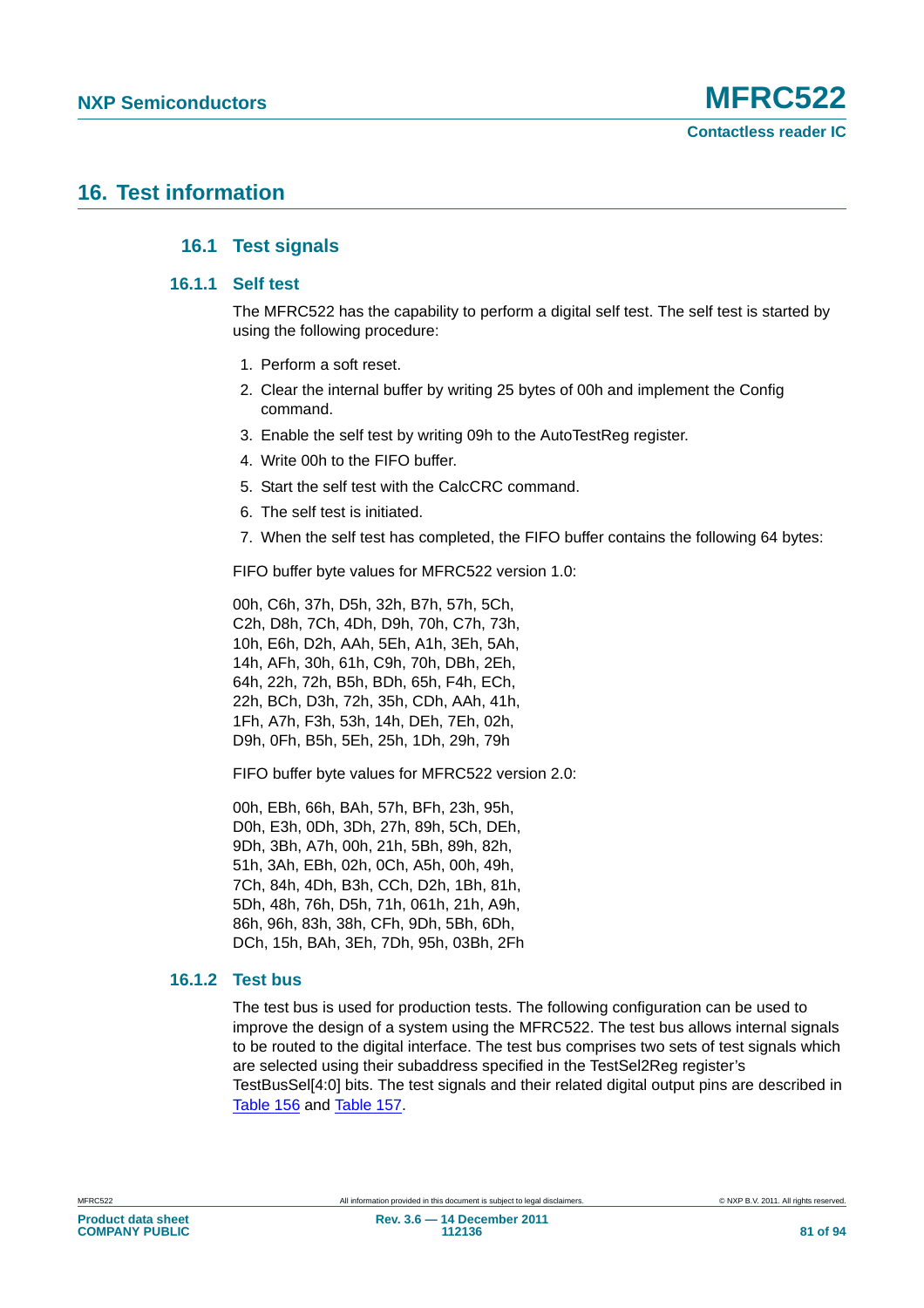<span id="page-81-0"></span>

| <b>Pins</b>    | <b>Internal</b><br>signal name | <b>Description</b>                     |
|----------------|--------------------------------|----------------------------------------|
| D <sub>6</sub> | s data                         | received data stream                   |
| D <sub>5</sub> | s coll                         | bit-collision detected (106 kBd only)  |
| D <sub>4</sub> | s valid                        | s data and s coll signals are valid    |
| D <sub>3</sub> | s over                         | receiver has detected a stop condition |
| D <sub>2</sub> | RCV reset                      | receiver is reset                      |
| D1             | -                              | reserved                               |

#### <span id="page-81-1"></span>**Table 157. Test bus signals: TestBusSel[4:0] = 0Dh**

| <b>Pins</b>                      | Internal test<br>signal name | <b>Description</b>                    |
|----------------------------------|------------------------------|---------------------------------------|
| D <sub>6</sub>                   | clkstable                    | oscillator output signal              |
| D5                               | clk27/8                      | oscillator output signal divided by 8 |
| D <sub>4</sub> to D <sub>3</sub> | $\overline{\phantom{a}}$     | reserved                              |
| D2                               | clk27                        | oscillator output signal              |
| D1                               | ۰                            | reserved                              |

#### <span id="page-81-3"></span>**16.1.3 Test signals on pins AUX1 or AUX2**

The MFRC522 allows the user to select internal signals for measurement on pins AUX1 or AUX2. These measurements can be helpful during the design-in phase to optimize the design or used for test purposes.

[Table 158](#page-81-2) shows the signals that can be switched to pin AUX1 or AUX2 by setting AnalogSelAux1[3:0] or AnalogSelAux2[3:0] in the AnalogTestReg register.

Remark: The DAC has a current output, therefore it is recommended that a 1 k $\Omega$ pull-down resistor is connected to pin AUX1 or AUX2.

<span id="page-81-2"></span>

|  |  | <b>Table 158. Test signal descriptions</b> |
|--|--|--------------------------------------------|
|--|--|--------------------------------------------|

| or<br>AnalogSelAux2[3:0]<br>value | AnalogSelAux1[3:0] Signal on pin AUX1 or pin AUX2 |
|-----------------------------------|---------------------------------------------------|
| 0000                              | 3-state                                           |
| 0001                              | DAC: register TestDAC1 or TestDAC2                |
| 0010                              | DAC: test signal Corr1                            |
| 0011                              | reserved                                          |
| 0100                              | DAC: test signal MinLevel                         |
| 0101                              | DAC: test signal ADC_I                            |
| 0110                              | DAC: test signal ADC_Q                            |
| 0111 to 1001                      | reserved                                          |
| 1010                              | HIGH                                              |
| 1011                              | LOW                                               |
| 1100                              | TxActive                                          |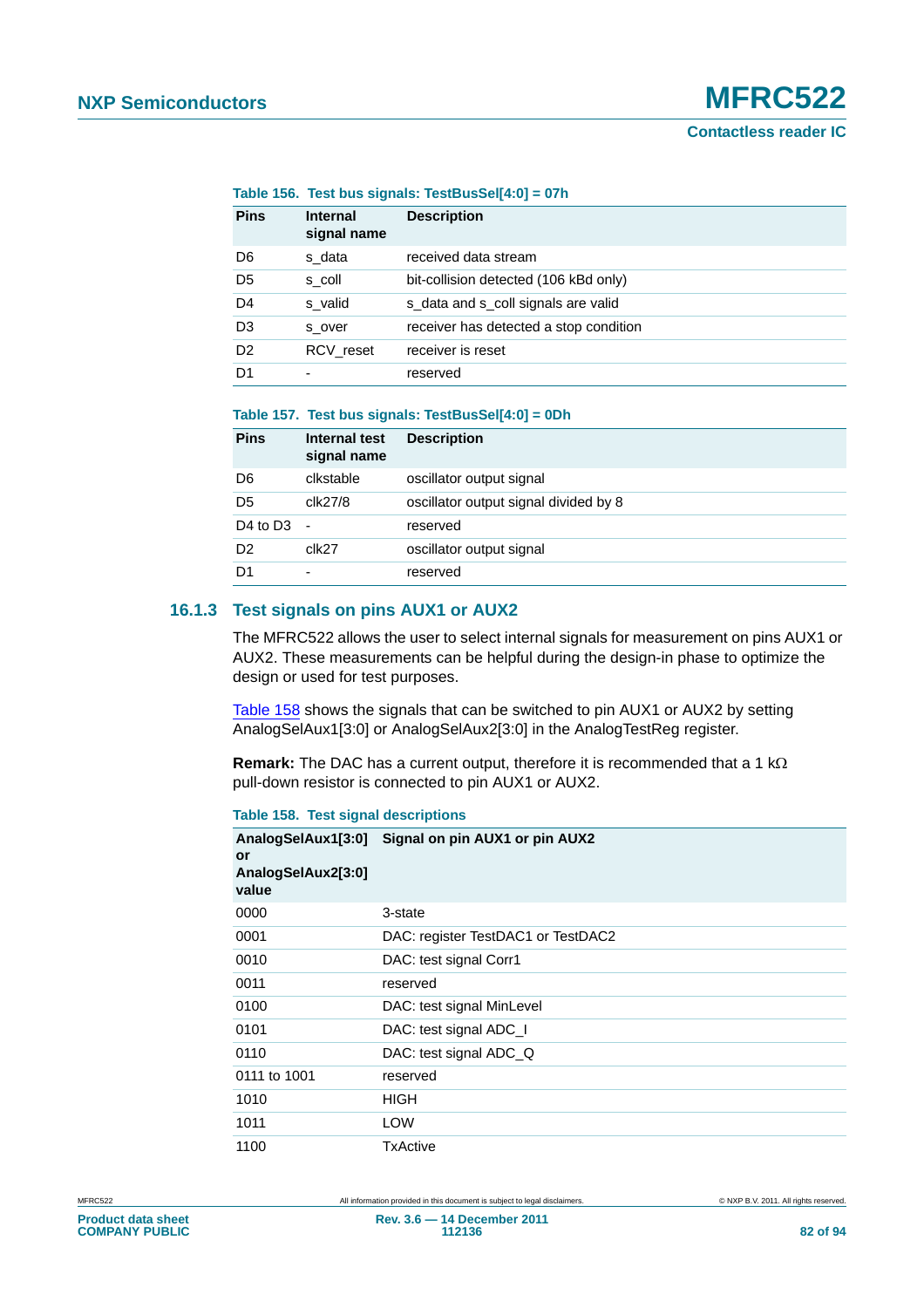|  | Table 158. Test signal descriptions  continued |  |
|--|------------------------------------------------|--|
|  |                                                |  |

| or<br>AnalogSelAux2[3:0]<br>value | AnalogSelAux1[3:0] Signal on pin AUX1 or pin AUX2 |
|-----------------------------------|---------------------------------------------------|
| 1101                              | RxActive                                          |
| 1110                              | subcarrier detected                               |
| 1111                              | TstBusBit                                         |

#### <span id="page-82-1"></span>**16.1.3.1 Example: Output test signals TestDAC1 and TestDAC2**

The AnalogTestReg register is set to 11h. The output on pin AUX1 has the test signal TestDAC1 and the output on pin AUX2 has the test signal TestDAC2. The signal values of TestDAC1 and TestDAC2 are controlled by the TestDAC1Reg and TestDAC2Reg registers.

[Figure 28](#page-82-0) shows test signal TestDAC1 on pin AUX1 and TestDAC2 on pin AUX2 when the TestDAC1Reg register is programmed with a slope defined by values 00h to 3Fh and the TestDAC2Reg register is programmed with a rectangular signal defined by values 00h and 3Fh.



#### <span id="page-82-2"></span>**16.1.3.2 Example: Output test signals Corr1 and MinLevel**

<span id="page-82-0"></span>[Figure 29](#page-83-0) shows test signals Corr1 and MinLevel on pins AUX1 and AUX2, respectively. The AnalogTestReg register is set to 24h.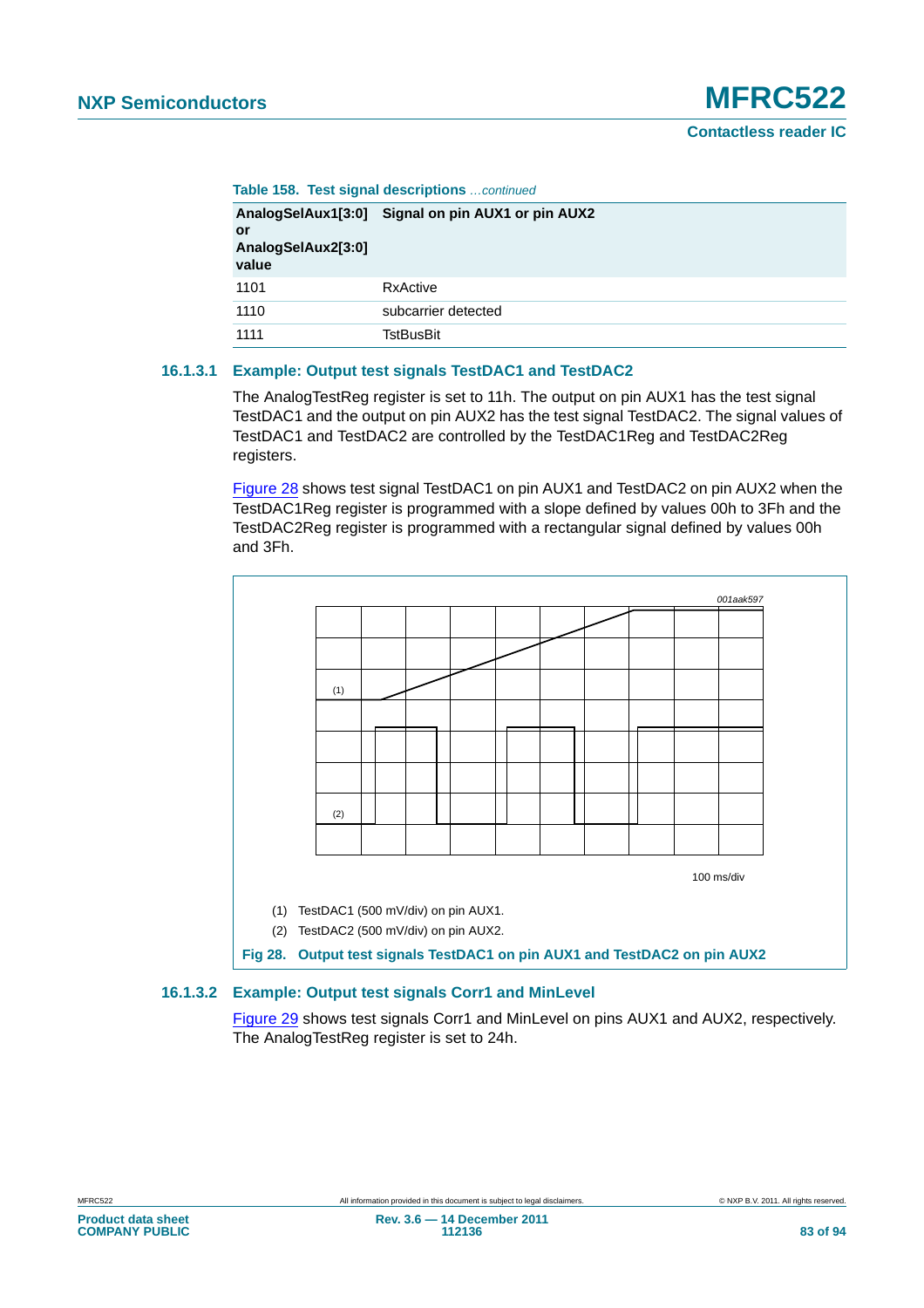**Contactless reader IC**



#### <span id="page-83-2"></span>**16.1.3.3 Example: Output test signals ADC channel I and ADC channel Q**

<span id="page-83-0"></span>[Figure 30](#page-83-1) shows the channel behavior test signals ADC\_I and ADC\_Q on pins AUX1 and AUX2, respectively. The AnalogTestReg register is set to 56h.

<span id="page-83-1"></span>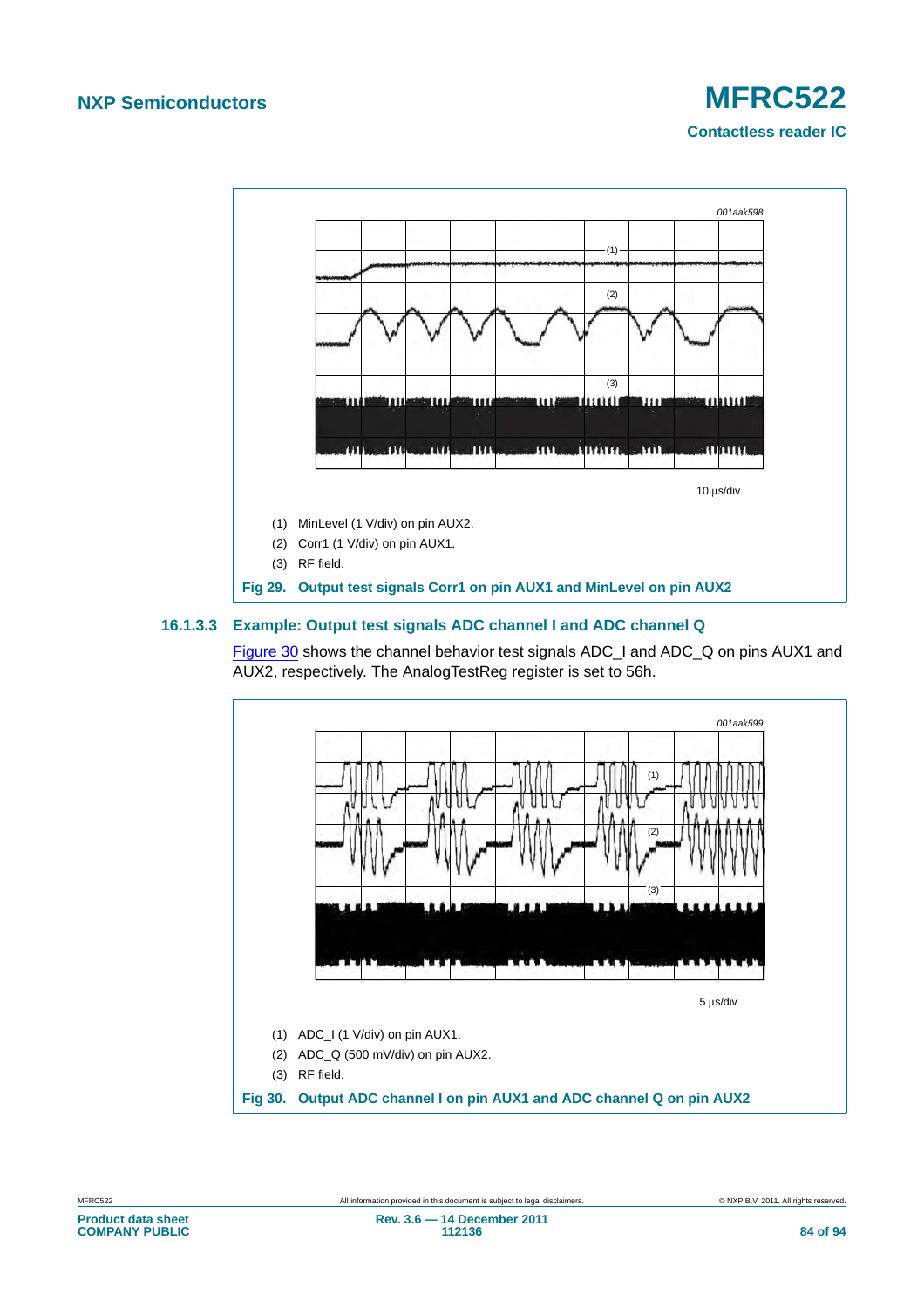#### <span id="page-84-1"></span>**16.1.3.4 Example: Output test signals RxActive and TxActive**

[Figure 31](#page-84-0) shows the RxActive and TxActive test signals relating to RF communication. The AnalogTestReg register is set to CDh.

- **•** At 106 kBd, RxActive is HIGH during data bits, parity and CRC reception. Start bits are not included
- **•** At 106 kBd, TxActive is HIGH during start bits, data bits, parity and CRC transmission
- **•** At 212 kBd, 424 kBd and 848 kBd, RxActive is HIGH during data bits and CRC reception. Start bits are not included
- **•** At 212 kBd, 424 kBd and 848 kBd, TxActive is HIGH during data bits and CRC transmission

<span id="page-84-0"></span>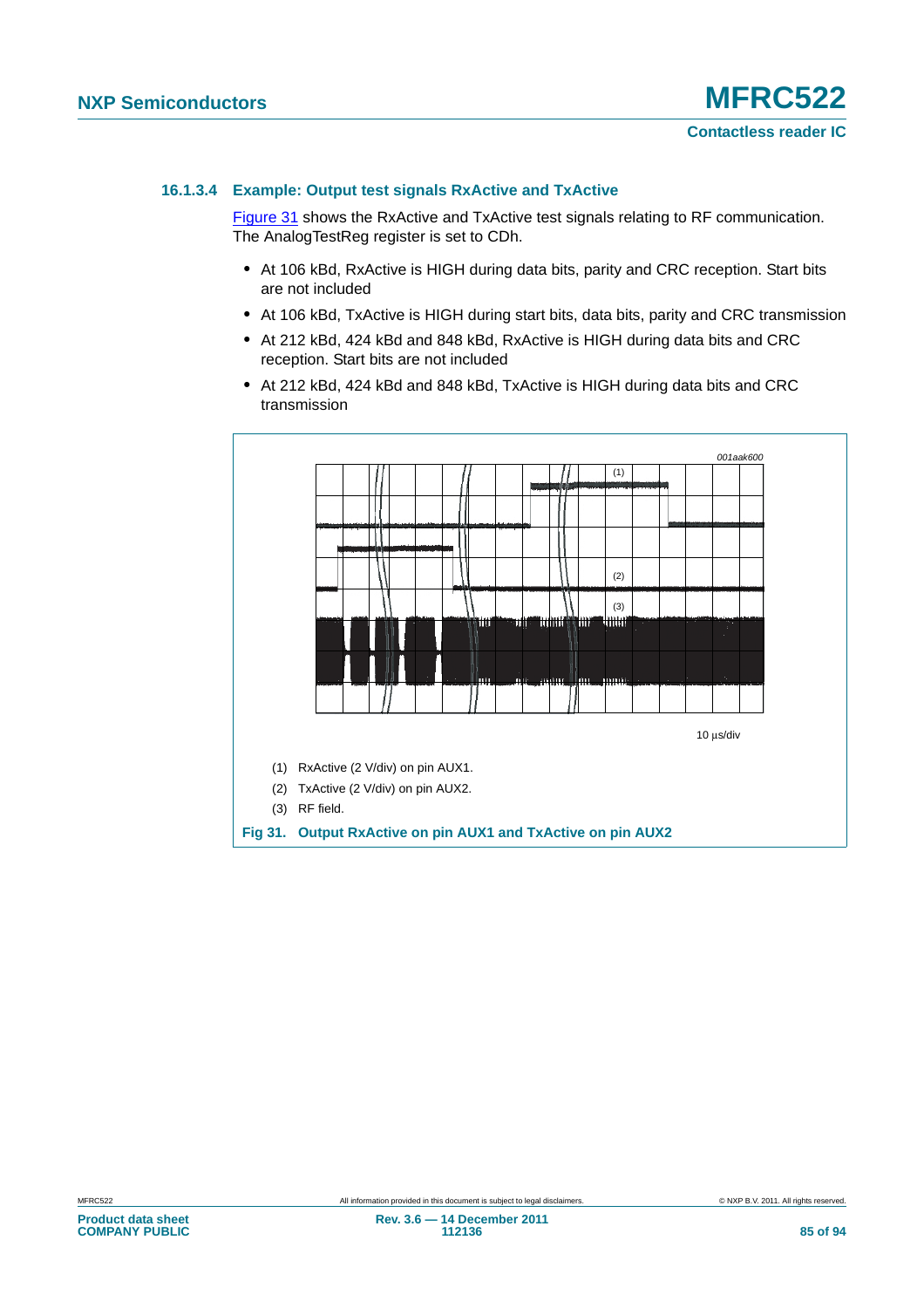#### <span id="page-85-1"></span>**16.1.3.5 Example: Output test signal RX data stream**

[Figure 32](#page-85-0) shows the data stream that is currently being received. The TestSel2Reg register's TestBusSel[4:0] bits are set to 07h to enable test bus signals on pins D1 to D6; see [Section 16.1.2 on page 81](#page-80-0). The TestSel1Reg register's TstBusBitSel[2:0] bits are set to 06h (pin D6 = s\_data) and AnalogTestReg register is set to FFh (TstBusBit) which outputs the received data stream on pins AUX1 and AUX2.



#### <span id="page-85-2"></span>**16.1.3.6 PRBS**

<span id="page-85-0"></span>The pseudo-random binary sequences PRBS9 and PRBS15 are based on ITU-TO150 and are defined with the TestSel2Reg register. Transmission of either data stream is started by the Transmit command. The preamble/sync byte/start bit/parity bit are automatically generated depending on the mode selected.

**Remark:** All relevant registers for transmitting data must be configured in accordance with ITU-TO150 before selecting PRBS transmission.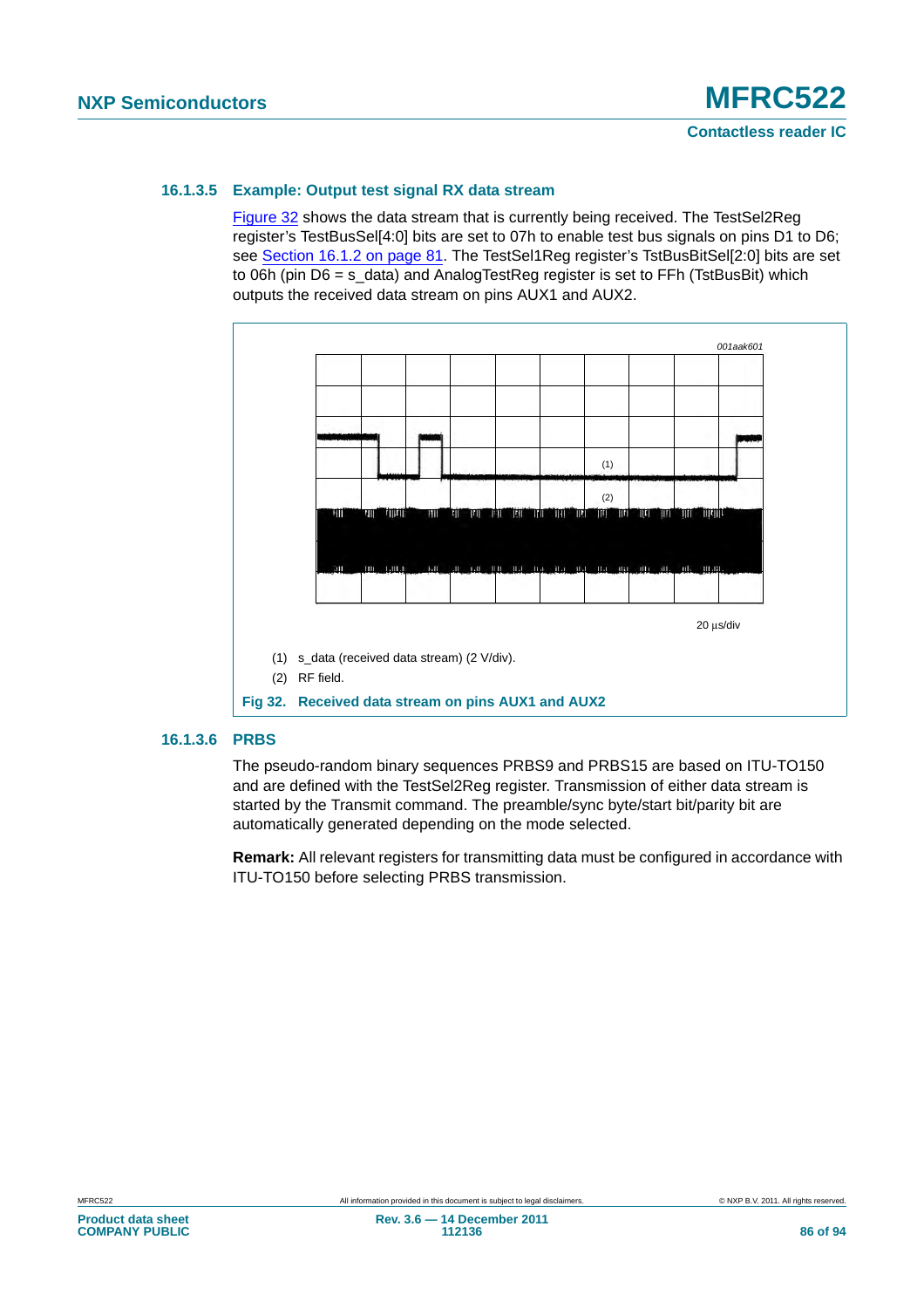### <span id="page-86-0"></span>**17. Package outline**

**HVQFN32: plastic thermal enhanced very thin quad flat package; no leads;**



All information provided in this document is subject to legal disclaimers. **Example 2014** COMP B.V. 2011. All rights reserved. **Fig 33. Package outline SOT617-1 (HVQFN32)**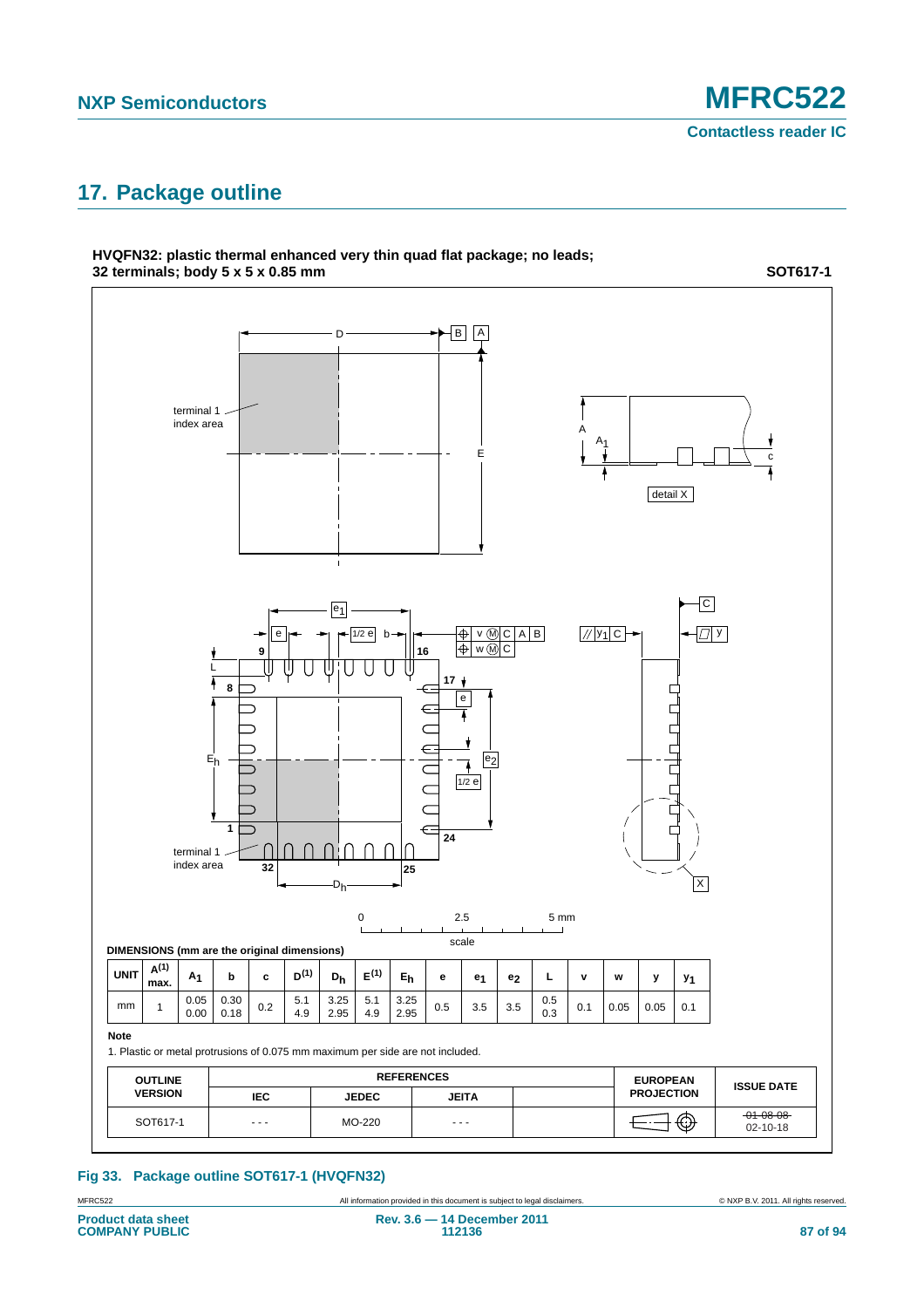Detailed package information can be found at: http://www.nxp.com/package/SOT617-1.html.

### <span id="page-87-0"></span>**18. Handling information**

Moisture Sensitivity Level (MSL) evaluation has been performed according to *SNW-FQ-225B rev.04/07/07 (JEDEC J-STD-020C)*. MSL for this package is level 1 which means 260 °C convection reflow temperature.

Dry pack is not required.

Unlimited out-of-pack floor life at maximum ambient 30 °C/85 % RH.

### <span id="page-87-1"></span>**19. Packing information**

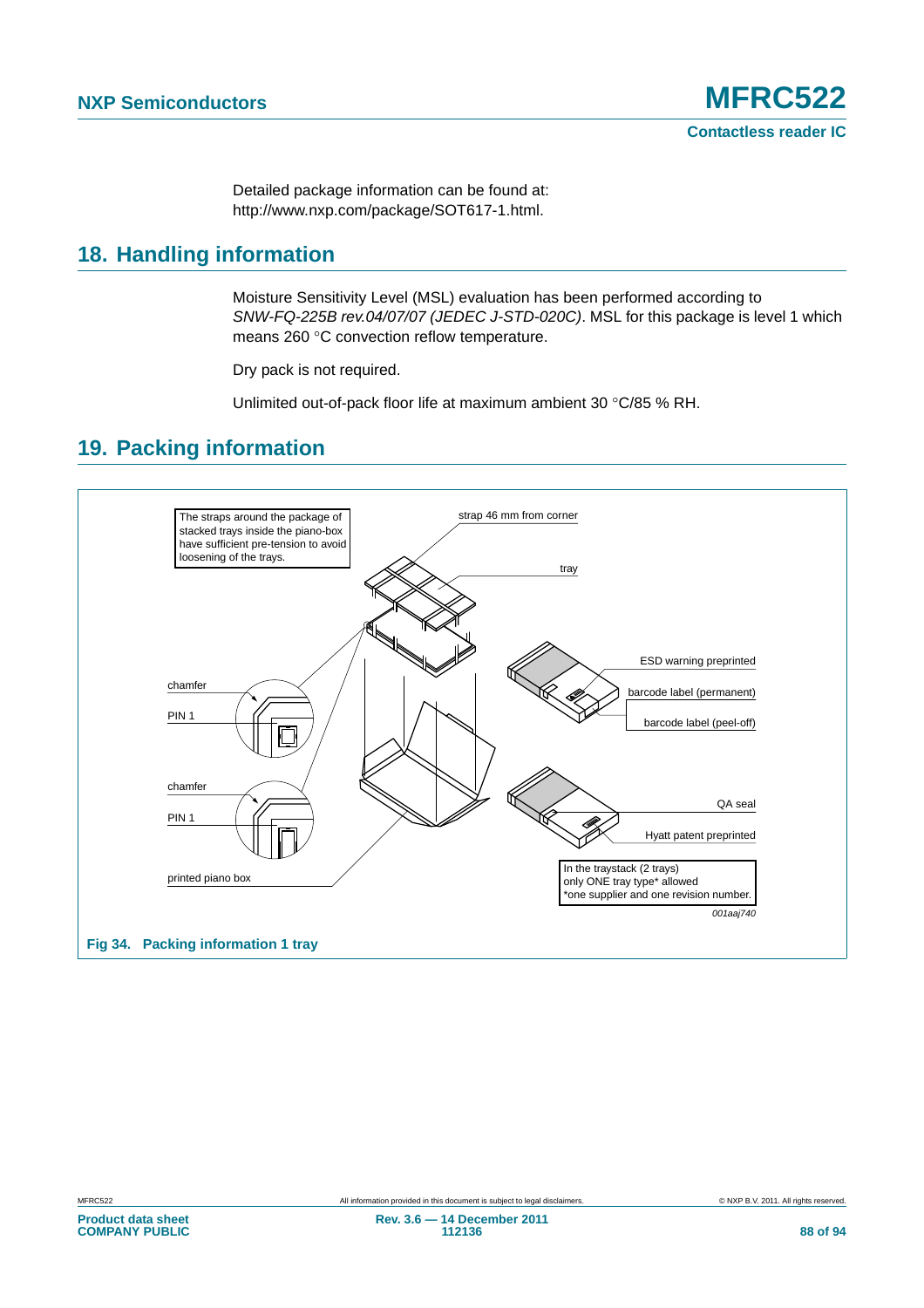**Contactless reader IC**

### <span id="page-88-2"></span>**20. Abbreviations**

| <b>Table 159. Abbreviations</b> |                                             |
|---------------------------------|---------------------------------------------|
| Acronym                         | <b>Description</b>                          |
| <b>ADC</b>                      | Analog-to-Digital Converter                 |
| <b>BPSK</b>                     | <b>Binary Phase Shift Keying</b>            |
| <b>CRC</b>                      | <b>Cyclic Redundancy Check</b>              |
| <b>CW</b>                       | Continuous Wave                             |
| <b>DAC</b>                      | Digital-to-Analog Converter                 |
| <b>HBM</b>                      | Human Body Model                            |
| ${}^{12}$ C                     | Inter-integrated Circuit                    |
| <b>LSB</b>                      | Least Significant Bit                       |
| <b>MISO</b>                     | Master In Slave Out                         |
| MM                              | Machine Model                               |
| <b>MOSI</b>                     | Master Out Slave In                         |
| <b>MSB</b>                      | <b>Most Significant Bit</b>                 |
| <b>NRZ</b>                      | Not Return to Zero                          |
| <b>NSS</b>                      | Not Slave Select                            |
| <b>PLL</b>                      | Phase-Locked Loop                           |
| <b>PRBS</b>                     | Pseudo-Random Bit Sequence                  |
| <b>RX</b>                       | Receiver                                    |
| <b>SOF</b>                      | <b>Start Of Frame</b>                       |
| <b>SPI</b>                      | Serial Peripheral Interface                 |
| <b>TX</b>                       | Transmitter                                 |
| <b>UART</b>                     | Universal Asynchronous Receiver Transmitter |

### <span id="page-88-3"></span>**21. References**

- <span id="page-88-0"></span>**[1] Application note —** *MFRC52x Reader IC Family Directly Matched Antenna Design*
- <span id="page-88-1"></span>**[2] Application note —** *MIFARE (ISO/IEC 14443 A) 13.56 MHz RFID Proximity Antennas*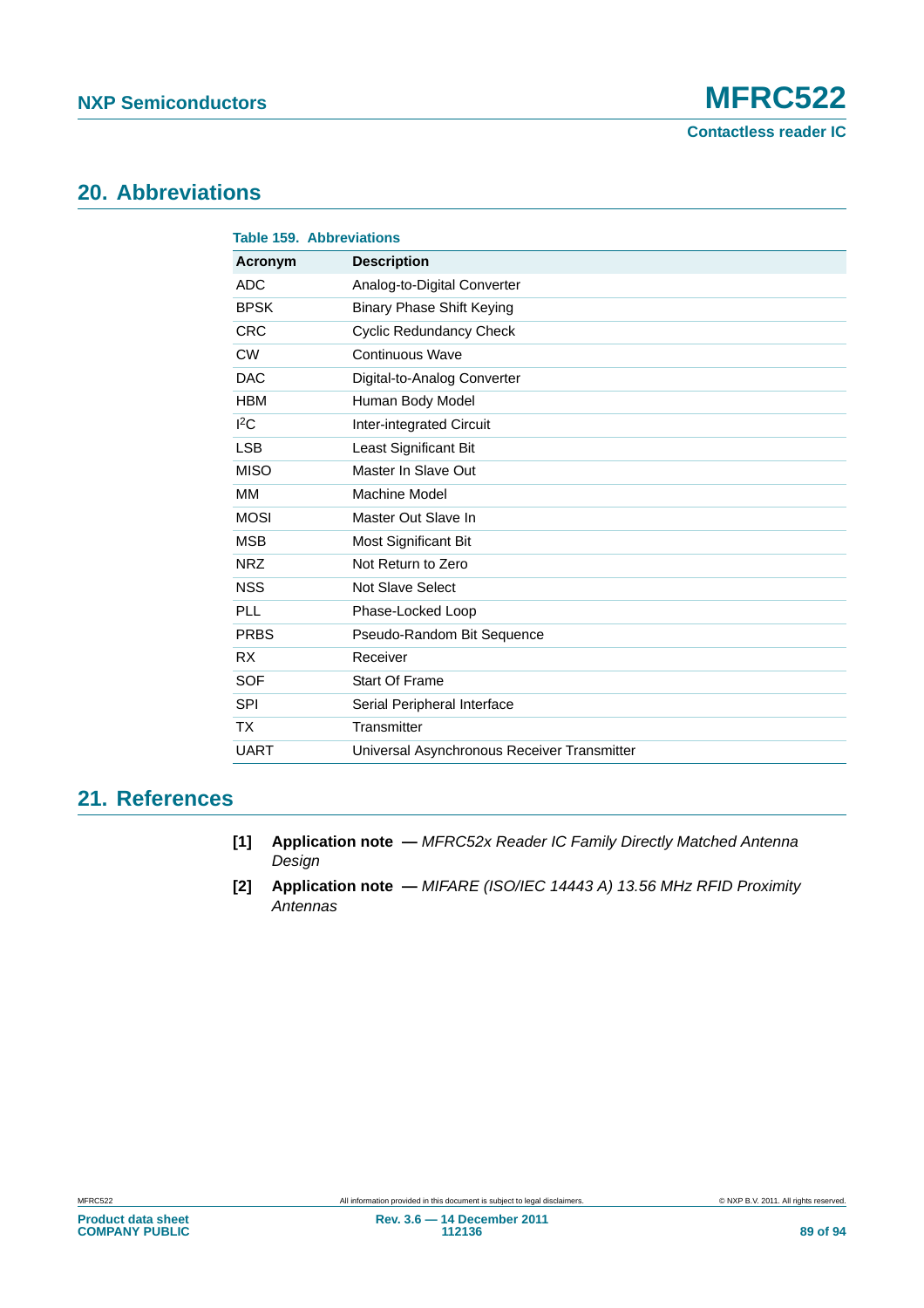## <span id="page-89-0"></span>**22. Revision history**

| <b>Document ID</b> | Release date                                                                      | Data sheet status                                                                                                                                                      | <b>Change notice</b> | <b>Supersedes</b> |
|--------------------|-----------------------------------------------------------------------------------|------------------------------------------------------------------------------------------------------------------------------------------------------------------------|----------------------|-------------------|
| MFRC522 v.3.6      | 20111214                                                                          | Product data sheet                                                                                                                                                     |                      | MFRC522 35        |
| Modifications:     |                                                                                   | Section 2.1 "Differences between version 1.0 and 2.0" on page 1: added                                                                                                 |                      |                   |
|                    |                                                                                   | Table 2 "Ordering information" on page 3: updated                                                                                                                      |                      |                   |
|                    | Timer unit                                                                        | Section 9.3.2.10 "DemodReg register" on page 52: register updated and add reference to                                                                                 |                      |                   |
|                    | Section 8.5 "Timer unit" on page 30: Pre Scaler Information for version 2.0 added |                                                                                                                                                                        |                      |                   |
|                    |                                                                                   | Section 9.3.4.8 "VersionReg register" on page 65: version information structured in chip<br>information and version information updated, including version 1.0 and 2.0 |                      |                   |
|                    | 2.0                                                                               | Section 16.1 "Test signals" on page 81: selftest result including values for version 1.0 and                                                                           |                      |                   |
| MFRC522 35         | 20100621                                                                          | Product data sheet                                                                                                                                                     |                      | MFRC522 34        |
| Modifications:     |                                                                                   | Section 9.3.2.10 "DemodReg register" on page 52: register updated                                                                                                      |                      |                   |
|                    |                                                                                   | Section 9.3.3.10 "TModeReg and TPrescalerReg registers" on page 59: register updated                                                                                   |                      |                   |
|                    |                                                                                   | Section 8.5 "Timer unit" on page 30: timer calculation updated                                                                                                         |                      |                   |
|                    |                                                                                   | Section 9.3.4.8 "VersionReg register" on page 65: version B2h updated                                                                                                  |                      |                   |
|                    |                                                                                   | Section 16.1 "Test signals" on page 81: selftest result updated                                                                                                        |                      |                   |
| MFRC522 34         | 20100305                                                                          | Product data sheet                                                                                                                                                     |                      | MFRC522 33        |
| Modifications:     |                                                                                   | Section 8.5 "Timer unit": information added                                                                                                                            |                      |                   |
|                    |                                                                                   | Table 106 "TModeReg register bit descriptions": bit 7 updated                                                                                                          |                      |                   |
|                    |                                                                                   | Table 154 "SPI timing characteristics": row added                                                                                                                      |                      |                   |
| MFRC522_33         | 20091026                                                                          | Product data sheet                                                                                                                                                     |                      | 112132            |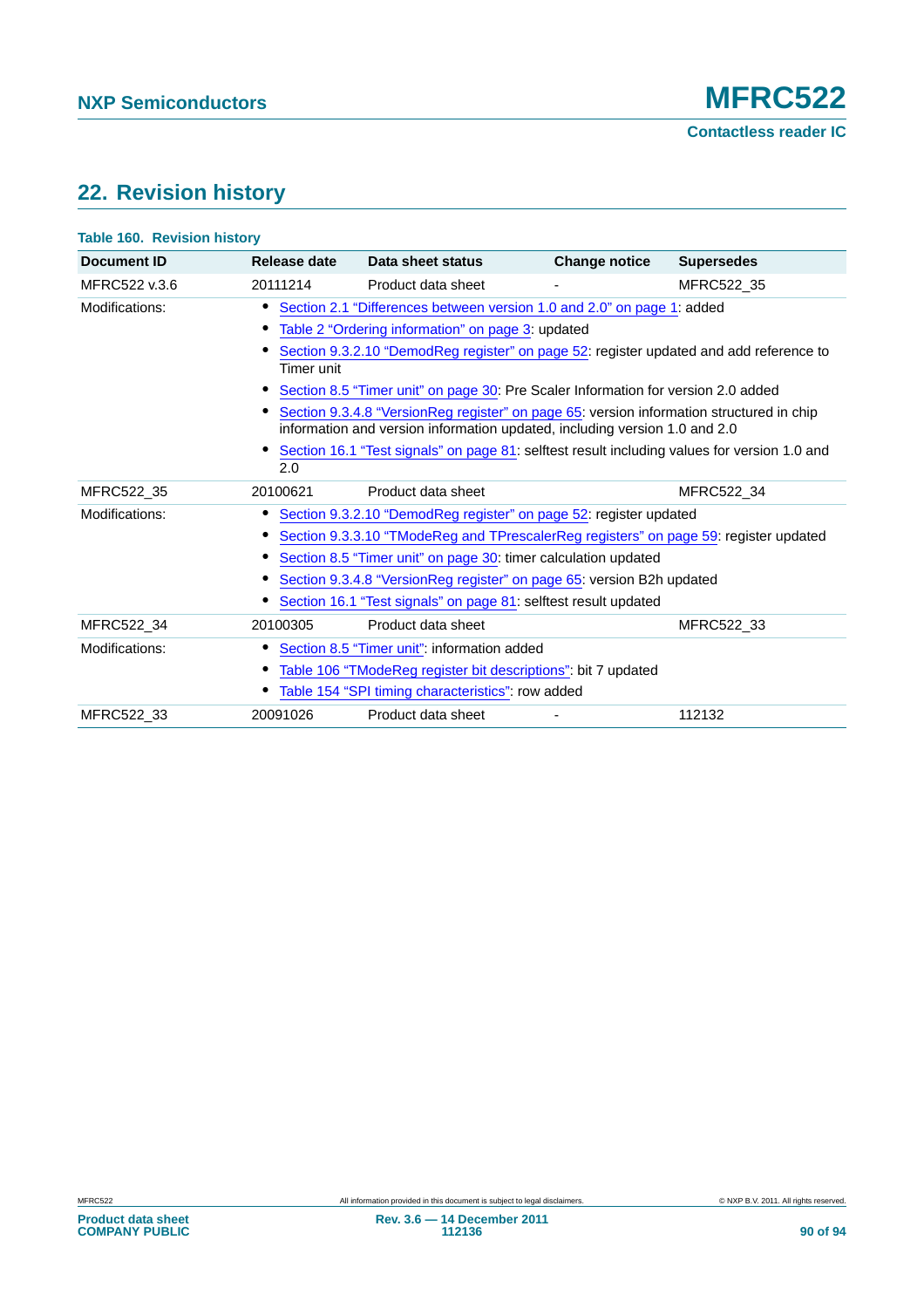### <span id="page-90-0"></span>**23. Legal information**

### <span id="page-90-1"></span>**23.1 Data sheet status**

| Document status[1][2]          | Product status <sup>[3]</sup> | <b>Definition</b>                                                                     |
|--------------------------------|-------------------------------|---------------------------------------------------------------------------------------|
| Objective [short] data sheet   | Development                   | This document contains data from the objective specification for product development. |
| Preliminary [short] data sheet | Qualification                 | This document contains data from the preliminary specification.                       |
| Product [short] data sheet     | Production                    | This document contains the product specification.                                     |

[1] Please consult the most recently issued document before initiating or completing a design.

[2] The term 'short data sheet' is explained in section "Definitions".

[3] The product status of device(s) described in this document may have changed since this document was published and may differ in case of multiple devices. The latest product status<br>information is available on the Intern

### <span id="page-90-2"></span>**23.2 Definitions**

**Draft —** The document is a draft version only. The content is still under internal review and subject to formal approval, which may result in modifications or additions. NXP Semiconductors does not give any representations or warranties as to the accuracy or completeness of information included herein and shall have no liability for the consequences of use of such information.

**Short data sheet —** A short data sheet is an extract from a full data sheet with the same product type number(s) and title. A short data sheet is intended for quick reference only and should not be relied upon to contain detailed and full information. For detailed and full information see the relevant full data sheet, which is available on request via the local NXP Semiconductors sales office. In case of any inconsistency or conflict with the short data sheet, the full data sheet shall prevail.

**Product specification —** The information and data provided in a Product data sheet shall define the specification of the product as agreed between NXP Semiconductors and its customer, unless NXP Semiconductors and customer have explicitly agreed otherwise in writing. In no event however, shall an agreement be valid in which the NXP Semiconductors product is deemed to offer functions and qualities beyond those described in the Product data sheet.

### <span id="page-90-3"></span>**23.3 Disclaimers**

**Limited warranty and liability —** Information in this document is believed to be accurate and reliable. However, NXP Semiconductors does not give any representations or warranties, expressed or implied, as to the accuracy or completeness of such information and shall have no liability for the consequences of use of such information.

In no event shall NXP Semiconductors be liable for any indirect, incidental, punitive, special or consequential damages (including - without limitation - lost profits, lost savings, business interruption, costs related to the removal or replacement of any products or rework charges) whether or not such damages are based on tort (including negligence), warranty, breach of contract or any other legal theory.

Notwithstanding any damages that customer might incur for any reason whatsoever, NXP Semiconductors' aggregate and cumulative liability towards customer for the products described herein shall be limited in accordance with the *Terms and conditions of commercial sale* of NXP Semiconductors.

**Right to make changes —** NXP Semiconductors reserves the right to make changes to information published in this document, including without limitation specifications and product descriptions, at any time and without notice. This document supersedes and replaces all information supplied prior to the publication hereof.

**Suitability for use —** NXP Semiconductors products are not designed, authorized or warranted to be suitable for use in life support, life-critical or safety-critical systems or equipment, nor in applications where failure or

malfunction of an NXP Semiconductors product can reasonably be expected to result in personal injury, death or severe property or environmental damage. NXP Semiconductors accepts no liability for inclusion and/or use of NXP Semiconductors products in such equipment or applications and therefore such inclusion and/or use is at the customer's own risk.

**Applications —** Applications that are described herein for any of these products are for illustrative purposes only. NXP Semiconductors makes no representation or warranty that such applications will be suitable for the specified use without further testing or modification.

Customers are responsible for the design and operation of their applications and products using NXP Semiconductors products, and NXP Semiconductors accepts no liability for any assistance with applications or customer product design. It is customer's sole responsibility to determine whether the NXP Semiconductors product is suitable and fit for the customer's applications and products planned, as well as for the planned application and use of customer's third party customer(s). Customers should provide appropriate design and operating safeguards to minimize the risks associated with their applications and products.

NXP Semiconductors does not accept any liability related to any default, damage, costs or problem which is based on any weakness or default in the customer's applications or products, or the application or use by customer's third party customer(s). Customer is responsible for doing all necessary testing for the customer's applications and products using NXP Semiconductors products in order to avoid a default of the applications and the products or of the application or use by customer's third party customer(s). NXP does not accept any liability in this respect.

**Limiting values —** Stress above one or more limiting values (as defined in the Absolute Maximum Ratings System of IEC 60134) will cause permanent damage to the device. Limiting values are stress ratings only and (proper) operation of the device at these or any other conditions above those given in the Recommended operating conditions section (if present) or the Characteristics sections of this document is not warranted. Constant or repeated exposure to limiting values will permanently and irreversibly affect the quality and reliability of the device.

**Terms and conditions of commercial sale —** NXP Semiconductors products are sold subject to the general terms and conditions of commercial sale, as published at<http://www.nxp.com/profile/terms>, unless otherwise agreed in a valid written individual agreement. In case an individual agreement is concluded only the terms and conditions of the respective agreement shall apply. NXP Semiconductors hereby expressly objects to applying the customer's general terms and conditions with regard to the purchase of NXP Semiconductors products by customer.

**No offer to sell or license —** Nothing in this document may be interpreted or construed as an offer to sell products that is open for acceptance or the grant, conveyance or implication of any license under any copyrights, patents or other industrial or intellectual property rights.

**Export control —** This document as well as the item(s) described herein may be subject to export control regulations. Export might require a prior authorization from competent authorities.

MFRC522 All information provided in this document is subject to legal disclaimers. © NXP B.V. 2011. All rights reserved.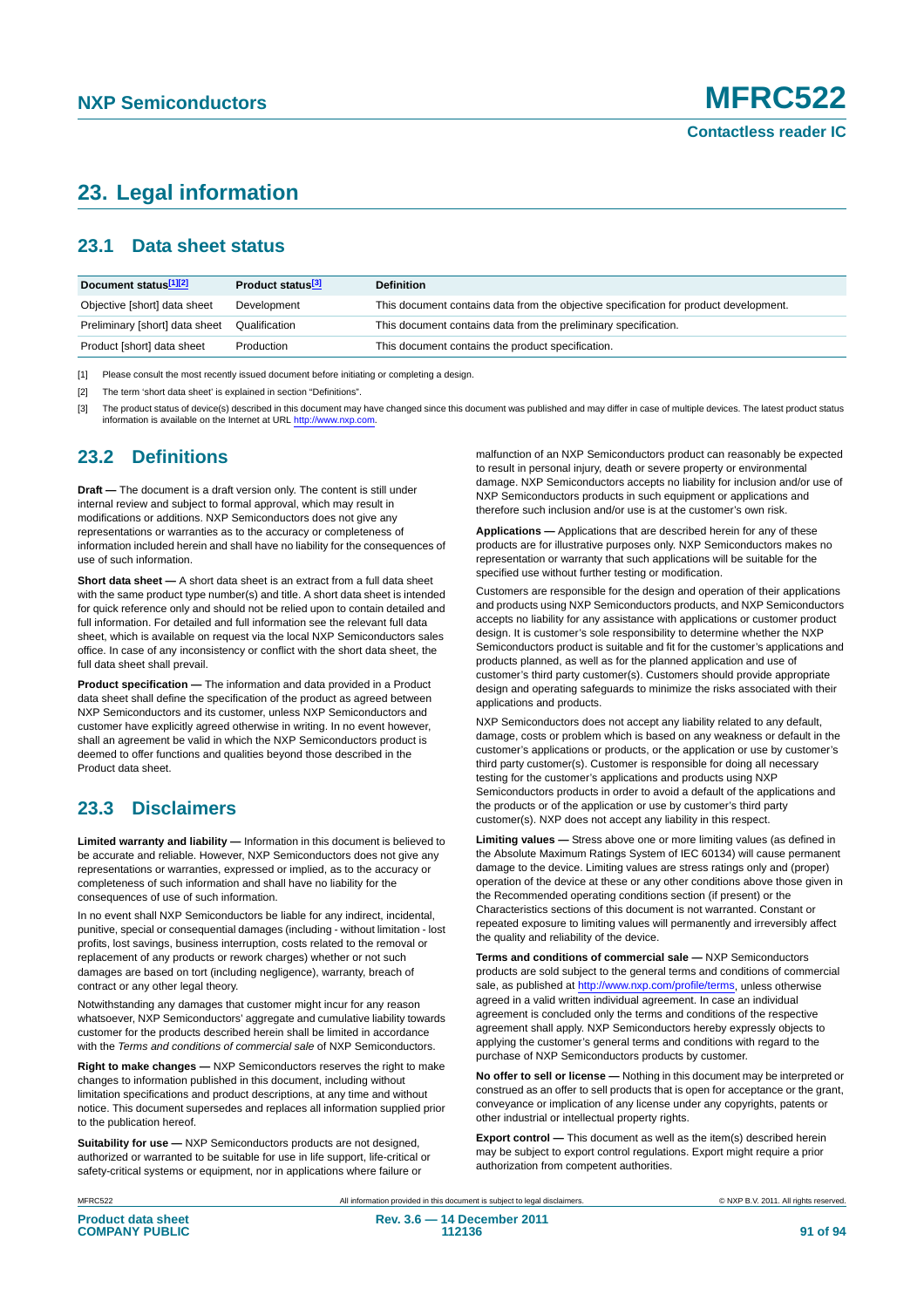#### **Contactless reader IC**

**Quick reference data —** The Quick reference data is an extract of the product data given in the Limiting values and Characteristics sections of this document, and as such is not complete, exhaustive or legally binding.

**Non-automotive qualified products —** Unless this data sheet expressly states that this specific NXP Semiconductors product is automotive qualified, the product is not suitable for automotive use. It is neither qualified nor tested in accordance with automotive testing or application requirements. NXP Semiconductors accepts no liability for inclusion and/or use of non-automotive qualified products in automotive equipment or applications.

In the event that customer uses the product for design-in and use in automotive applications to automotive specifications and standards, customer (a) shall use the product without NXP Semiconductors' warranty of the product for such automotive applications, use and specifications, and (b) whenever customer uses the product for automotive applications beyond NXP Semiconductors' specifications such use shall be solely at customer's own risk, and (c) customer fully indemnifies NXP Semiconductors for any liability, damages or failed product claims resulting from customer design and use of the product for automotive applications beyond NXP Semiconductors' standard warranty and NXP Semiconductors' product specifications.

### <span id="page-91-0"></span>**23.4 Licenses**

**Purchase of NXP ICs with ISO/IEC 14443 type B functionality**



This NXP Semiconductors IC is ISO/IEC 14443 Type B software enabled and is licensed under Innovatron's Contactless Card patents license for ISO/IEC 14443 B. The license includes the right to use the IC in systems and/or end-user equipment.

**RATP/Innovatron Technology**

### <span id="page-91-1"></span>**23.5 Trademarks**

Notice: All referenced brands, product names, service names and trademarks are the property of their respective owners.

**I 2C-bus —** logo is a trademark of NXP B.V.

**MIFARE —** is a trademark of NXP B.V.

## <span id="page-91-2"></span>**24. Contact information**

For more information, please visit: **http://www.nxp.com**

For sales office addresses, please send an email to: **salesaddresses@nxp.com**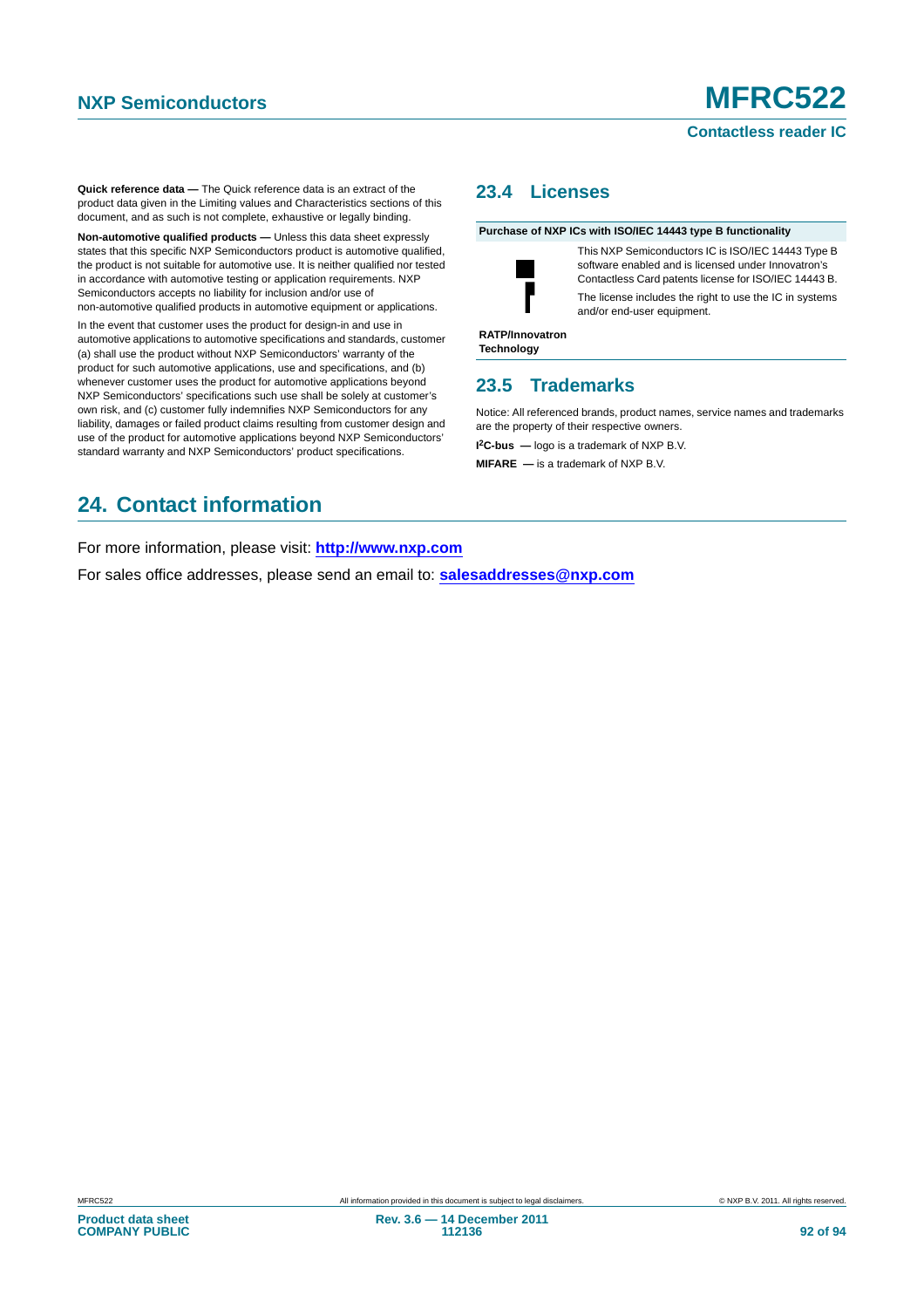**Contactless reader IC**

## <span id="page-92-0"></span>**25. Contents**

| 1        | 1                                                                             |
|----------|-------------------------------------------------------------------------------|
| 2        | 1                                                                             |
| 2.1      | Differences between version 1.0 and 2.0<br>1                                  |
| 3        | Features and benefits<br>2                                                    |
| 4        | 2                                                                             |
| 5        | Ordering information<br>3                                                     |
| 6        | Block diagram<br>4                                                            |
| 7        | Pinning information<br>6                                                      |
| 7.1      | 6                                                                             |
| 8        | Functional description<br>8                                                   |
| 8.1      | 9                                                                             |
| 8.1.1    | Automatic microcontroller interface detection<br>9                            |
| 8.1.2    | Serial Peripheral Interface<br>10                                             |
| 8.1.2.1  | 10                                                                            |
| 8.1.2.2  | 11                                                                            |
| 8.1.2.3  | 11<br>SPI address byte                                                        |
| 8.1.3    | UART interface<br>11                                                          |
| 8.1.3.1  | 11<br>Connection to a host                                                    |
| 8.1.3.2  | Selectable UART transfer speeds<br>12                                         |
| 8.1.3.3  | 13<br>UART framing                                                            |
| 8.1.4    | 16<br>$12C$ -bus interface                                                    |
| 8.1.4.1  | 17                                                                            |
| 8.1.4.2  | START and STOP conditions<br>17                                               |
| 8.1.4.3  | 17                                                                            |
| 8.1.4.4  | Acknowledge<br>18                                                             |
| 8.1.4.5  | 7-Bit addressing $\ldots \ldots \ldots \ldots \ldots \ldots \ldots$<br>19     |
| 8.1.4.6  | 19                                                                            |
| 8.1.4.7  | 20                                                                            |
| 8.1.4.8  | 21                                                                            |
| 8.1.4.9  | 21<br>High-speed transfer                                                     |
| 8.1.4.10 | 21<br>Serial data transfer format in HS mode                                  |
| 8.1.4.11 | Switching between F/S mode and HS mode.<br>23                                 |
| 8.1.4.12 | 23<br>MFRC522 at lower speed modes                                            |
| 8.2      | Analog interface and contactless UART<br>24                                   |
| 8.2.1    | 24<br>General                                                                 |
| 8.2.2    | 24<br>$TX$ p-driver $\ldots \ldots \ldots \ldots \ldots \ldots \ldots \ldots$ |
| 8.2.3    | 26                                                                            |
| 8.2.4    | MFIN and MFOUT interface support<br>26                                        |
| 8.2.5    | 28                                                                            |
| 8.3      | 28                                                                            |
| 8.3.1    | Accessing the FIFO buffer<br>28                                               |
| 8.3.2    | Controlling the FIFO buffer<br>28                                             |
| 8.3.3    | FIFO buffer status information<br>28                                          |
| 8.4      | Interrupt request system<br>29                                                |
| 8.4.1    | Interrupt sources overview<br>29                                              |
| 8.5      | Timer unit $\ldots \ldots \ldots \ldots \ldots \ldots \ldots \ldots$<br>30    |

| 8.6      | Power reduction modes              | 32 |
|----------|------------------------------------|----|
| 8.6.1    |                                    | 32 |
| 8.6.2    | Soft power-down mode               | 32 |
| 8.6.3    | Transmitter power-down mode        | 32 |
| 8.7      |                                    | 32 |
| 8.8      | Reset and oscillator start-up time | 33 |
| 8.8.1    | Reset timing requirements          | 33 |
| 8.8.2    | Oscillator start-up time           | 33 |
| 9        |                                    | 34 |
| 9.1      |                                    | 34 |
| 9.2      | Register overview                  | 35 |
| 9.3      |                                    | 37 |
| 9.3.1    | Page 0: Command and status         | 37 |
| 9.3.1.1  | Reserved register 00h              | 37 |
| 9.3.1.2  | CommandReg register.               | 37 |
| 9.3.1.3  | ComIEnReg register                 | 37 |
| 9.3.1.4  |                                    | 38 |
| 9.3.1.5  |                                    | 38 |
| 9.3.1.6  |                                    | 39 |
| 9.3.1.7  |                                    | 40 |
| 9.3.1.8  |                                    | 41 |
| 9.3.1.9  |                                    | 42 |
| 9.3.1.10 | FIFODataReg register               | 43 |
| 9.3.1.11 | FIFOLevelReg register.             | 43 |
| 9.3.1.12 | WaterLevelReg register             | 43 |
| 9.3.1.13 |                                    | 44 |
| 9.3.1.14 | BitFramingReg register             | 45 |
| 9.3.1.15 |                                    | 45 |
| 9.3.1.16 | Reserved register 0Fh              | 46 |
| 9.3.2    | Page 1: Communication.             | 46 |
| 9.3.2.1  | Reserved register 10h              | 46 |
| 9.3.2.2  | ModeReg register                   | 47 |
| 9.3.2.3  | TxModeReg register                 | 47 |
| 9.3.2.4  |                                    | 48 |
| 9.3.2.5  | TxControlReg register              | 49 |
| 9.3.2.6  |                                    | 50 |
| 9.3.2.7  |                                    | 50 |
| 9.3.2.8  |                                    | 51 |
| 9.3.2.9  | RxThresholdReg register            | 52 |
| 9.3.2.10 | DemodReg register<br>.             | 52 |
| 9.3.2.11 | Reserved register 1Ah              | 53 |
| 9.3.2.12 | Reserved register 1Bh.             | 53 |
| 9.3.2.13 |                                    | 53 |
| 9.3.2.14 | MfRxReg register                   | 54 |
| 9.3.2.15 | Reserved register 1Eh.             | 54 |
| 9.3.2.16 | SerialSpeedReg register            | 54 |
| 9.3.3    | Page 2: Configuration              | 56 |
| 9.3.3.1  | Reserved register 20h              | 56 |
|          |                                    |    |

#### **continued >>**